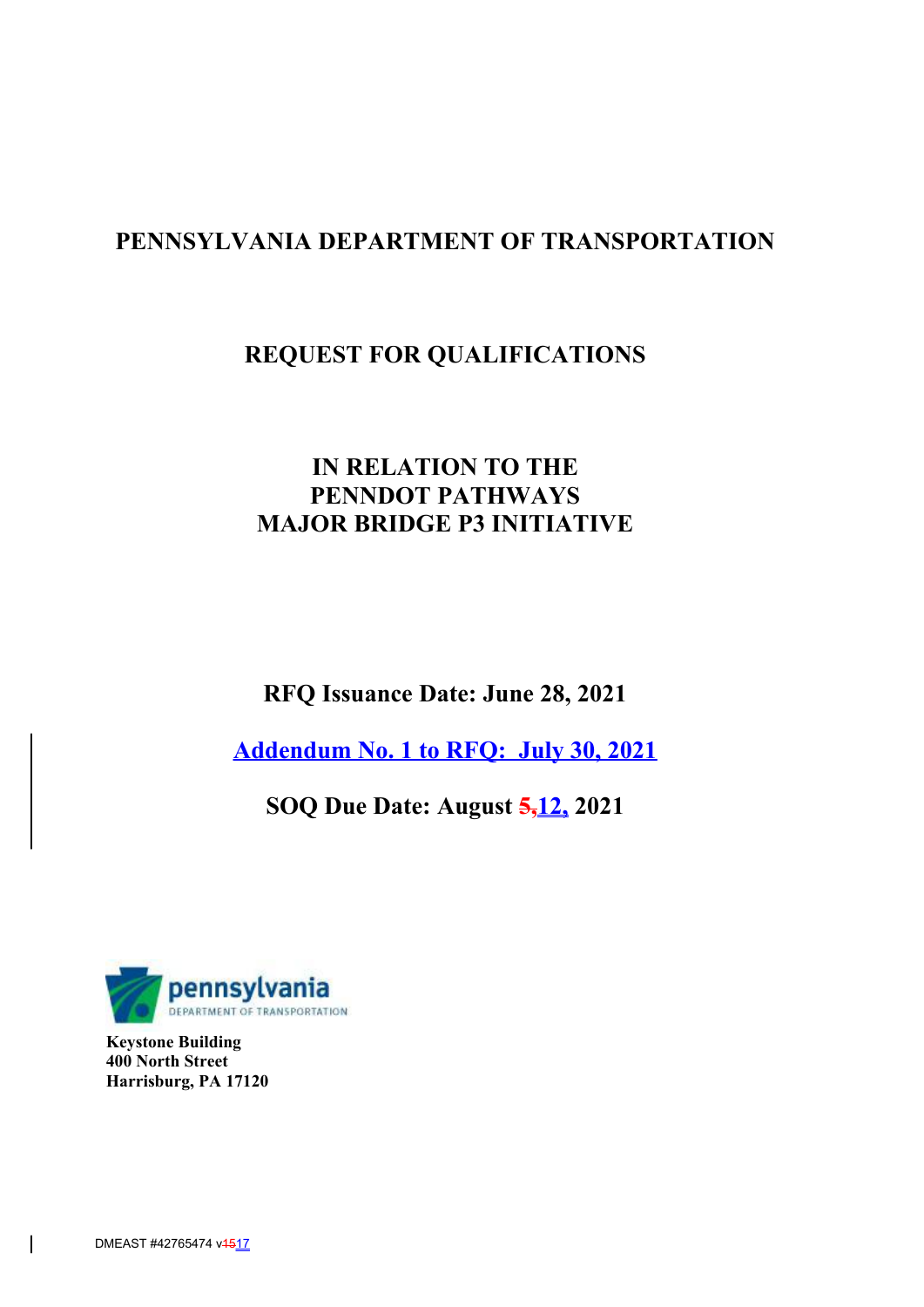# **TABLE OF CONTENTS**

# **Page**

| 1. | BACKGROUND AND INSTRUCTION<br>$\mathbf{1}$                                                                       |                                                                                                                                                                                                                                                                                       |                            |  |  |
|----|------------------------------------------------------------------------------------------------------------------|---------------------------------------------------------------------------------------------------------------------------------------------------------------------------------------------------------------------------------------------------------------------------------------|----------------------------|--|--|
|    | 1.1                                                                                                              | PennDOT                                                                                                                                                                                                                                                                               |                            |  |  |
|    | 1.2                                                                                                              | <b>RFO</b>                                                                                                                                                                                                                                                                            | 1                          |  |  |
|    | 1.3                                                                                                              | Definitions                                                                                                                                                                                                                                                                           | 1                          |  |  |
|    |                                                                                                                  |                                                                                                                                                                                                                                                                                       |                            |  |  |
| 2. | DESCRIPTION OF THE PROJECT<br>$\mathbf{r}$<br>PennDOT Pathways Major Bridge P3 Initiative<br>$\mathbf{1}$<br>2.1 |                                                                                                                                                                                                                                                                                       |                            |  |  |
|    | $2.2^{\circ}$                                                                                                    |                                                                                                                                                                                                                                                                                       |                            |  |  |
|    |                                                                                                                  |                                                                                                                                                                                                                                                                                       |                            |  |  |
|    |                                                                                                                  |                                                                                                                                                                                                                                                                                       |                            |  |  |
|    |                                                                                                                  | Overview of the Project<br>2.2.1 General Overview 2<br>2.2.2 Bridges<br>2.2.2 Bridges<br>2.2.3 Tolling 2<br>4 Article of Catherinal Structure                                                                                                                                         |                            |  |  |
|    | 2.3                                                                                                              | 2.2.3 Tolling<br>Anticipated Contractual Structure                                                                                                                                                                                                                                    | $^{2}$                     |  |  |
|    |                                                                                                                  | 2.3.1 PDA                                                                                                                                                                                                                                                                             | $\frac{3}{4}$              |  |  |
|    |                                                                                                                  | <u>43 amin'ny solatan'i Eugene ao amin'ny faritr'i Nor</u><br>2.3.2<br>Project Agreement                                                                                                                                                                                              |                            |  |  |
|    | 2.4                                                                                                              | Scope of Pre-Development Work                                                                                                                                                                                                                                                         |                            |  |  |
|    | 2.5                                                                                                              | $\frac{4 \text{ Fincons}}{4 \text{ Fincons}}$<br>Availability Payments, Funding and Financing [11] Availability Payments, Funding and Financing                                                                                                                                       | $\overline{4}$             |  |  |
|    |                                                                                                                  | Anticipated Availability Payments; Development Entity<br>2.5.1                                                                                                                                                                                                                        |                            |  |  |
|    |                                                                                                                  |                                                                                                                                                                                                                                                                                       | $\frac{4}{2}$              |  |  |
|    |                                                                                                                  | 2.5.2<br>Funding                                                                                                                                                                                                                                                                      | $\frac{54}{1}$             |  |  |
|    |                                                                                                                  | 2.5.3 Financing                                                                                                                                                                                                                                                                       | $\overline{\phantom{0}}^5$ |  |  |
|    | 2.6                                                                                                              | Project Status and Other Issues                                                                                                                                                                                                                                                       | $\overline{\phantom{0}}^5$ |  |  |
|    |                                                                                                                  | 2.6.1 Federalization of the Project                                                                                                                                                                                                                                                   | $-5$                       |  |  |
|    |                                                                                                                  | 2.6.2 Environmental Permitting; NEPA Status                                                                                                                                                                                                                                           |                            |  |  |
|    |                                                                                                                  | $\frac{5}{100}$<br>2.6.3 Reference Information Documents                                                                                                                                                                                                                              |                            |  |  |
|    |                                                                                                                  | 2.6.4 Coordination with Governmental Agencies and Other Stakeholders 5                                                                                                                                                                                                                |                            |  |  |
|    |                                                                                                                  | 2.6.5 Technical Provisions                                                                                                                                                                                                                                                            | $-6$                       |  |  |
|    |                                                                                                                  | Self-Performance by the Lead Construction Contractor<br>2.6.6                                                                                                                                                                                                                         | 6                          |  |  |
|    | 2.7                                                                                                              | Disadvantaged Business Enterprise (DBE) and On-the-Job Training                                                                                                                                                                                                                       |                            |  |  |
|    |                                                                                                                  | Requirements                                                                                                                                                                                                                                                                          |                            |  |  |
|    | 2.8                                                                                                              | Quality Functions-Related Teaming and Other Information                                                                                                                                                                                                                               | $\overline{7}$             |  |  |
|    | 2.9                                                                                                              |                                                                                                                                                                                                                                                                                       | $\overline{7}$             |  |  |
|    |                                                                                                                  | 2.9.1 General Requirements                                                                                                                                                                                                                                                            | $\mathcal{Z}$              |  |  |
|    |                                                                                                                  | 2.9.2 Access to eMarketplace Communication and the Access of Architecture Communication and Access to eMarketplace                                                                                                                                                                    | $\tau$                     |  |  |
|    |                                                                                                                  | 2.9.3 Access to Project Portal                                                                                                                                                                                                                                                        | $\overline{a}$             |  |  |
| 3. | $\mathbf{8}$<br><b>OVERVIEW OF PROCUREMENT</b>                                                                   |                                                                                                                                                                                                                                                                                       |                            |  |  |
|    | 3.1                                                                                                              | <b>Overall Process</b>                                                                                                                                                                                                                                                                | $\frac{8}{2}$              |  |  |
|    |                                                                                                                  | Selection of Shortlisted Proposers 8<br>3.1.1                                                                                                                                                                                                                                         |                            |  |  |
|    |                                                                                                                  | <b>RFP</b> Documents<br>3.1.2                                                                                                                                                                                                                                                         | $8\,$                      |  |  |
|    |                                                                                                                  | Selection of Preferred Proposer 8<br>3.1.3                                                                                                                                                                                                                                            |                            |  |  |
|    | 3.2                                                                                                              | Procurement Schedule Contained by Dente and Schedule Dente and Schedule Dente and Schedule Dente and Schedule                                                                                                                                                                         |                            |  |  |
|    | 3.3                                                                                                              | <b>RFQ Questions</b>                                                                                                                                                                                                                                                                  | $-9$                       |  |  |
|    | 3.4                                                                                                              | Proposal Stipend                                                                                                                                                                                                                                                                      | 10                         |  |  |
|    | 3.5                                                                                                              | Participation on More Than One Respondent Team<br>$\overline{a}$ . The continuum continuum continuum continuum continuum continuum continuum continuum continuum continuum continuum continuum continuum continuum continuum continuum continuum continuum continuum continuum contin | 10                         |  |  |
|    | 3.6                                                                                                              | Changes in Respondent Team                                                                                                                                                                                                                                                            | 11                         |  |  |
|    | 3.7                                                                                                              | Pre-Qualification Requirements 11                                                                                                                                                                                                                                                     |                            |  |  |
|    |                                                                                                                  | SOQ CONTENT AND SUBMITTAL REQUIREMENTS                                                                                                                                                                                                                                                | 12                         |  |  |
| 4. | 4.1                                                                                                              | Format                                                                                                                                                                                                                                                                                | 12                         |  |  |
|    |                                                                                                                  | 4.1.1<br>Volumes and Organization                                                                                                                                                                                                                                                     | 12                         |  |  |
|    |                                                                                                                  | General Requirements<br>4.1.2                                                                                                                                                                                                                                                         | 12                         |  |  |
|    |                                                                                                                  | Page Limits<br>4.1.3                                                                                                                                                                                                                                                                  | 13                         |  |  |
|    | 4.2                                                                                                              | <b>Submittal Requirements</b>                                                                                                                                                                                                                                                         | 13                         |  |  |
|    |                                                                                                                  |                                                                                                                                                                                                                                                                                       |                            |  |  |

 $\overline{\phantom{a}}$ 

 $\overline{\phantom{a}}$ 

 $\overline{\phantom{a}}$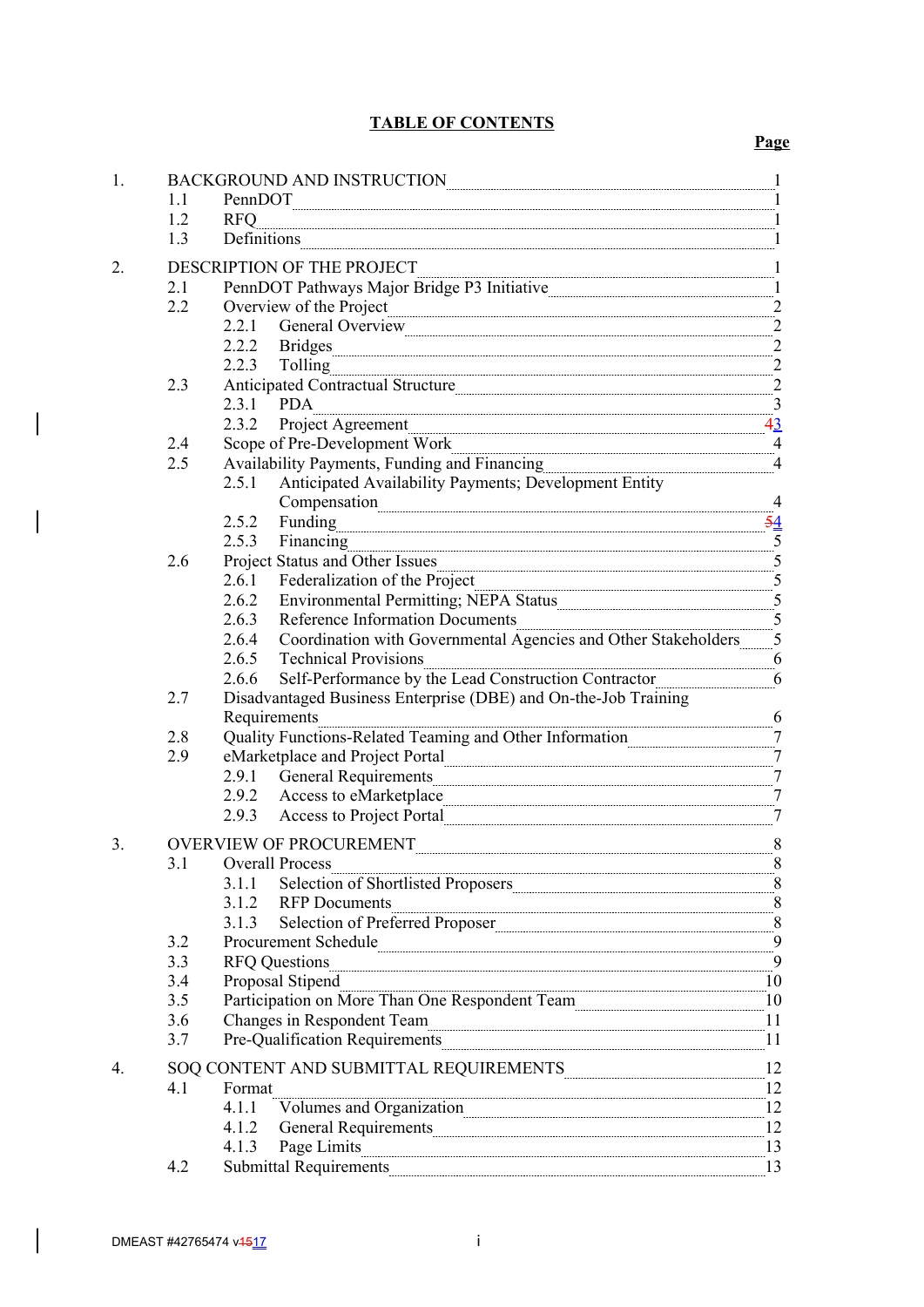|    | 4.3 | Placeholders experience and the contract of the contract of the contract of the contract of the contract of the contract of the contract of the contract of the contract of the contract of the contract of the contract of th     | 13          |  |  |  |
|----|-----|------------------------------------------------------------------------------------------------------------------------------------------------------------------------------------------------------------------------------------|-------------|--|--|--|
|    | 4.4 | References                                                                                                                                                                                                                         | 14          |  |  |  |
| 5. |     | ${\bf FVALUATION\, PROCESS\, AND\, CRITERIA} \label{eq:14} \centering 14$                                                                                                                                                          |             |  |  |  |
|    | 5.1 | SOQ Evaluation Procedure                                                                                                                                                                                                           |             |  |  |  |
|    |     | 5.1.1 General Overview                                                                                                                                                                                                             |             |  |  |  |
|    |     | 5.1.2<br>Clarifications and Waivers 14                                                                                                                                                                                             |             |  |  |  |
|    |     | 5.1.3 Right to Exclude <u>Communications</u> and the contract of the set of the set of the set of the set of the set of the set of the set of the set of the set of the set of the set of the set of the set of the set of the set |             |  |  |  |
|    | 5.2 | Responsiveness Requirements 15                                                                                                                                                                                                     |             |  |  |  |
|    | 5.3 | Pass/Fail Requirements 16                                                                                                                                                                                                          |             |  |  |  |
|    | 5.4 | SOQ Evaluation Criteria and Weighting 16                                                                                                                                                                                           |             |  |  |  |
|    |     | Technical Experience and Capability 1716<br>5.4.1                                                                                                                                                                                  |             |  |  |  |
|    |     | 5.4.2<br>Investment and Financing Experience 19                                                                                                                                                                                    |             |  |  |  |
|    |     | Project Development Understanding and Approach<br>5.4.3                                                                                                                                                                            | 19          |  |  |  |
|    | 5.5 | Affiliate Experience                                                                                                                                                                                                               | 20          |  |  |  |
| 6. |     | COMMUNICATIONS, PUBLIC INFORMATION AND ORGANIZATIONAL                                                                                                                                                                              |             |  |  |  |
|    |     | <b>CONFLICTS OF INTEREST</b>                                                                                                                                                                                                       | 20          |  |  |  |
|    | 6.1 | Improper Communications and Contacts 20                                                                                                                                                                                            |             |  |  |  |
|    | 6.2 | $\frac{1}{1}$ Information $\frac{21}{1}$<br><b>SOQ Contents</b>                                                                                                                                                                    |             |  |  |  |
|    |     | 6.2.1 Confidential Information                                                                                                                                                                                                     | $\sqrt{21}$ |  |  |  |
|    |     | 6.2.2 Commonwealth Use                                                                                                                                                                                                             | 2221        |  |  |  |
|    |     | 6.2.3 Public Disclosure 2221                                                                                                                                                                                                       |             |  |  |  |
|    | 6.3 | Organizational Conflicts of Interest [[11] All and Talent and Talent and Talent and Talent and Talent and Talent and Talent and Talent and Talent and Talent and Talent and Talent and Talent and Talent and Talent and Talent     | $22\,$      |  |  |  |
|    |     | 6.3.1 General                                                                                                                                                                                                                      | 22          |  |  |  |
|    |     | PennDOT-Determined Conflicts of Interest 22<br>6.3.2                                                                                                                                                                               |             |  |  |  |
|    |     | 6.3.3 Potential Conflicts of Interest                                                                                                                                                                                              |             |  |  |  |
|    |     | Requests for Conflicts Determination 23<br>6.3.4                                                                                                                                                                                   |             |  |  |  |
|    | 6.4 | News Releases 24                                                                                                                                                                                                                   |             |  |  |  |
| 7. |     | 24<br>PROTEST PROCEDURES                                                                                                                                                                                                           |             |  |  |  |
| 8. |     | PENNDOT TERMS AND CONDITIONS 24                                                                                                                                                                                                    |             |  |  |  |
|    | 8.1 | <b>Statement of Agreement</b>                                                                                                                                                                                                      | 24          |  |  |  |
|    | 8.2 | Non-Discrimination and Equal Employment Opportunity 2524                                                                                                                                                                           |             |  |  |  |
|    | 8.3 | 2524<br><b>Submittal Costs</b>                                                                                                                                                                                                     |             |  |  |  |
|    | 8.4 | Not an Offer; No Solicitation of Bids 25                                                                                                                                                                                           |             |  |  |  |
|    | 8.5 | Addenda to this RFQ                                                                                                                                                                                                                | 25          |  |  |  |
|    | 8.6 | Substitutions, Alternates, Exceptions, and Extensions 2625                                                                                                                                                                         |             |  |  |  |
| 9. |     | <b>RESERVED RIGHTS</b>                                                                                                                                                                                                             | 2625        |  |  |  |

 $\overline{\phantom{a}}$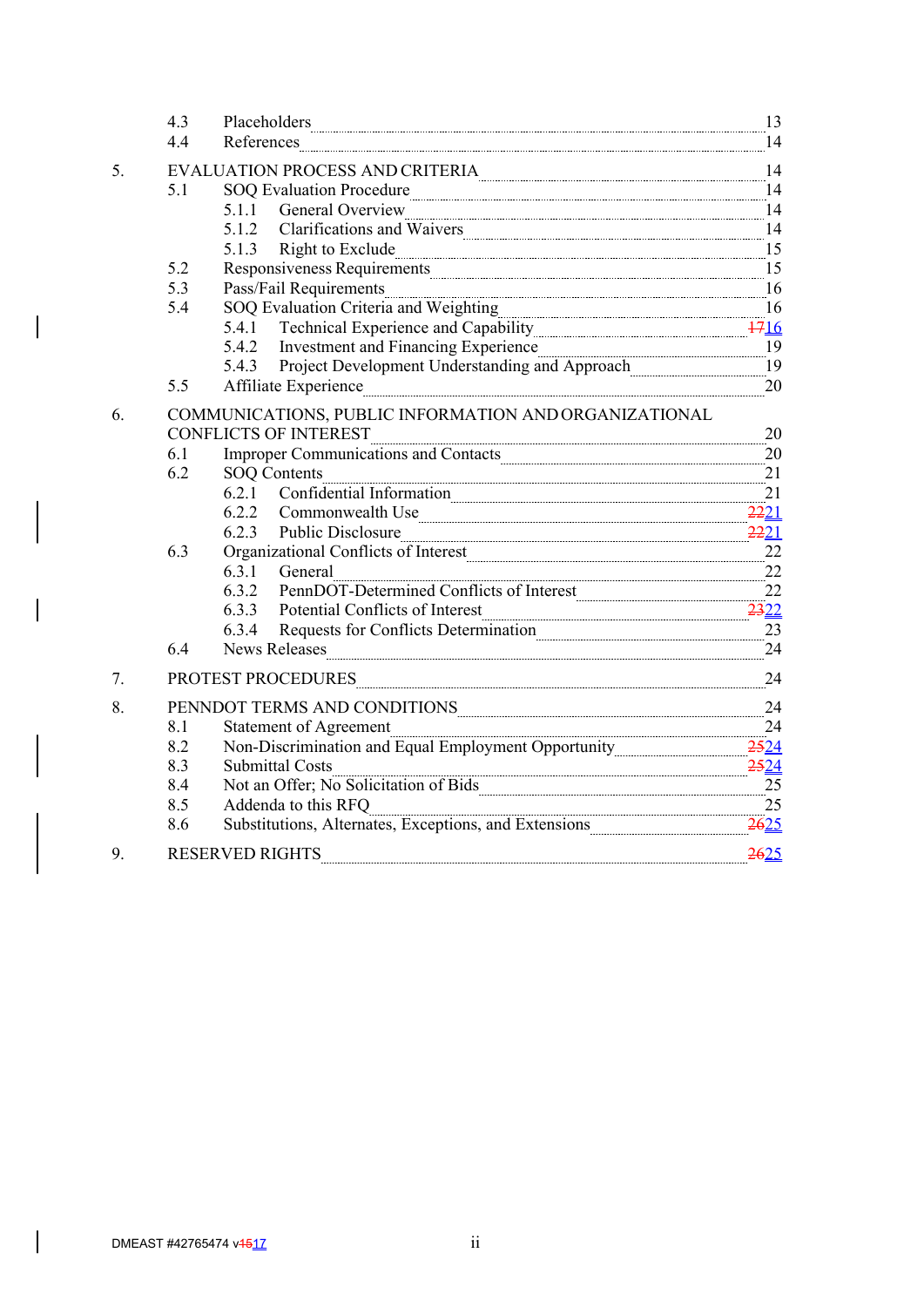## **APPENDIX 1: DEFINITIONS**

#### **APPENDIX 2: SOQ SUBMITTAL REQUIREMENTS**

## **APPENDIX 3: BRIDGES**

#### **APPENDIX 4: SOQ FORMS**

- Form A Transmittal Letter
- Form B Information Regarding Major Team Members
- Form C Certification
- Form D Certification of Responsiveness; Pass/Fail Requirements
- Form E RFQ Questions
- Form F-1 Key Personnel Resume Cover
- Form F-2 Key Personnel References
- Form G-1 Project Development Qualifications
- Form G-2 Technical Qualifications Construction
- Form G-3 Technical Qualifications Design
- Form G-4 Technical Qualifications Maintenance
- Form G-5 Technical Qualifications Quality
- Form G-6 Technical References

#### **Form G-7 – Safety Questionnaire**

- Form H-1 Equity Member Experience
- Form H-2 Equity Member Investment Track Record
- Form H-3 Equity Member References
- Form H-4 Financial Officer Certificate
- **Form I Project Portal Access Request**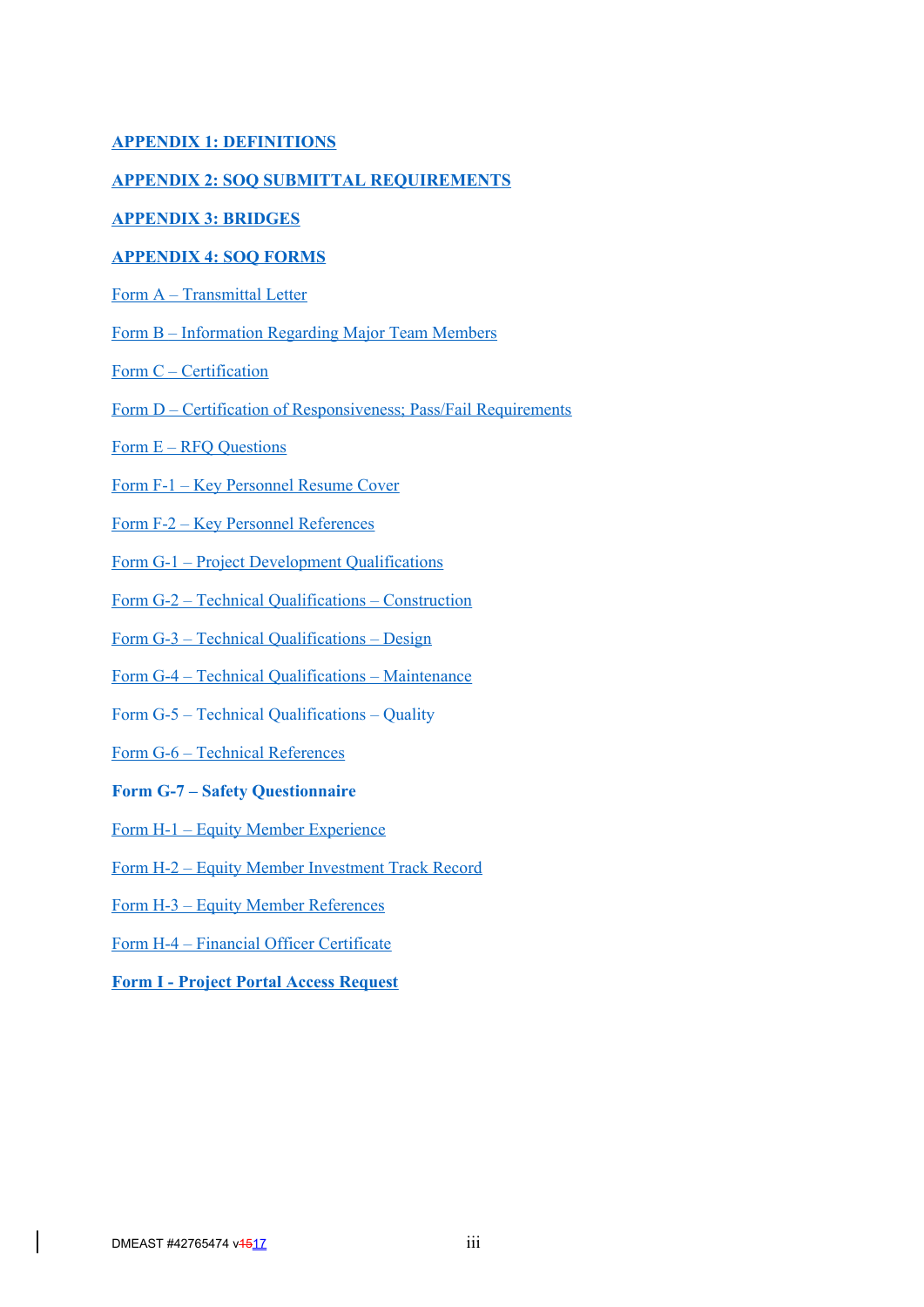## **1. BACKGROUND AND INSTRUCTION**

## **1.1 PennDOT**

The Pennsylvania Department of Transportation ("**PennDOT**"), on behalf of the Commonwealth of Pennsylvania (the "**Commonwealth**"), is soliciting statements of qualifications ("**SOQs**") from Respondents (defined below) seeking to enter into a progressive public-private partnership ("**P3**") under a pre-development agreement ("**PDA**"), through which the Respondent, as the Development Entity (defined below) and counterparty to PennDOT, performs certain Pre-Development Work (defined below). The PDA is intended to result in one or more public-private transportation partnership project agreements (each a "**Project Agreement**" and, collectively the "**Project Agreements**"), utilizing a design, build, finance and maintain ("**DBFM**") delivery, for one or more "bridge packages" (each, a "**Package**"). Each Package will be comprised of select bridges within the broader portfolio of bridges across the Commonwealth (the "**Project**") under the PennDOT Pathways Major Bridge P3 Initiative (the "**Program**"). The scope of work under the PDA and Project Agreements will include work relating to the Tolling Civil Infrastructure.

## **1.2 RFQ**

This Request for Qualifications ("**RFQ**") is issued in accordance with the provisions of 74 Pa. C.S. §§ 9101-9124, as amended (the "**P3 Law**") and other applicable provisions of law and the Implementation Manual and Guidelines approved for use January 9, 2013, as last amended on December 4, 2019 (the "**Implementation Manual**").

This RFQ is the first step in a two-phase procurement. This RFQ outlines the minimum and desired qualifications for a single contract counterparty (the "**Development Entity**") to perform the scope of services described in this RFQ.

As more fully set forth in Section 2.3, Respondent teams must be comprised of: (a) one or more Equity Members of a Development Entity, (b) a Lead Engineering Firm and (c) a Lead Construction Contractor. Also as more fully set forth in Section 2.3, PennDOT anticipates entering into the PDA with the Equity Member(s) of the Development Entity (or an Affiliate thereof) and, depending upon the results of the Pre-Development Work under the PDA, entering into one or more Project Agreements with theone or more Development Entity itselfEntities for each Package within the Project.

Companies, teams, joint bidders, joint ventures, partnerships or consortia submitting SOQs in response to this RFQ ("**Respondents**") will be evaluated by PennDOT based on the evaluation criteria set forth in Section  $\overline{5}$  of this RFO. After reviewing the SOO submissions, PennDOT will identify certain Respondents (each, a "**Shortlisted Proposer**") that will be invited to submit a proposal in response to the subsequently issued Request for Proposals ("**RFP**") as the second step in the procurement. Refer to Section 3 of this RFQ for additional information regarding the procurement.

#### **1.3 Definitions**

Capitalized terms used in this RFQ and not otherwise defined shall have the meanings given in Appendix 1.

## **2. DESCRIPTION OF THE PROJECT**

#### **2.1 PennDOT Pathways Major Bridge P3 Initiative**

The Project is a component of the PennDOT Pathways Major Bridge P3 Initiative, itself part of PennDOT's ongoing work to explore sustainable transportation funding options in response to a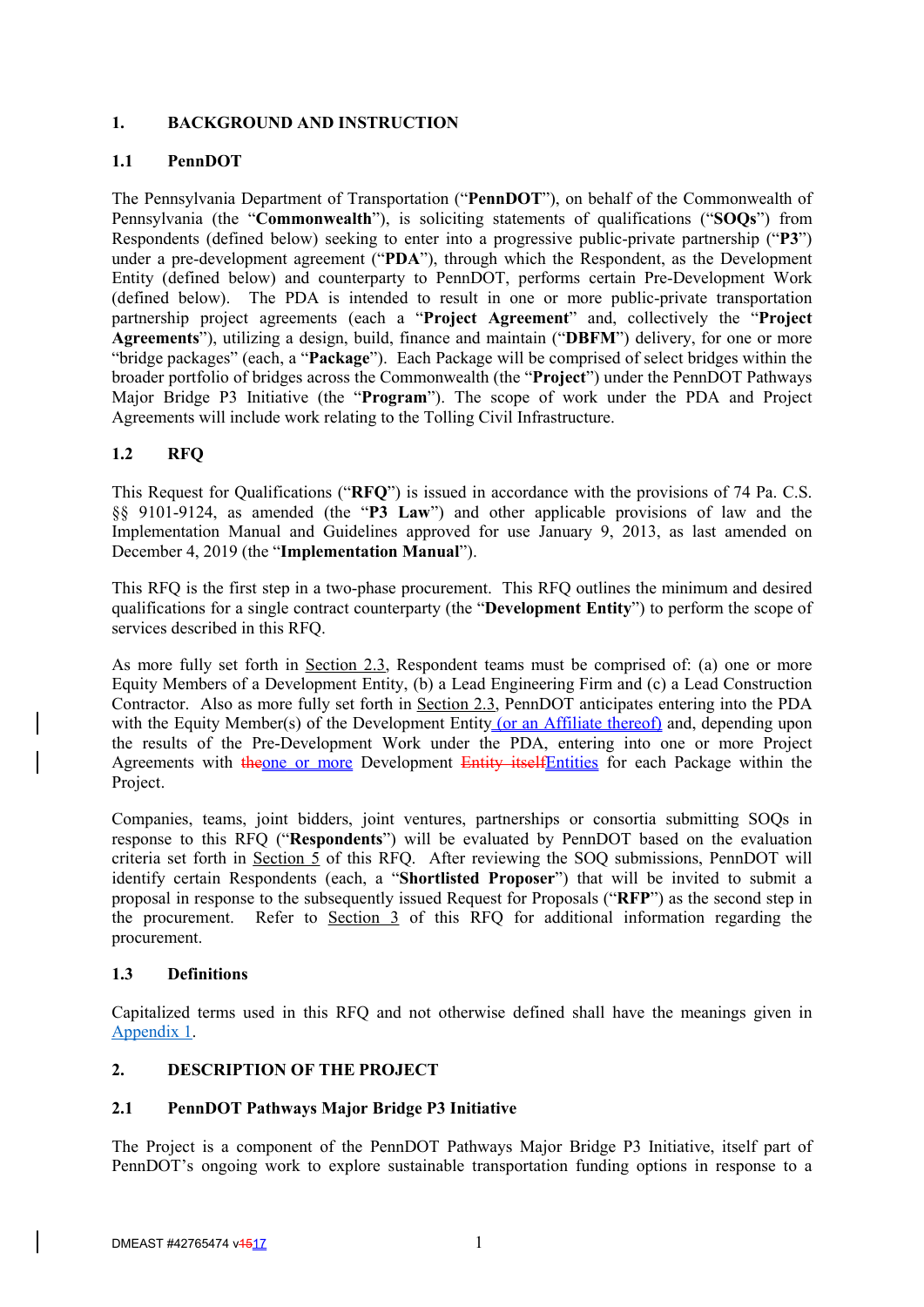growing highway and bridge funding gap. This Program aims to provide travelers, residents, and businesses with high-quality transportation infrastructure via alternative funding to address near- and long-term highway and bridge needs.

PennDOT has identified the following specific goals for the Program:

- Accelerate the renewal of major bridges to ensure public safety;
- Avoid time and financial impacts of travel diversion resulting from bridge restrictions and closures due to bridge condition;
- Help offset gas tax revenue losses, as identified by the Commonwealth Transportation Advisory Committee ("**TAC**") and exacerbated by the coronavirus pandemic;
- Ensure users (including out-of-state traffic) contribute fairly to the replacement or rehabilitation of the bridges based on usage; and
- Create a sustainable funding model for the Commonwealth's major bridges.

## **2.2 Overview of the Project**

#### **2.2.1 General Overview**

The purpose of the Project is to deliver infrastructure improvements focusing on the rehabilitation and replacement of major bridges (and associated roadways) across the Commonwealth, in alignment with the goals cited in Section 2.1.

#### **2.2.2 Bridges**

The Project is specific to the list of bridges set forth and described in Appendix 3 hereto. PennDOT identified candidate bridges for the Project based on the following criteria:

- Inclusion in the Twelve-Year Program for interstate bridge reconstruction;
- Bridges located on the interstate or expressways;
- Structures of significance based on size, location and cost to replace or rehabilitate;
- The ability for the bridge to be financially viable with a reasonable toll rate;
- Structural conditions that warrant timely attention to enhance safety and avoid disruption and community impacts if closure or weight restrictions were imposed; and
- Bridges that can begin construction in two to four years for near-term benefit.

#### **2.2.3 Tolling**

PennDOT will be responsible for setting, collecting and implementing tolls on the bridges. It is anticipated that the Pennsylvania Turnpike Commission (the "**PTC**"), through its vendor, will supply and operate toll collection equipment and perform the toll collection function, including transaction and violations processing, account maintenance and customer service functions. This arrangement will be governed by the terms of an Interagency Agreement for Toll Collection Services between PennDOT and PTC. Once a bridge reaches financial close under the terms of the applicable Project Agreement, PennDOT anticipates that the installation of toll collection equipment and toll gantries on such bridge and the setting, collecting and implementing of tolls on such bridge will commence, subject to any mitigation obligations that attend imposition of tolling. The Development Entity will construct, finance and maintain the Tolling Civil Infrastructure. All other tolling requirements will be carried out by PennDOT, PTC and/or PTC's vendor.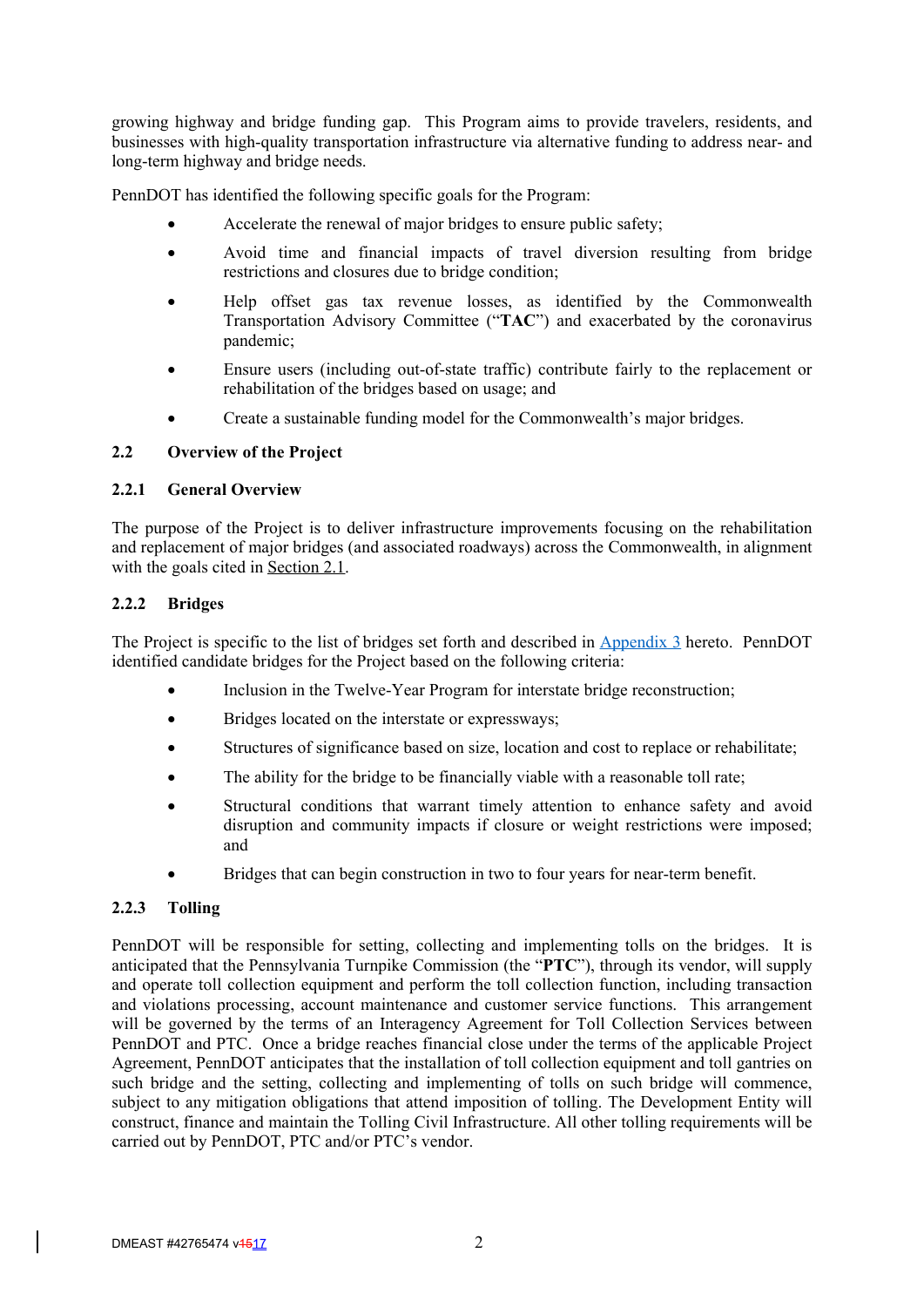#### **2.3 Anticipated Contractual Structure**

Upon selection of the Development Entity, PennDOT anticipates that it will enter the PDA with the Development Entity's Equity Member(s) (or an Affiliate thereof) for the development of all Project bridges. The Development Entity must achieve financial close of the first Package by December 2022 and satisfy certain requirements under the PDA, including any commitments made with respect to subcontractors (as will be more fully set forth in the RFP) to preserve a right of first negotiation on subsequent Packages that will be developed.

The information regarding the Project's contractual and financial structure in this RFQ reflects the Project terms anticipated by PennDOT at the time of this RFQ. PennDOT reserves the right to modify these anticipated terms based on its ongoing analysis of the technical, financial, and other issues relating to the Project.

## **2.3.1 PDA**

PennDOT anticipates that it will enter into the PDA with the Development Entity's Equity Member(s) (or an Affiliate thereof) to deliver its work under the PDA. The Project is PennDOT's first use of a PDA delivery consisting of early involvement by the members of the Development Entity to help define project scope and perform design work in partnership with PennDOT. The primary purposes of the PDA include developing the Packages, advancing design for the bridges, and progressing certain pre-development activities with respect to all of the Project bridges. PennDOT expects and encourages Respondents to offer innovative methods for and approaches to completion of the scope of services identified in this RFQ while minimizing public inconvenience and maximizing cost and schedule efficiencies that could potentially be achieved under a PDA approach.

The PDA will set forth, among other things, the following:

- Responsibilities of the Equity Member(s) of the Development Entity(or an Affiliate thereof) with respect to the Pre-Development Work;
- Certain commercial and legal agreements relating to continuing or discontinuing evaluation and pre-development of bridge(s);
- PennDOT's priorities for the potential composition of the Packages;
- Negotiating principles with respect to the Project Agreements;
- Requirements and constraints relating to self-performance for Lead Construction Contractor;
- · Requirements and constraints relating to the Lead Engineering Firm;
- Provisions for ensuring transparency and competitiveness of pricing submitted to PennDOT;
- Requirements and constraints relating to the addition of new Equity Member(s)  $-$ of the Development Entity;
- Incentives relating to commitments included in the Proposal;
- Interim milestones (within the PDA term, Program-related and potentially bridge-specific);
- Incentives relating to early delivery, bridge prioritization, assembly of the subcontractors and subconsultants under the Project Agreements;
- Certain "off-ramps" during the PDA process and potential compensation regimes; and
- Allocation of process and cost responsibilities.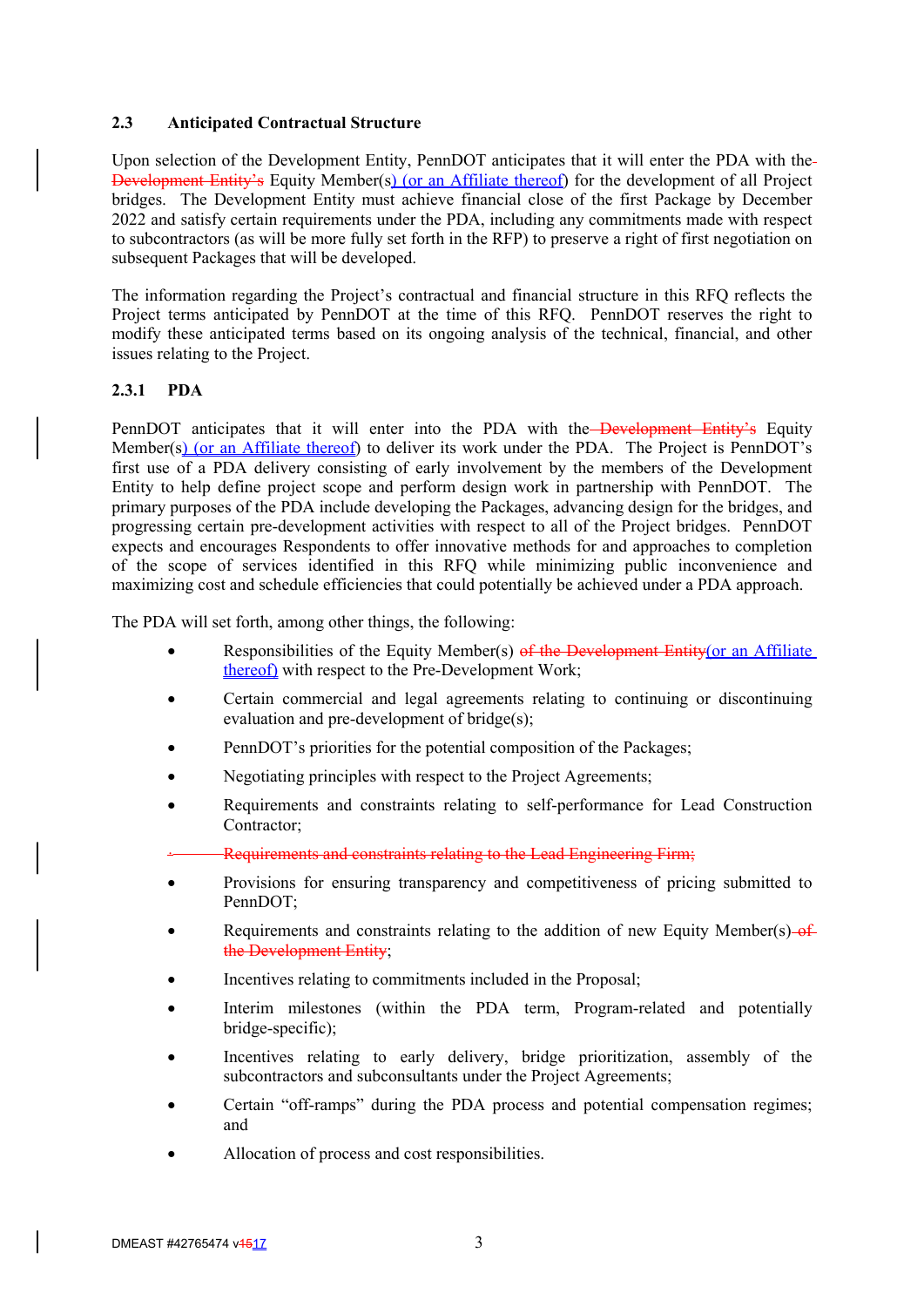The PDA included as a part of the RFP will include a term sheet that includes the key commercial terms for the Project Agreements (the "**Term Sheet**"). The Development Entity will be responsible for financing and securing the scope of work for delivery of the Package.

# **2.3.2 Project Agreement**

Each Project Agreement will set forth, among other things, the obligations of the Development Entity relating to the design, construction, financing and maintenance of the applicable Package. Specifically regarding the Tolling Civil Infrastructure, the Project Agreement will require the Development Entity to construct, maintain and finance the Tolling Civil Infrastructure for all bridges within the Package. Additional commercial terms for the Project Agreements, including pricing applicable to DBFM delivery of the relevant Package, will be negotiated with the Development Entity during the PDA period.

## **2.4 Scope of Pre-Development Work**

The scope of work under the PDA will support ongoing development of the Project as it progresses through internal and external review and approval processes (the "**Pre-Development Work**"):

- Prepare a development plan for the delivery of the bridges in two or more Packages;
- Inventory and harmonize PennDOT's pre-development efforts completed to date;
- Partner with PennDOT to develop and agree on the scope, order, and schedule for each of the Packages;
- Prepare a risk management plan and conduct appropriate assessment and mitigation activities to reduce risk for each of the Packages;
- Perform design work and other Pre-Development work needed to achieve final, fixed pricing for each Package;
- Perform work or coordination necessary to achieve financial close for each Package;
- Comply with NEPA commitments and mitigation;
- Comply with all permits obtained by PennDOT;
- Assist with any NEPA approvals and other permits and approvals required for the Project (subject to any limitations on private sector involvement in connection with NEPA and regulations);
- Partner with PennDOT to support community outreach and engagement;
- Perform other work necessary as decided between PennDOT and the Development Entity; and
- Such other obligations as may be determined further to this solicitation, among other things.

While the Development Entity develops Packages under the PDA, PennDOT will determine when a Package has achieved the level of design and permitting needed to proceed with further design and construction effort under a Project Agreement ("**Readiness**"). The design, construction, and maintenance scope of work for each individual bridge and any proposed Package will only be let to the Development Entity upon achievement of Readiness and execution of a Project Agreement.

## **2.5 Availability Payments, Funding and Financing**

## **2.5.1 Anticipated Availability Payments; Development Entity Compensation**

Any payments that PennDOT anticipates paying to the Development Entity under the PDA or any Project Agreement will be further detailed in the RFP. PennDOT currently anticipates that it will pay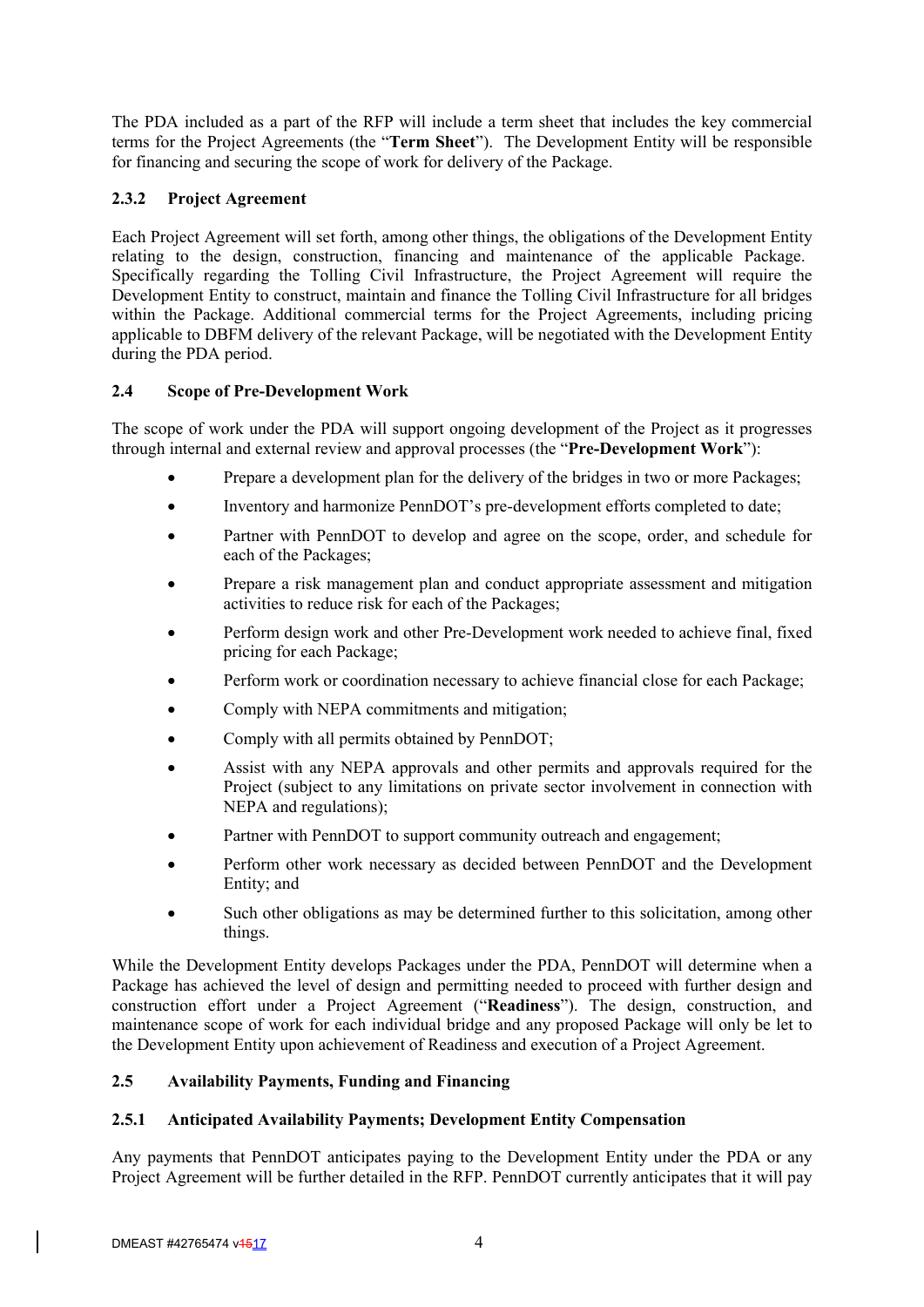the Development Entity availability payments during the operations and maintenance period (the "**Availability Payments**"). A customary performance-based deduction regime and risk sharing will be included in the Term Sheet and, ultimately, each Project Agreement.

# **2.5.2 Funding**

The user fees collected on the Project bridges will be PennDOT's primary source for funding the Availability Payments. In the event that actual user fees are insufficient to fully fund the Availability Payments in any given period, PennDOT anticipates utilizing federal and Commonwealth funds to satisfy PennDOT's payment obligations under the Project Agreement.

# **2.5.3 Financing**

The Development Entity will be responsible for financing the Project.

PennDOT is aware that private activity bonds authorized pursuant to Section 11143 of Title XI of SAFETEA-LU, which amended Section 142(a) of the Internal Revenue Code ("**PABs**"), and the Transportation Infrastructure Finance and Innovation Act ("**TIFIA**") Program, are potential sources of financing for the Development Entity and are subject to federal requirements and availability.

PennDOT expects to submit a PABs application requesting an allocation for the Project. Additionally, PennDOT is considering making a TIFIA application in respect of the Project. Any such plans or further information regarding either a PABs and/or TIFIA allocation will be identified to the Shortlisted Proposers by notification from the Issuing Office or otherwise in the RFP.

## **2.6 Project Status and Other Issues**

## **2.6.1 Federalization of the Project**

Respondents are advised that PennDOT will utilize federal funds for the Project. Accordingly, the RFP, the PDA and, when entered into, the Project Agreement, will conform to requirements of applicable federal law, FHWA and other federal regulations.

# **2.6.2 Environmental Permitting; NEPA Status**

PennDOT is currently determining the extent to which the requirements of NEPA will apply to each bridge. As part of the Pre-Development Work, the Development Entity shall assist PennDOT in reevaluating, as may be required, and otherwise completing the NEPA and related approvals. The environmental processes related to each of the Project bridges are set forth at the following website: https://www.penndot.gov/about-us/funding/Pages/Solutions.aspx#Bridge-Table.

## **2.6.3 Reference Information Documents**

PennDOT anticipates making certain reference information documents regarding the Project available to Shortlisted Proposers via a data room to be created by PennDOT.

## **2.6.4 Coordination with Governmental Agencies and Other Stakeholders**

The Project will necessitate coordination with governmental agencies and other stakeholders within and outside the Commonwealth that may include, but not be limited to:

- PTC;
- PA Department of Conservation & Natural Resources;
- PA Department of Community and Economic Development;
- PA Department of Environmental Protection;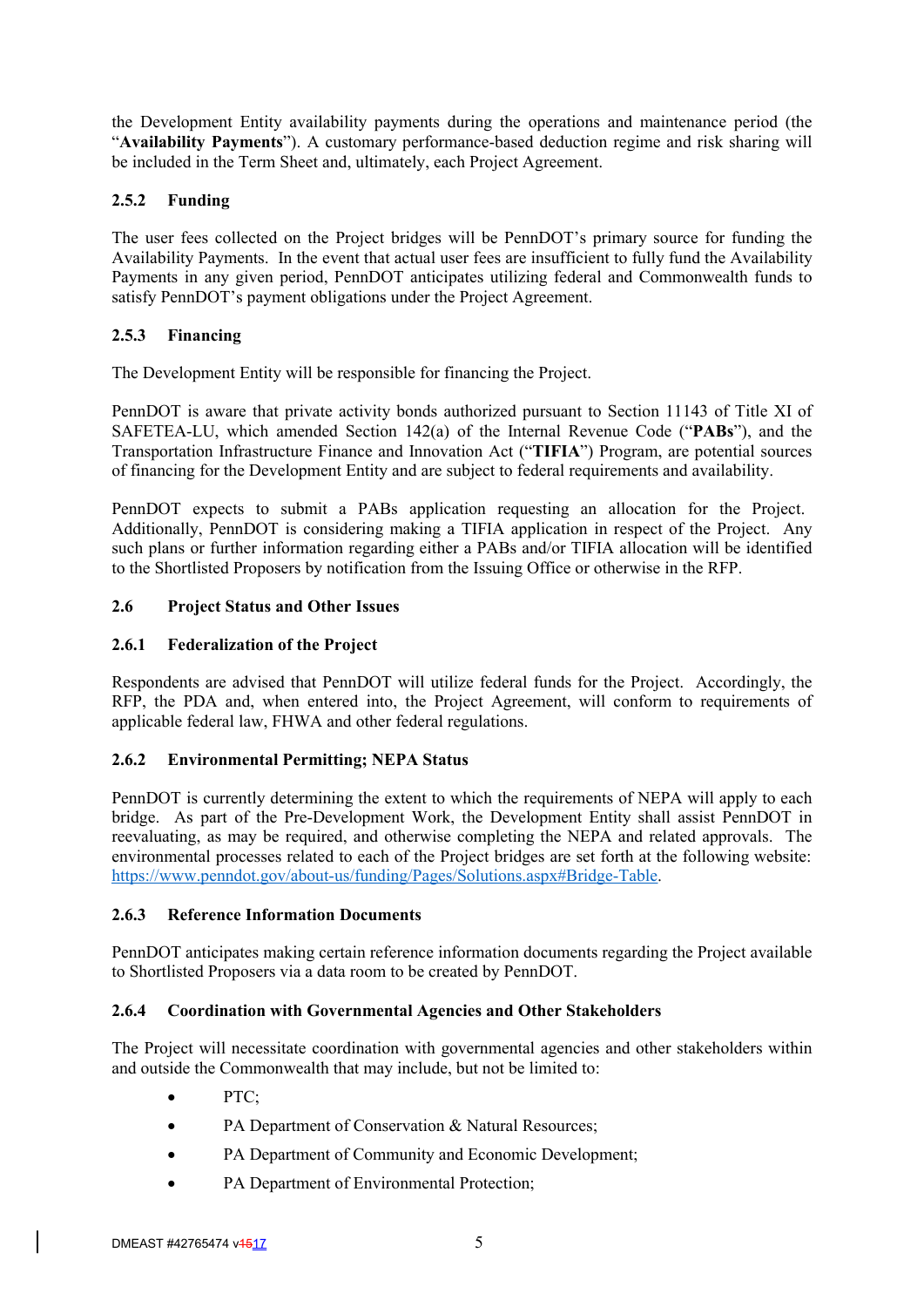- PA Historic and Museum Commission;
- PA Fish & Boat Commission;
- PA Game Commission;
- PA Public Utility Commission;
- FHWA;
- US Army Corps of Engineers;
- Environmental Protection Agency;
- US Fish & Wildlife Service; and
- PA Association of Conservation Districts.

Except to the extent described otherwise in this RFQ, it is anticipated that the Development Entity will play an active role in coordinating and/or leading the work with all relevant government agencies and stakeholders, with PennDOT providing assistance and cooperation in such efforts. The RFP will set forth PennDOT's and the Development Entity's respective obligations for interactions with other governmental agencies and stakeholders.

## **2.6.5 Technical Provisions**

It is also anticipated that the PDA will require the Equity Member(s) of the Development Entity(or an Affiliate thereof), upon the effective date of the PDA, and subject to other conditions to commencement set forth therein, to perform the Pre-Development Work in accordance with certain performance requirements, standards and specifications (the "**Pre-Development Work Requirements**").

It is anticipated that each Project Agreement will require the Development Entity, upon receiving a notice to proceed, to perform all design and construction obligations for the relevant bridge(s) set out in the Project Agreement for each Package. It is also anticipated that the Development Entity will be required to design, construct, finance and maintain the bridges and Tolling Civil Infrastructure in accordance with certain performance and maintenance requirements, standards and specifications (collectively, the "**DBFM Technical Provisions**"). The PDA will include the DBFM Technical Provisions, and each Project Agreement will include DBFM Technical Provisions as well as additional technical requirements applicable to the underlying Package.

## **2.6.6 Self-Performance by the Lead Construction Contractor**

PennDOT anticipates that each Project Agreement will specify that the Lead Construction Contractor will self-perform a minimum of 30% and a maximum of 35% of the original contract price for the construction work for the applicable Package(s).

## **2.7 Disadvantaged Business Enterprise (DBE) and On-the-Job Training Requirements**

PennDOT is required to apply Disadvantaged Business Enterprise ("**DBE**") program requirements on federal-aid projects as set forth in 49 CFR Part 26. ThisWhile this RFQ does not require Respondents to include team members satisfying any DBE goal in their SOQ, Respondents will be required to demonstrate experience in meeting DBE goals. Information regarding PennDOT's DBE goal and program requirements will be included in the RFP, and the Development Entity will be required to comply with any DBE goal and requirements set forth therein. PennDOT anticipates that each Shortlisted Proposer will be required to commit to, and to demonstrate sufficient good faith efforts (as determined under the DBE program requirements) to, meet the DBE goal included in its Proposal. Each Shortlisted Proposer will also provide any DBE-related submittals required under the RFP, including identification of any DBE firms on its team and scopes of work anticipated to achieve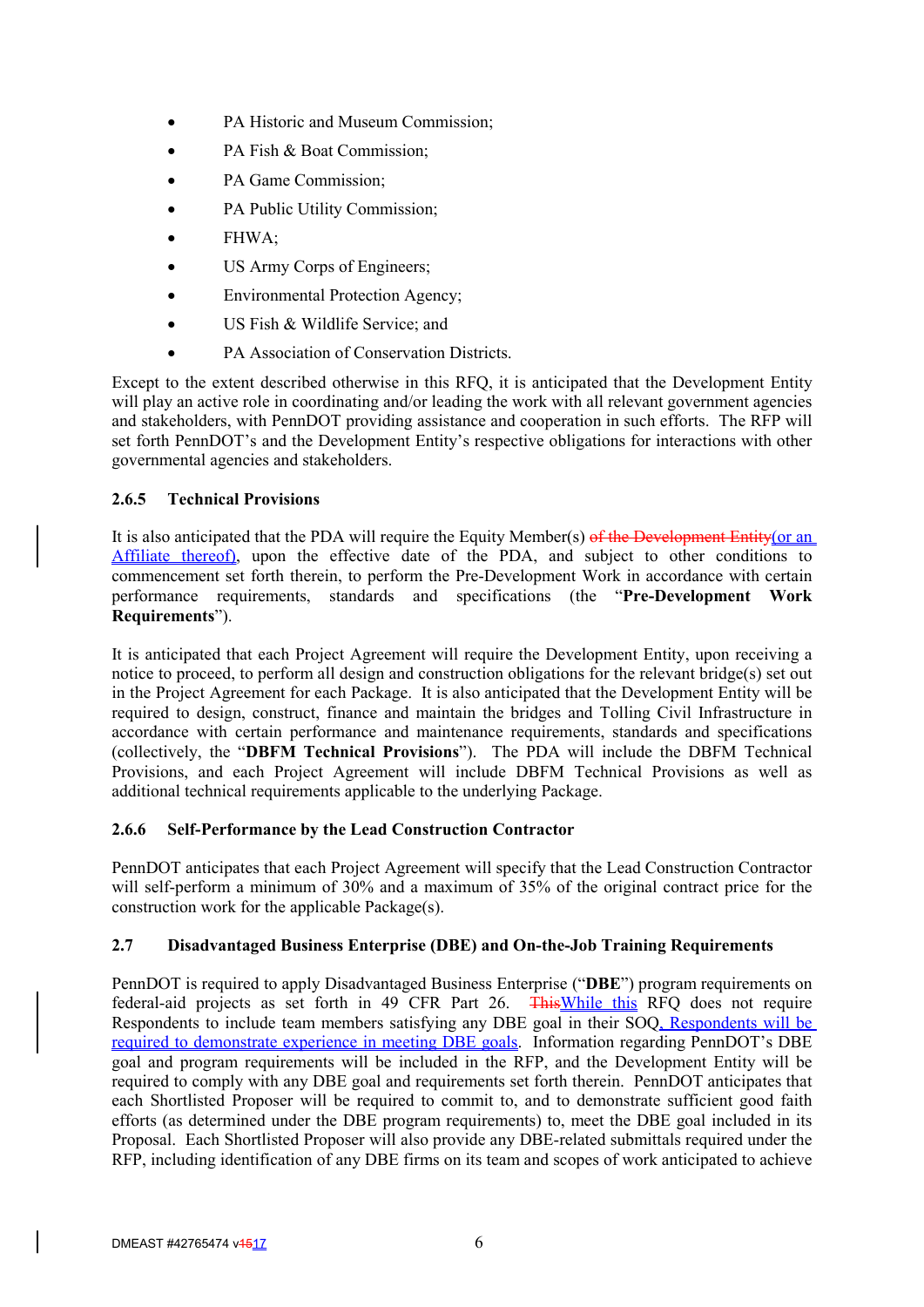the DBE goal, in addition to providing a DBE performance plan summarizing the Shortlisted Proposer's overall strategy that it intends to utilize to achieve DBE participation for the Project.

Similarly, PennDOT is required to comply with federal On-the-Job training requirements to establish apprenticeship and training programs. The RFP Documents will set forth those requirements and obligations that will be imposed on the Development Entity relating to these "OJT" requirements.

## **2.8 Quality Functions-Related Teaming and Other Information**

The Development Entity or Lead Construction Contractor will be required to engage one or more Independent Quality Firms, whose duties and responsibilities will generally involve quality assurance functions and will include review of submittals, construction activities, processes, procedures or other products by experienced and independent staff to provide assurance of contractual compliance and achievement of established quality standards including performing certain testing and inspection. Independent Quality Firms retained by such Development Entity or Lead Construction Contractor will not be, nor will its employees or Key Personnel be, involved in production of the work for which it will be performing quality assurance functions. Further information regarding quality function-related teaming for the Project will be included in the RFP.

## **2.9 eMarketplace and Project Portal**

## **2.9.1 General Requirements**

PennDOT will continue to utilize the Commonwealth's eMarketplace portal accessible at http://www.emarketplace.state.pa.us/http://www.emarketplace.state.pa.us/ to provide Project updates ("**eMarketplace**"). Separately, Respondents shall submit its SOQ via a secure website (the "**Project Portal**").

For purposes of this RFQ, no representation or warranty is made as to the accuracy, utility, completeness, or relevance of any materials available to Respondents on the eMarketplace. Each Respondent shall be responsible for monitoring the eMarketplace for new or revised materials related to this RFQ. The Issuing Office shall not be bound by any verbal information nor shall it be bound by any written information that is not either contained within this RFQ or formally issued as an Addendum to this RFQ by the Issuing Office.

## **2.9.2 Access to eMarketplace**

Respondents may freely access the eMarketplace at the web address provided in Section 2.9.1.

#### **2.9.3 Access to Project Portal**

In order to obtain access to the Project Portal for the purposes of uploading its SOQ, each Respondent must register for an account by completing and submitting the registration form at the link provided in Form I (Project Portal Access Request) and submit Form I to PennDOT at any time prior to the date and time indicated in Section 3.2. **Respondents are advised that the deadline for submission of the request for access to the Project Portal is before the SOQ Due Date.** Each Respondent may only submit one such request per Respondent team.

Respondents must submit Form I to the Project Portal to the Issuing Office at the email address below:

#### Attn: Michael Bonini

E-mail: RA-PDP3MAJORBRIDGES@pa.RA-PDP3MAJORBRIDGES@pa.gov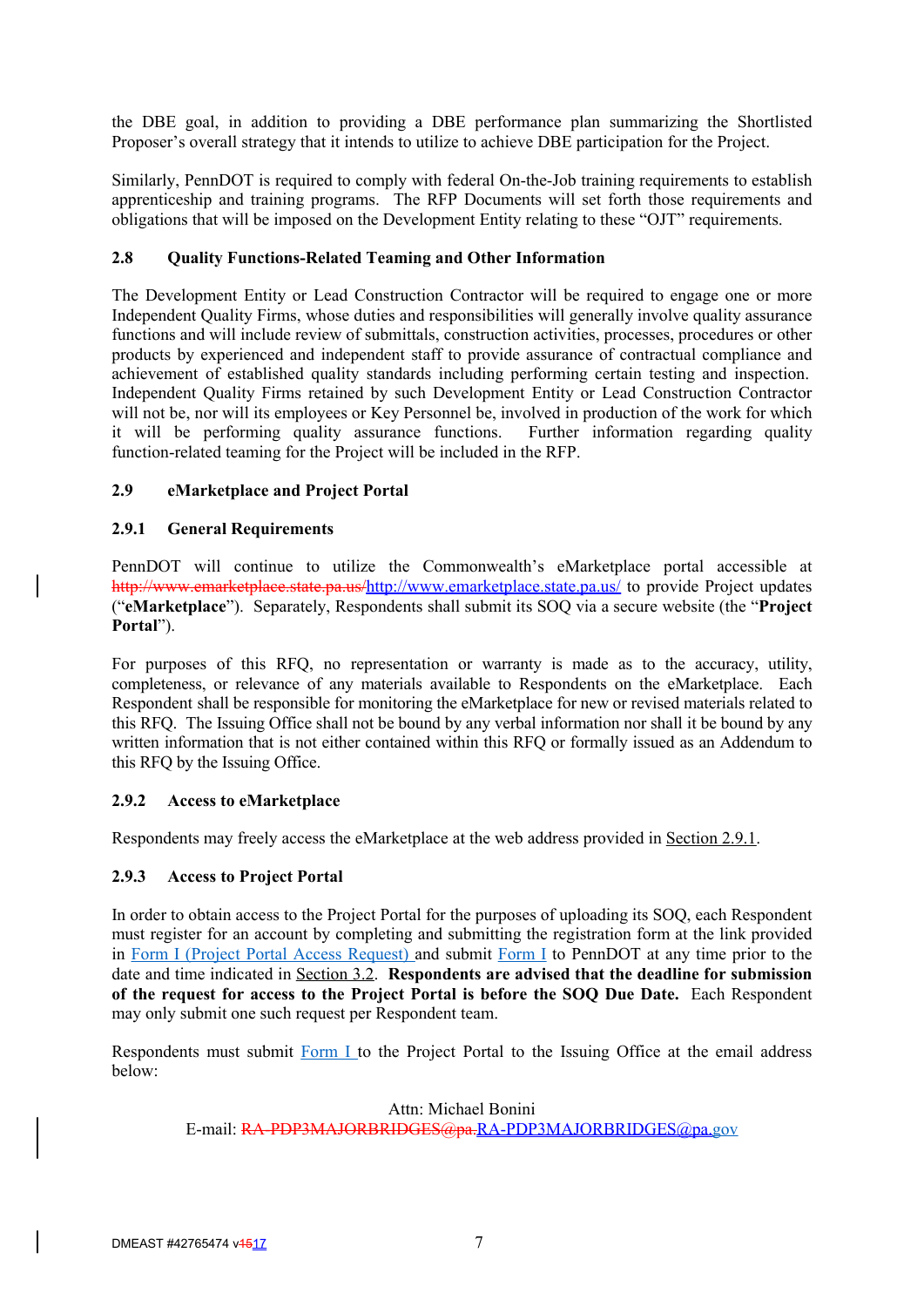Respondents must ensure that the request for access to the Project Portal:

- (a) includes the Authorized Representative's name, user ID used to register, email address used to register, telephone number, and mailing address; and
- (b) is submitted using Form I in PDF format.

Each Respondent that registers and submits Form I will receive an email after access to the Project Portal has been granted. The Project Portal will include instructions for uploading the SOQ documents. The request for access to the Project Portal will not be evaluated as part of the SOQ submittal. Upon announcement of the shortlist by PennDOT, only Shortlisted Proposers will retain access to the Project Portal. Respondent teams not selected as a Shortlisted Proposer will not be able to access the Project Portal after PennDOT's announcement of the Shortlisted Proposers.

## **3. OVERVIEW OF PROCUREMENT**

## **3.1 Overall Process**

## **3.1.1 Selection of Shortlisted Proposers**

This RFQ is the first step in a two-phase procurement. PennDOT will evaluate the information and qualifications received in response to this RFQ and will select, according to the criteria generally outlined herein, the Shortlisted Proposers invited to respond to the RFP. The scores and evaluation of the SOQs will not carry over or be used in any way in the evaluation of the Proposals.

## **3.1.2 RFP Documents**

Following selection of the Shortlisted Proposers, PennDOT intends to release a draft RFP to the Shortlisted Proposers for review and comment. The draft RFP will include instructions to the Shortlisted Proposers, the PDA, the Pre-Development Work Requirements, the Term Sheet, the DBFM Technical Provisions (mindful that some may be further developed in performance of the Pre-Development Work Requirements) and other Project documents (collectively, the "**RFP Documents**"). Following receipt of written comments, PennDOT intends to schedule confidential one-on-one meetings to discuss issues and comments identified by the Shortlisted Proposers. Details of the draft RFP process will be made available to the Shortlisted Proposers following the shortlisting announcement.

As a condition of receipt of any draft RFP documents and continuing participation in the procurement, the Shortlisted Proposers will be required to agree to certain pre-final RFP communications protocols, which are intended to govern interactions among the Shortlisted Proposers and PennDOT as well as between Shortlisted Proposers and third parties. The communications protocols will also address continuing teaming, conflicts of interest, additional Project diligence and exploration, as well as the questions and comments exchanges and one-on-one meetings between PennDOT and the Shortlisted Proposers, among other things.

After consideration of input from the Shortlisted Proposers, PennDOT intends to issue a final RFP to the Shortlisted Proposers for the solicitation of Proposals.

## **3.1.3 Selection of Preferred Proposer**

Proposals will be evaluated to determine which Proposal provides the best value for, and is in the best interests of, the Commonwealth. Following an evaluation of the Proposals that are received, PennDOT intends to select the top scoring Shortlisted Proposer (the "**Preferred Proposer**") based on the evaluation criteria set forth in the RFP.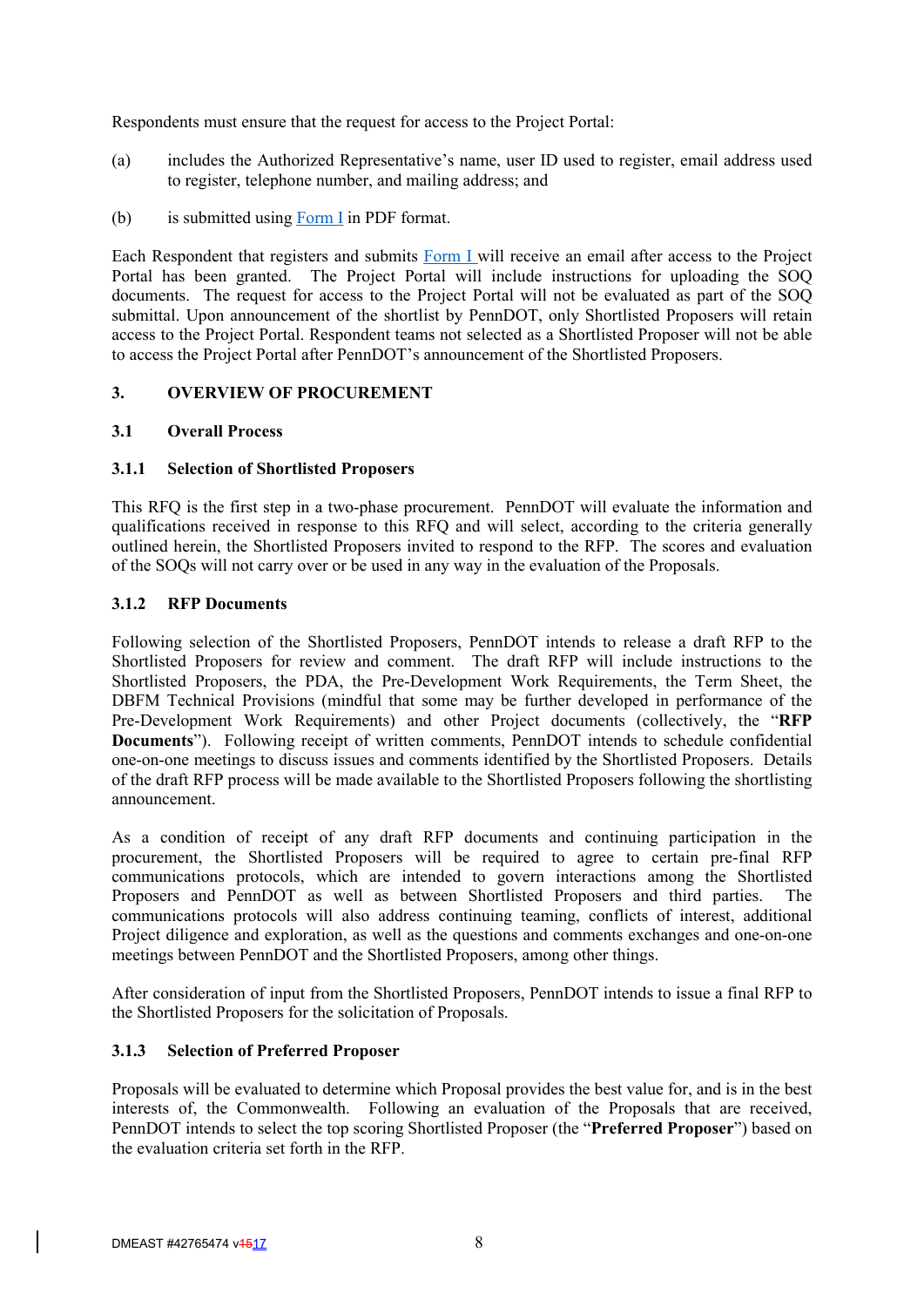The RFP will set forth PennDOT's rights and remedies in the event PennDOT is unable to finalize the terms and conditions of the PDA (including the Pre-Development Work Requirements and the Term Sheet) with the Preferred Proposer. PennDOT's rights and remedies will include, without limitation and in PennDOT's sole discretion, selection of the next highest-rated Shortlisted Proposer in succession to finalize these commercial and technical documents, and in particular the PDA (including the Pre-Development Work Requirements and the Term Sheet) for execution. PennDOT may also at any time terminate this procurement, as well as invoke any of its reserved rights. Refer to Section 9 for additional details regarding PennDOT's reserved rights.

## **3.2 Procurement Schedule**

PennDOT anticipates carrying out this procurement in accordance with the schedule set forth below. The procurement schedule is subject to modification at any time at PennDOT's sole discretion. Respondents will be notified of any change to the schedule by an Addendum to this RFQ or other notice by PennDOT (including communications through the eMarketplace).

| <b>Action</b>                                                                     | Date                                                                               |
|-----------------------------------------------------------------------------------|------------------------------------------------------------------------------------|
| Issue RFQ                                                                         | June 28, 2021                                                                      |
| Deadline for Project Portal Access Request                                        | July 21, 2021<br>2:00 p.m. ET                                                      |
| Deadline for RFQ Questions                                                        | July 21, 2021<br>2:00 p.m. ET                                                      |
| Deadline for Questions Regarding Any Addendum Issued<br>on or after July 21, 2021 | Three days after the<br>Addendum is issued (but no<br>later than the SOQ Due Date) |
| Issue RFQ Addendum No. 1                                                          | July 30, 2021                                                                      |
| SOQ Due Date                                                                      | August 5, 12, 2021<br>11:00 a.m. ET                                                |
| Anticipated Announcement of Shortlisted Proposers                                 | September 22, 2021                                                                 |
| Issue Draft RFP to Shortlisted Proposers                                          | September 30, 2021                                                                 |
| Issue Final RFP to Shortlisted Proposers                                          | December 9, 2021                                                                   |
| Proposal Due Date (tentative)                                                     | January 12, 2022                                                                   |
| Selection of Development Entity                                                   | February 15, 2022                                                                  |
| <b>PDA</b> Execution                                                              | March 15, 2022                                                                     |
| Commercial Close (at least the first Package)                                     | Summer/Fall 2022                                                                   |
| Financial Close (at least the first Package)                                      | December 2022                                                                      |

## **3.3 RFQ Questions**

Questions about the RFQ shall be submitted on  $\underline{Form E - RFO Questions}$  in English (in Microsoft Word<sup>®)</sup> via email to the Issuing Office at the email address identified in Section 2.9.3. No hard copy, other electronic transmission, telephone, or oral questions will be considered. Questions from a Respondent shall be submitted only by a single representative of that Respondent, and must (a) clearly indicate in the subject line "Major Bridges – RFQ Questions – [Respondent Name] – Nos. [x] to  $[x]_{-}^{\prime\prime\prime}$  and indicate in the body of the email and (b) include the requestor's name, address, telephone and email, and Respondent that it represents.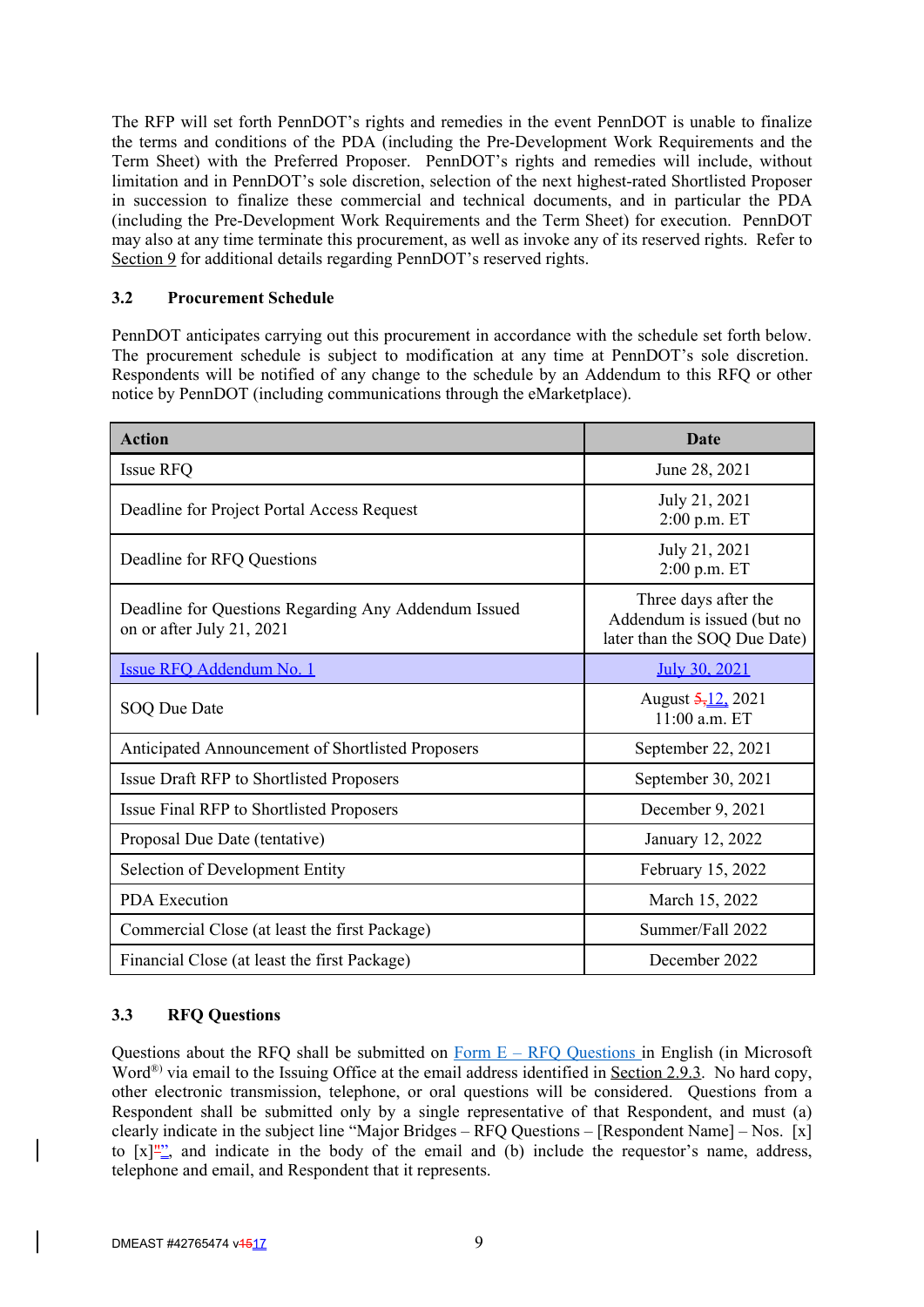Respondents shall be responsible for requesting written clarification or interpretation of any perceived mistake, discrepancy, deficiency, ambiguity, error or omission contained in this RFQ, or of any provision which a Respondent fails to understand. Respondents may submit comments, questions, and requests for written clarification or additional information or interpretation (or to propose correction of errors) regarding the Project, this RFQ, Project-related documents or communications provided by or on behalf of PennDOT ("**RFQ Questions**"). Requests for conflicts determinations under this RFQ are excluded from the definition of RFQ Questions and such requests for conflicts determinations are addressed separately under Section 6.3.4. PennDOT intends to, but reserves the right to not, respond to any RFQ Questions received as set forth below. PennDOT responses will not be considered part of this RFQ or the RFP documents nor will they be relevant in interpreting any of the foregoing. By submitting SOQs, Respondents acknowledge and agree that any responses made by PennDOT shall not be binding upon PennDOT unless reflected in an Addendum to this RFQ.

PennDOT reserves the right to not consider RFQ Questions that do not meet the following requirements: (i) sequentially numbered; (ii) specifically reference the relevant RFQ section, unless such request is of general application (in which case the request for clarification shall so note); and (iii) not identify the Respondent's (or any of its proposed team member's) identity in the body of the question.

RFQ Questions must indicate whether the question is a Category 1, 2 or 3 question:

- "Category 1" means a potential "go/no-go" issue that, if not resolved in an acceptable fashion, may preclude the Respondent from submitting an SOQ;
- "Category 2" means an issue that, if not resolved in an acceptable fashion, will significantly affect value for money or, taken together with the entirety of other issues, may preclude the Respondent from submitting an SOQ; and
- "Category 3" means an issue that is minor in nature, a clarification, a comment concerning a conflict between documents or within a document, etc.

PennDOT will not accept RFQ Questions marked as "confidential," "proprietary," or otherwise intended to protect the response to the submitting Respondent or preclude PennDOT from addressing the RFQ Question, should it so choose, by revising this RFQ by Addendum. PennDOT reserves the right to disseminate, by any medium, further guidance regarding submission and treatment of RFQ Questions.

PennDOT may modify or rephrase RFQ Questions as it deems appropriate, may consolidate similar RFQ Questions, and may include RFQ Questions that it develops independent of the Respondents. PennDOT may issue multiple sets of responses at different times during the procurement.

PennDOT anticipates that its responses to RFQ Questions will be provided through an Addendum to this RFQ; however, PennDOT may elect, in its sole discretion, to respond specifically in writing to RFQ Questions. Any written responses from PennDOT will be delivered to all Respondents via posting to the eMarketplace.

Respondents are encouraged to submit questions as soon as possible following issuance of this RFQ or any Addendum, bearing in mind the deadlines set forth in Section 3.2.

#### **3.4 Proposal Stipend**

PennDOT may offer each unsuccessful Shortlisted Proposer that submits a responsible and responsive Proposal a stipend in exchange for ownership of the Proposal work product and the ideas identified therein ("**Proposal Stipend**"). Additional details about any Proposal Stipend will be set forth in the RFP.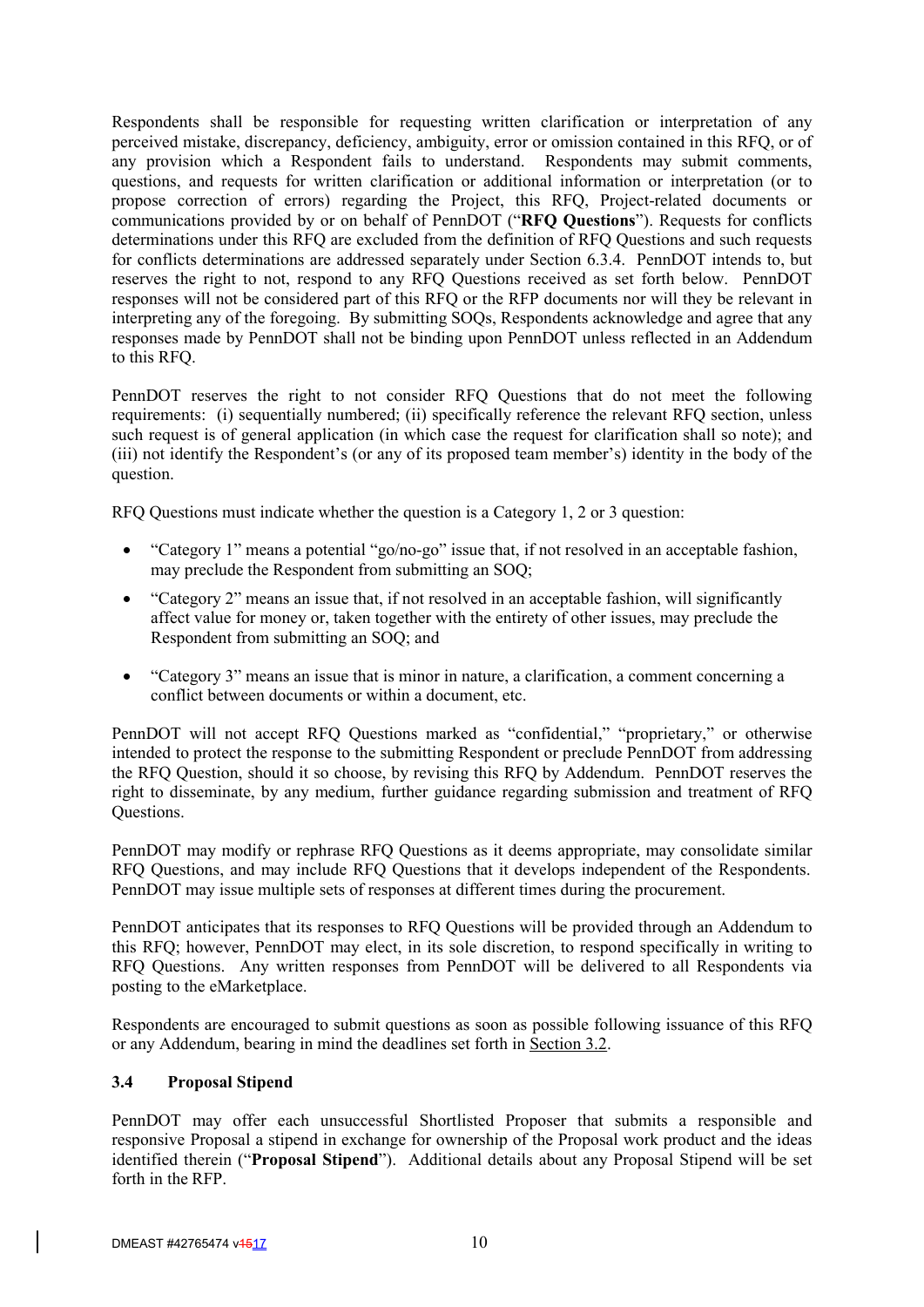## **3.5 Participation on More Than One Respondent Team**

To ensure that this procurement is fair and competitive, and except as otherwise stated just below, Major Team Members, Key Personnel and legal and financial advisors of Respondent teams are forbidden from participating, in any capacity, on another Respondent team during this procurement. The foregoing prohibition does not apply to any member of a Respondent team that is not a Major Team Member.

If a Respondent is not shortlisted as part of the RFQ evaluation process, the members of the unsuccessful Respondent team (including Major Team Members) are thereafter free to participate on Shortlisted Proposer teams, subject to the requirements of Sections 6.1 and 6.3. In addition, an Independent Quality Firm that employs the Quality Assurance Manager ("**QAM**") proposed by a Respondent may be the same firm which is: (a) the Lead Engineering Firm or other Major Team Member for another Respondent team; and (b) the employer of a different individual as QAM for one or more other Respondent teams; provided that the Respondent demonstrates that there is no conflict of interest or that any conflict of interest has been mitigated in accordance with Section 6.3.

Any Respondent that fails to comply with the prohibition contained in Section 6.1 may be disqualified from further participation in this procurement.

## **3.6 Changes in Respondent Team**

If, following submission of an SOQ, a Shortlisted Proposer seeks to change the composition of its Major Team Members or Key Personnel (including additions to a Shortlisted Proposer team), the Shortlisted Proposer must provide PennDOT with sufficient details of the proposed change and obtain PennDOT's written approval to the proposed change. PennDOT may, in its sole discretion, accept, reject or seek additional information regarding a Shortlisted Proposer's request and expects to base its decision on whether:

- (a) the change results in actual or potential organizational conflicts of interest;
- (b) the Shortlisted Proposer as a whole still meets the minimum criteria contained in this RFQ;
- (c) the change renders the Shortlisted Proposer's team equally or more qualified to develop the Project: or
- (d) PennDOT would still have shortlisted the Respondent if such change had occurred before the Shortlisted Proposer submitted its SOQ.

If a Shortlisted Proposer seeks to add or change one or more new Major Team Members or Key Personnel, the proposed new member or individual must provide all of the information that is required in this RFQ regarding Major Team Members or Key Personnel of a Respondent team (including, for example, that any proposed new or additional Major Team Member or Key Personnel has necessary pre-qualification, licenses, or any other requirement, as of the dates required under this RFQ, and specifically not as of the date of the Shortlisted Proposer's request).

While PennDOT recognizes that Respondents may be impacted by personnel availability and scheduling conflicts, Respondents are urged to designate and proffer as Key Personnel only those individuals they reasonably believe will be available for, and they intend to assign to work in, the relevant Key Personnel role. By listing individuals as Key Personnel, the Respondent agrees to make the individuals listed in its SOQ available to complete work under the PDA and/or the Project Agreement at whatever level the Project requires, within the framework of obligations for such Key Personnel set forth in this RFQ and in the PDA and/or the Project Agreement. Procedures concerning changes to Key Personnel will be included in the RFP. Respondents are advised, however, that change requests will be subject to PennDOT's prior approval in its sole discretion. Key Personnel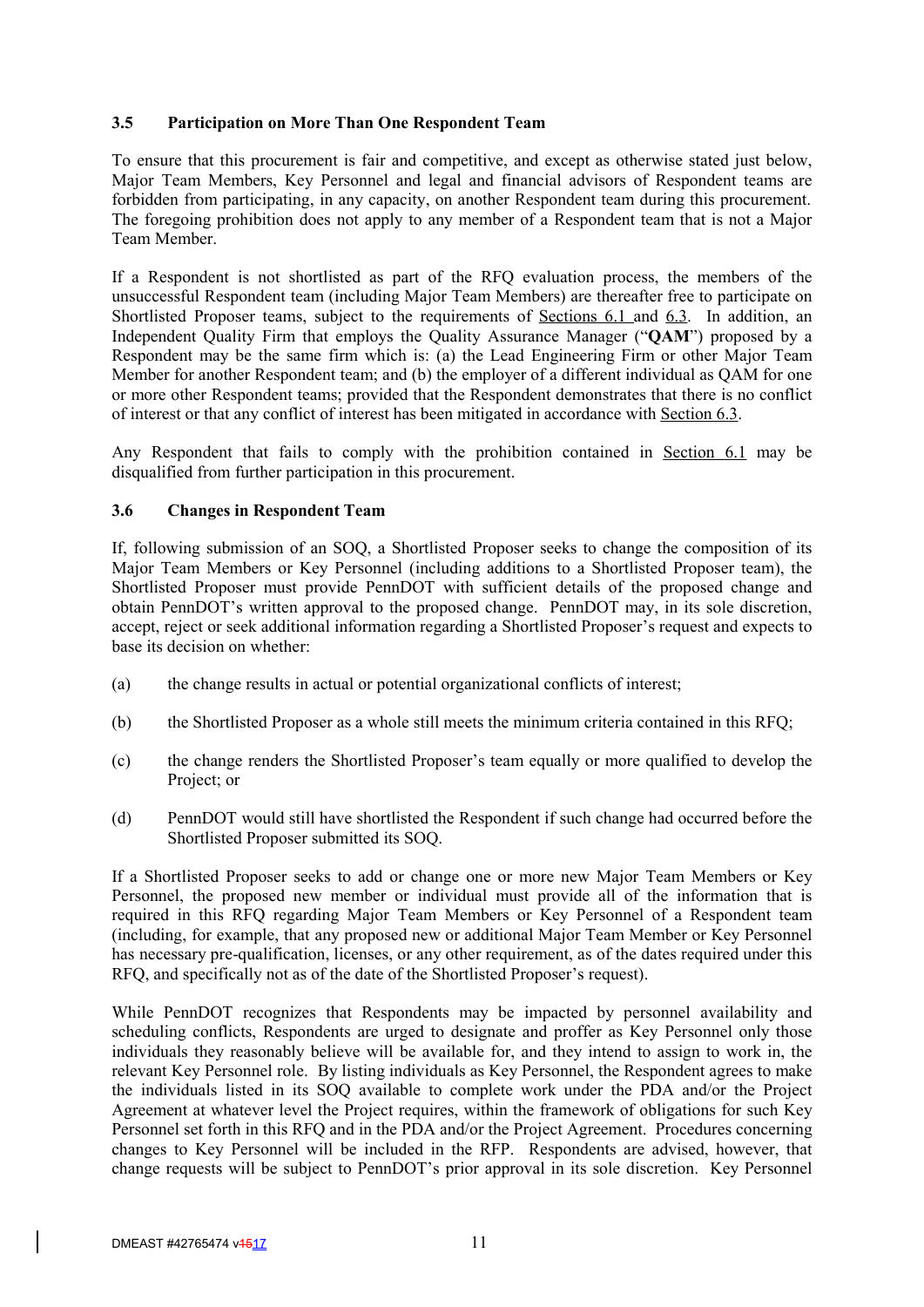changes without PennDOT's prior approval may result in disqualification of the Respondent or the Shortlisted Proposer.

## **3.7 Pre-Qualification Requirements**

Subject to the following, the Project is being procured in accordance with the requirements of 67 Pa. Code Ch. 457. A Respondent will only be capable of being selected as a Shortlisted Proposer to the extent that each Lead Construction Contractor in its Proposer team set forth in its SOQ (a) is, at the time Proposals are due, prequalified, pursuant to 67 Pa. Code Ch.  $457 \times (a)457.5$  (i) to perform structure "S" and "T" work types or (ii) as a "General Highway Contractor" and (b) has "unlimited financial capacity".

With respect to any Lead Construction Contractor that is a consortium, partnership or other form of joint venture, the limitation allowing no more than three participants as set forth in 67 Pa. Code  $\S$ 457.15(a) shall not apply to this Project.

## **4. SOQ CONTENT AND SUBMITTAL REQUIREMENTS**

PennDOT expects SOQs submitted in response to this RFQ to provide sufficient information to allow PennDOT to evaluate each Respondent based on the criteria set forth herein. SOQs shall be submitted exclusively in the English language inclusive of English units of measure, and cost terms in United States of America dollar denominations. Respondents will not be allowed to alter SOQs after the SOQ Due Date unless approved, in writing, by PennDOT.

## **4.1 Format**

## **4.1.1 Volumes and Organization**

Each copy of the SOQ must consist of three volumes (each a separate file):

- Volume 1: Introduction and Administration;
- Volume 2: Technical; and
- Volume 3: Financial.

The SOQ shall be organized as set forth in Section 4 and Appendix 2. The content requirements of each volume and further information on submittal organization is set out in Appendix 2.

#### **4.1.2 General Requirements**

Each Respondent must submit:

- (a) one electronic file for each volume, in their entirety, unencrypted, not password-protected, in fully searchable PDF format, with no file to exceed 50 MB, with each volume labeled as set forth in Section 4.2; provided that Respondents may elect to submit financial statements in an encrypted (password protected) format, provided that no non-standard software is required to access the financial statements and the Respondent must inform the Issuing Office via e-mail with the password for the financial statements;
- (b) electronic files in the native format prescribed (e.g., Microsoft® Word or Microsoft® Excel) for Form A, Form B, Form C, Form D, Form F-1, Form F-2, Form G-1, Form G-2, Form G-3, Form G-4, Form G-5, Form G-6, Form G-7, Form H-1, Form H-2, Form H-3, Form H-4, and Form I, with each file labeled: "[Respondent] – PennDOT Pathways Major Bridge P3 Initiative – [Form];" and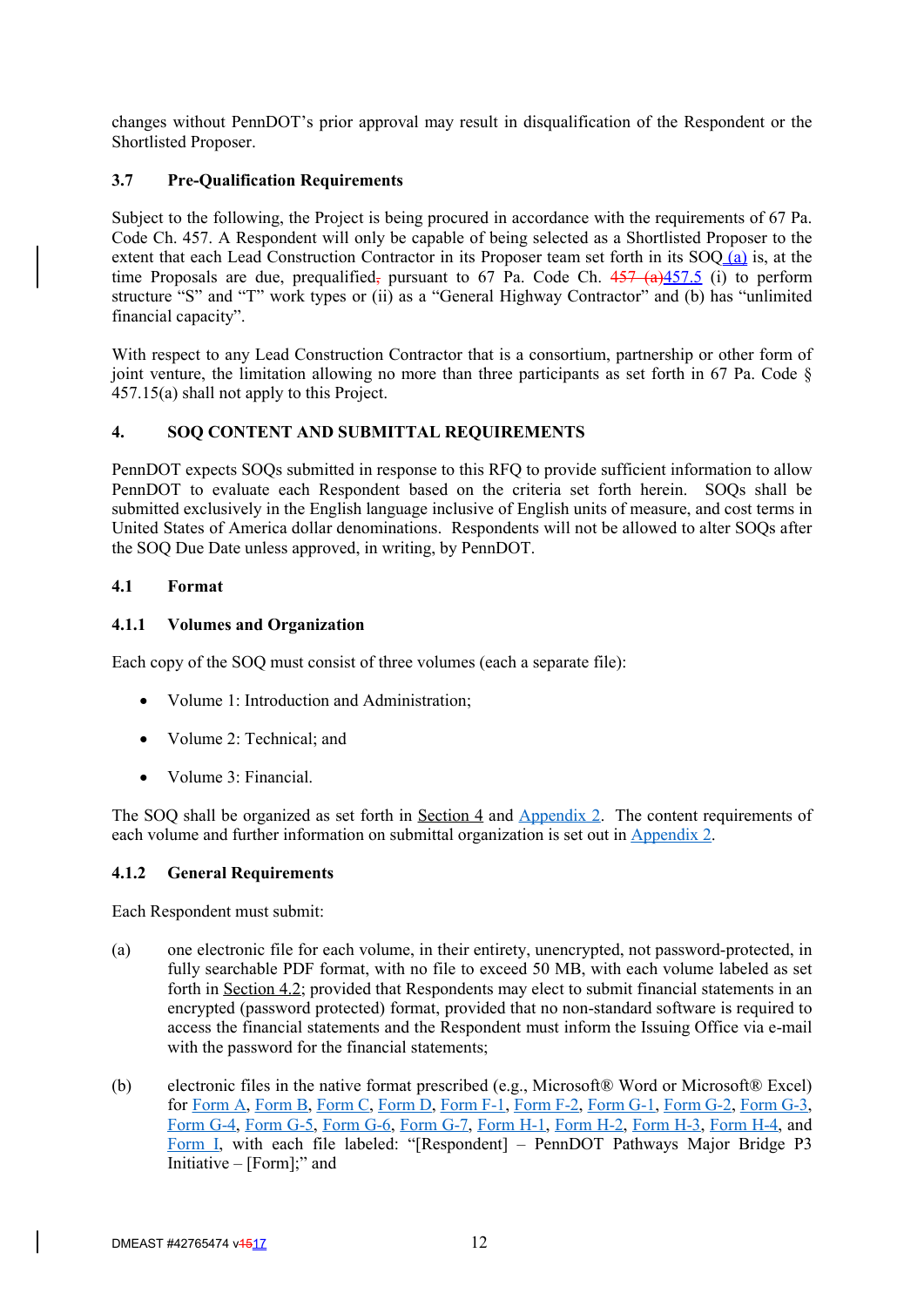(c) if a Respondent includes confidential proprietary information or trade secrets in its SOQ, a redacted copy of its SOQ as one separate, unencrypted, electronic copy that is also not password-protected, in fully searchable PDF format, labeled "[Respondent] – PennDOT Pathways Major Bridge P3 Initiative – [Copy of Non-Confidential Portion of SOQ]" that excludes any confidential proprietary information or trade secrets with one folder for each volume and no file within the folder to exceed 50 MB. The excluded confidential proprietary information or trade secrets should be replaced with "[Information Redacted]".

By submitting such documents using the Microsoft® Word or Microsoft® Excel format, the Respondent certifies that the native format of the form has not been altered other than to include the Respondent's content (other than removing the instructions from the forms). If PennDOT discovers a change in the form, PennDOT reserves the right in its sole discretion to accept, reject, or seek additional clarification regarding such submission.

Respondents must prepare SOQ submittals on 8-1/2" x 11" sized-equivalent white background, except for organizational charts, which Respondents may present on 11" x 17" sized-equivalent white background. Each volume of the SOQ must be divided into sections that are sequentially numbered in accordance with the numbering specified in the tables for Volumes 1, 2 and 3 of Appendix 2, with each section separated by a corresponding numbered but otherwise blank tabbed divider (which will not count towards any page limits). Except for tables and organizational charts, which Respondents may prepare using a minimum of 10-point font size, Respondents must prepare the SOQ using a minimum of 11-point font size.

## **4.1.3 Page Limits**

All pages of the SOQ shall be sequentially numbered and shall not exceed 80 pages in whole. Respondents are advised that some of the required documents have page limitations specified in Appendix 2. PennDOT may disregard documents not complying with page limitations. Printed lines may be single-spaced. Respondents shall not include standard corporate brochures, awards, licenses and marketing materials in its SOQ and PennDOT will not evaluate such materials.

#### **4.2 Submittal Requirements**

A Respondent must submit its entire SOQ in separate, individually labeled volumes as follows:

[Respondent] – Statement of Qualifications for the PennDOT Pathways Major Bridge P3 Initiative – [Volume No.]

SOQs must be submitted through the Project Portal by 11:00 a.m. Eastern Time on the SOQ Due Date specified in Section 3.2. Any SOQs received after that date and time will be rejected and the Respondent will be notified of the rejection. PennDOT will accept SOQs up to the SOQ Due Date and time specified.

Immediately after the entirety of the SOQ has been uploaded to the Project Portal, the Authorized Representative must notify the Issuing Office at the email address identified in Section 2.9.3. Acknowledgment of receipt of the entire SOQ (i.e., all three required volumes) will be evidenced by the issuance of a receipt by a member of PennDOT's staff via email to the Authorized Representative's email address identified in Form A (Transmittal Letter) and uploaded into the Respondent-specific correspondence folder in the Project Portal. PennDOT will not accept SOQ submissions by facsimile, hard copy or as attachments in an email.

Respondents are solely responsible for assuring that PennDOT receives their SOQs by the specified SOQ Due Date and time. The SOQ Due Date and time for submission of SOQs shall remain the same unless otherwise notified by the Issuing Office. PennDOT will not open and will reject any SOQs received after the SOQ Due Date and time.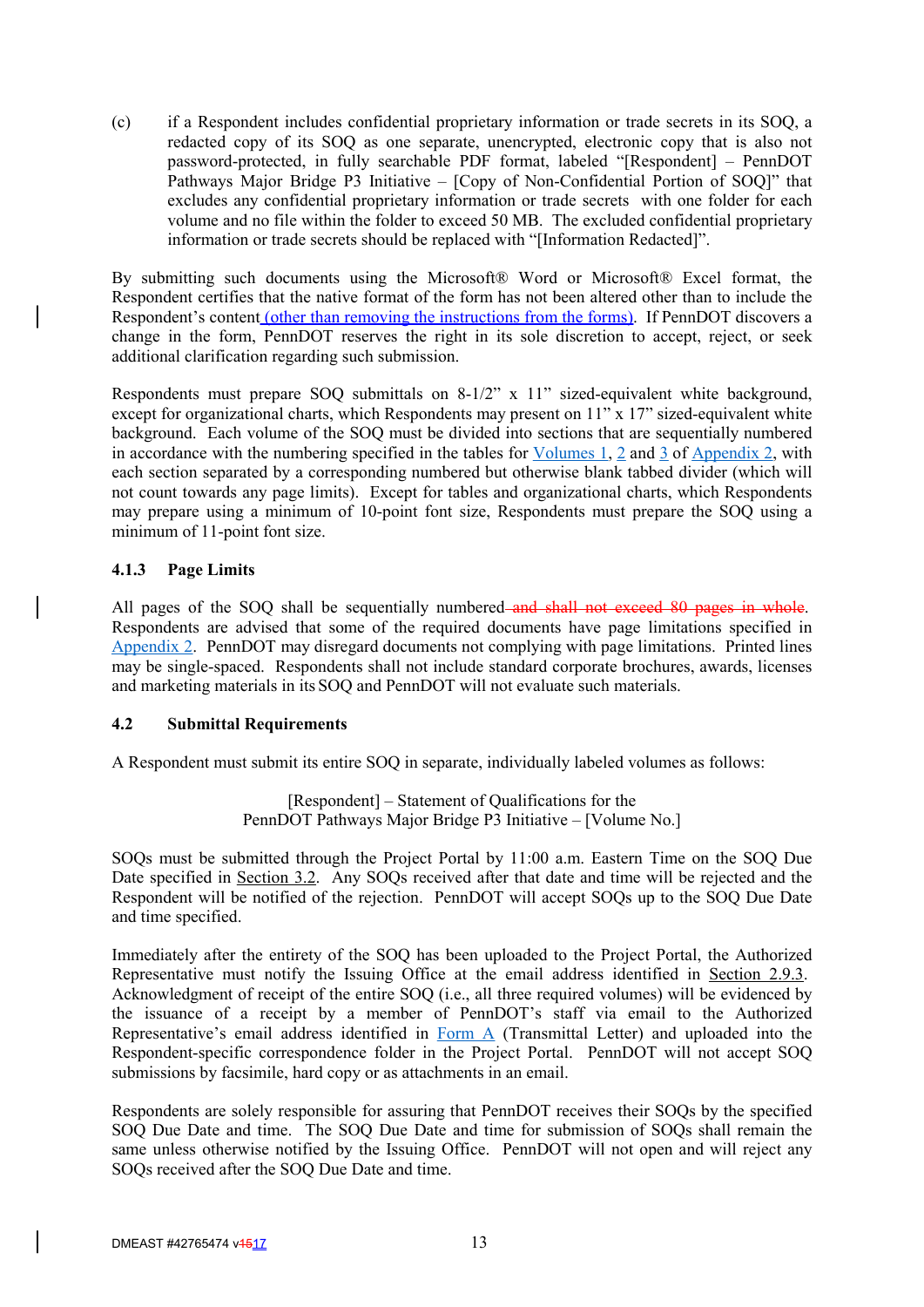## **4.3 Placeholders**

If a Respondent does not include information or materials in its SOQ that are described in the relevant submittal requirements in Appendix 2 because the required information or materials are not applicable to that Respondent, the Respondent must include in the relevant section of its SOQ a statement to the following effect: "Section[s] [ ] of the Volume [1] [2] [3] Submittal Requirement[s] do[es] not apply because [Respondent to insert brief explanation]."

#### **4.4 References**

This RFQ requires Respondents to provide professional references as part of its SOQ. PennDOT intends, but does not commit, to contact each of the references as set forth in Section 5. Respondents may include PennDOT references to satisfy the requirements under this RFQ. Certain of the forms to this RFQ require submission of a minimum and maximum number of references.

## **5. EVALUATION PROCESS AND CRITERIA**

## **5.1 SOQ Evaluation Procedure**

#### **5.1.1 General Overview**

The SOQ evaluation process will generally proceed as follows: (a) an initial review of each SOQ for (i) responsiveness to this RFQ, (ii) conformance to the RFQ instructions regarding organization and format, and (iii) nonconformities, irregularities and apparent clerical mistakes that are unrelated to the substantive content of the SOQ; (b) a determination of whether the SOQ passes all of the pass/fail criteria; (c) review and qualitative evaluation of the SOQs in conformance with the evaluation criteria set forth in this RFQ, resulting in a score for each SOQ; and (d) rank SOQs and select the Shortlisted Proposers that are considered most qualified to respond to an RFP for the Project. The score assigned to an SOQ for the technical qualifications evaluation criteria will not carry over to the evaluation of a Shortlisted Proposer's Proposal.

PennDOT anticipates forming one or more committees to review and evaluate the SOQs in accordance with the below criteria. Evaluations of SOQs are subject to the sole discretion of PennDOT and its staff, including any assistance from professional and other advisors as PennDOT may designate. PennDOT will make the final determinations of the Shortlisted Proposers, as it deems appropriate, in its sole discretion, and in the best interests of the Project and the Commonwealth.

As part of the evaluation and shortlisting process, PennDOT may consider information obtained via reference checks, other potential references not listed, past performance (including performance on PennDOT projects and as disclosed on Form C), verifiable personal experience of evaluation personnel and PennDOT's advisors and other publicly-available information.

By submitting its SOQ, each Respondent acknowledges and agrees that the evaluation and scoring of SOQs, and the ranking of Respondents for shortlisting purposes, are to be conducted in accordance with the P3 Law, the Implementation Manual and this RFQ, which, in each case, involves the qualitative judgement and discretion of PennDOT. By submitting its SOQ, Respondents acknowledge that such exercises of qualitative judgment and discretion include specifically PennDOT's discretion to determine that failures to disclose fully requested information; incomplete, inaccurate, vague, misleading, or non-responsive submissions; and conditional or qualified submissions (e.g., "as of today," and "we do not maintain information in the manner solicited," etc.) may deem the SOQ as non-responsive or otherwise garner a lower score in the evaluation of the SOQ.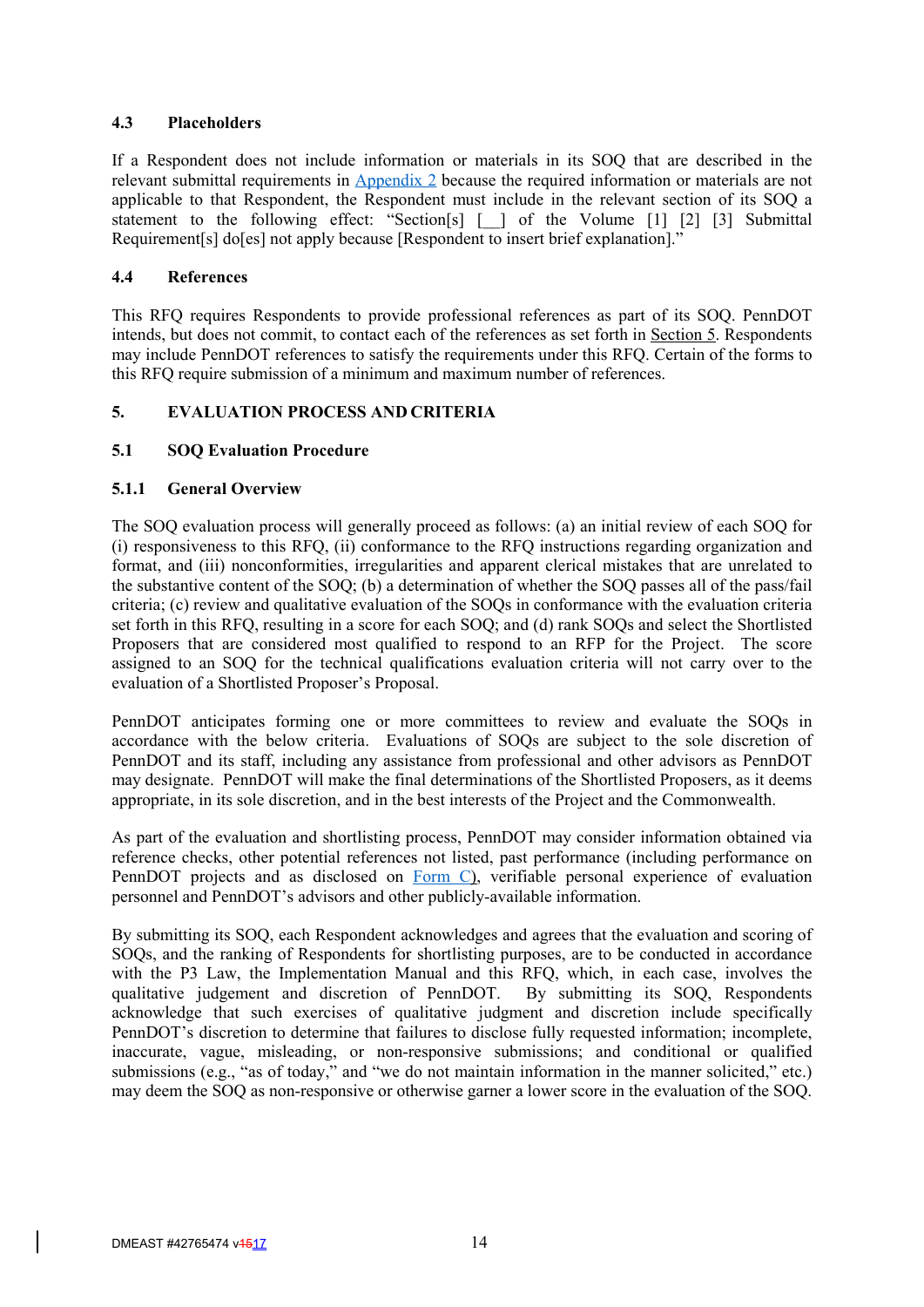#### **5.1.2 Clarifications and Waivers**

PennDOT may, at any time during its evaluation of an SOQ, in its sole discretion, submit written questions or requests for clarification to the Respondent regarding its SOQ or related matters (including requesting a Respondent to verify or certify certain aspects of its SOQ), or visit facilities and clients associated with the Respondent or a Major Team Member that are mentioned in the SOQ. If PennDOT submits a written question or request for clarification, the Respondent must respond within the time period specified in the clarification request.

All questions or requests for clarifications from PennDOT to a Respondent will be communicated separately to each Respondent's Authorized Representative. Each Respondent shall post all of its responses to such questions to the Project Portal in the specified folder on or before expiration of the time period specified in PennDOT's request.

Respondents are encouraged to monitor the eMarketplace and Respondent-specific folders within the Project Portal daily after the SOQ Due Date until the announcement of the Shortlisted Proposers. PennDOT will not accept any responses to PennDOT-initiated written questions or requests for clarification submitted after expiration of the time period specified in PennDOT's request. Any responses received after such time and date will be rejected and not considered. Respondents are solely responsible for ensuring that PennDOT receives their responses by the specified time and date. As with SOQ uploading, PennDOT will not be responsible for delays in delivery. Respondents may not respond to PennDOT questions or requests for clarification by email correspondence to the Issuing Office at the address identified in Section 2.9.3, and any such responses will be rejected and not considered.

## **5.1.3 Right to Exclude**

PennDOT may, at any time and in its sole discretion, cease evaluating an SOQ and exclude the applicable Respondent from further consideration in the procurement if PennDOT determines, in its sole discretion, that:

- (a) the SOQ is not responsive, whether or not PennDOT submitted any request for clarification under Section 5.1.2, and notwithstanding that the initial evaluation did not identify the subject nonresponsive portion of the SOQ;
- (b) the SOQ failed to satisfy one or more of the "pass/fail" criteria set forth in Section 5.3, notwithstanding that the initial evaluation did not identify the relevant failure; or
- (c) the SOQ contains a material misrepresentation.

#### **5.2 Responsiveness Requirements**

Each SOQ will first be reviewed for responsiveness. A Respondent must submit a responsive SOQ to be evaluated against the pass/fail criteria. Responsiveness consists in the SOQ containing all of the Volume 1 Information, Volume 2 Information and Volume 3 Information (including all completed Forms). In order for an SOQ to be evaluated under Sections 5.3 and 5.4, it must:

- (a) Be received by the Issuing Office no later than 11:00 a.m. Eastern Time on the SOQ Due Date; and
- (b) Contain an executed Form  $\triangle$  (Transmittal Letter) stamped as "original" in accordance with the requirements of Volume 1, which includes the express, written commitments required therein.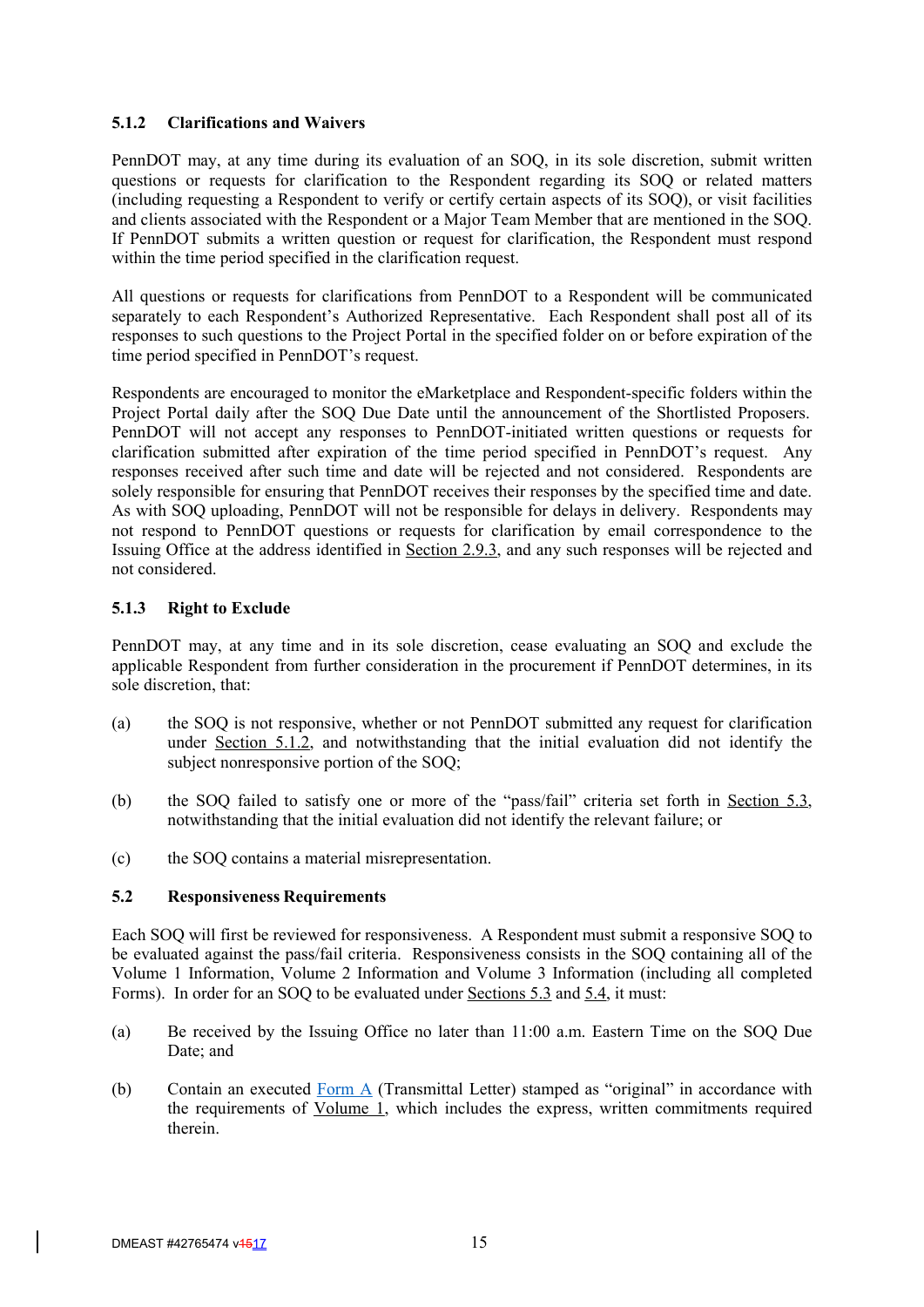The requirements set forth in clauses (a) and (b) above are the only RFQ requirements that PennDOT will consider to be **non-waivable**. In the context of any other technical, immaterial nonconformity, minor informalities or apparent clerical mistakes in an SOQ, PennDOT reserves the right, in its sole discretion, to:

- (i) waive the nonconformity, minor informality or mistake;
- (ii) allow the Respondent to cure the nonconformity, minor informality or mistake;
- (iii) consider the nonconformity, minor informality or mistake in the scoring of the SOQ; or
- (iv) exclude the relevant SOQ from further evaluation.

## **5.3 Pass/Fail Requirements**

Without limiting the requirements pertaining to the content, organization, assembly, and format outlined above, PennDOT will evaluate each SOQ that complies with the responsiveness requirements set forth in Section 5.2 based upon the following pass/fail criteria:

- (a) Neither the Respondent nor any Major Team Member or Key Personnel is currently disqualified, removed, debarred, or suspended from performing or bidding on work for the United States federal government, the Commonwealth or any other state or territory of the United States, or any governmental entity, instrumentality or authority;
- (b) The information disclosed in Form C (Certification) and/or in response to Section  $5.2$  does not, in PennDOT's sole determination, materially adversely affect the Respondent's responsibility, including its integrity and ability to carry out the Project responsibilities potentially allocated to it;
- (c) The Respondent demonstrates, in PennDOT's sole determination, that the prospective team is capable of obtaining performance bond(s) and/or letters of credit that comply with the requirements under Volume 3 – Financial;
- (d) Respondent has provided a Key Personnel Commitment, unqualified and consistent with the anticipated Key Personnel availability requirements set forth herein, for each Key Personnel; and
- (e) The Equity Member(s) demonstrate, in PennDOT's sole determination, that each Equity Member has the financial capacity and a feasible approach to arrange equity commitments to finance the Pre-Development Work and DBFM delivery of the Project, as evidenced by the financial statements, Equity Funding Letter(s), Financial Officer Certificate and other information required under Volume  $3 -$  Financial;
- Because the Project is being procured in accordance with the requirements of 67 Pa. Code-Ch. 457, the Respondent demonstrates that the Lead Construction Contractor is, at the time Proposals are due, prequalified, pursuant to 67 Pa. Code Ch. 457 (a)(i) to perform structure "S" and "T" work types or (ii) as a "General Highway Contractor" and (b) has "unlimitedfinancial capacity". With respect to any Lead Construction Contractor that is a consortium, partnership or other form of joint venture, the limitation allowing no more than 3 participants as set forth in 67 Pa. Code § 457.15(a) shall not apply to this Project.

A Respondent must obtain a "pass" on all pass/fail administrative items in order for its SOQ to be evaluated qualitatively under Section 5.4.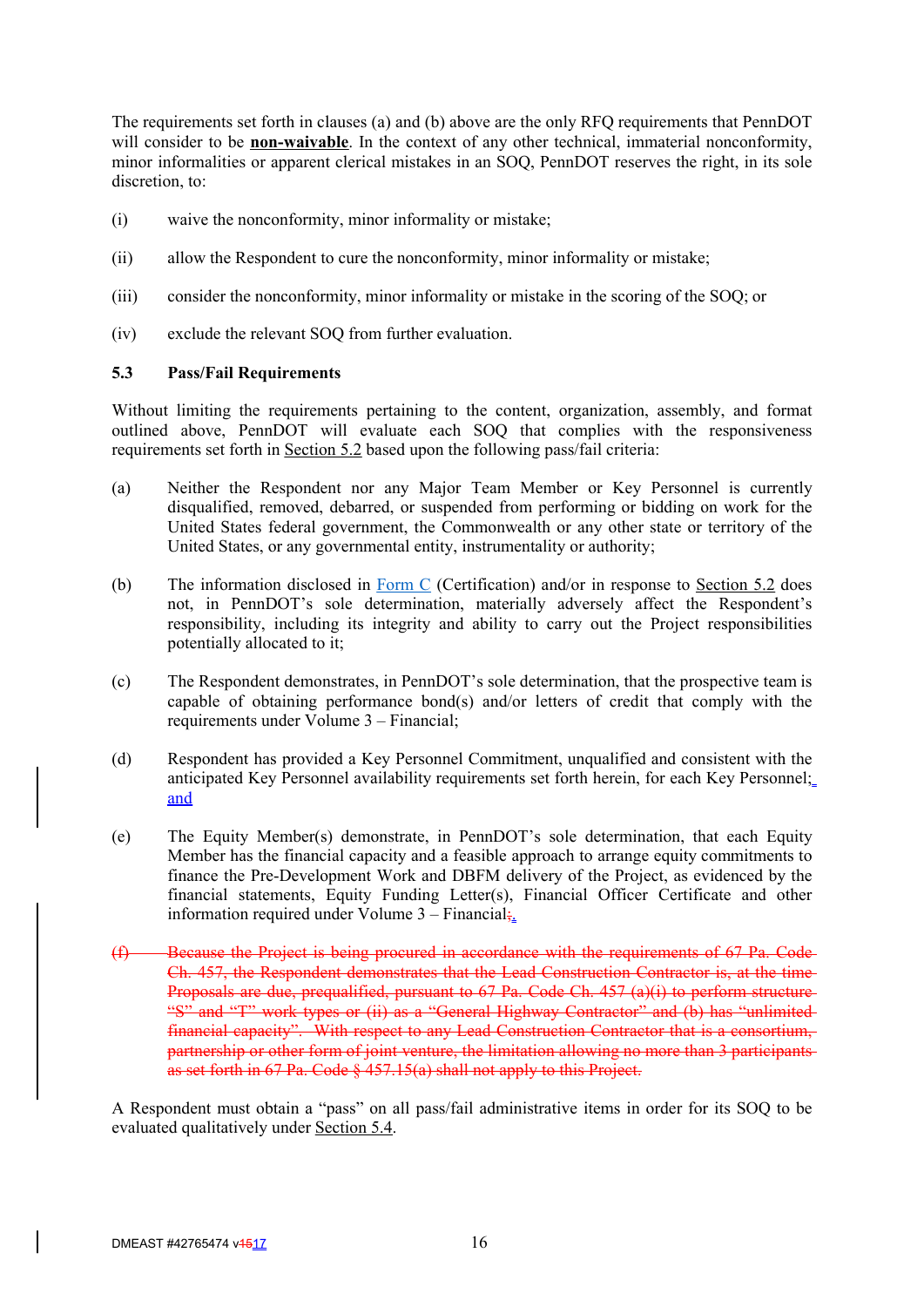# **5.4 SOQ Evaluation Criteria and Weighting**

Each responsive SOQ passing all of the "pass/fail" requirements set forth in Section 5.3 above will be qualitatively evaluated and scored according to the criteria set forth below. The maximum available score for an SOQ will be 1,000 points, with points allocated as described below. Categories and subcategories set forth in this Section 5.4 appear in order of priority.

| <b>Evaluation Criteria</b>                     | <b>Maximum Score</b> |
|------------------------------------------------|----------------------|
| Technical Experience and Capability            | 600                  |
| <b>Investment and Financing Experience</b>     | 300                  |
| Project Development Understanding and Approach | 100                  |
| <b>Total</b>                                   | 1,000                |

## **5.4.1 Technical Experience and Capability (600 Points Maximum)**

#### (a) Development Experience and Capability (300 Points Maximum)

The Respondent's experience and capability with project development, in accordance with the following criteria:

- (i) the extent to which the Respondent, its management team, Major Team Members and Key Personnel demonstrate experience with, and degree of success related to, development of projects of a similar size, scope and complexity as the Project; and
- (ii) the extent and depth of experience of the individuals comprising the management team and Key Personnel for the Project, including specifically experience working together; and
- (iii) the extent to which the Respondent and Major Team Members demonstrate experience in meeting DBE goals.

Information provided by the Respondent will merit higher credit for the extent to which the Respondent and its team members demonstrate experience with managing, and capability to manage, large complex projects with multiple stakeholders in precedent pre-development P3 contracts and other analogous pre-development work of similar size, scope and complexity as the Project. Respondents are encouraged to provide a variety of different projects among Form G-1, Form G-2, Form G-3, Form G-4, Form G-5 and Form H-1 and such variety will be factored into the evaluation of such Respondent's SOQ.

PennDOT intends to contact references provided on Form G-6 (Technical References) to obtain feedback about the projects listed on Form G-1 (Project Development Qualifications). This feedback will be taken into account in evaluating the Respondent's designdevelopment experience and capability. The Respondent must comply with the requirement to list all projects that meet the threshold requirements stated on Form G-1 (Project Development Qualifications). The number of projects listed on the Form will not be evaluated.

(b) Construction Experience and Capability (150 Points Maximum)

Without duplicating evaluation of the Respondent team's experiences under subsection (a) above, theThe Respondent's specific experience and capabilities with respect to construction of projects of similar size, scope and complexity as the Project will be evaluated in accordance with the following criteria: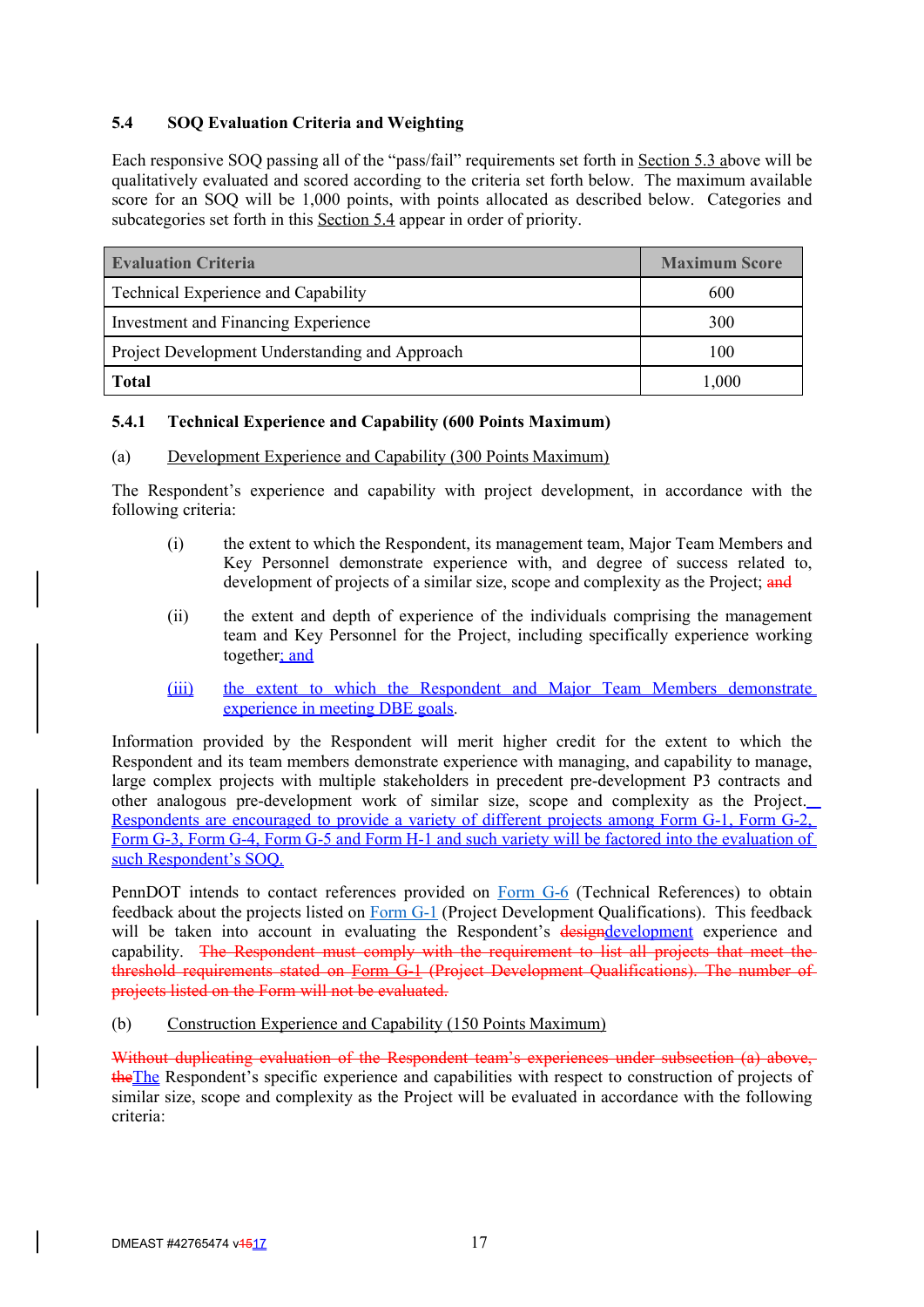- (i) the extent to which the Respondent, its management team, Major Team Members and Key Personnel demonstrate experience with, and degree of success related to, constructing projects of a similar size, scope and complexity;
- (ii) the extent to which the Respondent, its management team, Major Team Members and Key Personnel demonstrate experience with, and degree of success related to, managing safety, reducing safety-related incidents, and conducting construction work in a safe manner;
- (iii) the extent to which the Respondent, its management team, Major Team Members and Key Personnel demonstrate experience with, and degree of success related to, quality assurance aspects of the construction of projects of a similar size, scope and complexity;
- (iv) the extent to which the Respondent, its management team, Major Team Members and Key Personnel demonstrate a full understanding of the Project's scope and complexity with respect to construction; and
- (v) the Respondent's understanding of, and experience with, procurement and management of subcontractors and subconsultants.

Information provided by the Respondent will merit higher credit for the extent to which the Respondent and its team members demonstrate specific experience with (A) bridge projects of similar size, scope and complexity as the Project, (B) Alternative Project Delivery of projects of similar size, scope and complexity as the Project and (C) "progressive" delivery of projects of similar size, scope and complexity. Respondents are encouraged to provide a variety of different projects among Form G-1, Form G-2, Form G-3, Form G-4, Form G-5 and Form H-1 and such variety will be factored into the evaluation of such Respondent's SOQ.

PennDOT intends to contact references provided on Form G-6 (Technical References) to obtain feedback about the projects listed on Form  $G-2$  (Technical Qualifications – Construction) and on Form G-5 (Technical Qualifications – Quality). This feedback will be taken into account in evaluating the Respondent's construction experience and capability and quality assurance capability, respectively. The Respondent must comply with the requirement to list all projects that meet the threshold requirements stated on Form G-2 (Technical Qualifications – Construction) and on Form G-5 (Technical Qualifications – Quality). The number of projects listed on the Forms will not be evaluated.

PennDOT also intends to review Form G-7 (Safety Questionnaire) in evaluating the Respondent's safety and related experience.

#### (c) Design Experience and Capability (90 Points Maximum)

Without duplicating evaluation of the Respondent team's experiences under subsection (a) above, theThe Respondent's specific experience and capabilities with respect to project design for Alternative Project Delivery of projects of similar size, scope and complexity as the Project will be evaluated in accordance with the following criteria:

- (i) the extent to which the Respondent, its management team, Major Team Members and Key Personnel demonstrate experience with, and degree of success related to, design for projects of similar size, scope and complexity as the Project;
- (ii) the extent to which the Respondent, its management team, Major Team Members and Key Personnel demonstrate a full understanding of the Project's scope and complexity with respect to design, including the likelihood of success of the proposed management structure and team in delivering timely, compliant and responsive designs for the Project;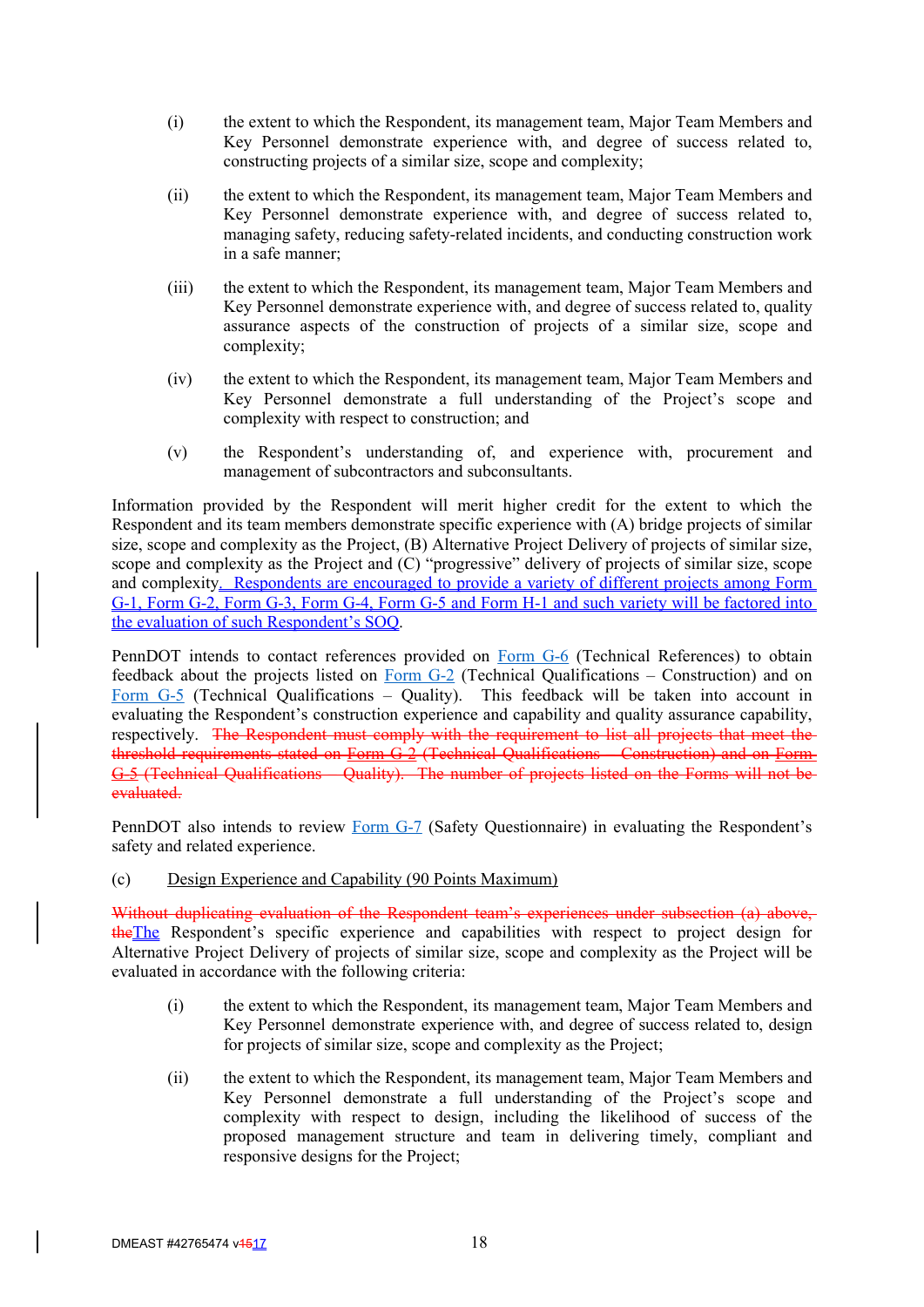- (iii) the extent to which the Respondent, its management team, Major Team Members and Key Personnel demonstrate experience with, and degree of success related to, quality assurance aspects of the design of projects of a similar size, scope and complexity; and
- (iv) the extent and depth of experience of the management team and Key Personnel for the Project as pertaining to design responsibilities.

Information provided by the Respondent will merit higher credit for the extent to which the Respondent and its team members demonstrate specific experience with (A) bridge projects of similar size, scope and complexity as the Project and (B) Alternative Project Delivery of projects of similar size, scope and complexity as the Project.

PennDOT intends to contact references provided on Form G-6 (Technical References) to obtain feedback about the projects listed on Form G-3 (Technical Qualifications – Design) and on Form G-5 (Technical Qualifications – Quality). The Respondent must comply with the requirement to list all projects that meet the threshold requirements stated onRespondents are encouraged to provide a variety of different projects among Form G-1, Form G-2, Form G-3-(Technical Qualifications Design) and on, Form G-4, Form G-5 (Technical Qualifications – Quality). The number of projects listed on the Forms will not be evaluatedand Form H-1 and such variety will be factored into the evaluation of such Respondent's SOQ.

(d) Maintenance & Lifecycle Experience and Capability (60 Points Maximum)

Without duplicating evaluation of the Respondent team's experiences under subsection (a) above, the The Respondent's specific experience and capabilities with respect to maintenance for Alternative Project Delivery of projects of similar size, scope and complexity as the Project will be evaluated in accordance with the following criteria:

- (i) the extent to which the Respondent, its management team, Major Team Members and Key Personnel demonstrate experience with routine maintenance and major maintenance of highway and bridge projects of a similar size, scope and complexity;
- (ii) the extent and depth of experience in the integration of design, construction, routine maintenance and major maintenance to ensure a project will achieve the expected levels of maintainability, life cycle performance and handback condition; and
- (iii) the extent to which the Respondent, its management team, Major Team Members and Key Personnel demonstrate a full understanding of the Project's scope and complexity with respect to maintenance.

Respondents are encouraged to provide a variety of different projects among Form G-1, Form G-2, Form G-3, Form G-4, Form G-5 and Form H-1 and such variety will be factored into the evaluation of such Respondent's SOQ.

PennDOT intends to contact references provided on Form G-6 (Technical References) to obtain feedback about the projects listed on Form G-4 (Technical Qualifications – Maintenance). The Respondent must comply with the requirement to list all projects that meet the threshold requirements stated on Form G-4 (Technical Qualifications – Maintenance). The number of projects listed on the Form will not be evaluated.

## **5.4.2 Investment and Financing Experience (300 Points Maximum)**

The Respondent's financing experience will be evaluated in accordance with the following criteria:

(a) Respondent's and Respondent's Financing Manager's and/or financial advisor's experience in successfully structuring, securing financing commitments, and achieving financial close on schedule or earlier on a diverse range of financing structures for projects of a similar size, scope and complexity;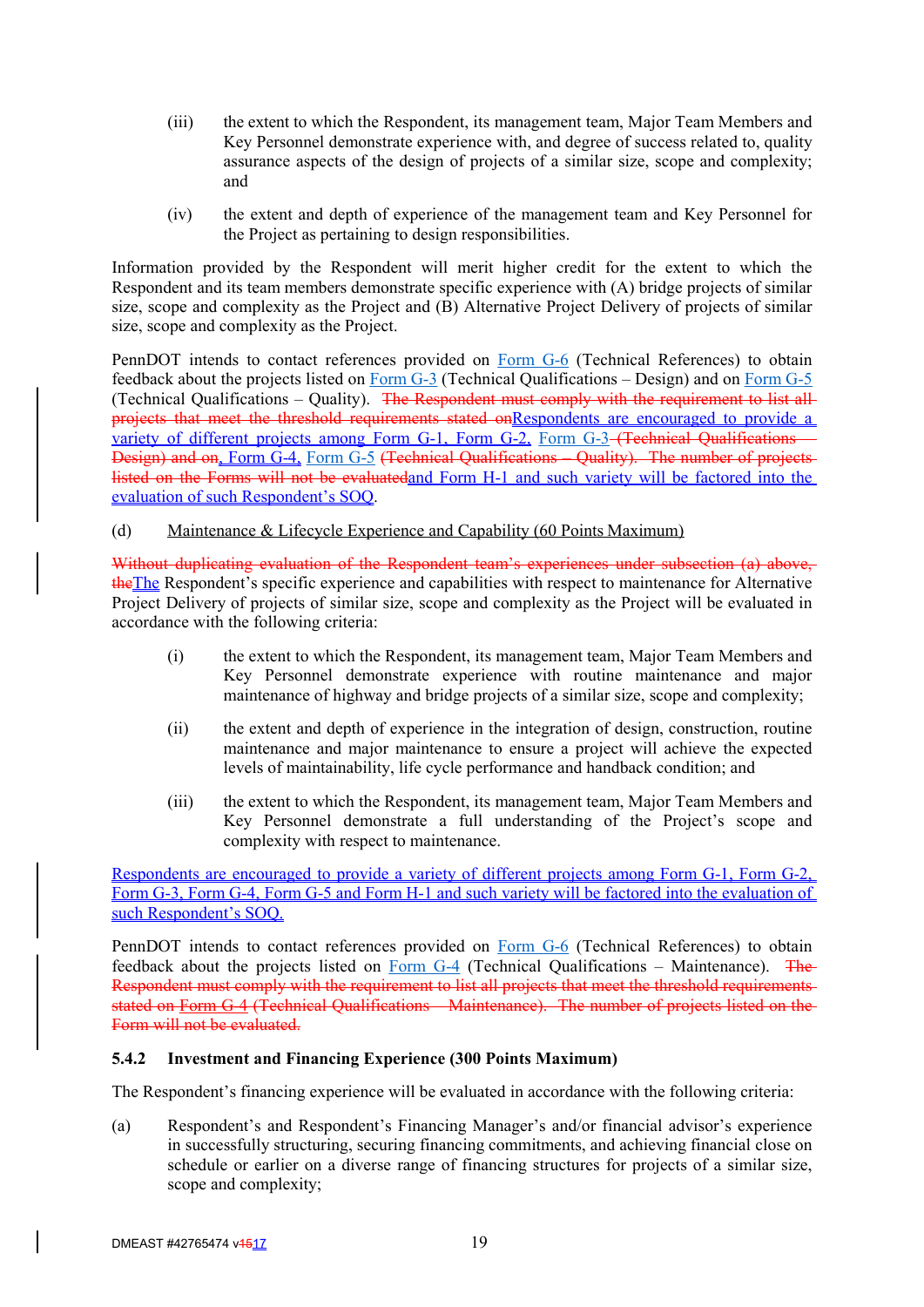- (b) Respondent's experience as an equity member of a developer in successfully securing equity commitments and managing projects of a similar size, scope and complexity through completion of construction and post-construction; and
- (c) Respondent's history of being shortlisted but ultimately not submitting a proposal due in whole or in part to financing-related reasons.

Information provided by the Respondent will merit higher credit for the extent to which the Respondent and its team members demonstrate specific experience with: (i) financing and managing Alternative Project Delivery projects; (ii) financing and managing projects of a similar or greater size than the Project\$1 billion utilizing private financing; (iii) as an equity investor, securing commitments for and achieving financial close using various forms of project financing solutions; (e.g., TIFIA loans, PABs, taxable debt, equity, etc.); (iv) projects that have achieved financial close in the last ten years; (v) projects that have reached completion of construction; and (vi) projects for which the Respondent or its team members were the lead entity. Respondents are encouraged to provide a variety of different projects among Form G-1, Form G-2, Form G-3, Form G-4, Form G-5 and Form H-1 and such variety will be factored into the evaluation of such Respondent's SOQ.

PennDOT intends to contact references provided on Form H-3 (Equity Member References) to obtain feedback which will be taken into account when evaluating the Respondent's development and financing experience.

## **5.4.3 Project Development Understanding and Approach (100 Points Maximum)**

The Respondent's Project Development Understanding and Approach will be evaluated in accordance with the following criteria:

- (a) the Respondent's understanding of the issues specific to the Project and any challenges that the Project may face in addressing them, including risks relating to developing the Project;
- (b) the Respondent's approach to the Pre-Development Work;
- (c) the Respondent's approach to securing funding commitments for the Pre-Development Work, including relevant experience funding pre-development work on other projects;
- (d) the Respondent's approach to quality assurance of the overall design and construction of the Project;
- (e) the extent to which the Respondent's Project Development Understanding and Approach demonstrates a sound approach and comprehensive understanding of: (i) key Project functions; (ii) effective management of design, procurement and installation of tolling sites, and toll and ITS infrastructure; (iii) integration of design, construction, routine maintenance and major maintenance to ensure that the Project will achieve the expected levels of maintainability, life cycle performance and handback condition; and (iv) project management plans and quality management plans; and
- (f) the extent to which the Respondent's Project Development Understanding and Approach demonstrates a sound approach to the procurement and management of subcontractors, including steps to meet DBE goals.

#### **5.5 Affiliate Experience**

Except as otherwise expressly permitted or required, information pertaining to Affiliates of any person or entity identified in this RFQ, whether intended to be a member of the Respondent's team or not (or the intended Development Entity), shall be excluded. Improper reference to or inclusion of Affiliate experience shall be a material misrepresentation and basis for disqualification from further participation in the procurement for the Project.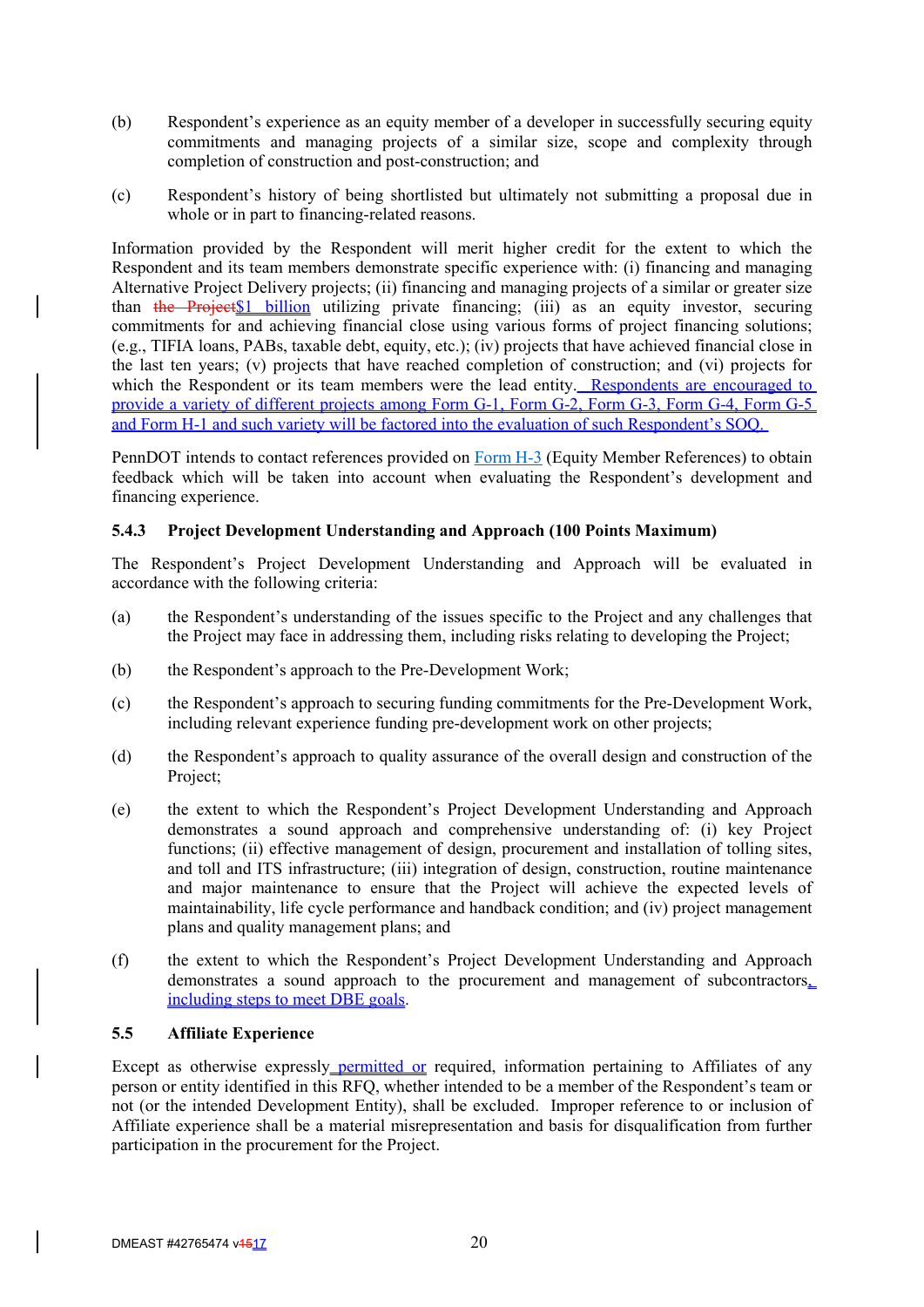## **6. COMMUNICATIONS, PUBLIC INFORMATION AND ORGANIZATIONAL CONFLICTS OF INTEREST**

#### **6.1 Improper Communications and Contacts**

The following rules of contact shall apply during the procurement for the Project, effective as of the date of issuance of this RFQ through the execution of the PDA. These rules are designed to promote a fair, competitive and unbiased procurement. Additional rules or modifications to these rules may be issued by PennDOT in connection with the draft RFP process and in the RFP. Contact includes face-to-face, telephone, electronic-mail (e-mail), texting, social media or formal written communication, either directly or indirectly by an agent, representative, promoter or advocate.

The specific rules of contact are as follows:

- (a) After submittal of SOQs, no Respondent or any of its team members may communicate with another Respondent or its team members with regard to the RFQ, SOQ, RFP or either team's Proposal;
- (b) PennDOT shall be the sole contact for purposes of this procurement, including the RFQ and the RFP processes. Respondents and Shortlisted Proposers shall correspond with PennDOT regarding the RFQ and RFP only through their respective designated representatives (PennDOT's designated representative initially shall be the Issuing Office identified in Section 2.9.3);
- (c) Commencing with the issuance of this RFQ and continuing until the earliest of (i) award and execution of the PDA, (ii) rejection of all Proposals by PennDOT or (iii) cancellation of the procurement, no Respondent, Shortlisted Proposer or representative thereof shall have any *ex parte* communications regarding the RFQ, RFP, the PDA, the Project Agreement, its SOQ submission, its Proposal submission, or the procurement described herein with:
	- (A) Any member of PennDOT or other Commonwealth personnel; and
	- (B) Any Commonwealth staff, advisors, contractors or consultants involved with the procurement (including those referenced in Section 6.3),

except for communications expressly permitted by the RFQ or RFP or except as approved in writing in advance by the Issuing Office, in the Issuing Office's sole discretion.

The foregoing restriction shall not, however, preclude or restrict communications with regard to matters unrelated to the RFQ, RFP, the PDA, the Project Agreement or the procurement, or limit participation in public meetings or any workshop related to this RFQ or the RFP;

- (d) Respondents shall not contact the following identified stakeholders regarding the Project, including employees, representatives, members, consultants and advisors of the entities listed below. PennDOT will provide any necessary coordination during the RFQ stage with such entities in order that, among other things, the procurement is implemented in a fair, competitive and transparent manner and with uniform information:
	- (i) any political subdivision of the Commonwealth or local government body or locality within the Commonwealth that, in each case, may have an interest in the Project;
	- (ii) United States Department of Transportation ("**USDOT**") Secretary's Office;
	- (iii) USDOT Innovative Program Office;
	- (iv) FHWA;
	- (v) Environmental, regulatory and permitting agencies; and
	- (vi) Utility providers.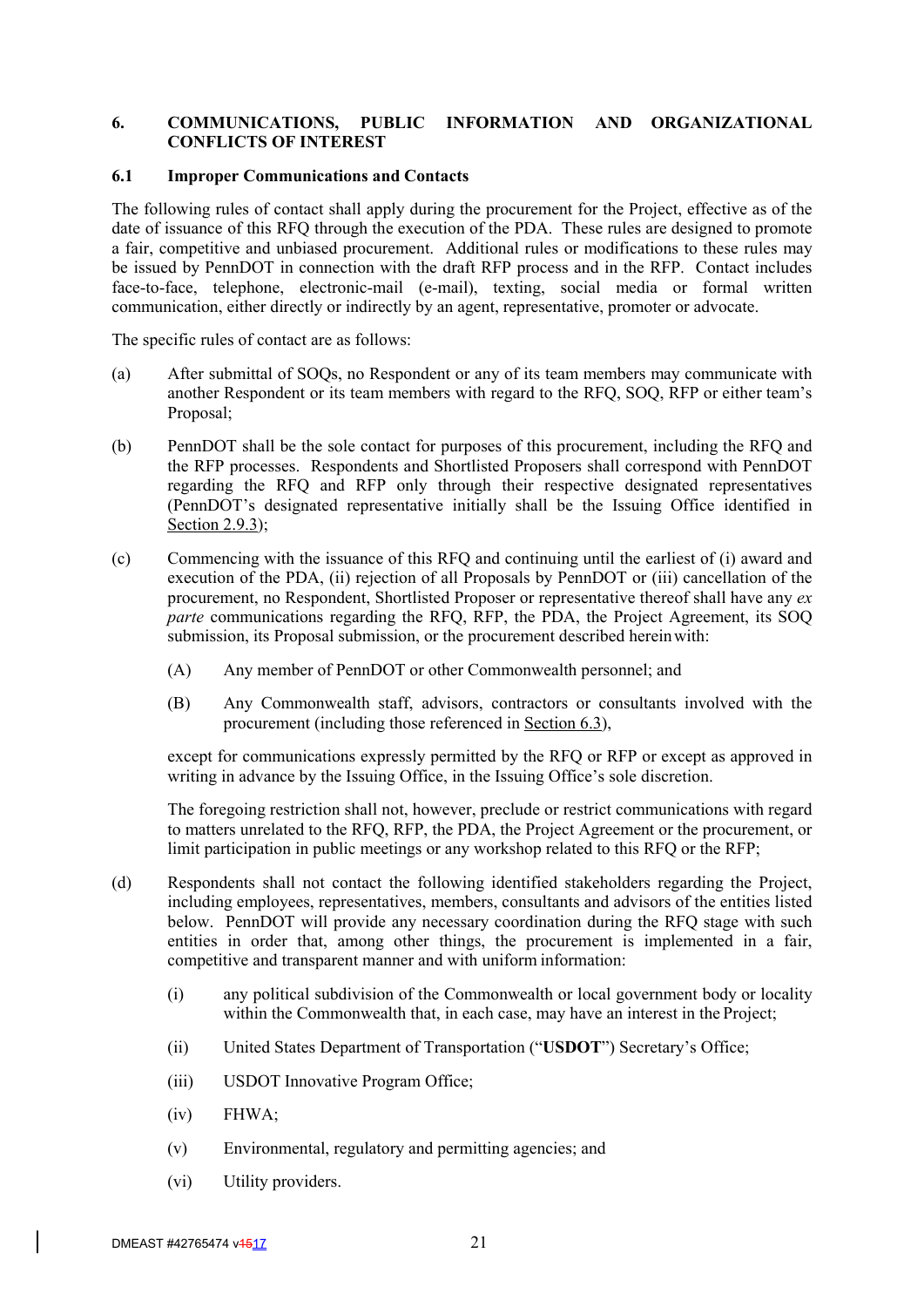- (e) Any Respondent engaging in communications that PennDOT determines in its sole discretion to be either prohibited by this RFQ or improper, may be disqualified from this procurement;
- (f) Any official information and all official correspondence regarding the Project will be disseminated from the Issuing Office; and
- (g) PennDOT will not be responsible for, and Respondents may not rely on, any oral or written exchange or any other information or exchange that occurs outside the official process specified herein.

#### **6.2 SOQ Contents**

## **6.2.1 Confidential Information**

PennDOT is not requesting, and does not require, confidential proprietary information or trade secrets to be included as part of an SOQ submission. Accordingly, except as provided herein, Respondents should not label SOQ submissions as confidential or proprietary or trade secret protected. Any Respondent who determines that it must divulge such information as part of its SOQ must submit the signed written statement described in Section 6.2.3 and must additionally provide one electronic copy of a redacted version of its SOQ submission, which removes only the confidential proprietary information and trade secrets, for required public disclosure purposes. Refer to Section  $4.1.2(c)$  for additional details regarding the required format of the redacted SOQ.

## **6.2.2 Commonwealth Use**

All material submitted with any SOQ submission shall be considered the property of the Commonwealth and may be returned only at the Issuing Office's option. The Commonwealth and PennDOT have the right to use any or all ideas not protected by intellectual property rights that are presented in any SOQ submission, regardless of whether or not the relevant Respondent is shortlisted or the relevant ideas become part of the Project Agreement. Notwithstanding any Respondent copyright designations contained in an SOQ submission, the Commonwealth and PennDOT shall have the right to make copies and distribute each SOQ internally and to comply with public record or other disclosure requirements under the provisions of any Commonwealth or United States statute or regulation, or rule or order of any court of competent jurisdiction.

#### **6.2.3 Public Disclosure**

After the award of a Project Agreement pursuant to this procurement, all SOQ submissions may be subject to disclosure in response to a request for public records made under the Pennsylvania Right-to-Know-Law, 65 P.S. § 67.101 et seq. If an SOQ submission contains confidential proprietary information or trade secrets, a signed written statement to this effect must be provided with the SOQ submission in accordance with 65 P.S. § 67.707(b) for the information to be considered exempt under 65 P.S. § 67.708(b)(11) from public records requests. All requested financial information included in the SOQ is legally exempt from public records disclosure under 65 P.S. § 67.708(b)(26) and Section 9111 of the P3 Law.

Information submitted by Respondents may be made available to FHWA representatives. PennDOT intends to follow procedures established by FHWA with respect to such information under the Freedom of Information Act.

#### **6.3 Organizational Conflicts of Interest**

## **6.3.1 General**

Respondents are required to abide by federal and state law, including, but not limited to federal organizational conflict of interest laws and rules (found in 23 CFR Part 636, 2 CFR § 200.112, 23 CFR § 1.33 and 23 CFR Part 172), the laws and rules relating to the National Environmental Policy Act, the State Adverse Interest Act (71 P.S. §§ 776.1 – 776.8), and the P3 Law (74 Pa.C.S. § 9120 (discussing the State Adverse Interest Act as it pertains to P3 projects)). Respondents are advised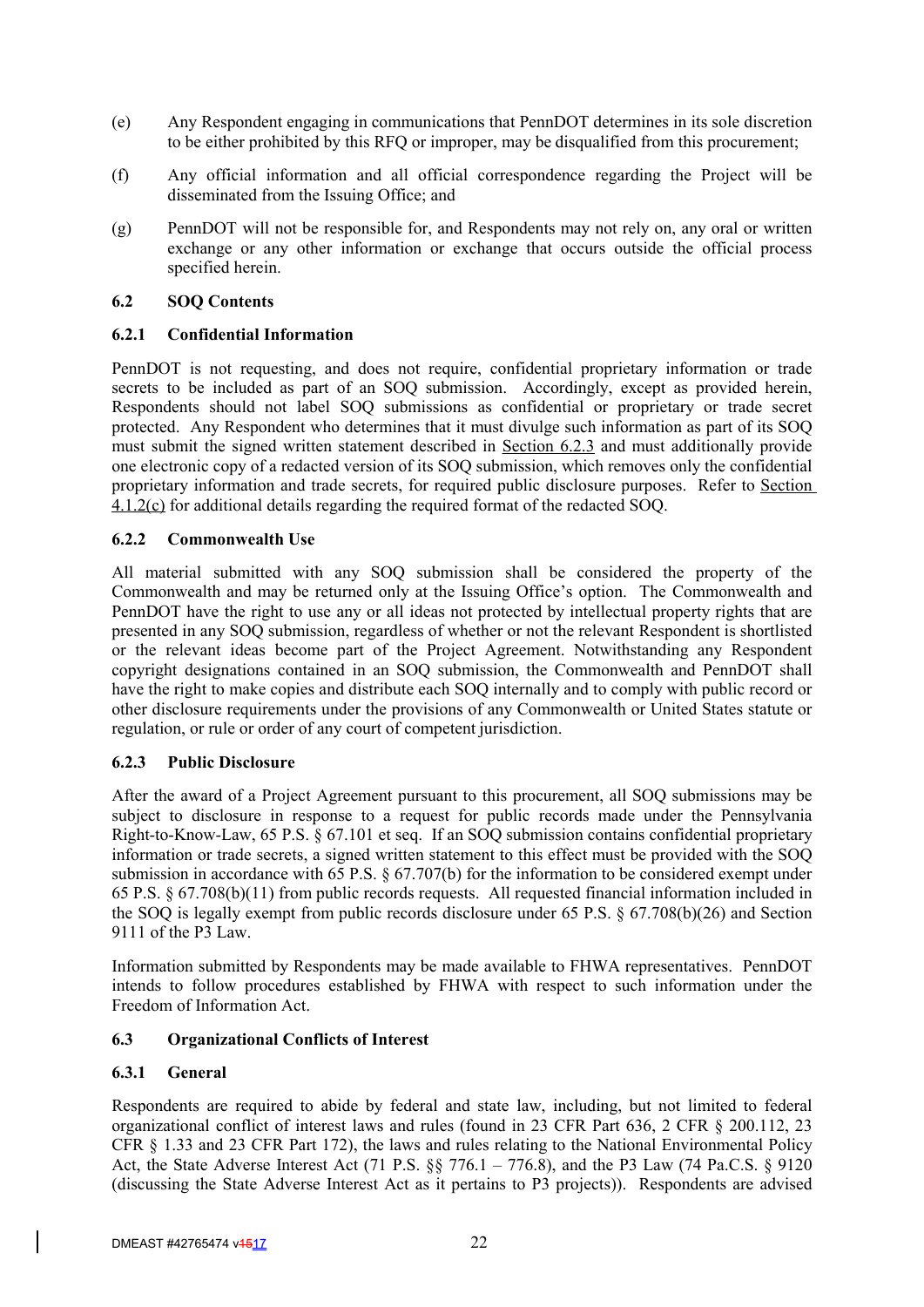that PennDOT's guidelines in this RFQ are intended to augment applicable federal and state law, including federal organizational conflict of interest laws. Such applicable law will also apply to Respondent teams and teaming and may preclude certain firms and their entities from participating on a Respondent team. Respondents are advised to thoroughly review this Section 6.3 and other provisions of this RFQ prior to SOQ submission to ensure compliance with the conflicts of interest policy set forth in this Section 6.3.

## **6.3.2 PennDOT-Determined Conflicts of Interest**

The Respondent is prohibited from teaming with, receiving any advice from, or discussing any aspect of the Project or the procurement of the Project with any person or entity with an organizational conflict of interest, including, but not limited to:

- (a) WSP USA Inc.;
- (b) KPMG, LLP;
- (c) Ballard Spahr LLP;
- (d) Love and Long, LLP;
- (e) Ahmad Zaffarese LLC;
- (f) CDM Smith;
- $(g)$  HDR;
- (h) Gannett Fleming; and
- (i) Affiliates (such term to include parent companies, subsidiary companies, entities under common ownership, joint venture members and partners, and other financially liable parties for an entity) of any of the above.

Such persons and entities are also prohibited from participating as a Major Team Member or as a contractor, subcontractor, consultant, or subconsultant to any Major Team Member.

#### **6.3.3 Potential Conflicts of Interest**

As a general matter, any person or firm previously under contract with the Commonwealth in connection with the Project (including, without limitation, the preparation of preliminary plans, planning reports, or other project development products for the Project) may be able to participate on a Respondent team if such person or firm first submits a written request, accompanied by an opinion of legal counsel explaining that a conflict of interest does not exist, seeking a determination of no conflict from PennDOT.

PennDOT will review requests for conflicts of interest determinations received from Respondents and the specific details to determine whether a conflict of interest exists or where the appearance of a conflict of interest exists with respect to PennDOT's current and past contractor relationships. As a general matter, PennDOT will look to see whether any unfair advantage has been or will be gained by looking at the following example scenarios:

- (a) where a contractor has influenced the specifications or statement of work for the PDA or DBFM;
- (b) where the contractor's prior work product afforded an opportunity for the contractor to make or influence findings with respect to the PDA or DBFM;
- (c) where the contractor would be in a position to evaluate its own work product as part of the PDA or DBFM; and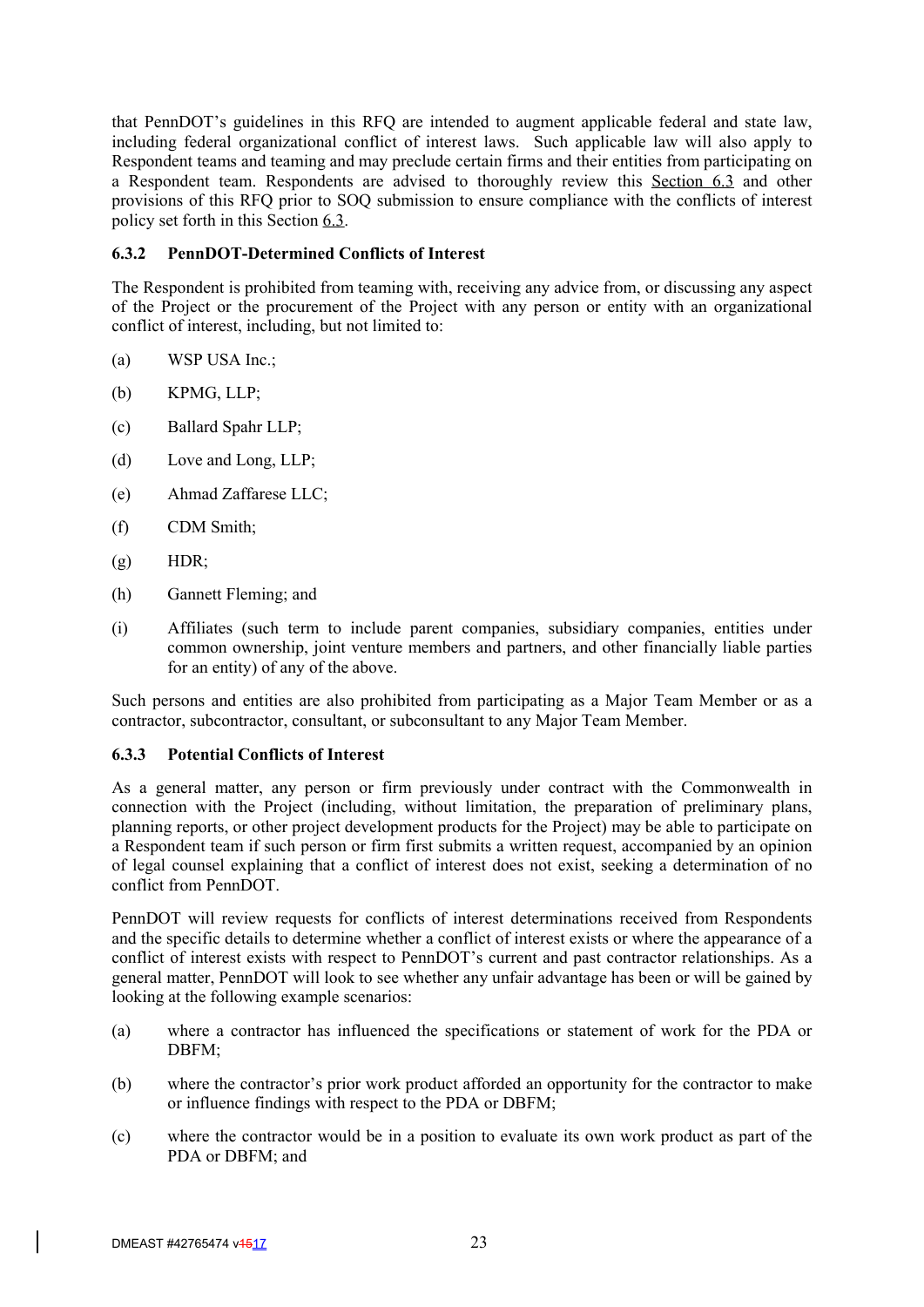(d) whether the contractor received confidential information as part of work/services performed for PennDOT (or otherwise) which provide the contractor with an unfair competitive advantage to obtain the PDA/DBFM or another contract with PennDOT.

The above scenarios are provided as examples only. PennDOT may review other circumstances relating to individual conflicts determination requests.

## **6.3.4 Requests for Conflicts Determination**

No such person or firm may participate on a Respondent team following submission of any such request until that person or firm receives written confirmation from PennDOT that they may participate, or may conditionally participate on a Respondent team. PennDOT reserves the right to place conditions upon any such determination of no conflict to assure compliance with applicable state and federal law and the policy set forth in this Section 6.3, and to serve the best interests of the procurement and the Project. PennDOT will use good faith efforts to provide its response to a Respondent team's request promptly following receipt. Respondents should submit their request to PennDOT at the following email address: RA-PDP3MAJORBRIDGES@pa.gov.

Upon written request, PennDOT may grant exceptions to this policy only where PennDOT determines that the person's or firm's involvement does not violate federal or state law, is in the best interest of the public and does not constitute an unfair advantage. Respondent teams seeking such exception shall submit such written request as soon as possible because PennDOT shall not extend the SOQ Due Date or be responsible for any inability or failure to respond to any such request prior to the SOQ Due Date.

As part of any conflicts determination requests, Respondents shall provide information concerning any potential or apparent organizational conflicts of interest and disclose all relevant facts concerning any past, present, or currently planned interests that may present an organizational conflict of interest. The Respondent shall state how its interests or those of any of its team members, consultants, contractors, or subcontractors, including the interests of any chief executives, directors, or Key Personnel thereof, may result in, or could be viewed as, an organizational conflict of interest. At a minimum, the relevant information must include detailed information about the scope of services provided to PennDOT, identification of the contract or basis for having provided such services, the names of the persons involved in providing such services (as relates to the Respondent), and the dates within which such services were performed (if not ongoing). The Respondent shall also expressly state how such prospective team member's interests or those of any of its team members, consultants, contractors or subcontractors, including the interests of any chief executives, directors or key personnel thereof, may result in, or could be viewed as, a conflict of interest.

By submitting its SOQ, each Respondent agrees that, if an organizational conflict of interest is thereafter discovered, the Respondent must make an immediate and full written disclosure to PennDOT that includes a description of the action that the Respondent has taken or proposes to take to avoid or mitigate such conflicts. If an organizational conflict of interest that the Respondent knew or should have known about but failed to disclose is determined to exist during the procurement, PennDOT may, at its discretion, disqualify the Respondent. If an organizational conflict of interest that the Respondent knew or should have known about but failed to disclose is discovered by PennDOT and the Respondent subsequently enters into the PDA and the Project Agreement, PennDOT may, at its sole discretion, terminate the PDA and the Project Agreement. In either case, PennDOT reserves all legal rights and remedies.

#### **6.4 News Releases**

Respondents shall not issue news releases, internet postings, advertisements or any other public communications pertaining to the Project without prior written approval of the Issuing Office, and then only in coordination with the Issuing Office.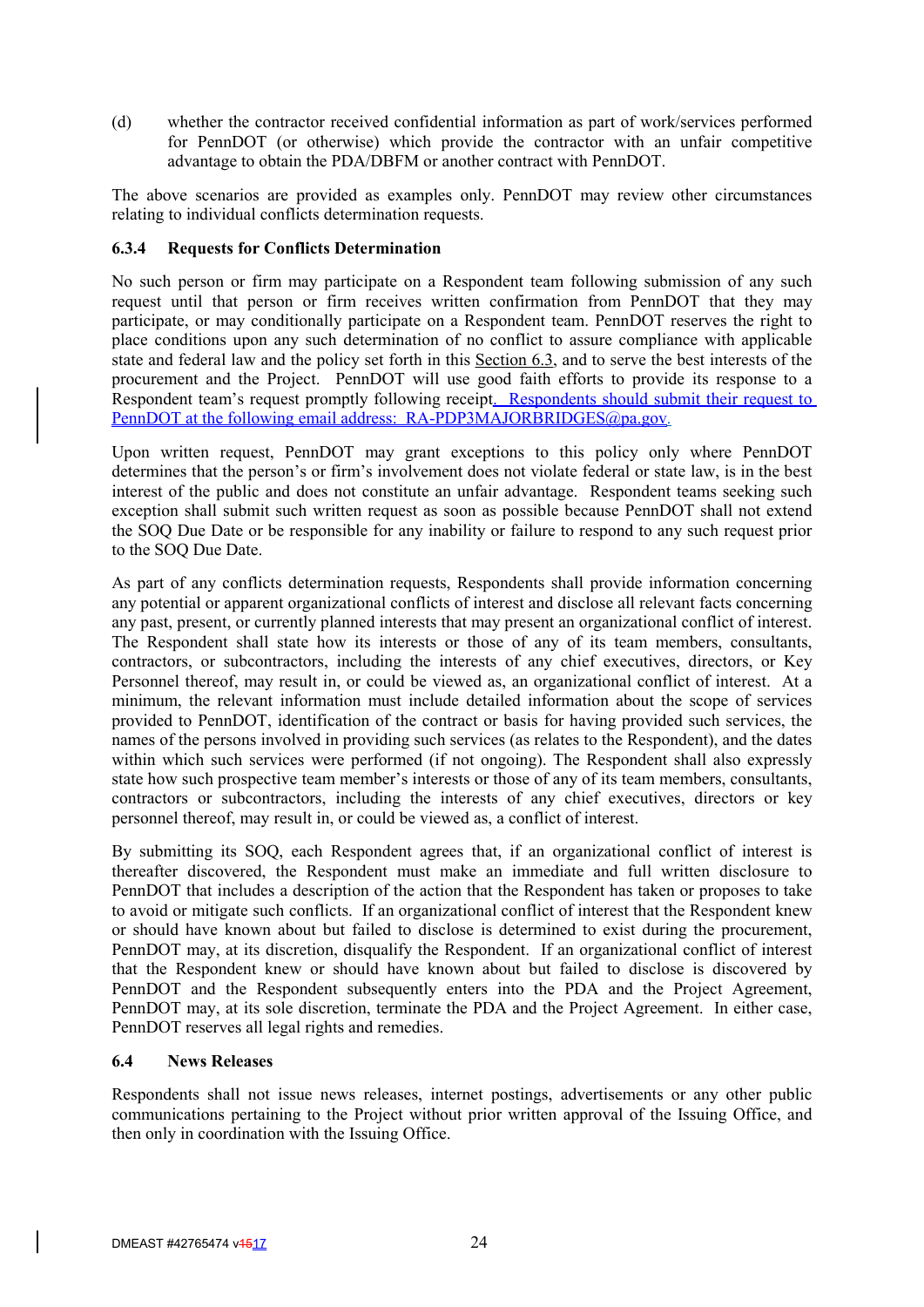# **7. PROTEST PROCEDURES**

Any protest arising from the content of this RFQ or any decision made by PennDOT as a result of this RFQ must be filed in writing with the Secretary of PennDOT and follow the procedures set forth in Section 1711.1 of the Commonwealth Procurement Code, 62 Pa. C.S. § 1711.1.

# **8. PENNDOT TERMS AND CONDITIONS**

## **8.1 Statement of Agreement**

By participating in this procurement, the Respondent agrees that it has and will carefully examine(d) the RFQ and that it is the Respondent's responsibility to request clarification on any issues in any section of the RFO about which the Respondent seeks a change or suggests needs to be clarified. By submitting an SOQ, the Respondent is in full agreement with the terms, conditions, specifications and requirements in this RFQ.

Upon submitting an SOQ, the Respondent hereby certifies: (a) that its SOQ is genuine and is not made in the interest or on behalf of any undisclosed person, Respondent(s), or corporation; (b) that the Respondent has not directly or indirectly included or solicited any other Respondent to put in a false or insincere SOQ; and (c) that Respondent has not solicited or induced any person, Respondent(s), or corporation to refrain from submitting an SOQ.

## **8.2 Non-Discrimination and Equal Employment Opportunity**

PennDOT, in accordance with Title VI of the Civil Rights Act of 1964, as amended (42 U.S.C. § 2000d et seq.) and 49 C.F.R. Part 21, Nondiscrimination in Federally-Assisted Programs of the Department of Transportation issued pursuant to such Act, hereby notifies all Respondents that it will affirmatively ensure that, for any contract entered into pursuant to this RFQ, small business enterprises will be afforded full opportunity to submit proposals and/or bids in response to this invitation and will not be discriminated against on the grounds of race, color, sex, or national origin in consideration for an award.

In connection with this procurement, Respondents shall not discriminate against any employee or applicant for employment because of race, color, religion, sex, national origin, age, marital status, or being physically challenged. Shortlisted Proposers shall take affirmative action to ensure that all applicants are treated equally during employment, without regard to their race, color, religion, sex, national origin, age, marital status, or being physically challenged. The areas requiring such affirmative action shall include, but not be limited to, the following: layoff or termination; rates of pay or other forms of compensation; employment, job assignment, upgrading, demotion, transfer recruitment/recruitment advertising and selection for training, including apprenticeship, pre-apprenticeship and/or on-the-job training.

## **8.3 Submittal Costs**

All expenses for preparing and submitting SOQs and other responses are the sole cost of the Respondent submitting the response. Neither PennDOT nor the Commonwealth shall assume, or be deemed to have assumed, any obligations, responsibilities or liabilities, fiscal or otherwise, to reimburse all or part of the costs incurred or alleged to have been incurred by parties considering a response to or responding to this RFQ, or any subsequent RFP. All submittals upon receipt become the property of PennDOT and the Commonwealth.

## **8.4 Not an Offer; No Solicitation of Bids**

This RFQ is not an offer to contract or a solicitation of bids. **This RFQ and any SOQ submitted in response, regardless of the SOQ evaluation results, is not binding upon PennDOT and does not obligate PennDOT to issue an RFP or to contract for any services related to the Project.** Neither PennDOT nor any Respondent submitting a response will be bound unless and until a written contract is executed by Respondent and by PennDOT.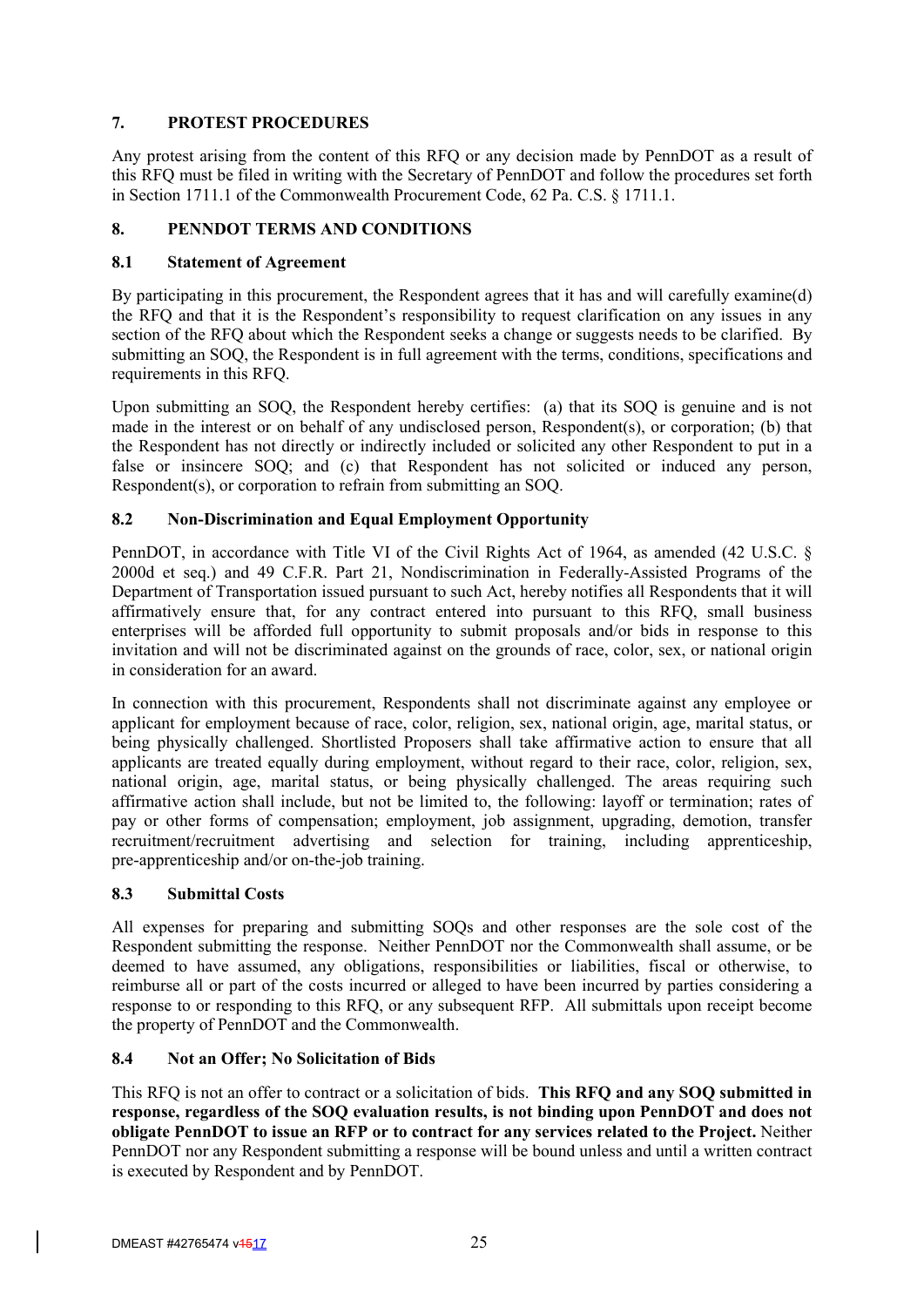## **8.5 Addenda to this RFQ**

PennDOT reserves the right to revise this RFQ by issuing Addenda to this RFQ at any time before the SOQ Due Date and will post any Addenda on the eMarketplace. It is the Respondent's responsibility to periodically check the eMarketplace for any new information or Addenda to this RFQ. If PennDOT issues an Addendum shortly before the SOQ Due Date, PennDOT shall consider whether an extension of the SOQ Due Date is warranted.

Respondents are responsible for monitoring the eMarketplace for information concerning this procurement and will be required to acknowledge in their transmittal letter (Form A**)** that they had access to all relevant materials posted thereon. No oral or written response provided by PennDOT in connection with this RFQ will be binding on PennDOT, nor will it change, modify or waive the requirements of this RFQ, except to the extent such response is included in an Addendum issued pursuant to Section 8.5.

#### **8.6 Substitutions, Alternates, Exceptions, and Extensions**

No substitutions, alternates, or exceptions will be accepted for this procurement. Any Respondent submitting substitutions, alternates, or exceptions will be considered non-responsive and will not be considered for award.

## **9. RESERVED RIGHTS**

PennDOT reserves to itself all rights (which shall be exercisable by PennDOT in its sole discretion) available to it under the P3 Law and applicable law and procedures, including without limitation, with or without cause and with or without notice, the right to:

- (a) Modify the procurement in its sole discretion to address applicable law and/or the best interests of PennDOT, the PennDOT Office of Public-Private Transportation Partnerships ("**P3 Office**") and the Commonwealth;
- (b) Develop the Project in any manner that it, in its sole discretion, deems necessary;
- (c) Issue an RFQ relating to a project described in an unsolicited proposal after the rejection or termination of the evaluation of the unsolicited proposal and any competing proposals;
- (d) Modify all dates set or projected in this RFQ or a subsequent RFP;
- (e) Reject any and all submittals, responses and SOQs and proposals whether solicited or unsolicited, at any time;
- (f) Terminate evaluation of any and all submittals, responses, SOQs and proposals, at any time;
- (g) At the RFQ stage, prior to the initiation of an RFP, consult with any Respondent or responsible proposer to include unique, or innovative aspects of their submitted documents into the solicitation;
- (h) Negotiate with a proposer other than the apparent best value proposer if negotiations with the apparent best value proposer are unsuccessful or if financial close with the apparent best value proposer does not occur;
- (i) Require confirmation of information furnished by a Respondent or proposer and require additional information from a Respondent or proposer concerning its SOQ and/or proposal, including requiring additional evidence of qualifications to perform the work described in this RFQ and any subsequent RFP, which may be accomplished in PennDOT's sole discretion by holding meetings and exchanging correspondence with the Respondents or proposers to seek and improved understanding of the SOQs and proposals.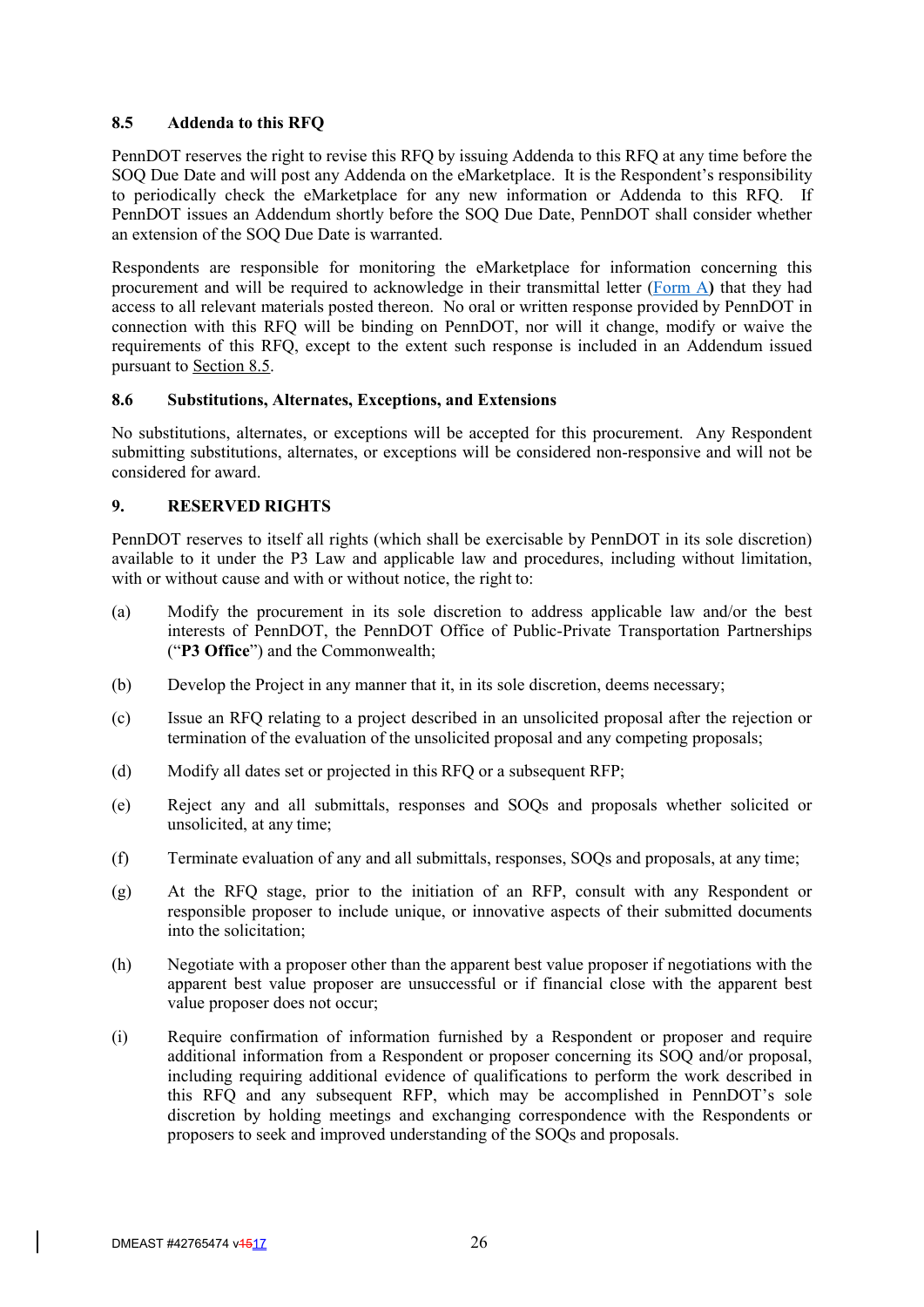- (j) Add or delete responsibilities from the information and scope of work contained in this RFQ and any subsequent RFP;
- (k) Issue Addenda, supplements and modifications to this RFQ and/or any subsequent RFP;
- (l) Revise and modify the evaluation factors or otherwise revise or expand the evaluation methodology for the SOQ at any time before the SOQ Due Date and for proposals at any time before the proposal due date;
- (m) Cancel this RFQ or a subsequent RFP in whole or in part at any time prior to the execution of a PDA while honoring any agreed upon compensation or stipends to proposers and having no further obligation thereafter;
- (n) Issue a new RFQ after withdrawal of the original RFQ and/or RFP;
- (o) Determine whether to shortlist or prequalify any Respondent responding to this RFQ;
- (p) Appoint evaluation committees to review SOQs and proposals, make recommendations and seek the assistance of outside technical, financial and legal experts and consultants in the SOQ and proposal evaluation;
- (q) Establish protocols for remedying minor deficiencies within a specified period of time in an SOQ or proposal;
- (r) Disqualify any Respondent under this RFQ or any proposer under a subsequent RFP, or during the period between this RFQ and any subsequent RFP for violating any rules or requirements of the procurement set forth in this RFQ, a subsequent RFP or in any other communication from the P3 Office and/or PennDOT;
- (s) Determine whether to issue a notice to proceed after execution of the PDA or Project Agreement;
- (t) Determine whether to pursue TIFIA credit approval on behalf of the private entities;
- (u) Determine whether to seek allocation for PABs on behalf of the private entities;
- (v) Develop some or all of the Project itself;
- (w) Disclose information contained in an SOQ or proposal to the public as governed by the law and/or by this RFQ and any subsequent RFP;
- (x) Exercise any other right reserved or afforded to the P3 Office and/or PennDOT under this RFQ or a subsequent RFP, or applicable law or in equity; and
- (y) Disqualify any private entity for any conflict of interest, including a violation of the State Adverse Interest Act, or other conduct or behavior manifesting a lack of responsibility.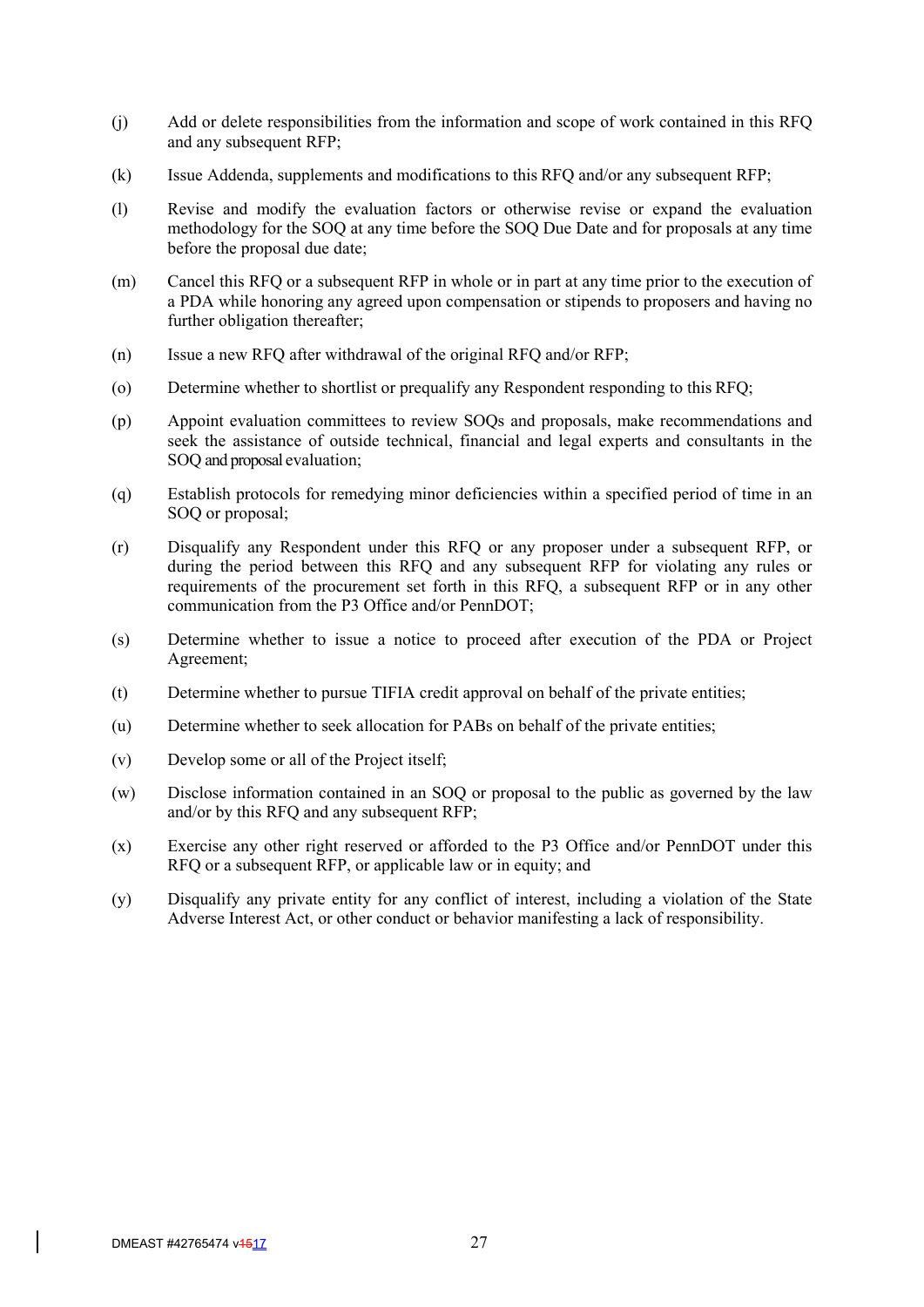#### **APPENDIX 1**

#### **DEFINITIONS**

Certain capitalized terms used in this RFQ are defined below. Other capitalized terms used in this RFQ are defined within this RFQ. To the extent there are capitalized terms used in this RFQ that are not defined, such terms shall have the standard industry or commercial meaning given to them.

**"Addendum"** means any addendum to this RFQ issued by PennDOT.

**"Affiliate"** means, with respect to any person, any entity which, directly or indirectly, through one or more intermediaries: (a) has a 10% or more voting or economic interest in such person or (b) controls, is controlled by or is under common control with such person.

"**Alternative Project Delivery**" means the delivery of a project under structures including CMGC, Progressive DB, DBF, DBFM, DBFOM, DBFM/O, DBOM (including "progressive" variants of P3) other than conventional project delivery generally, where the public owner fully designs a project and puts the project, as designed, out for bid, generally awarding a contract for construction of the designed project to the lowest bidder (i.e., design-bid-build).

"**Authorized Representative**" means the individual identified on a prospective Respondent's Form I submission, as superseded thereafter by the individual person identified on Respondent's Form A submission.

**"Commonwealth"** has the meaning set forth in Section 1.1.

**"DBF"** means design-build-finance (an Alternative Project Delivery method).

**"DBFM"** means design-build-finance-maintain (an Alternative Project Delivery method).

"**DBFM Technical Provisions**" has the meaning set forth in Section 2.6.5.

**"DBFM/O"** means design-build-finance-maintain (or –operate) (an Alternative Project Delivery method).

**"DBFOM"** means design-build-finance-operate-maintain (an Alternative Project Delivery method).

**"DBOM"** means design-build-operate-maintain (an Alternative Project Delivery method).

**"Equity Member"** means each member of the Respondent team that will contribute equity as part of the financing of the Project.

**"eMarketplace**" has the meaning set forth in Section 2.9.1.

**"FHWA"** means the Federal Highway Administration.

**"Financially Responsible Party"** means each parent company or Affiliate (if any) that is designated by the Respondent to provide an Equity Member or Lead Construction Contractor with the financial support and human resources needed to successfully complete the Project. A change in a Financially Responsible Party following submission of the SOQ may be considered a change in Shortlisted Proposer team membership and subject to the requirements of Section 3.6.

**"Independent Quality Firm"** means an entity that is (a) retained by a Development Entity or Lead Construction Contractor, but independent of such Development Entity's and Lead Construction Contractor's design, engineering, or construction organization and (b) not an Affiliate of a Development Entity or Lead Construction Contractor, any joint venture or consortium member of such Development Entity or Lead Construction Contractor, or of any other entity within such Development Entity's or Lead Construction Contractor's organization.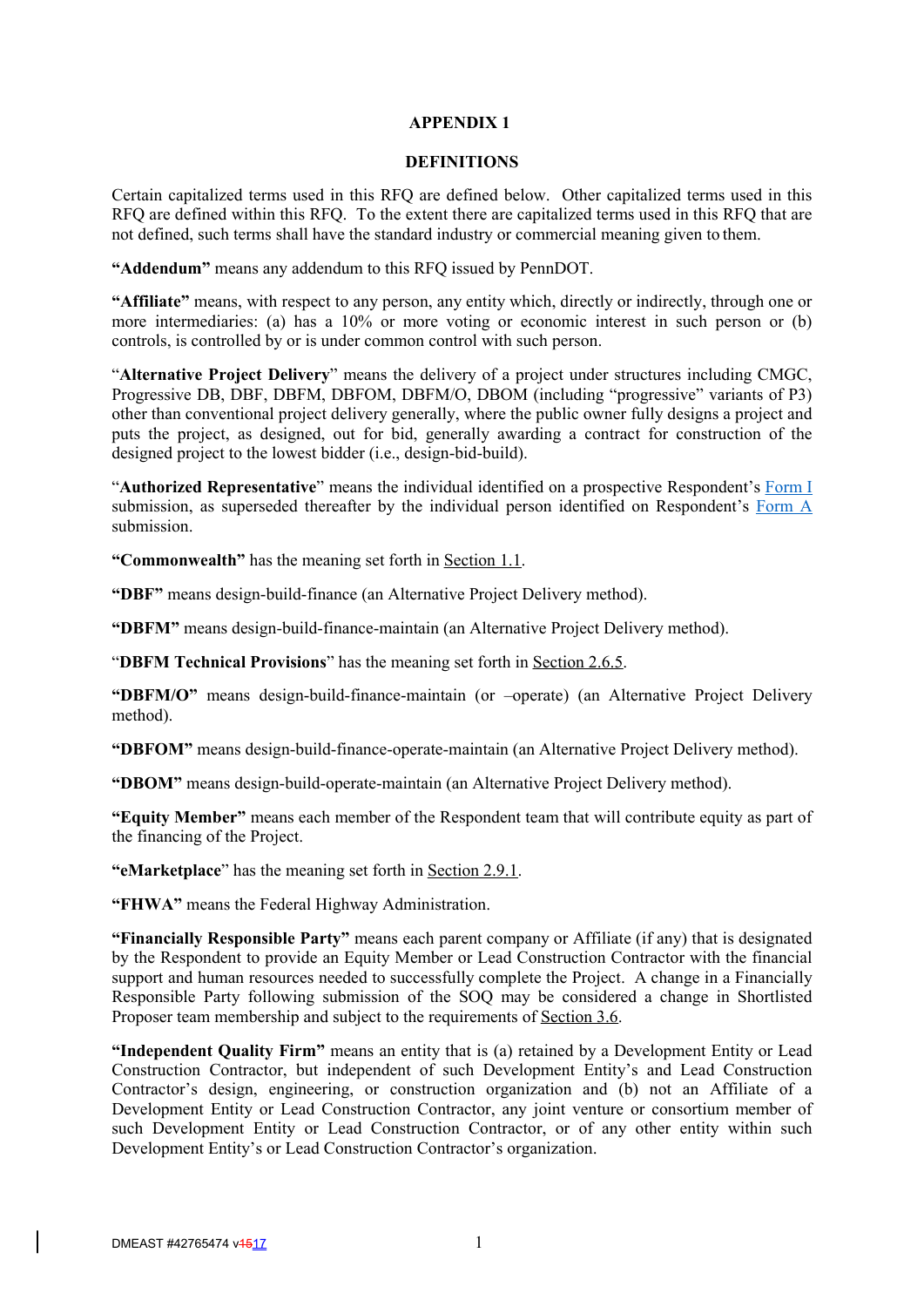**"Issuing Office"** means the Office of Public-Private Transportation Partnerships of the Pennsylvania Department of Transportation. For the purposes of this RFQ, the designated point of contact for the Issuing Office is the individual identified in Section 2.9.3.

**"Lead Construction Contractor"** means the entity primarily responsible for the construction elements of the Project that will act as a prime subcontractor to a Development Entity, provided that if the Lead Construction Contractor is a consortium, partnership or other form of joint venture, each member of the Lead Construction Contractor that is performing construction activities shall be a prequalified contractor no later than the date that Proposals are due and capable of performing at least 50% of the original contract price of the participant's portion of the joint venture, as required by 67 Pa. Code § 457.15 (c). If a member of such consortium, partnership or other form of joint venture is performing non-construction activities such as design or engineering, there is no prequalification requirement.

**"Lead Engineering Firm"** means the entity, whether a single entity or a joint venture (incorporated or unincorporated), partnership or limited liability company, primarily responsible for the creation of the design and engineering of the Project.

**"Major Team Member"** means each of the following:

- (a) Equity Member;
- (b) if an Equity Member is an investment fund, the fund's general partner(s);
- (c) Lead Construction Contractor;
- (d) Lead Engineering Firm;
- (e) Nominated Subconsultant (if any);
- (f) Nominated Subcontractor (if any); and
- (g) At least one Independent Quality Firm, that employs the proposed QAM.

**"Nominated Subconsultant"** means any subconsultant to the Lead Engineering Firm identified by name in a Respondent's SOQ (and which is not otherwise captured by paragraphs (a) to (e) of the definition of Major Team Member).

**"Nominated Subcontractor"** means any subcontractor to the Lead Construction Contractor identified by name in a Respondent's SOQ (and which is not otherwise captured by paragraphs (a) to (e) of the definition of Major Team Member).

**"P3"** means public-private partnership (i.e., DBF, DBFO/M, DBFOM, DBOM, or other similar structure).

"**PDA**" has the meaning set forth in Section 1.1.

"**Pre-Development Work Requirements**" has the meaning set forth in Section 2.6.5.

"**Project Portal**" has the meaning set forth in <u>Section 2.9.1</u>.

"**RFP Documents**" has the meaning set forth in Section 3.1.2.

"**Tolling Civil Infrastructure**" means all tolling infrastructure necessary for preparing the site for acceptance by PennDOT, which includes the toll gantry structures, toll buildings and cabinets, toll building HVAC, toll building security access control system, site power connections and site duct bank work.

"**Twelve-Year Program**" means PennDOT's Twelve Year Program as described at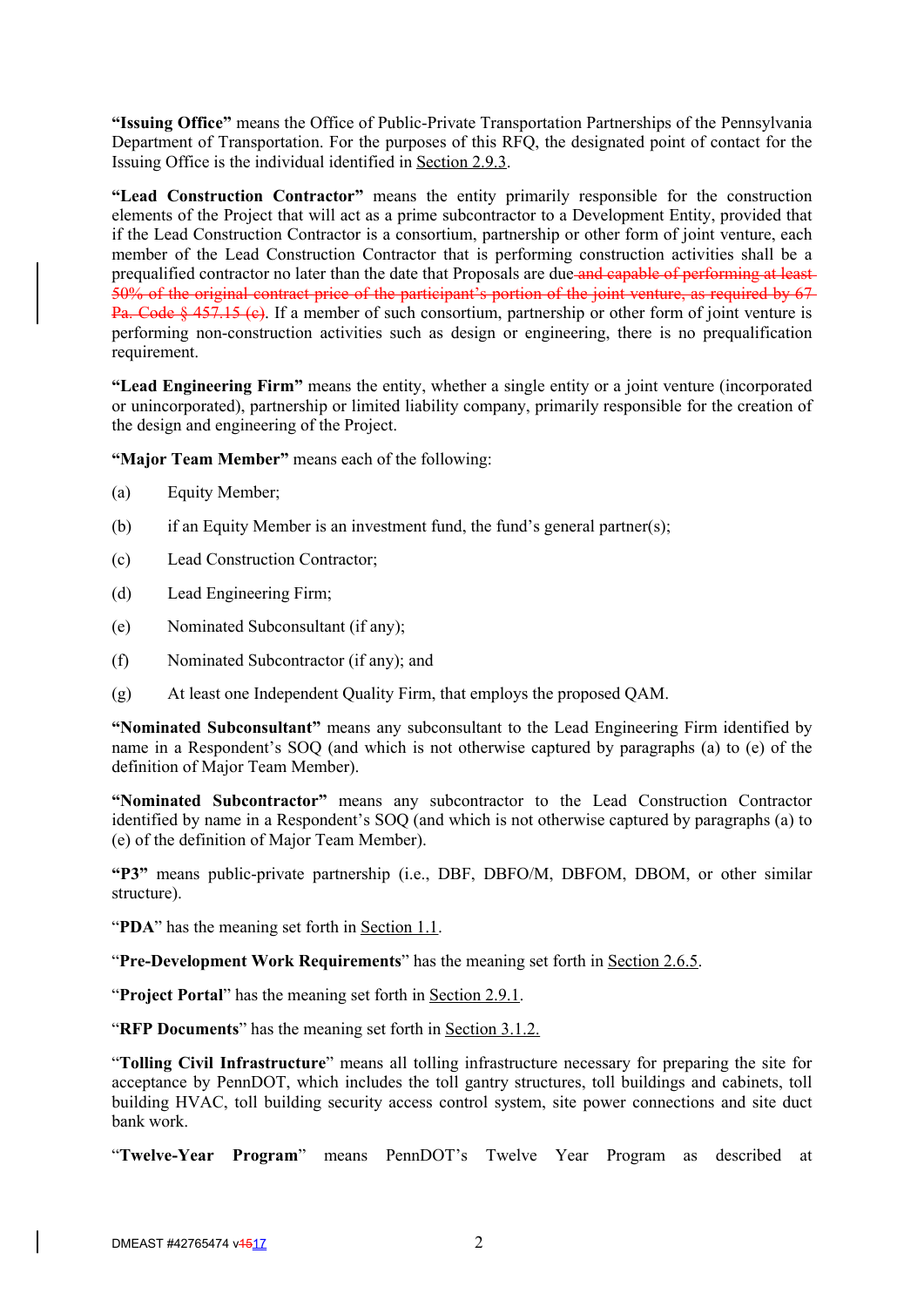https://gis.penndot.gov/paprojects/TIP.aspx.

 $\vert$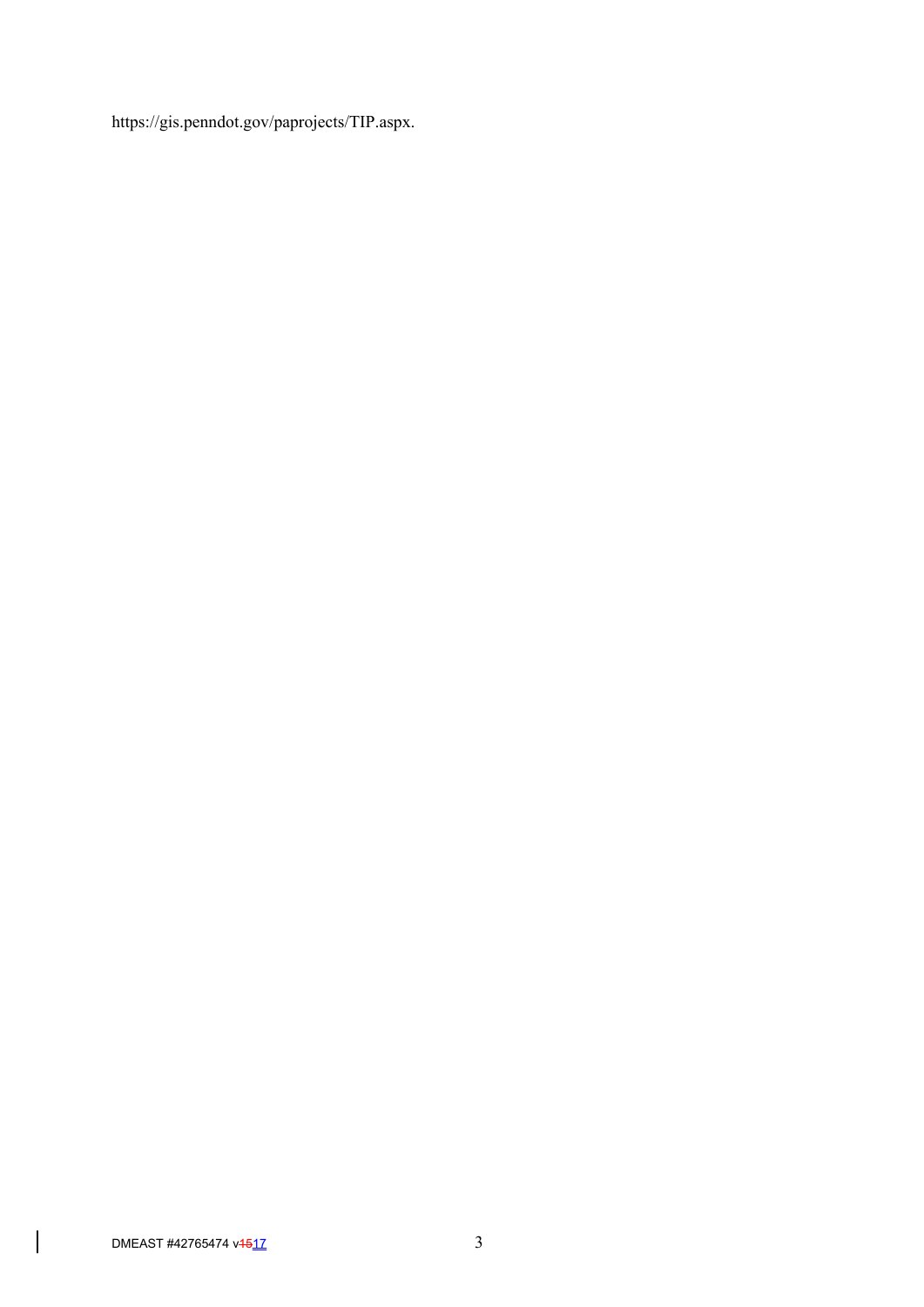#### **APPENDIX 2**

#### **SOQ SUBMITTAL REQUIREMENTS**

Each Respondent must organize its SOQ in the order specified in this Appendix 2 and include the information described in this Appendix 2. Each Volume may be subdivided but must be d as indicated to reflect the sections listed in the outline just below in this Appendix 2. Each section in a Volume must be separated by a section divider page containing the following text: "Volume [[1]/[2]/[3]], [Part [insert if applicable]], Section [insert]*[section heading name]*." Each section shall be included sequentially in accordance with the sections for each Volume as required in this Appendix 2. Each form must be completed in full, and blanks that are inapplicable shall be nonetheless noted with "n/a".

#### **Volume 1 – Administration**

- 1.1 Completed Form A (Transmittal Letter)
- 1.2 Legal Structure
- 1.3 Completed Form B (Information Regarding Major Team Members) for each Major Team Member
- 1.4 Completed Form C (Certification) for each Major Team Member
- 1.5 Completed Form D (Certification of Responsiveness; Pass/Fail Requirements)

#### **Volume 2 – Technical**

#### **Part A – Legal Structure**

2.1 Legal Structure (copy of Volume 1, Section 1.2)

#### **Part B – Technical Information**

- 2.2 Organizational Chart
- 2.3 Key Personnel Qualifications (Form F-1)
- 2.4 Key Personnel Commitment
- 2.5 Completed Form F-2 (Key Personnel References)
- 2.6 Completed Form G-1 (Project Development Qualifications)
- 2.7 Narrative Attachment to Form G-1
- 2.8 Completed Form G-2 (Technical Qualifications Construction)
- 2.9 Narrative Attachment to Form G-2
- 2.10 Completed Form G-3 (Technical Qualifications Design)
- 2.11 Narrative Attachment to Form G-3
- 2.12 Completed Form G-4 (Technical Qualifications Maintenance)
- 2.13 Narrative Attachment to Form G-4
- 2.14 Completed Form G-5 (Technical Qualifications Quality)
- 2.15 Narrative Attachment to Form G-5
- 2.16 Completed Form G-6 (Technical References)
- 2.17 Completed Form G-7 (Safety Questionnaire)
- 2.18 Project Development Understanding and Approach
- 2.19 Additional Information

#### **Volume 3 – Financial**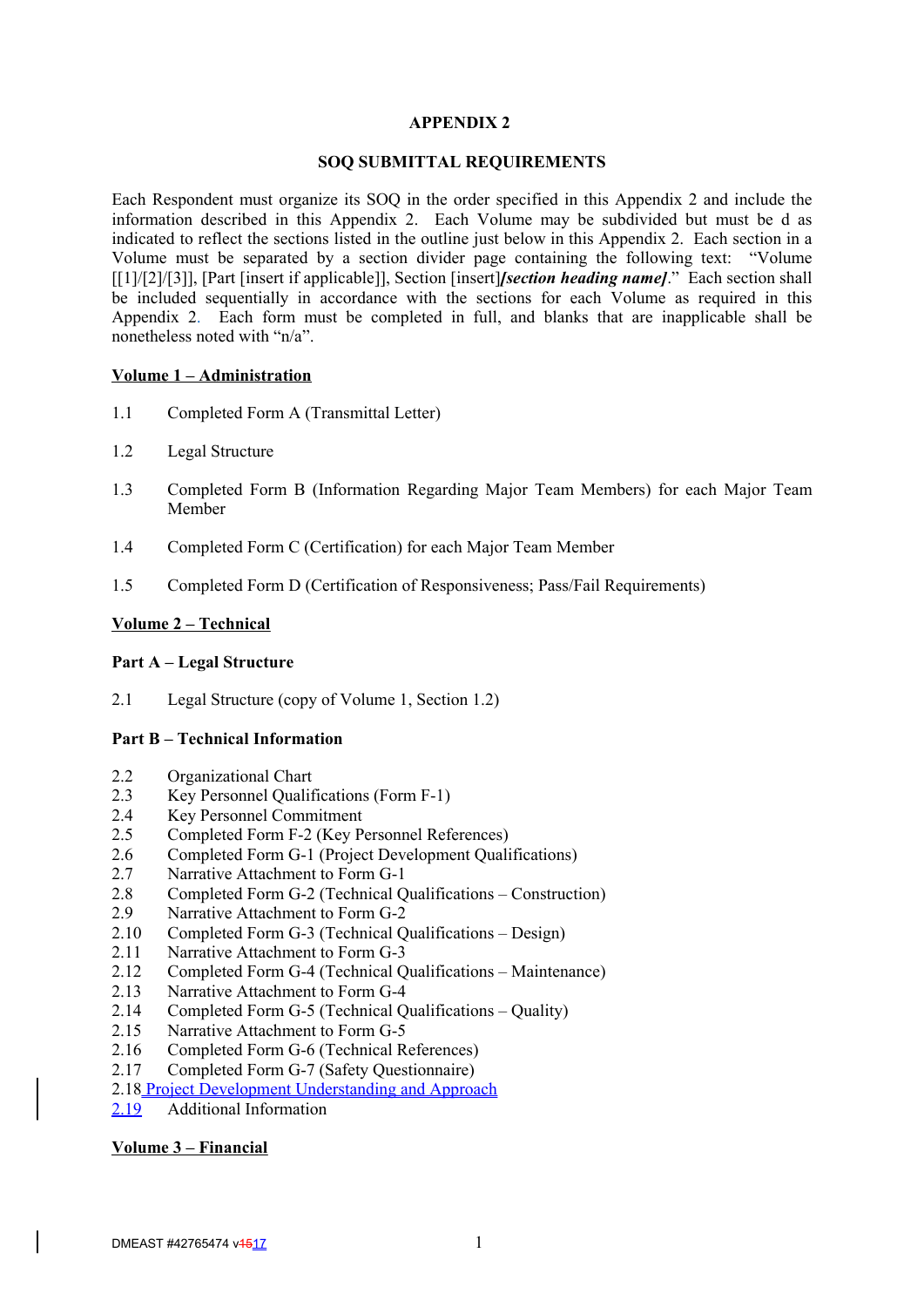#### **Part A – Legal Structure**

3.1 Legal Structure (copy of Volume 1, Section 1.2)

## **Part B – Development and Financing Experience**

- 3.2 Completed Form H-1 (Equity Member Experience)<br>3.3 Narrative Attachment to Form H-1
- Narrative Attachment to Form H-1
- 3.4 Completed Form H-2 (Equity Member Investment Track Record)
- 3.5 Completed Form H-3 (Equity Member References)

# **Part C – Financial Capacity**

- 3.6 Surety Letter<br>3.7 Equity Fundin
- Equity Funding Letter(s)
- 3.8 Completed Form H-4 (Financial Officer Certificate)

## **Part D – Financial Statements**

3.9 Financial Statements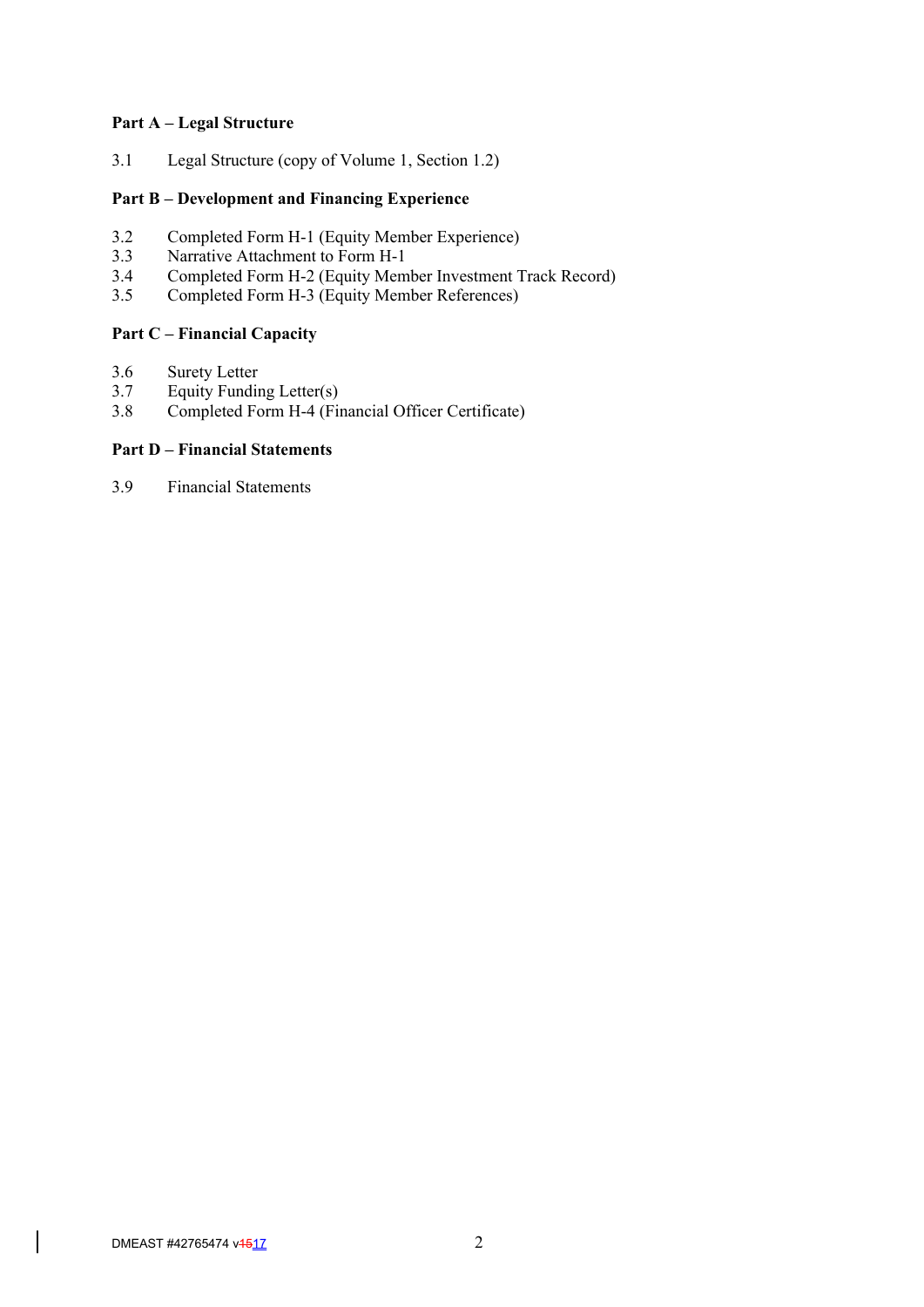# **VOLUME 1 – ADMINISTRATION**

The Respondent shall provide each SOQ component listed in the below table in Volume 1 ("**Volume 1 Information**").

| No.                           | <b>SOQ Component</b>                                                                                     | <b>Form</b> | <b>Page Limit</b> |
|-------------------------------|----------------------------------------------------------------------------------------------------------|-------------|-------------------|
| 1.1                           | Completed Form A (Transmittal Letter)                                                                    | Form A      | N/A               |
| 1.2<br>Legal Structure<br>N/A |                                                                                                          |             | 2 pages           |
| 1.3                           | Completed Form B (Information Regarding Major Team<br>Members) for each Major Team Member                | Form B      | N/A               |
| 1.4                           | Completed Form C (Certification) for each Major Team<br>Member (other than the Independent Quality Firm) |             | N/A               |
| 1.5                           | Completed Form D (Certification of Responsiveness;<br>Pass/Fail Requirements)                            | Form D      | N/A               |

# **1.1 Completed Form A (Transmittal Letter)**

Form A (Transmittal Letter) completed in accordance with the instructions on the Form.

# **1.2 Legal Structure**

Explain the proposed legal structure of the Respondent and the role of each key entity. Provide a legal structure annotated organizational chart identifying the Respondent's organization, including each Major Team Member, which organizational chart shall be included in the 2 page limit. Include in the chart the expected ownership share of each joint venture participant, if relevant. Respondents will be deemed to have acknowledged and agreed that participants of any joint venture Development Entity must be jointly and severally liable to PennDOT, and the RFP will require that Respondent joint venture organizational documents/agreement or otherwise expressly reflect the same.

The Respondent may elect to identify by name all, some or none of its anticipated construction subcontractors and design/engineering subconsultants within its submitted legal structure. Any subcontractor or subconsultant identified by Respondent by name within its submitted legal structure, or otherwise within its SOQ, shall be and be deemed to be a Nominated Subcontractor or Nominated Subconsultant (as applicable), and subject to all applicable requirements set forth hereunder. For each Nominated Subcontractor or Nominated Subconsultant, the Respondent must include the anticipated percentage of the work to be performed by such Nominated Subcontractor or Nominated Subconsultant. The RFP documents will reflect a requirement for the Development Entity to enter into agreements with Nominated Subcontractors and Nominated Subconsultants, subject to Section 3.6 and similar provisions in the RFP documents.

The legal structure section must not exceed two pages.

### **1.3 Completed Form B (Information Regarding Major Team Members)**

Form B (Information Regarding Major Team Members) for each Major Team Member completed in accordance with the instructions on the Form.

### **1.4 Completed Form C (Certification)**

Form C (Certification) for each Major Team Member (other than the Independent Quality Firm) completed in accordance with the instructions on the Form.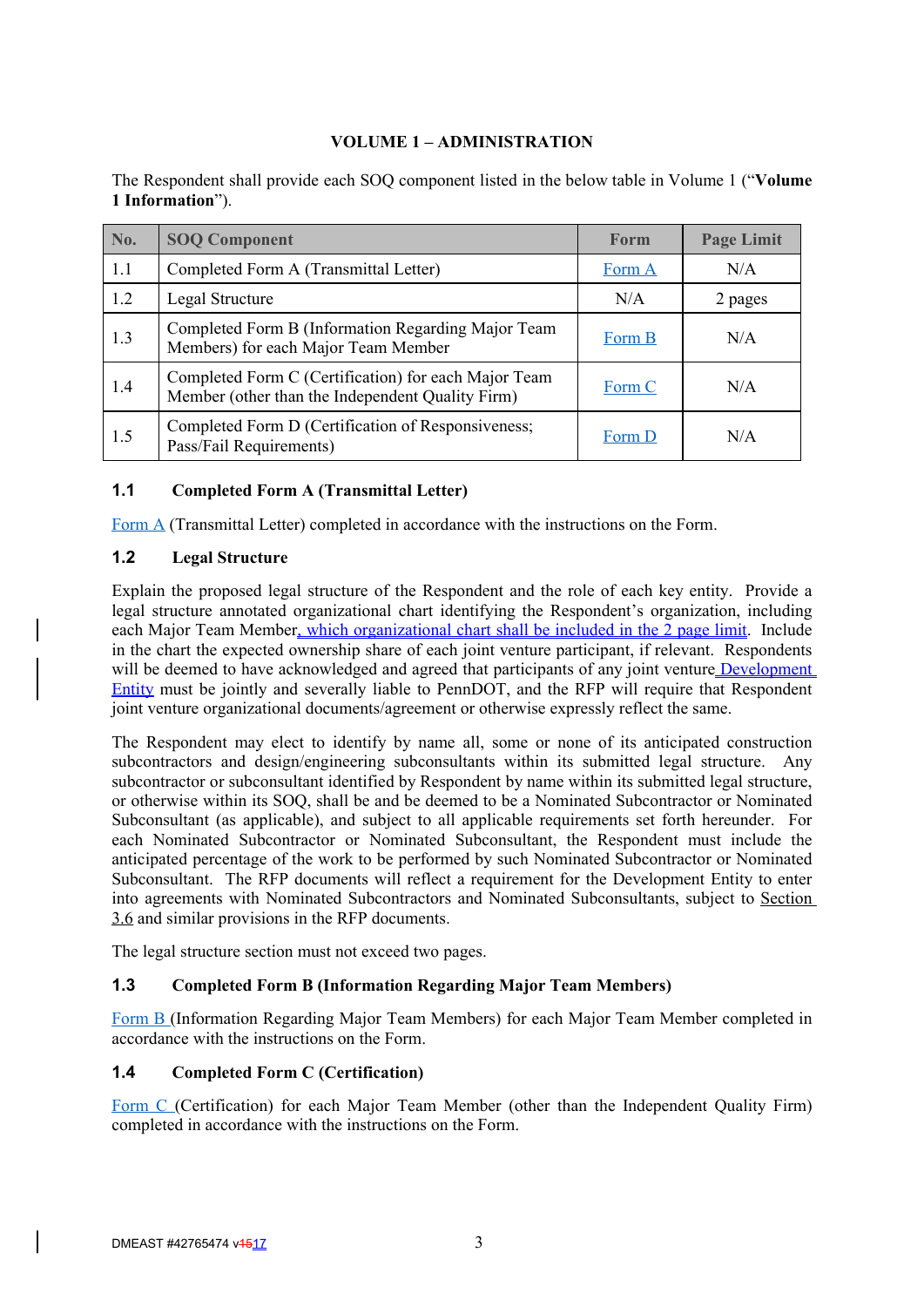# **1.5 Completed Form D (Certification of Responsiveness; Pass/Fail Requirements)**

Form D (Certification of Responsiveness; Pass/Fail Requirements) completed in accordance with the instructions on the Form.

 $\vert$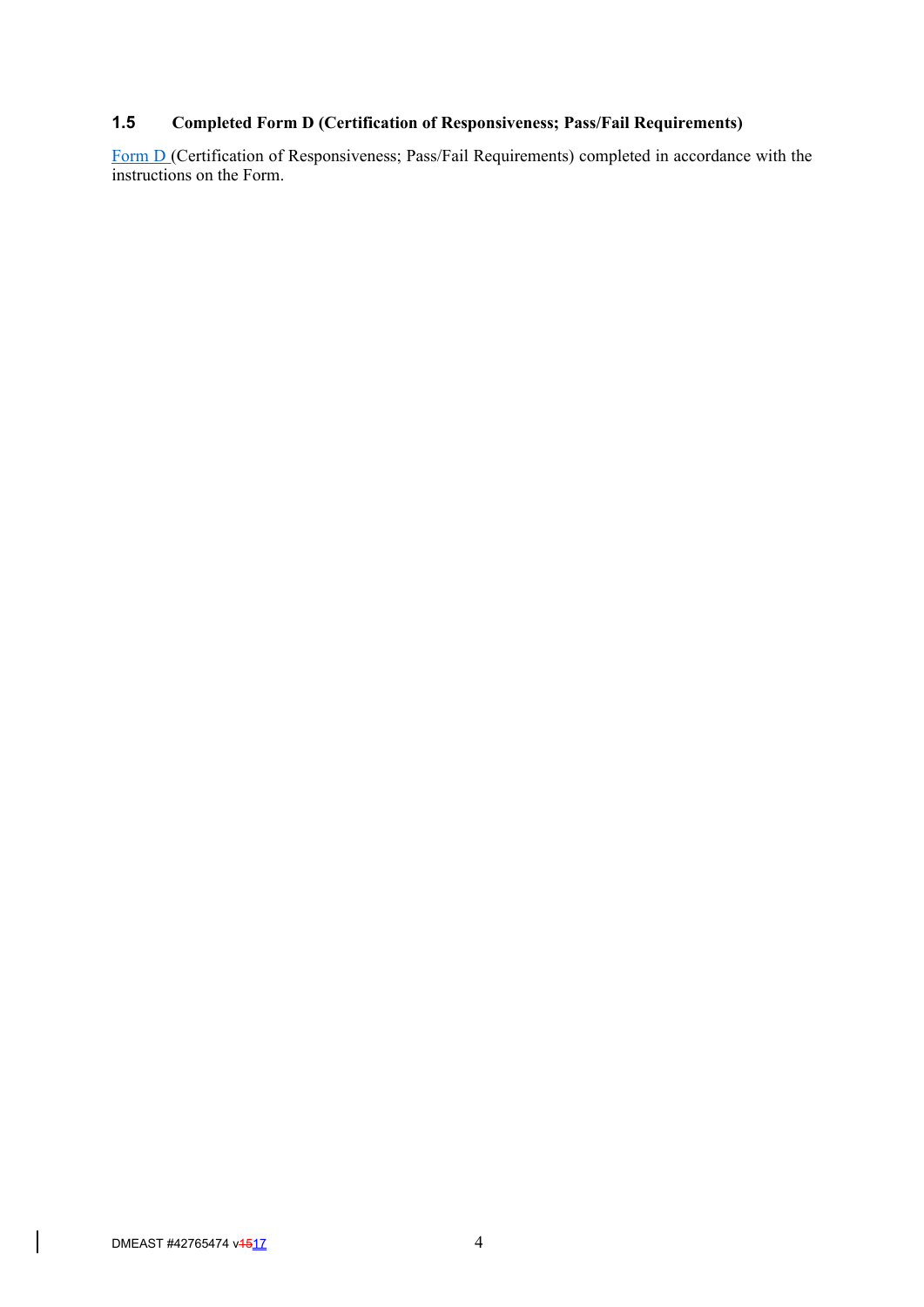# **VOLUME 2 – TECHNICAL**

The Respondent shall provide each SOQ component listed in the below table in Volume 2 ("**Volume 2 Information**").

| No.                                                                      | <b>SOQ Component</b>                                                        | Form     | <b>Page Limit</b>                                                                         |  |  |  |
|--------------------------------------------------------------------------|-----------------------------------------------------------------------------|----------|-------------------------------------------------------------------------------------------|--|--|--|
|                                                                          | <b>Part A – Legal Structure</b>                                             |          |                                                                                           |  |  |  |
| N/A<br>2.1<br>Legal Structure (copy of Volume 1, Section 1.2)<br>2 pages |                                                                             |          |                                                                                           |  |  |  |
|                                                                          | <b>Part B - Technical Information</b>                                       |          |                                                                                           |  |  |  |
| 2.2                                                                      | Organizational Chart                                                        | N/A      | 3 pages                                                                                   |  |  |  |
| 2.3                                                                      | Key Personnel Qualifications                                                |          | 2 pages per<br>cover plus 2<br>pages per<br>resume                                        |  |  |  |
| 2.4                                                                      | Key Personnel Commitment                                                    |          | 1 page per<br>employer or 2<br>pages where<br>more than one<br>Key Personnel<br>is listed |  |  |  |
| 2.5                                                                      | Completed Form F-2 (Key Personnel References)                               | Form F-2 | N/A                                                                                       |  |  |  |
| 2.6                                                                      | Completed Form G-1 (Project Development<br>Form G-1<br>Qualifications)      |          | N/A                                                                                       |  |  |  |
| 2.7                                                                      | Narrative Attachment to Form G-1<br>N/A                                     |          | 1 page per<br>project                                                                     |  |  |  |
| 2.8                                                                      | Completed Form G-2 (Technical Qualifications –<br>Form G-2<br>Construction) |          | N/A                                                                                       |  |  |  |
| 2.9                                                                      | N/A<br>Narrative Attachment to Form G-2                                     |          | 1 page per<br>project                                                                     |  |  |  |
| 2.10                                                                     | Completed Form G-3 (Technical Qualifications -<br>Design)                   |          | N/A                                                                                       |  |  |  |
| 2.11                                                                     | Narrative Attachment to Form G-3                                            | N/A      | 1 page per<br>project                                                                     |  |  |  |
| 2.12                                                                     | Completed Form G-4 (Technical Qualifications --<br>Maintenance)             | Form G-4 | N/A                                                                                       |  |  |  |
| 2.13                                                                     | Narrative Attachment to Form G-4                                            |          | 1 page per<br>project                                                                     |  |  |  |
| 2.14                                                                     | Completed Form G-5 (Technical Qualifications --<br>Form G-5<br>Quality)     |          | N/A                                                                                       |  |  |  |
| 2.15                                                                     | Narrative Attachment to Form G-5                                            |          | 1 page per<br>project                                                                     |  |  |  |
| 2.16                                                                     | Completed Form G-6 (Technical References)                                   | Form G-6 | N/A                                                                                       |  |  |  |
| 2.17                                                                     | Completed Form G-7 (Safety Questionnaire)                                   | Form G-7 | N/A                                                                                       |  |  |  |

 $\overline{\phantom{a}}$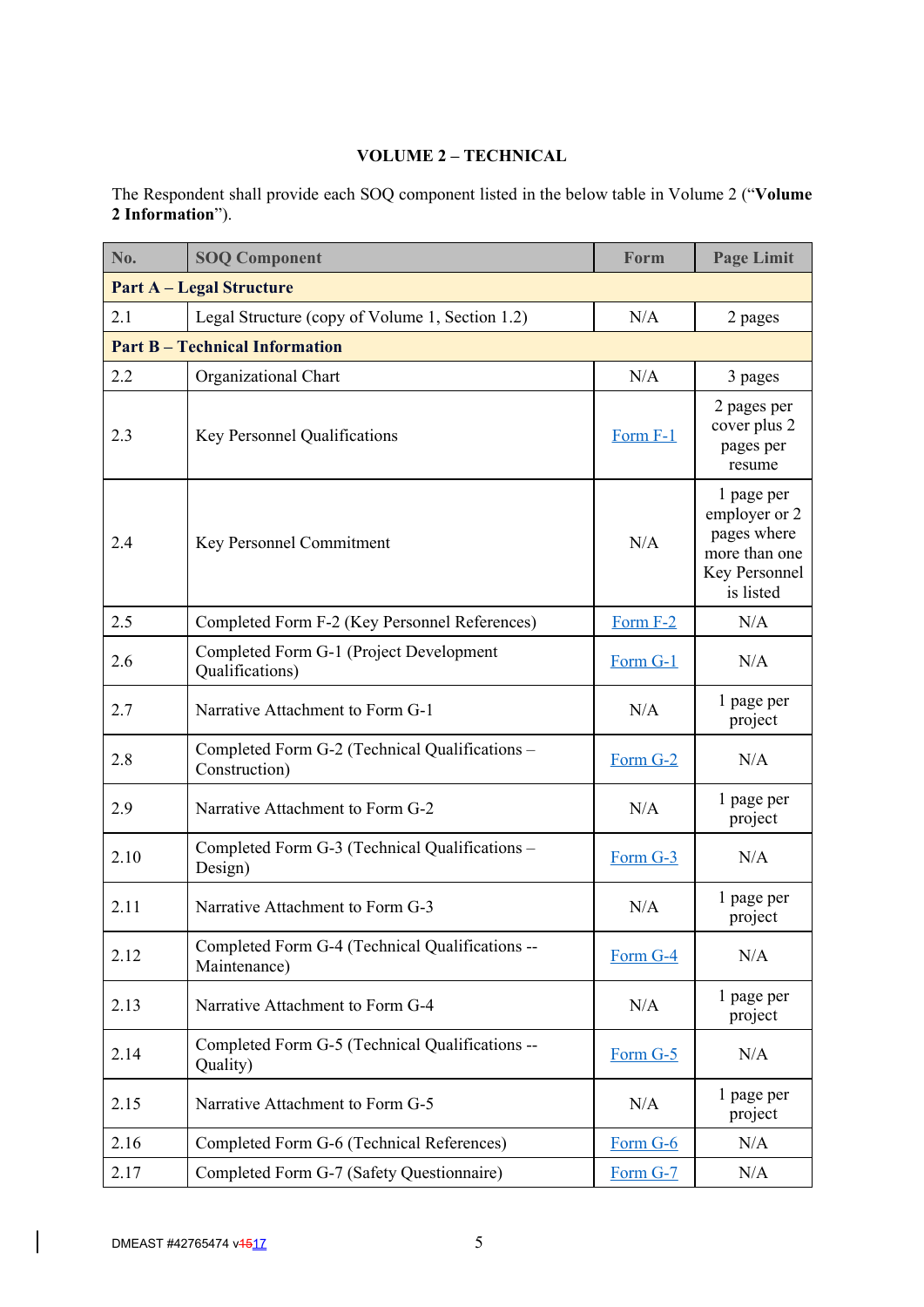| <u>2.18</u> | <b>Project Development Understanding and Approach</b> |     | <u> bages</u> |
|-------------|-------------------------------------------------------|-----|---------------|
| 2.182.19    | Additional Information                                | N/A | 6 pages       |

# **Part A – Legal Structure**

# **2.1 Legal Structure (copy of Volume 1, Section 1.2)**

Include a copy of the legal structure section that is provided pursuant to Volume 1, Section 1.2 (Legal Structure). Such legal structure section will not be scored as part of Volume 2 (Technical).

# **Part B – Technical Information**

# **2.2 Organizational Chart**

An annotated organizational chart of not more than three pages in total for the Project that sets out the Respondent's structure and teaming arrangements, lists the Respondent's Key Personnel for the Project, the relationship between each of them in their respective roles and their reporting lines with respect to the Pre-Development Work and in managing, designing, constructing and maintaining the Project, in each case, consistent with the requirements pertaining to roles and relationships described in this RFQ. TheeThe organizational chart must include, at a minimum, each of the Key Personnel, their roles and relationships.

# **2.3 Key Personnel Qualifications**

A resume cover, conforming to Form F-1, of not more than two pages for the below listed key personnel ("**Key Personnel**"). Respondents must provide the information, and in the form sought, on Form F-1, at a minimum. Respondents must also provide a resume for each submitted Key Personnel, and resume should include details related to: (a) education; (b) registration/licensing/certifications; (c) relevant experience utilizing PennDOT specific standards, policies, processes, manuals or guidance, expressly addressing those pertaining to Alternative Project Delivery; and (d) any other relevant experience, including, if applicable, any experience on conventional project delivery or Alternative Project Delivery of highway transportation projects.

Partial years of experience will count for the duration presented and not be rounded-up to a full year. Responses to duration of experience on Form F-1 shall be in years and months.

Respondents must provide a different individual for each of the Key Personnel positions.

Further information pertaining to the roles of Key Personnel will be set forth in the RFP. Respondents are advised that positions requiring a licensed professional engineer will ultimately require that the individual filling that position be a Pennsylvania-licensed professional engineer prior to the Proposal Due Date, unless otherwise specified in the RFQ.

| <b>Position</b>                                             | <b>Role</b>                                                                                                                                                                 | <b>Minimum Qualification</b>                                                                                                                                                                                                                                                                                                                             |
|-------------------------------------------------------------|-----------------------------------------------------------------------------------------------------------------------------------------------------------------------------|----------------------------------------------------------------------------------------------------------------------------------------------------------------------------------------------------------------------------------------------------------------------------------------------------------------------------------------------------------|
| <b>Development</b><br>Entity's<br>Project<br><b>Manager</b> | Responsible to lead the<br>Development Entity's team.<br>Serves as the single point of<br>contact for all contract<br>administration and<br>correspondence with<br>PennDOT. | Employee of the Development Entity (or a<br>$\bullet$<br>Major Team Member but not the<br>Independent Quality Firm);<br>no less than two years in an executive<br>position within an engineering firm,<br>construction contractor, P3 developer, P3<br>investment firm or P3 special purpose<br>vehicle or similar project-specific<br>organization; and |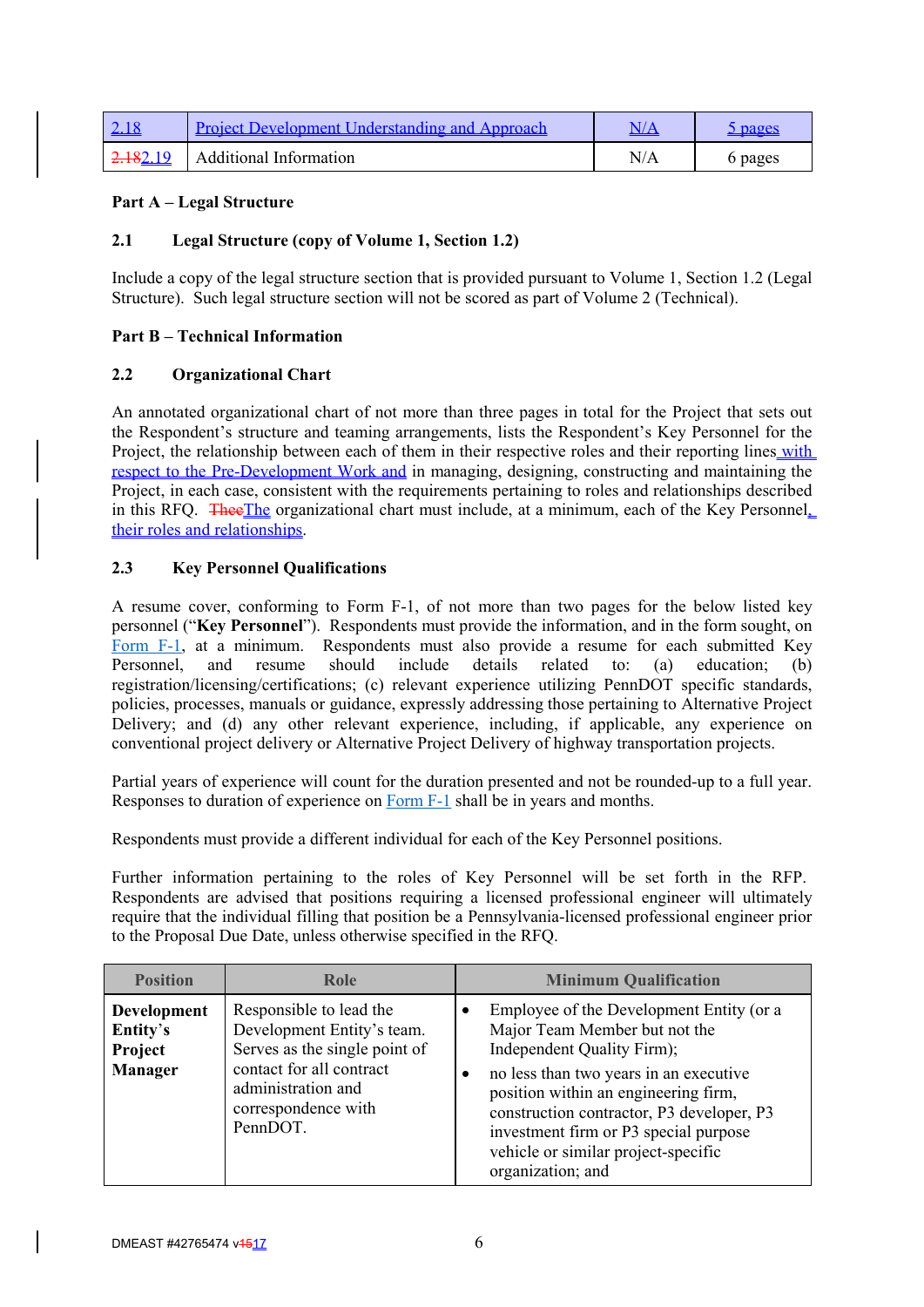| <b>Position</b>                                        | <b>Role</b>                                                                                                                                                                                                                                                                                       | <b>Minimum Qualification</b>                                                                                                                                                                                                                                                                                                                                                                                                                                                                                                                                                                                                                                                                                                                 |
|--------------------------------------------------------|---------------------------------------------------------------------------------------------------------------------------------------------------------------------------------------------------------------------------------------------------------------------------------------------------|----------------------------------------------------------------------------------------------------------------------------------------------------------------------------------------------------------------------------------------------------------------------------------------------------------------------------------------------------------------------------------------------------------------------------------------------------------------------------------------------------------------------------------------------------------------------------------------------------------------------------------------------------------------------------------------------------------------------------------------------|
|                                                        |                                                                                                                                                                                                                                                                                                   | no less than five cumulative years of<br>$\bullet$<br>experience post-award that included detailed<br>design and construction in a commercial or<br>technical role in at least one highway<br>transportation infrastructure project procured<br>under an Alternative Project Delivery<br>method.                                                                                                                                                                                                                                                                                                                                                                                                                                             |
| Design-Build<br>Project<br><b>Manager</b>              | Responsible for management<br>of the design and construction<br>for the Project (with primary<br>responsibility for Project<br>permitting and schedule).                                                                                                                                          | No less than 10 years of highway<br>٠<br>transportation infrastructure project<br>management experience as project manager;<br>and<br>served as project manager on at least two<br>٠<br>highway transportation infrastructure<br>projects involving roadway and bridge<br>aspects of similar complexity, size, and<br>scope.                                                                                                                                                                                                                                                                                                                                                                                                                 |
| Construction<br><b>Manager</b>                         | Responsible for overseeing the<br>day-to-day construction<br>operations, including quality<br>control, for the Development<br>Entity with primary<br>responsibility for construction<br>supervision and adherence to<br>design and construction<br>specifications, standards and<br>requirements. | No less than 10 years of highway<br>$\bullet$<br>transportation infrastructure construction<br>experience as a superintendent, construction<br>manager, or the functional equivalent; and<br>served as a superintendent, construction<br>$\bullet$<br>manager, or the functional equivalent on at<br>least two highway transportation<br>infrastructure projects involving roadway<br>and bridge aspects of similar complexity,<br>size, and scope.                                                                                                                                                                                                                                                                                          |
| Quality<br><b>Assurance</b><br><b>Manager</b><br>(QAM) | Responsible for performance<br>of the quality assurance<br>aspects of overall Project<br>design and construction.<br>The QAM shall report to and<br>pursuant to the Project<br>Agreement, will owe a duty of<br>care to PennDOT.                                                                  | Employee of an Independent Quality Firm<br>$\bullet$<br>(Respondents are advised that this may not<br>be filled by the same person who will<br>ultimately serve as a design quality assurance<br>manager or construction quality assurance<br>manager);<br>no less than 10 years of highway<br>transportation infrastructure design and<br>construction experience as a lead design<br>engineer (or functional equivalent) and/or<br>construction project manager (or functional<br>equivalent);<br>experience on at least two highway<br>transportation infrastructure projects<br>involving roadway and bridge aspects of<br>similar complexity, size, and scope; and<br>licensed professional engineer prior to the<br>٠<br>SOQ Due Date. |
| <b>Financing</b><br><b>Manager</b>                     | Responsible for financing of<br>Project.                                                                                                                                                                                                                                                          | Experience in successfully structuring,<br>$\bullet$<br>receiving commitments, and achieving<br>financial close on a diverse range of<br>financing structures for projects of a similar<br>size, scope and complexity.                                                                                                                                                                                                                                                                                                                                                                                                                                                                                                                       |

 $\vert$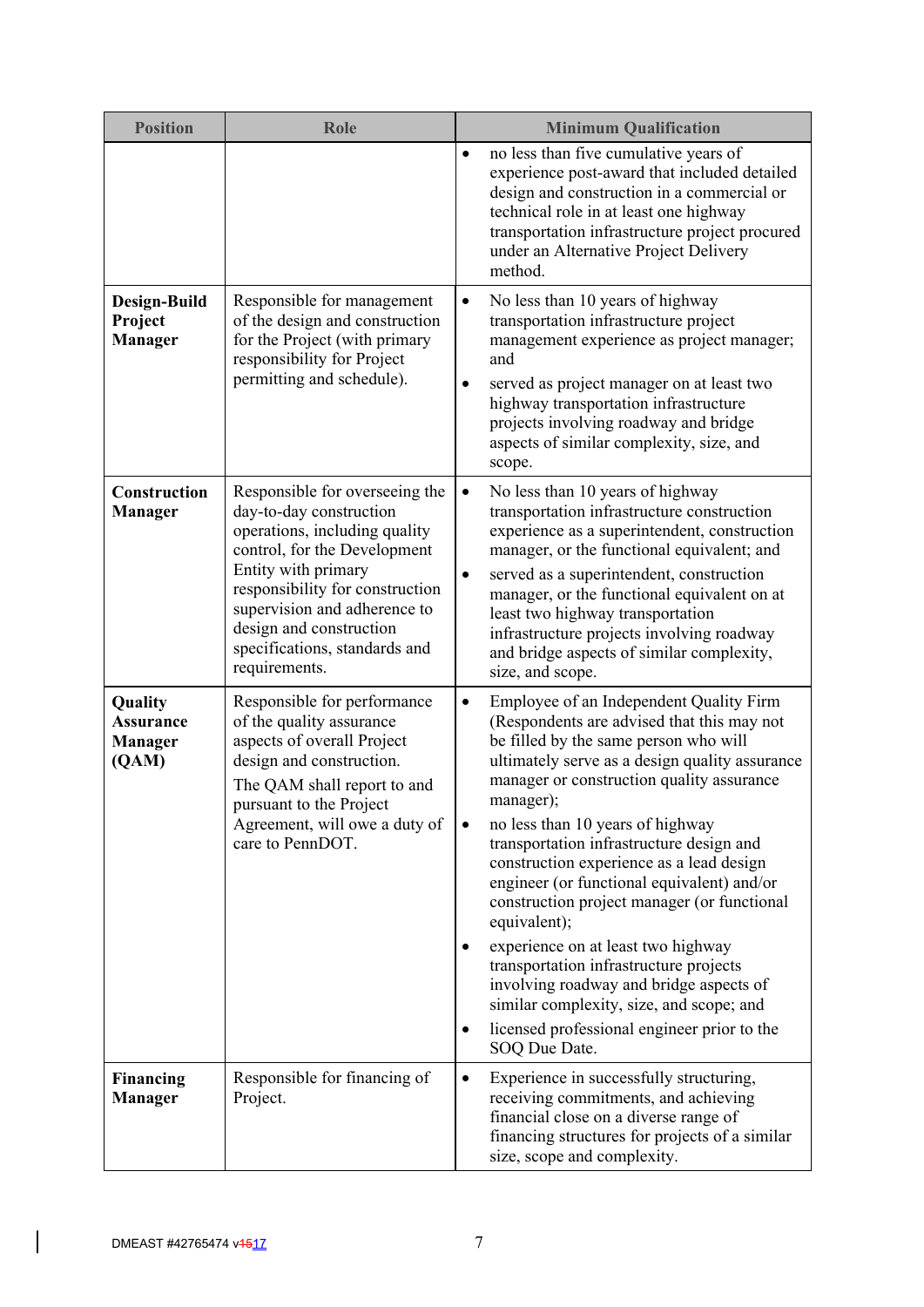For purposes of this Section, the term "Key Personnel" may include contractors, agents or other designees of a Respondent, and is not intended to be limited strictly to employees of the Respondents.

For avoidance of doubt, an Independent Quality Firm may, but need not, employ the QAM.

### **2.4 Key Personnel Commitment**

An express, written statement addressed to PennDOT and signed by an authorized officer of the entity employing the individual filling the Key Personnel role designated in the SOQ stating that the individual will be co-located on the Project site during the times identified for such individual's position and committing such individual to the Key Personnel role listed in the table below.

The "Key Personnel Commitment" submittal must not exceed one page for each employer firm where an employer firm is providing a commitment for one Key Personnel only. The "Key Personnel Commitment" must not exceed two pages for each employer firm where an employer firm is providing a commitment for more than one Key Personnel.

| <b>Position</b>                                        | <b>Commitment</b>                                                                                                                                                                                                                                                                                                     |
|--------------------------------------------------------|-----------------------------------------------------------------------------------------------------------------------------------------------------------------------------------------------------------------------------------------------------------------------------------------------------------------------|
| Development<br>Entity's<br>Project<br><b>Manager</b>   | Full-time upon execution of the PDA, to include under the Project Agreement(s)<br>and<br>Co-located through final acceptance of construction.                                                                                                                                                                         |
| Design-Build<br>Project<br><b>Manager</b>              | Full-time upon execution of the PDA, to include under the Project Agreement(s)<br>until commencement of construction work thereunder<br>and<br>Co-located through final acceptance of construction.                                                                                                                   |
| Construction<br><b>Manager</b>                         | Committed to the extent necessary to perform his or her duties under the PDA<br>and upon NTP1 under the Project Agreement(s), and full-time upon PennDOT's<br>issuance of authorization for design work under the terms of the Project<br>Agreement(s)<br>and<br>Co-located through final acceptance of construction. |
| Quality<br><b>Assurance</b><br><b>Manager</b><br>(QAM) | Full-time upon execution of the PDA, to include under the Project Agreement(s)<br>and<br>Co-located through final acceptance of construction.                                                                                                                                                                         |
| <b>Financing</b><br><b>Manager</b>                     | Full-time upon execution of the PDA, to include under until financial close of the<br>$\frac{last}{\text{Project Agreement}}$                                                                                                                                                                                         |

# **2.5 Completed Form F-2 (Key Personnel References)**

Form F-2 (Key Personnel References) completed in accordance with the instructions on the Form. Refer to Section 4.4 (References) for further detail about references.

### **2.6 Completed Form G-1 (Project Development Qualification)**

Form G-1 (Project Development Qualifications) completed in accordance with the instructions on the Form. Projects included under Form G-1 (Project Development Qualifications) shall not replicate projects disclosed under Forms G-2, G-3, G-4 and H-1.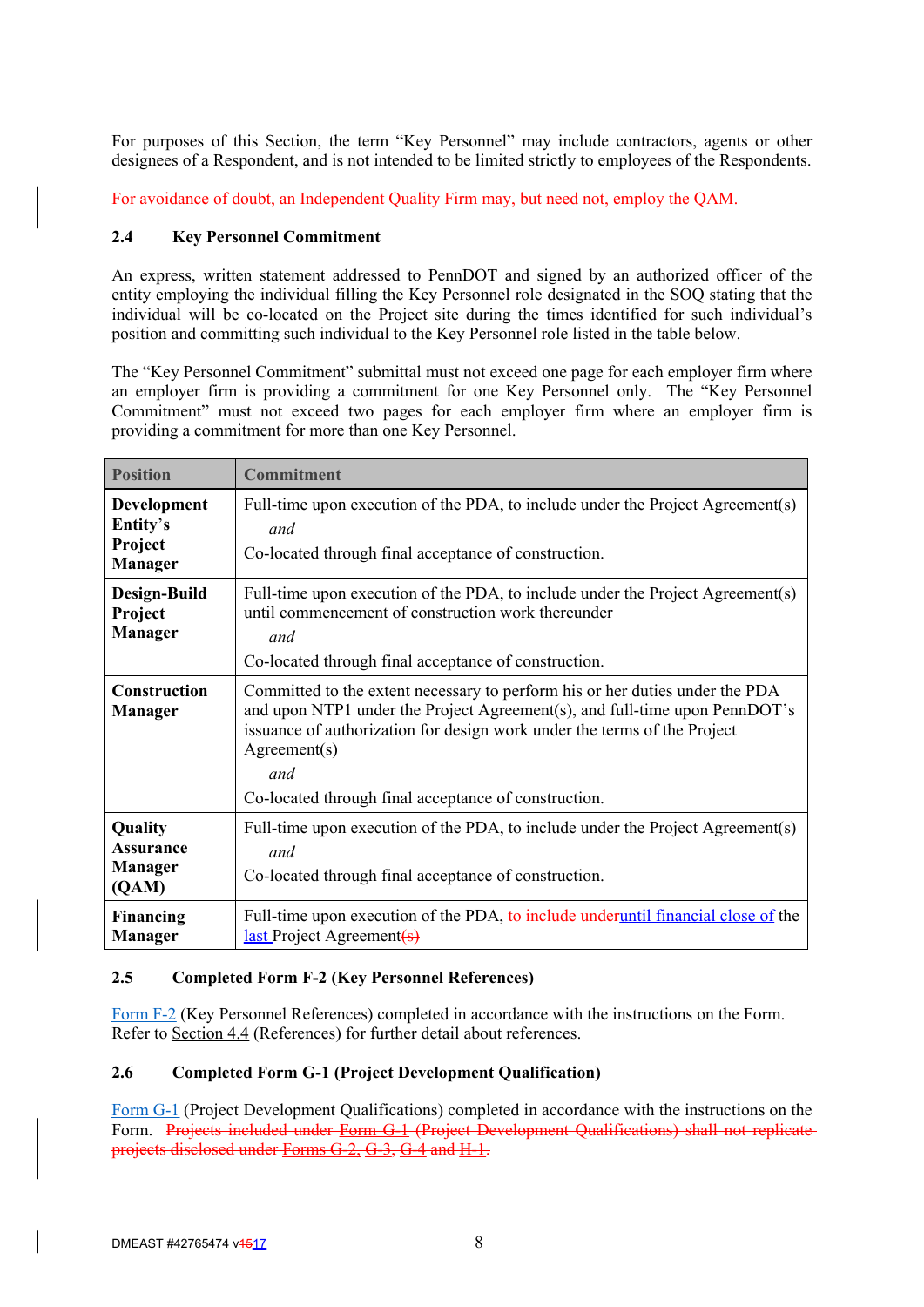# **2.7 Narrative Attachment to Form G-1**

A narrative description attachment to Form G-1 (Project Development Qualifications) that provides narrative descriptions for each project listed on Form G-1 (Project Development Qualifications). The narrative descriptions must not exceed one page per project. For each such project, the attachment must include a detailed narrative relating to the characteristics on Form G-1 (Project Development Qualifications).

# **2.8 Completed Form G-2 (Technical Qualifications – Construction)**

Form G-2 (Technical Qualifications – Construction) completed in accordance with the instructions on the Form. Projects included under Form G-2 (Technical Qualifications – Construction) shall not replicate projects disclosed under Forms G-1, G-3 and G-4.

# **2.9 Narrative Attachment to Form G-2**

A narrative description attachment to Form  $G-2$  (Technical Qualifications – Construction) that provides narrative descriptions for each project listed on Form G-2 (Technical Qualifications – Construction). The narrative descriptions must not exceed one page per project. For each such project, the attachment must include a detailed narrative relating to the characteristics on Form G-2 (Technical Qualifications – Construction).

# **2.10 Completed Form G-3 (Technical Qualifications – Design)**

Form G-3 (Technical Qualifications – Design) completed in accordance with the instructions on the Form. Projects included under Form G-3 (Technical Qualifications – Design) shall not replicate projects disclosed under Forms G-1, G-2 and G-4.

# **2.11 Narrative Attachment to Form G-3**

A narrative description attachment to Form  $G-3$  (Technical Qualifications – Design) that provides narrative descriptions for each project listed on  $\underline{Form G-3}$  (Technical Qualifications – Design). The narrative descriptions must not exceed one page per project. For each such project, the attachment must include a detailed narrative relating to the characteristics on Form G-3 (Technical Qualifications – Design).

### **2.12 Completed Form G-4 (Technical Qualifications – Maintenance)**

Form G-4 (Technical Qualifications – Maintenance) completed in accordance with the instructions on the Form. Projects included under Form G-4 (Technical Qualifications – Maintenance) shall not replicate projects disclosed under Forms G-1, G-2, G-3 and H-1.

### **2.13 Narrative Attachment to Form G-4**

A narrative description attachment to Form G-4 (Technical Qualifications – Maintenance) that provides narrative descriptions for each project listed on Form G-4 (Technical Qualifications – Maintenance). The narrative descriptions must not exceed one page per project. For each such project, the attachment must include a detailed narrative relating to the characteristics on Form G-4 (Technical Qualifications – Maintenance).

# **2.14 Completed Form G-5 (Technical Qualifications – Quality)**

Form G-5 (Technical Qualifications – Quality) completed in accordance with the instructions on the Form.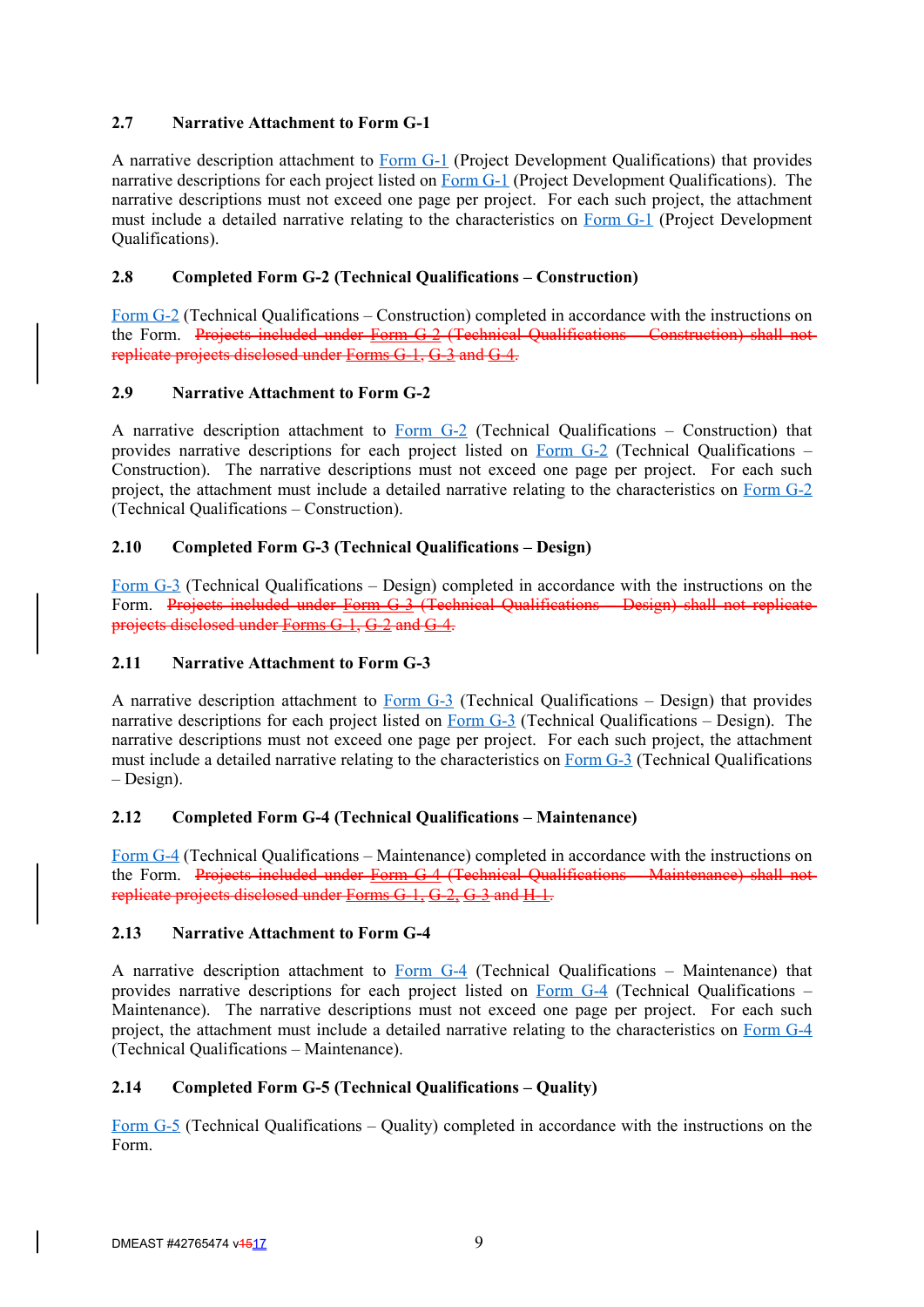# **2.15 Narrative Attachment to Form G-5**

A narrative description attachment to **Form G-5** (Technical Qualifications – Quality) that provides narrative descriptions for each project listed on Form G-5 (Technical Qualifications – Quality). The narrative descriptions must not exceed one page per project. For each such project, the attachment must include a detailed narrative relating to the characteristics on Form G-5 (Technical Qualifications – Quality).

### **2.16 Completed Form G-6 (Technical References)**

Form G-6 (Technical References) completed in accordance with the instructions on the Form. Refer to Section 4.4 (References) for further detail about references.

### **2.17 Completed Form G-7 (Safety Questionnaire)**

Form G-7 (Safety Questionnaire) completed in accordance with the instructions on the Form.

# **2.18 Project Development Understanding and Approach**

A written statement of no more than five pages describing the Respondent's Project Development Understanding and Approach as described more fully in Section 5.4.3 of the RFQ.

### **2.19 Additional Information**

A written statement of no more than six pages describing aspects of the Respondent's technical experience that is relevant in the context of this Project. Respondents should specifically:

- (a) include project-specific narrative accounting of overall safety incidents (not necessarily each incident), whether serious or material, and Respondent team's existing or planned safety protocols, devices, or other distinguishing features that have assured safe conduct of the work;
- (b) address third-party stakeholder experience, and Respondent team's existing or planned outreach or interaction protocols, devices, or other distinguishing features that have assured minimally disrupted conduct of the work on account of third-party encounters, handling of third-party issues, etc.; and
- (c) discuss the Respondent team's experience in seeking to achievemeeting DBE goalgoals, including Respondent team's existing or planned outreach or interaction protocols, devices, or other distinguishing features that have improved likelihood of, or assured, achievement of the Project's DBE goalgoals.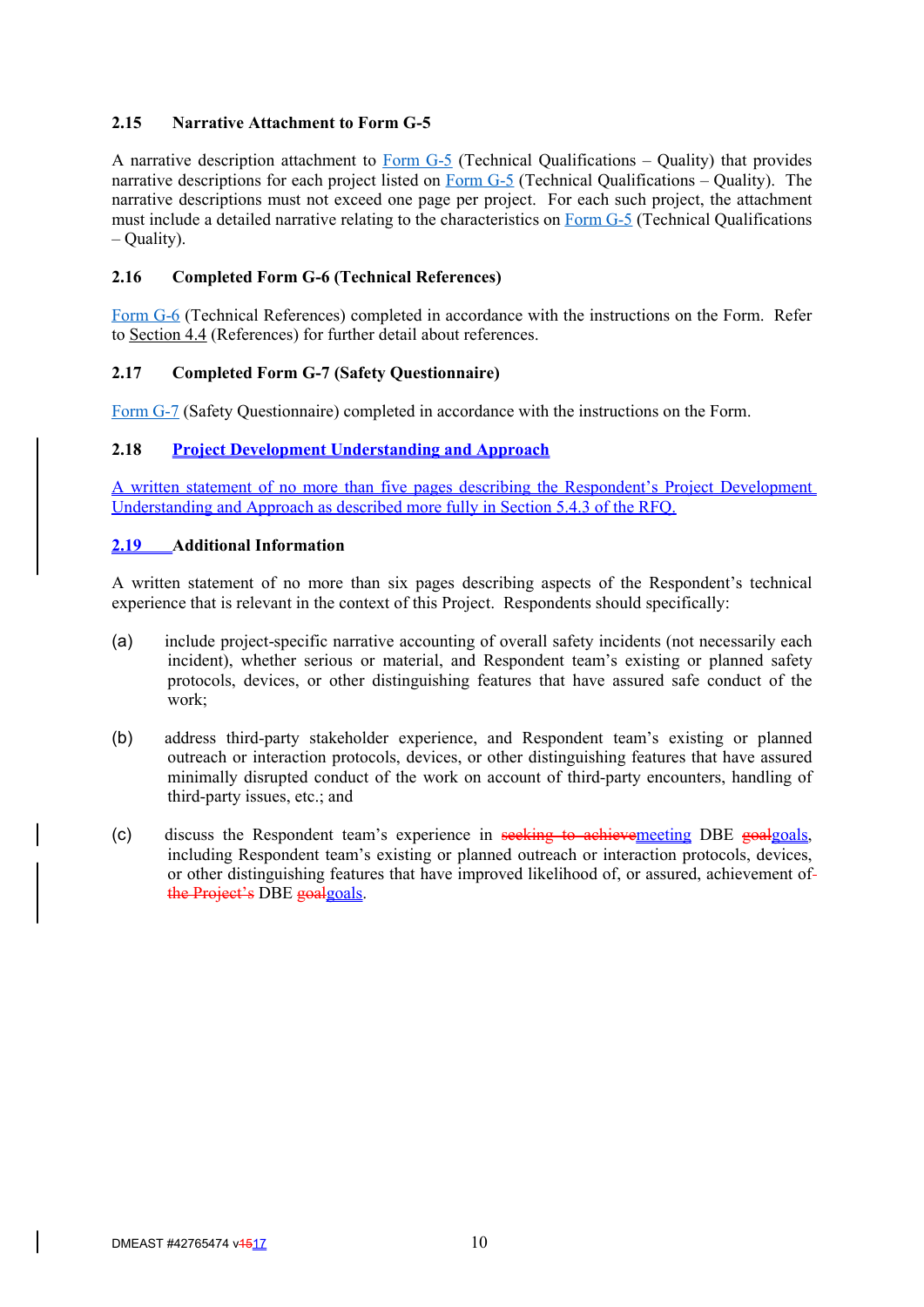# **VOLUME 3 – FINANCIAL**

The Respondent shall provide each SOQ component listed in the below table in Volume 3 ("**Volume 3 Information**").

| No.                                  | <b>SOQ Component</b>                                          | <b>Form</b>     | <b>Page Limit</b>     |  |
|--------------------------------------|---------------------------------------------------------------|-----------------|-----------------------|--|
|                                      | <b>Part A – Legal Structure</b>                               |                 |                       |  |
| 3.1                                  | Legal Structure (copy of Volume 1, Section 1.2)               | N/A             | 2 pages               |  |
|                                      | <b>Part B-Development and Financing Experience</b>            |                 |                       |  |
| 3.2                                  | Completed Form H-1 (Equity Member Experience)                 | Form H-1        | N/A                   |  |
| 3.3                                  | Narrative Attachment to Form H-1                              | N/A             | 1 page per<br>project |  |
| 3.4                                  | Completed Form H-2 (Equity Member Investment Track<br>Record) | N/A<br>Form H-2 |                       |  |
| 3.5                                  | Completed Form H-3 (Equity Member References)                 | Form H-3        | N/A                   |  |
|                                      | <b>Part C</b> – Financial Capacity                            |                 |                       |  |
| 3.6                                  | <b>Surety Letter</b>                                          | N/A             | N/A                   |  |
| 3.7                                  | Equity Funding Letter(s)                                      | N/A             | N/A                   |  |
| 3.8                                  | Completed Form H-4 (Financial Officer Certificate)            |                 | N/A                   |  |
| <b>Part D – Financial Statements</b> |                                                               |                 |                       |  |
| 3.9                                  | <b>Financial Statements</b>                                   | N/A             | N/A                   |  |

### **Part A – Legal Structure**

# **3.1 Legal Structure (copy of Volume 1, Section 1.2)**

Include a copy of the legal structure section that is provided pursuant to Volume 1, Section 1.2 (Legal Structure). Such legal structure section will not be scored as part of Volume 3 (Financial).

# **Part B – Development and Financing Experience**

# **3.2 Completed Form H-1 (Equity Member Experience)**

Form H-1 (Equity Member Experience) completed in accordance with the instructions on the Form. Projects included under Form H-1 (Equity Member Experience) shall not replicate projects disclosed under Forms G-1 and G-4.

# **3.3 Narrative Attachment to Form H-1**

A narrative description attachment to Form H-1 (Equity Member Experience) that provides narrative descriptions for each project listed on  $Form H-1$  (Equity Member Experience). The narrative descriptions must not exceed one page per project. For each such project, the attachment must include a detailed narrative relating to the characteristics on Form H-1 (Equity Member Experience). For each project, the narrative should include at a minimum: (a) a description of the financial plan and the Equity Member's role in developing and executing it; (b) a description of the elements of the project that are relevant or similar to the Project and relevant to the evaluation criteria in this RFQ;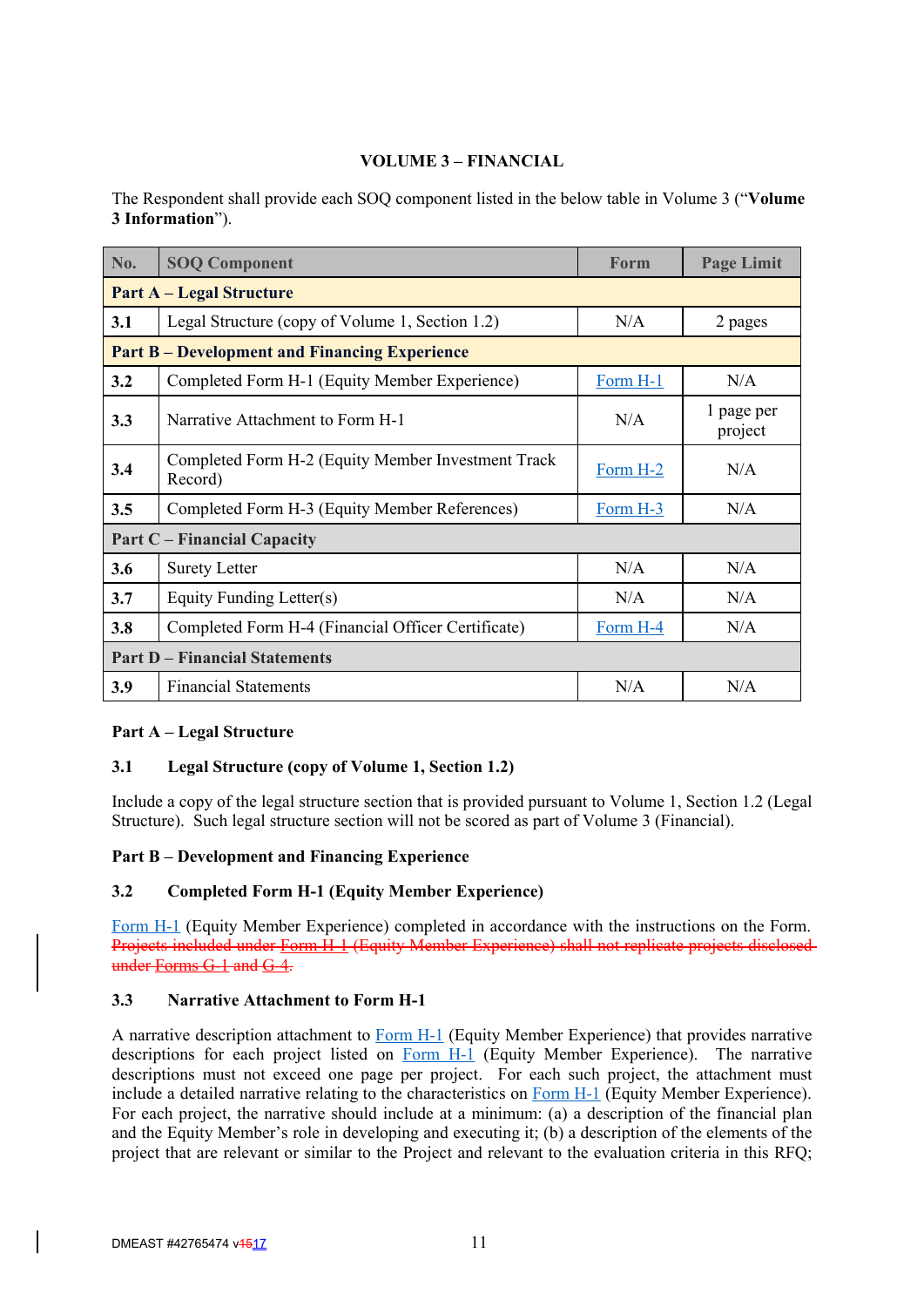and (c) the Equity Member's role in supporting project development and commercial management of the project after financial close.

# **3.4 Completed Form H-2 (Equity Member Investment Track Record)**

Form H-2 (Equity Member Investment Track Record) completed in accordance with the instructions on the Form.

# **3.5 Completed Form H-3 (Equity Member References)**

Form H-3 (Equity Member References) completed in accordance with the instructions on the Form. Refer to Section 4.4 (References) for further detail about references.

### **Part C – Financial Capacity**

### **3.6 Surety Letter**

(a) A letter from a surety duly authorized to do business in the Commonwealth that satisfies the requirements of this Section 3.6 (the "**Surety Letter**").

### (b) **Minimum Requirements**:

- (i) The Surety Letter must:
	- (A) state without conditions or qualification that the Lead Construction Contractor is capable as of the date of the SOQ submission of obtaining a payment bond (or bonds) and a performance bond (or bonds), each in an aggregate stated amount of at least \$750 million for the Project; a letter stating that the relevant entity has "unlimited" bonding capacity is not acceptable; and
	- (B) be signed by a surety company providing such surety company must be rated at least "A" or better and "Class VIII" or better by A.M. Best and Company, and must be listed on Treasury Department Circular 570 (found at https://www.fiscal.treasury.gov/fsreports/ref/suretyBnd/c570.htmhttps://ww w.fiscal.treasury.gov/fsreports/ref/suretyBnd/c570.htm); evidence of the surety's rating must be attached to the Surety Letter.

If the Surety Letter submitted by the Respondent does not meet the Minimum Requirements outlined in this Volume 3 (Financial), Section 3.5 (Surety Letter), PennDOT may (in its sole discretion), disqualify the Respondent.

- (ii) The Surety Letter must expressly state verbatim, and without qualification, that the surety "has reviewed this RFQ and is familiar with the contractual structure and financial structure described in this RFQ and has evaluated the Lead Construction Contractor's backlog and work-in-progress in determining its bonding capacity".
- (c) The requirement to provide the Surety Letter or the bond amounts referenced above are solely for the purposes of evaluating the Lead Construction Contractor's financial qualifications.

### **3.7 Equity Funding Letter(s)**

(a) An equity funding letter shall be provided for each Equity Member that satisfies the requirements of this Section 3.7 (the "**Equity Funding Letter**"). The Equity Funding Letter(s) will be used as supporting evidence of each Equity Member's ability to fund Pre-Development Work and the equity investment in the Project.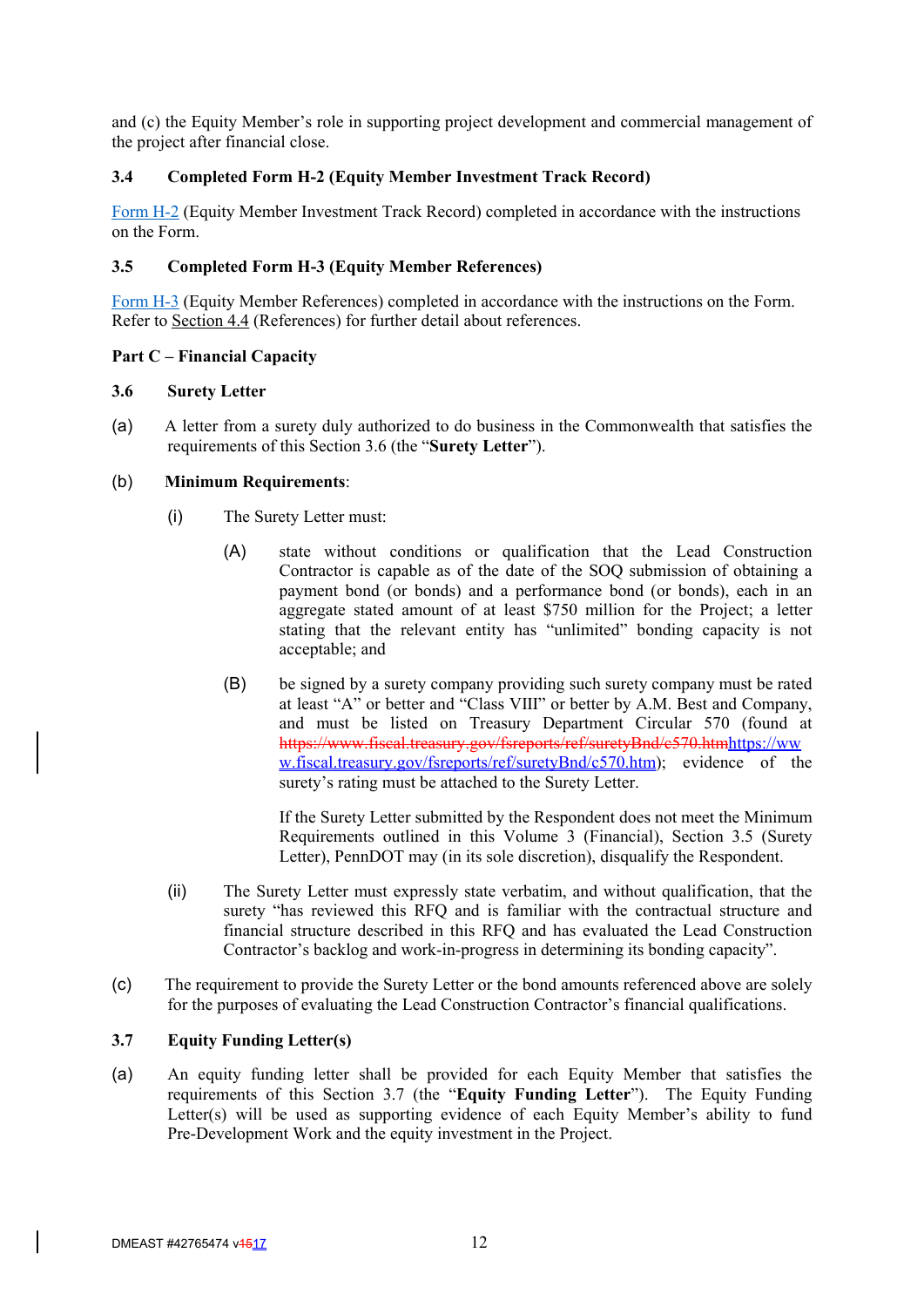#### (b) **Minimum Requirements**:

- (i) If the Equity Member is an investment fund, then the Equity Funding Letter must be signed by the fund's authorized signatory, and must include the following:
	- (A) Approval Process: Provide an overview of the completed to-date and remaining approval process (along with an indicative schedule) required to commit to and fund the required equity commitment for the Project.
	- (B) Funding Vehicle: Provide the name and ownership structure of the investment fund that will ultimately carry this investment, including an organizational chart which shows the ultimate beneficial owner of the investment fund and each Affiliate of the investment fund.
	- (C) Investment Capacity: Provide supplemental information to the financial statements of the investment fund cited in (B) above to positively demonstrate equity capital for the Project of at least \$450 million, or a proportionate amount consistent with the Equity Member's likely ownership percentage. Additionally, the letter shall indicate whether any foreseeable conditions, including but not limited to other investment opportunities pursued by the Equity Member or its Affiliates, may impact its ability to make the relevant equity investment.
	- (D) Investment Criteria: Provide assurances that the Project meets all of the investment policy requirements of the investment fund and is consistent with its investment objectives.
- (ii) If the Equity Member intends to fund its equity commitment through use of internal resources (e.g., a corporate entity supplying its own capital), the Equity Funding Letter must be signed by the chief investment officer, the chief financial officer, or the chief executive officer, and must include the following:
	- (A) Approval Process: Provide an overview of the approval process required to commit to and fund the required equity commitment. This section should include an identification and description of any required board, investment committee, or other formal approvals needed, as well as an indicative schedule for securing those approvals.
	- (B) Sourcing Commitment: Identify where and how the equity commitment will be sourced and a narrative description of how competing allocation and capacity issues are considered among several project opportunities that the Equity Member pursues simultaneously.
	- (C) Investment Capacity: Provide supplemental information to the financial statements to positively demonstrate existing or committed capital capacity for the Project of at least \$450 million, or a proportionate amount consistent with the Equity Member's likely ownership percentage. Additionally, the letter shall indicate whether any foreseeable conditions, including but not limited to other investment opportunities pursued by the Equity Member or its Affiliates, may impact its ability to make the relevant equity investment.
	- (D) Investment Criteria: Provide assurances that the Project meets all corporate strategy and investment policy requirements.

If the Equity Funding Letter submitted by the Respondent does not meet the Minimum Requirements outlined in this Volume 3, Section 3.7(b) (Equity Funding Letter), PennDOT may (in its sole discretion), disqualify the Respondent.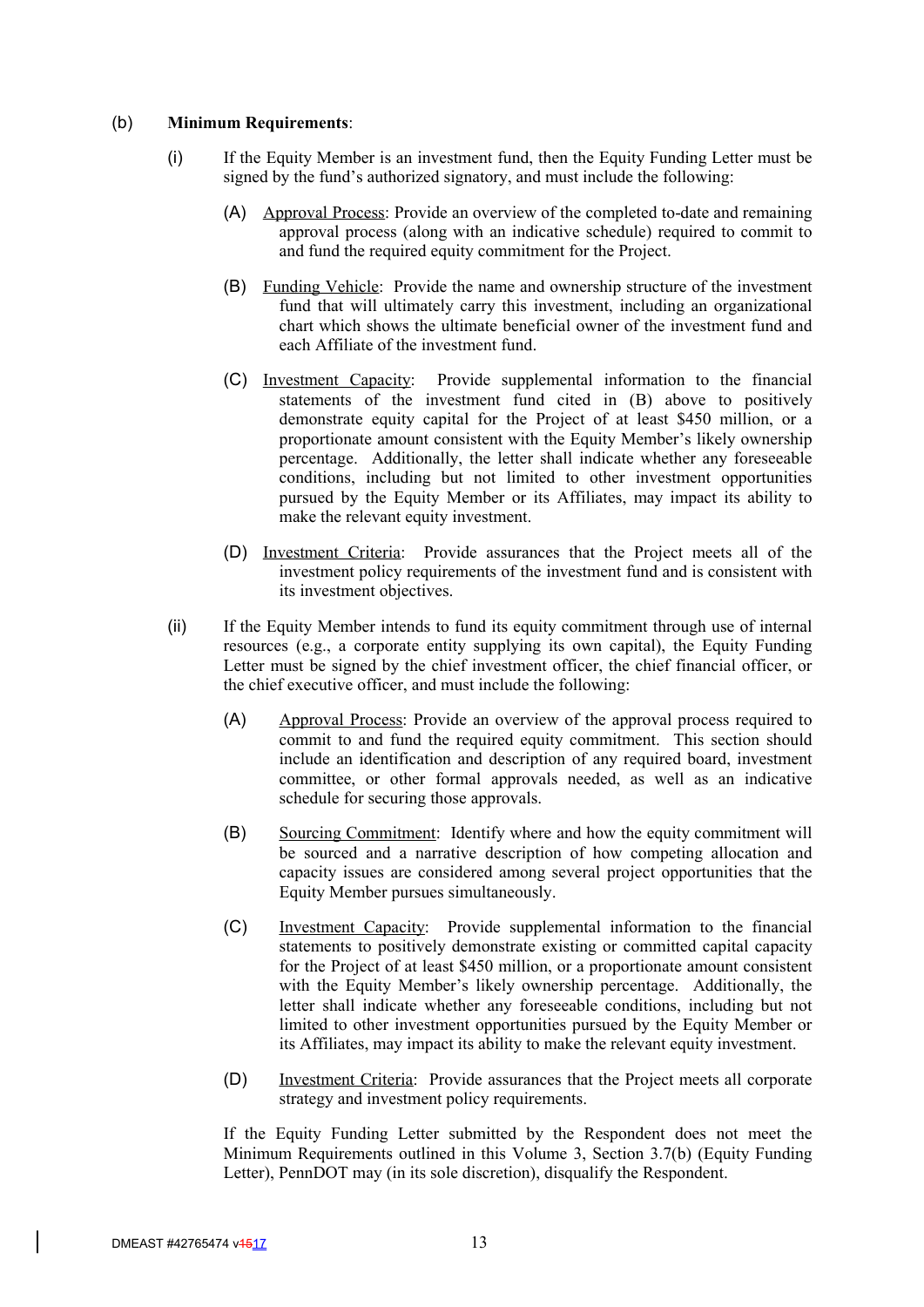# **3.8 Completed Form H-4 (Financial Officer Certificate)**

Form H-4 (Financial Officer Certificate) completed in accordance with the instructions on the Form from each Equity Member, Lead Construction Contractor and each Financially Responsible Party (if any). If a Financially Responsible Party is the parent company of an Equity Member, only one Form H-4 (Financial Officer Certificate) is required for such entities. Additionally, if a Financially Responsible Party is the parent company of both an Equity Member and the Lead Construction Contractor, only one Form H-4 (Financial Officer Certificate) is required for such entities. Each Financial Officer Certificate must be signed by the chief financial (or equivalent) officer of the respective entity listed above, dated not earlier than 14 calendar days prior to the SOQ Due Date.

# **Part D – Financial Statements**

# **3.9 Financial Statements**

- (a) An unencrypted, electronic copy that is not password-protected, in fully searchable PDF format, of the financial statements for the Respondent (if applicable), each Equity Member, the Lead Construction Contractor, and each Financially Responsible Party (if any) for the three most recently completed fiscal years; provided that Respondents may elect to submit financial statements in an encrypted (password protected) format, provided that no non-standard software is required to access the financial statements and the Respondent must inform the Issuing Office via e-mail with the password for the financial statements. Members of a joint venture acting as Lead Construction Contractor shall submit separate financial statements.
- (b) **Minimum Requirements**: Each financial statement must meet the following:
	- (i) GAAP/IFRS: Financial statements must be prepared in accordance with U.S. GAAP or IFRS. If financial statements are prepared in accordance with principles other than U.S. GAAP or IFRS, a letter must be provided from a certified public accountant discussing the areas of the financial statements that would be affected by a conversion to U.S. GAAP or IFRS. A restatement of the financial information in accordance with U.S. GAAP or IFRS is not required;
	- (ii) U.S. Dollars: Financial statements must be provided in U.S. dollars if available. If financial statements are not available in U.S. dollars, the Respondent must include summaries of the income statements, balance sheets and statement of cash flow for the applicable time periods converted to U.S. dollars with an explanation as to how they were converted, including date, value and source of exchange rates;
	- (iii) Audited: Financial statements must be audited by an independent party qualified to render audit opinions (e.g., a certified public accountant). If audited financial statements are not available for an entity, the SOQ must include unaudited financial statements for such entity, certified as true, correct and accurate by the Financial Officer or a duly authorized representative of that entity; and
	- (iv) English: Financial statement information must be provided in English (United States). If audited financial statements are prepared in a language other than English, the Respondent must provide a certificate of translation with the translated financial statements.

If the financial statement submitted by the Respondent does not meet the Minimum Requirements outlined in this Volume 3 (Financial), Section 3.9(b) (Financial Statements), PennDOT may (in its sole discretion), disqualify the Respondent.

(c) If the Respondent is a newly formed entity and does not have independent financial statements, the Respondent shall expressly state that it is a newly formed entity and does not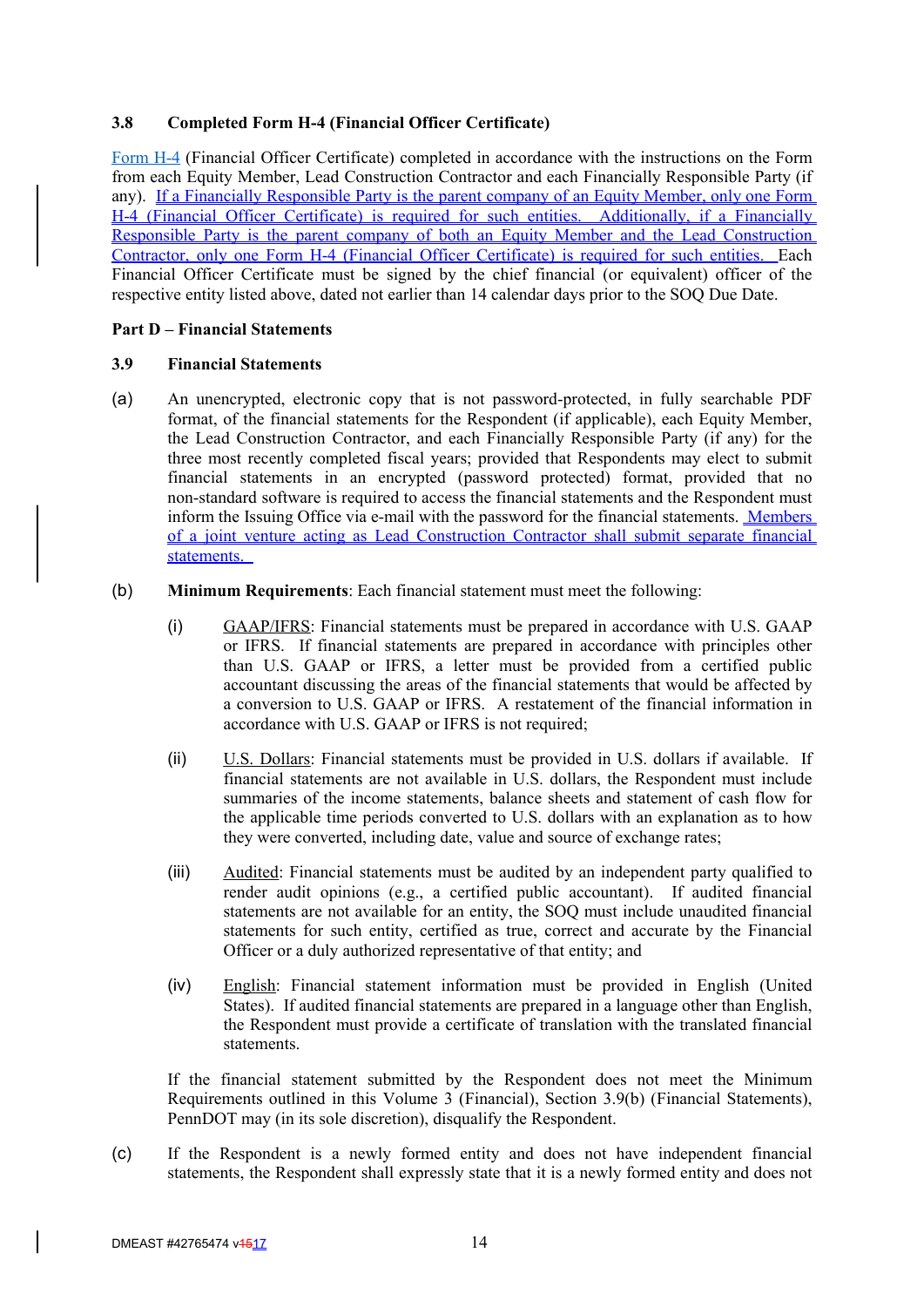have independent financial statements meeting the requirements of this Volume 3 (Financial), Section 3.9 (Financial Statements) and shall provide financial statements otherwise consistent with those required hereby for each of its Equity Members.

- (d) If a Financially Responsible Party is a parent company of an entity for which a statement of support is provided in Form H-4 (Financial Officer Certificate), provide financial statements on a consolidated basis, only for each parent company entity (not for both the parent company and its subsidiary). Separate Financial Officer Certificates are not required in addition to that of the Financially Responsible Party if the financial statements will be provided on a consolidated basis.
- (e) If an entity is performing more than one role as part of the Respondent team, provide only one set of financial statements and clearly state the roles the entity is performing.
- (f) As referred to in this RFQ, "financial statements" include the following: (i) opinion letter (auditor's report); (ii) balance sheet; (iii) income statement; (iv) statement of cash flow; and (v) footnotes.
- (g) If an entity for whom financial statements are submitted files reports with the U.S. Securities and Exchange Commission, then the entity must provide electronic links to the most recently filed Forms 10-K and 10-Q for all such reporting entities and any Form 8-K filed in the 12 months preceding issuance of this RFQ.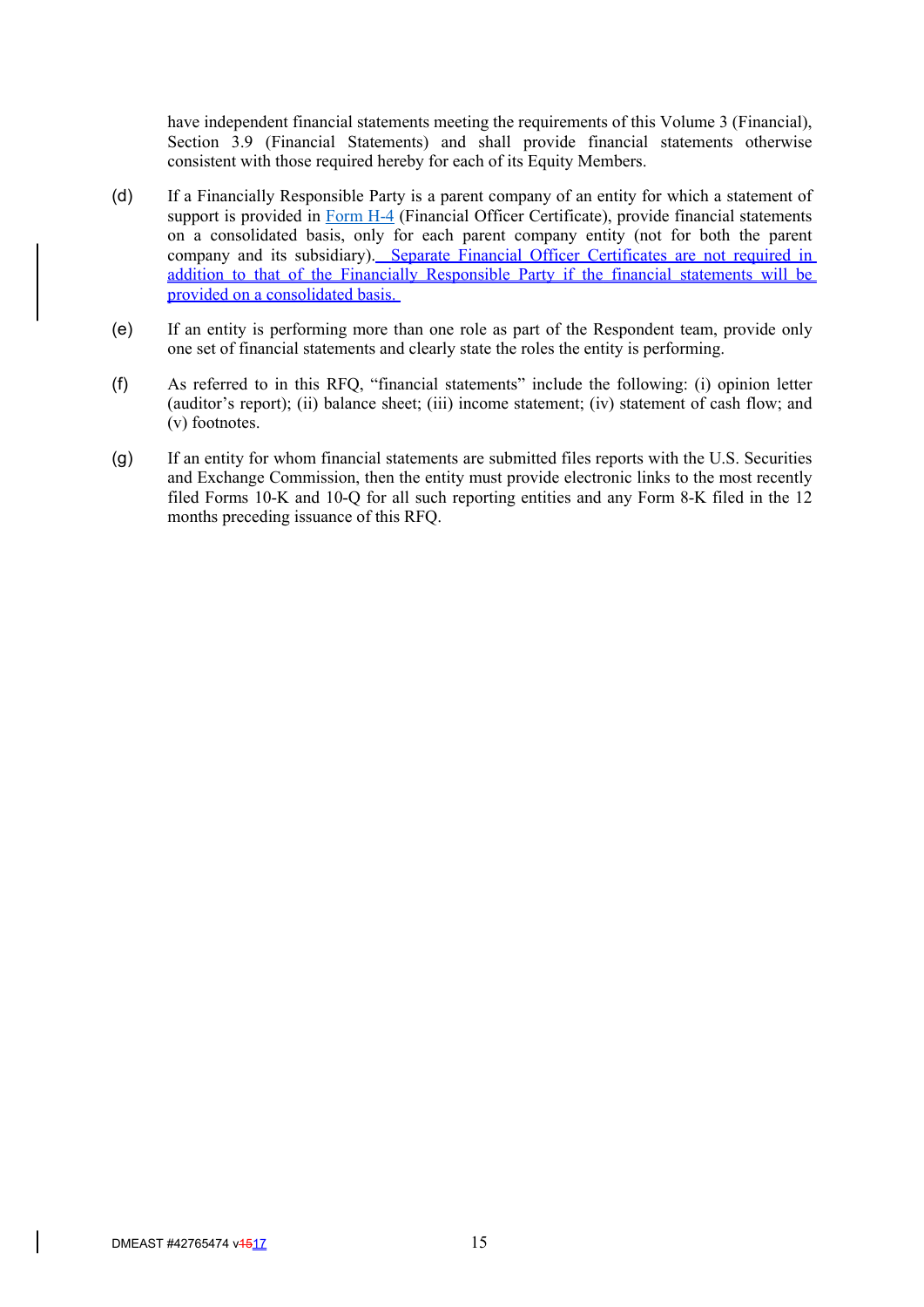# **APPENDIX 3**

### **BRIDGES**

| <b>Bridge</b>                                                            | <b>Corresponding Website</b>                                                                 |  |
|--------------------------------------------------------------------------|----------------------------------------------------------------------------------------------|--|
| 1. I-81 Susquehanna                                                      | https://www.penndot.gov/i81Susquehannahttps://<br>www.penndot.gov/i81Susquehanna             |  |
| I-80 Nescopeck Creek Bridges                                             | https://www.penndot.gov/i80nescopeckhttps://w<br>ww.penndot.gov/i80nescopeck                 |  |
| I-78 Lenhartsville Bridge Replacement<br>3.                              | https://www.penndot.gov/i78lenhartsvillehttps://<br>www.penndot.gov/i78lenhartsville         |  |
| I-80 over Lehigh River Bridge<br>4.                                      | https://www.penndot.gov/i80LehighRiverBridgeh<br>ttps://www.penndot.gov/i80LehighRiverBridge |  |
| 5. I-95 Girard Point Bridge Improvement                                  | https://www.penndot.gov/i95GirardPointhttps://w<br>ww.penndot.gov/i95GirardPoint             |  |
| 6. I-83 South Bridge                                                     | https://www.penndot.gov/i83SouthBridgehttps://<br>www.penndot.gov/i83SouthBridge             |  |
| 7. I-80 Canoe Creek Bridges                                              | https://www.penndot.gov/i80CanoeCreekhttps://<br>www.penndot.gov/i80CanoeCreek               |  |
| I-80 North Fork Bridges<br>8.                                            | https://www.penndot.gov/i80NorthForkhttps://w<br>ww.penndot.gov/i80NorthFork                 |  |
| 9. I-79 Widening, Bridges and Bridgeville<br>Interchange Reconfiguration | https://www.penndot.gov/i79Bridgevillehttps://w<br>ww.penndot.gov/i79Bridgeville             |  |

# **The figure below indicates a star at the location of each of the above numbered bridges.**

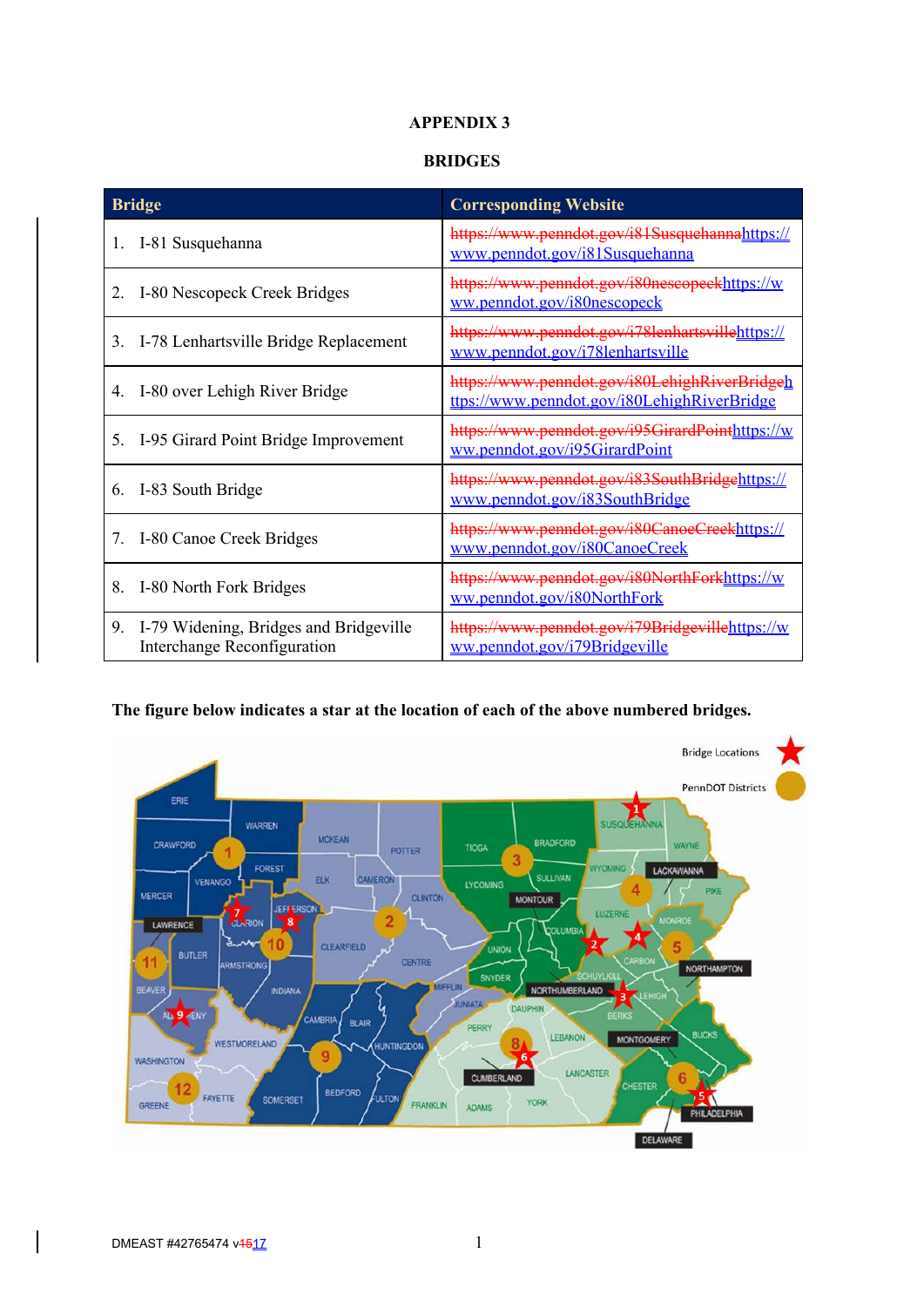#### **APPENDIX 4**

### **SOQ FORMS**

- Form A Transmittal Letter
- Form B Information Regarding Major Team Members
- Form C Certification
- Form D Certification of Responsiveness; Pass/Fail Requirements
- Form E RFQ Questions
- Form F-1 Key Personnel Resume Cover
- Form F-2 Key Personnel References
- Form G-1 –Project Development Qualifications
- Form G-2 Technical Qualifications Construction
- Form G-3 Technical Qualifications Design
- Form G-4 Technical Qualifications Maintenance
- Form G-5 Technical Qualifications Quality
- Form G-6 Technical References
- Form G-7 Safety Questionnaire
- Form H-1 Equity Member Experience
- Form H-2 Equity Member Investment Track Record
- Form H-3 Equity Member References
- Form H-4 Financial Officer Certificate
- **Form I Project Portal Access Request**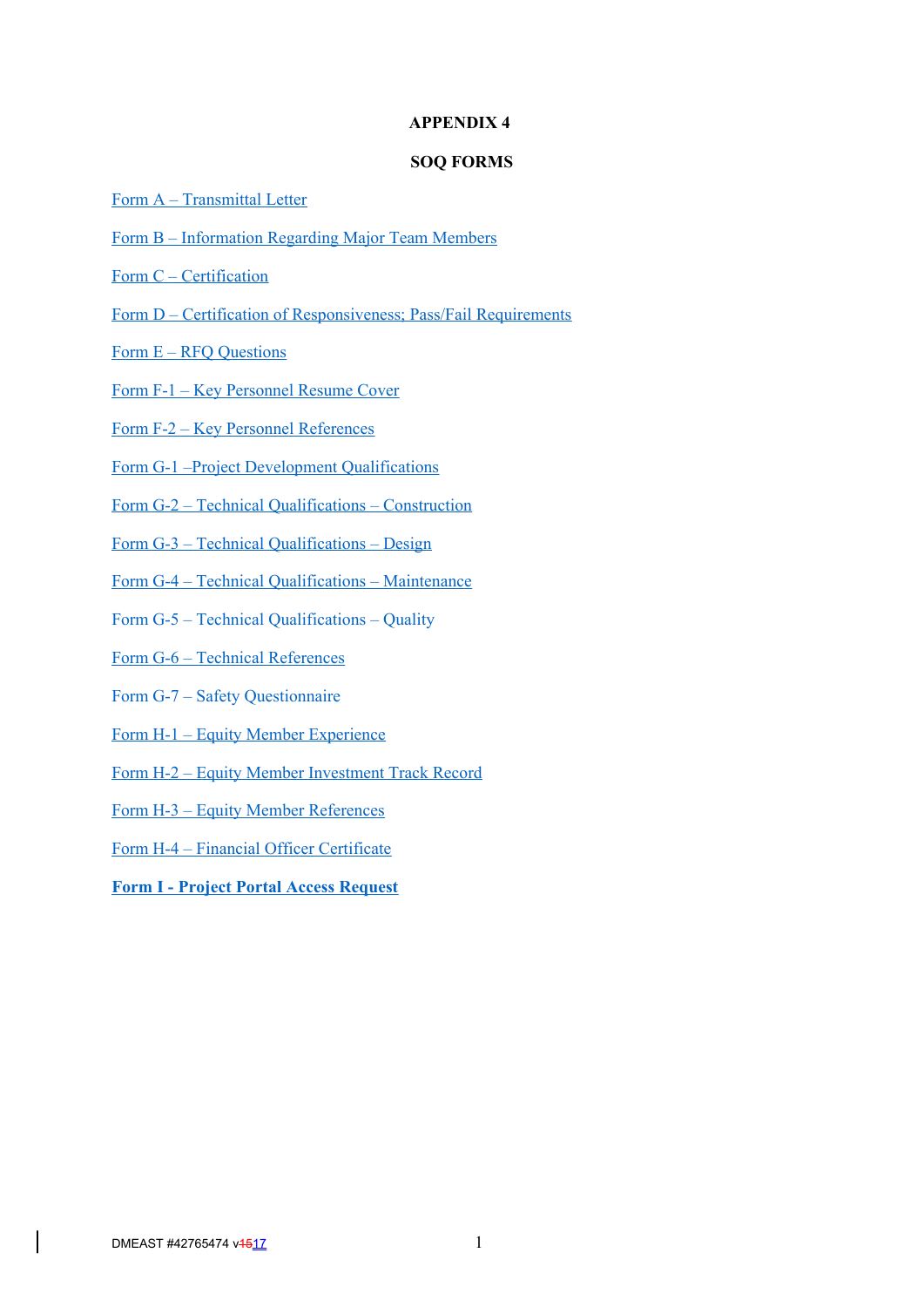### **FORM A**

# **TRANSMITTAL LETTER**

### **INSTRUCTIONS:**

- (a) The Respondent's Authorized Representative must sign the transmittal letter on behalf of the Respondent.
- (b) An authorized representative of each Major Team Member must sign the certification set out at the end of the Transmittal Letter.
- (c) All signature blocks on this Form may be modified to reflect properly the authority of the person signing. Multiple pages may be used for the signature blocks of each Major Team Member (as may be required).

# **TRANSMITTAL LETTER**

### **Respondent Name:**

### **SOQ Submission Date:**

Pennsylvania Department of Transportation PO Box 3545 400 North Street, 8th Floor Harrisburg, PA 17120-3545 Attention: Office of Public-Private Transportation Partnerships

Ladies and Gentlemen:

### 1. **Introduction**

The undersigned ("Respondent") submits this statement of qualifications (this "SOQ") in response to the Request for Qualifications dated June 28, 2021 (as amended, the "RFQ") issued by the Pennsylvania Department of Transportation ("PennDOT") to design, build, finance, and maintain the Project. Capitalized terms not otherwise defined herein shall have the meanings set forth in the RFQ.

### 2. **Enclosures**

Enclosed, and together forming this SOQ, are the following:

### **VOLUME 1 – ADMINISTRATION**

| No. | <b>SOQ Component</b>                                                                      | Form   | <b>Page Limit</b> |
|-----|-------------------------------------------------------------------------------------------|--------|-------------------|
| 1.1 | Completed Form A (Transmittal Letter)                                                     | Form A | N/A               |
| 1.2 | Legal Structure                                                                           | N/A    | 2 pages           |
| 1.3 | Completed Form B (Information Regarding Major Team<br>Members) for each Major Team Member | Form B | N/A               |
| 1.4 | Completed Form C (Certification) for each Major Team<br>Member                            | Form C | N/A               |
| 1.5 | Completed Form D (Certification of Responsiveness;<br>Pass/Fail Requirements)             | Form D | N/A               |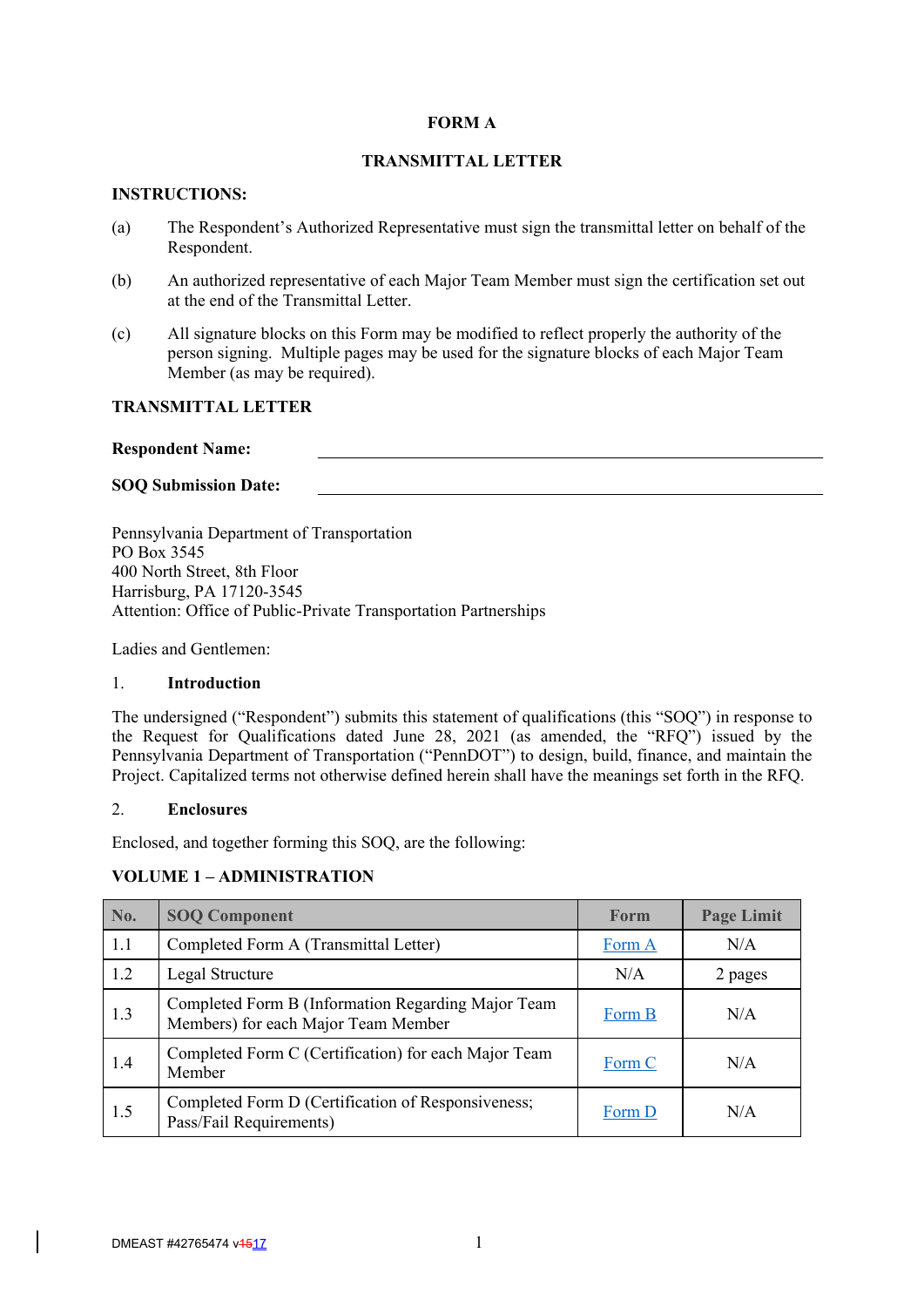# **VOLUME 2 – TECHNICAL**

| No.                                                                      | <b>SOQ Component</b>                                            | Form     | <b>Page Limit</b>                                                                         |  |  |  |  |
|--------------------------------------------------------------------------|-----------------------------------------------------------------|----------|-------------------------------------------------------------------------------------------|--|--|--|--|
|                                                                          | <b>Part A – Legal Structure</b>                                 |          |                                                                                           |  |  |  |  |
| Legal Structure (copy of Volume 1, Section 1.4)<br>N/A<br>2.1<br>2 pages |                                                                 |          |                                                                                           |  |  |  |  |
|                                                                          | <b>Part B - Technical Information</b>                           |          |                                                                                           |  |  |  |  |
| 2.2                                                                      | Organizational Chart                                            | N/A      | 3 pages                                                                                   |  |  |  |  |
| 2.3                                                                      | Key Personnel Qualifications                                    | Form F-1 | 2 pages per<br>cover plus 2<br>pages per<br>resume                                        |  |  |  |  |
| 2.4<br>Key Personnel Commitment                                          |                                                                 | N/A      | 1 page per<br>employer or 2<br>pages where<br>more than one<br>Key Personnel<br>is listed |  |  |  |  |
| 2.5                                                                      | Completed Form F-2 (Key Personnel References)                   | Form F-2 | N/A                                                                                       |  |  |  |  |
| 2.6                                                                      | Completed Form G-1 (Project Development<br>Qualifications)      | Form G-1 | N/A                                                                                       |  |  |  |  |
| 2.7                                                                      | Narrative Attachment to Form G-1<br>N/A                         |          | 1 page per<br>project                                                                     |  |  |  |  |
| 2.8                                                                      | Completed Form G-2 (Technical Qualifications –<br>Construction) | Form G-2 | N/A                                                                                       |  |  |  |  |
| 2.9                                                                      | Narrative Attachment to Form G-2                                | N/A      | 1 page per<br>project                                                                     |  |  |  |  |
| 2.10                                                                     | Completed Form G-3 (Technical Qualifications -<br>Design)       | Form G-3 | N/A                                                                                       |  |  |  |  |
| 2.11                                                                     | Narrative Attachment to Form G-3                                | N/A      | 1 page per<br>project                                                                     |  |  |  |  |
| 2.12                                                                     | Completed Form G-4 (Technical Qualifications -<br>Maintenance)  | Form G-4 | N/A                                                                                       |  |  |  |  |
| 2.13                                                                     | Narrative Attachment to Form G-4                                | N/A      | 1 page per<br>project                                                                     |  |  |  |  |
| 2.14                                                                     | Completed Form G-5 (Technical Qualifications -<br>Quality)      | Form G-5 | N/A                                                                                       |  |  |  |  |
| 2.15                                                                     | Narrative Attachment to Form G-5                                |          | 1 page per<br>project                                                                     |  |  |  |  |
| 2.16                                                                     | Completed Form G-6 (Technical References)                       | Form G-6 | N/A                                                                                       |  |  |  |  |
| 2.17                                                                     | Completed Form G-7 (Safety Questionnaire)                       | Form G-7 | N/A                                                                                       |  |  |  |  |
| 2.18                                                                     | <b>Project Development Understanding and Approach</b>           | N/A      | <u>5 pages</u>                                                                            |  |  |  |  |
| 2.182.19                                                                 | Additional Information                                          | N/A      | 6 pages                                                                                   |  |  |  |  |

 $\overline{\phantom{a}}$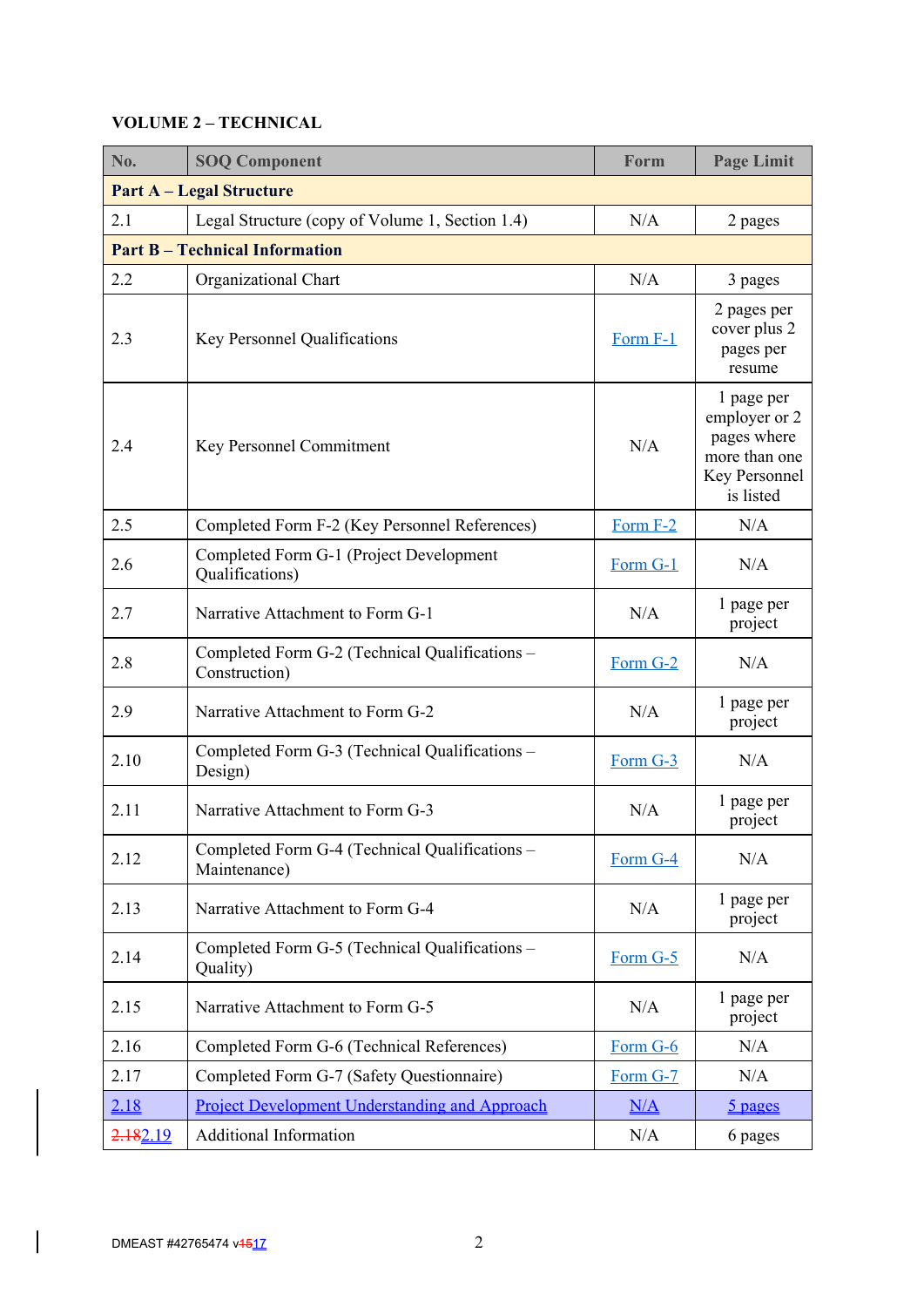# **VOLUME 3 – FINANCIAL**

| No.                                  | <b>SOQ Component</b>                                          | <b>Form</b>     | <b>Page Limit</b>     |  |
|--------------------------------------|---------------------------------------------------------------|-----------------|-----------------------|--|
|                                      | <b>Part A - Legal Structure</b>                               |                 |                       |  |
| 3.1                                  | Legal Structure (copy of Volume 1, Section 1.2)               | N/A             | 2 pages               |  |
|                                      | <b>Part B-Development and Financing Experience</b>            |                 |                       |  |
| 3.2                                  | Completed Form H-1 (Equity Member Experience)                 | Form H-1        | N/A                   |  |
| 3.3                                  | Narrative Attachment to Form H-1                              |                 | 1 page per<br>project |  |
| 3.4                                  | Completed Form H-2 (Equity Member Investment Track<br>Record) | N/A<br>Form H-2 |                       |  |
| 3.5                                  | Completed Form H-2 (Equity Member References)                 | $Form H-3$      | N/A                   |  |
|                                      | <b>Part C</b> – Financial Capacity                            |                 |                       |  |
| 3.6                                  | <b>Surety Letter</b>                                          | N/A             | N/A                   |  |
| 3.7                                  | N/A<br>Equity Funding Letter(s)                               |                 | N/A                   |  |
| 3.8                                  | Completed Form H-4 (Financial Officer Certificate)            | Form H-4        | N/A                   |  |
| <b>Part D – Financial Statements</b> |                                                               |                 |                       |  |
| 3.9                                  | <b>Financial Statements</b>                                   | N/A             | N/A                   |  |

### 3. **Acknowledgements, Representations and Warranties**

Respondent acknowledges receipt, understanding and full consideration of all materials posted on the eMarketplace.

Respondent acknowledges receipt, understanding and full consideration of all of the amendments and RFQ Questions and answers provided on the eMarketplace:

# *[list any amendments to this RFQ and sets of questions and answers by dates and numbers]*

Respondent represents and warrants that it has read the RFQ, including any Addenda, and agrees to comply with the contents and terms of the RFQ.

Respondent understands that PennDOT is not bound to shortlist any Respondent and may reject each SOQ received.

Respondent further understands that, except as provided in the RFQ and RFP, all costs and expenses incurred by it in preparing this SOQ and participating in the Project procurement will be borne solely by the Respondent.

Respondent agrees that PennDOT will not be responsible for any errors, omissions, inaccuracies or incomplete statements in the RFQ or in this SOQ.

### 4. **Governing Law**

This SOQ shall be governed by and construed in all respects according to the laws of the Commonwealth of Pennsylvania.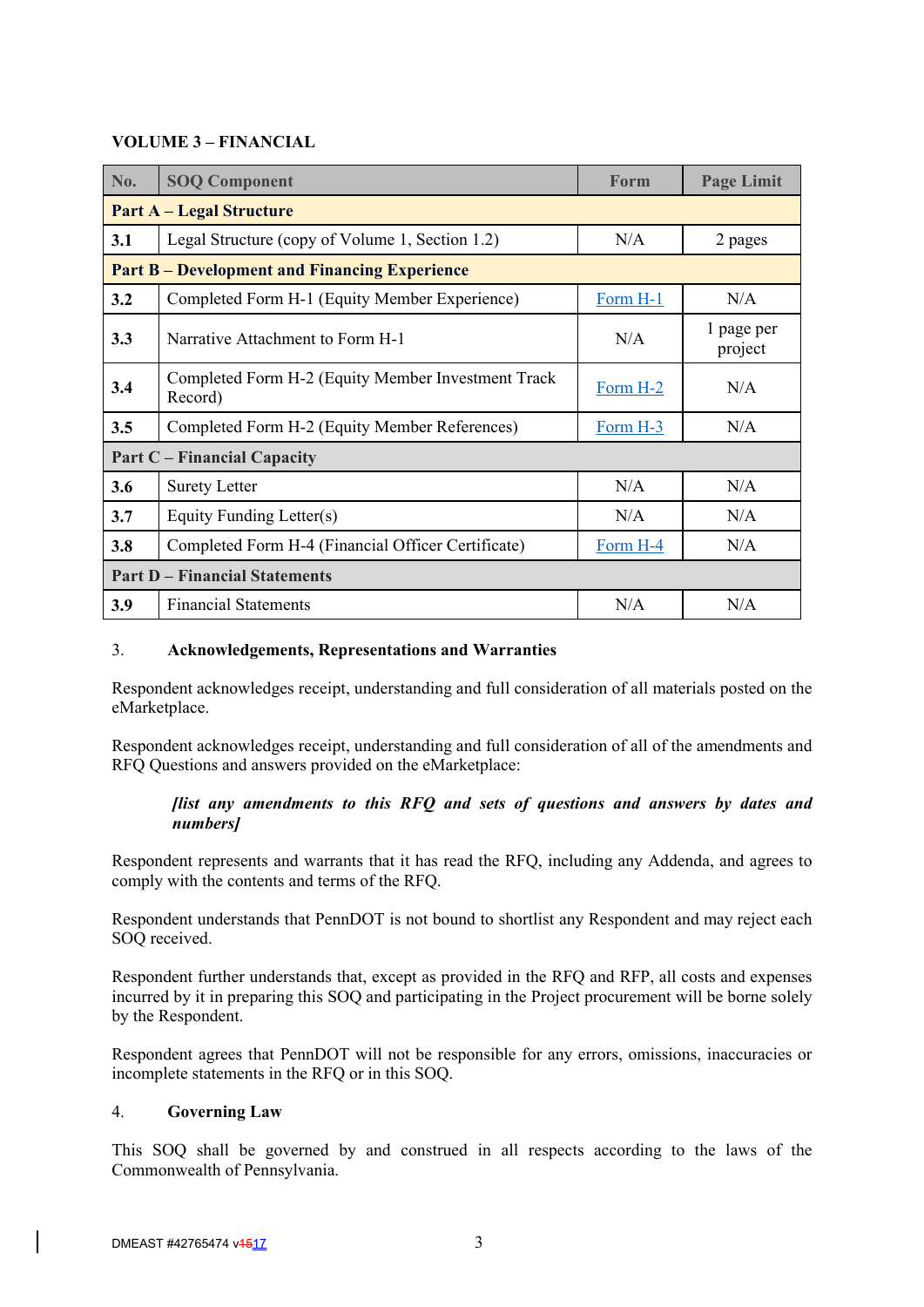#### 5. **Authorized Representative**

Authorized Representative of Respondent:

Authorized Representative's contact information, including title, firm name, telephone number and email address:

The foregoing Authorized Representative is the same individual person identified in Respondent's previously-submitted Form I (Project Portal Access Request) [\_\_\_] Yes, [\_\_\_] No.

By executing this form, the Respondent confirms that the representative named above is authorized to act as agent on behalf of the Respondent and each of the Major Team Members (i.e., is the "Authorized Representative").

Respondent's business address:

| (No.)       | (Street)                                                             |                                                                            | (Floor or Suite) |
|-------------|----------------------------------------------------------------------|----------------------------------------------------------------------------|------------------|
| (City)      | (State or Province)                                                  | ZIP or Postal Code)                                                        | (Country)        |
|             | State or Country of Incorporation/Formation/Organization:            |                                                                            |                  |
|             | [Insert appropriate signature block from the following]              |                                                                            |                  |
|             | Sample signature block for corporation or limited liability company: |                                                                            |                  |
|             | [Insert Respondent's name]                                           |                                                                            |                  |
| By:         |                                                                      |                                                                            |                  |
| Print Name: |                                                                      |                                                                            |                  |
| Title:      |                                                                      | the control of the control of the control of the control of the control of |                  |
|             | Sample signature block for partnership or joint venture:             |                                                                            |                  |
|             | [Insert Respondent's name]                                           |                                                                            |                  |
| By:         |                                                                      | [Insert general partner's or member's name]                                |                  |
| By:         |                                                                      |                                                                            |                  |
| Print Name: |                                                                      |                                                                            |                  |
| Title:      |                                                                      |                                                                            |                  |
|             |                                                                      | [Add signatures of additional general partners or members as appropriate]  |                  |
|             | Sample signature block for attorney in fact:                         |                                                                            |                  |

*[Insert Respondent's name]*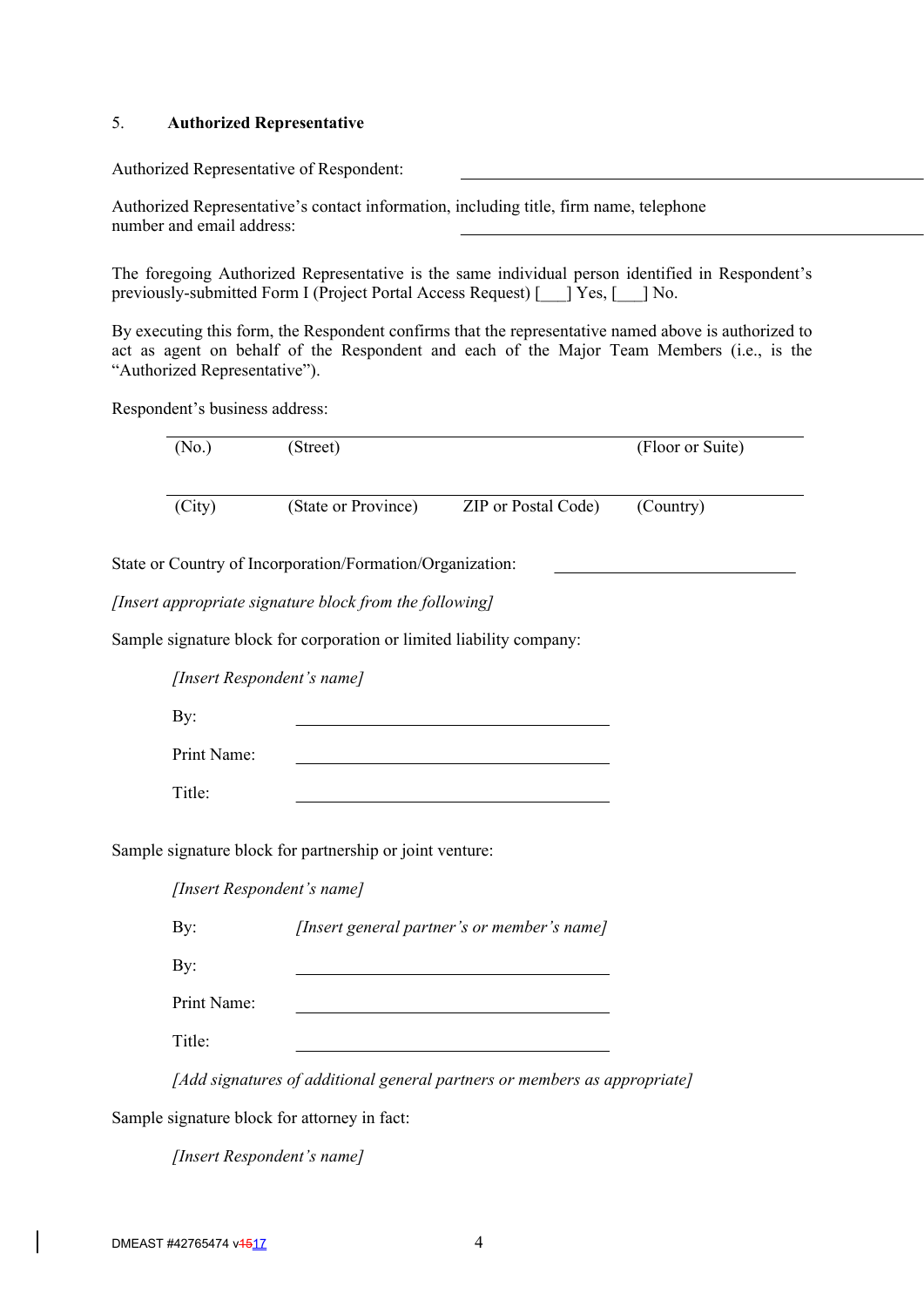By: Print Name:

Attorney in Fact

### 6. **Major Team Members**

Under penalty of perjury, each of the undersigned certifies on behalf of the entity for which the undersigned signs that:

- (a) the Respondent's Authorized Representative named above is authorized by the relevant entity to sign this Transmittal Letter on behalf of the Respondent; and
- (b) the representations, certifications, statements, disclosures, authorizations and commitments made, and information contained, in the SOQ (including, in Form B (Information Regarding Major Team Members) and Form C (Certification)) with respect to such entity have been authorized by such entity, and is or are correct, complete and not materially misleading; and
- (c) the individual is authorized to act on behalf of the entity for which the undersigned signs and acknowledges that PennDOT is relying on the undersigned's representation to this effect:

*[Role of team member]: 1*

*[insert entity name]*

By:  $\frac{2}{2}$ 

Printed Name: *[insert name]*

Title: *[insert title]*

<sup>&</sup>lt;sup>1</sup> Signature block to be repeated for each Major Team Member.

<sup>&</sup>lt;sup>2</sup> For any Major Team Member that is a joint venture, include signature by each joint venture member.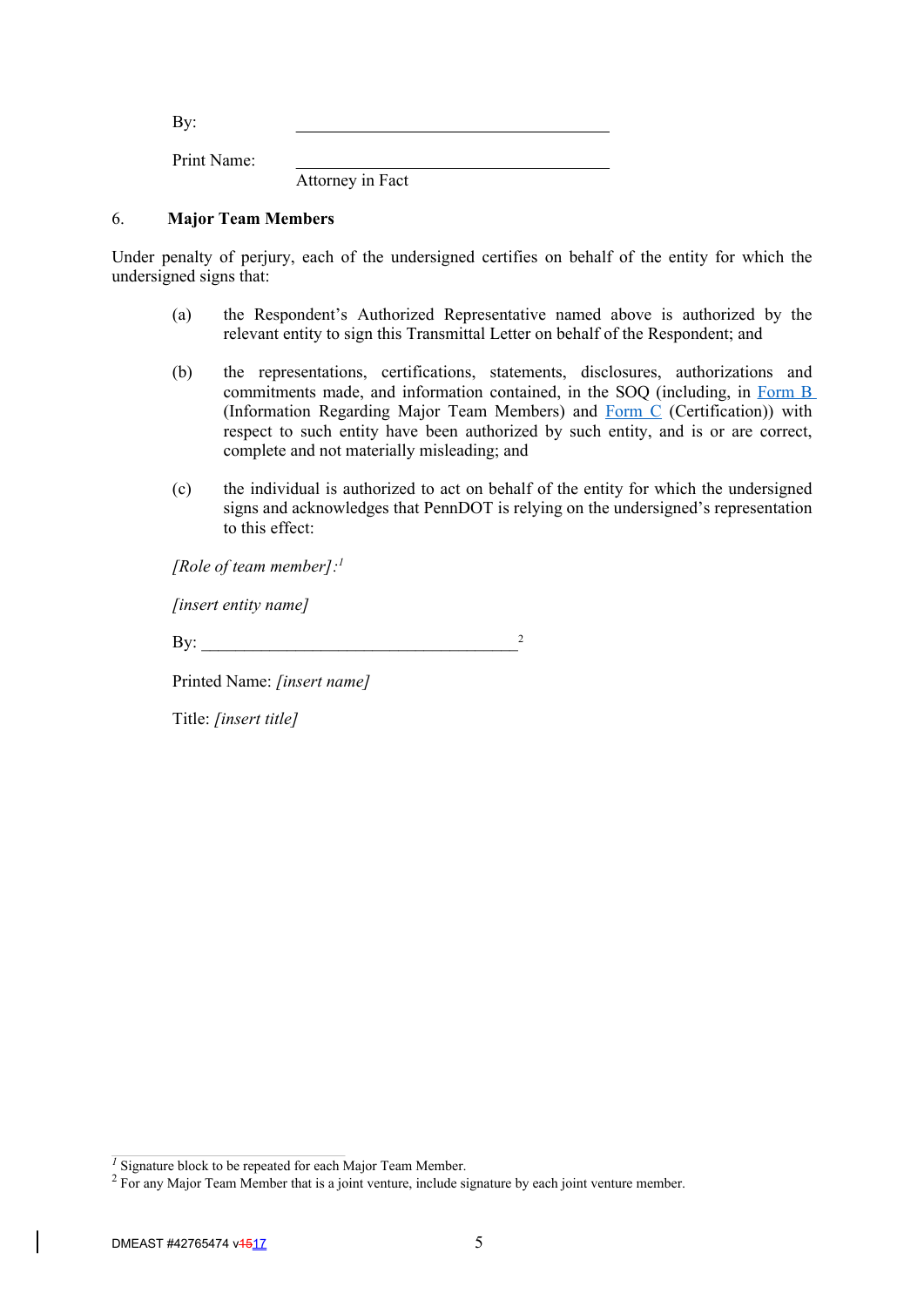#### **FORM B**

#### **INFORMATION REGARDING MAJOR TEAM MEMBERS**

# **INSTRUCTIONS:**

- (a) Submit one copy of Form B for each Major Team Member.
- (b) If the Major Team Member is an incorporated or unincorporated joint venture, submit:
	- (i) a Form B for the joint venture; and
	- (ii) a separate Form B for each member of the joint venture of the Major Team Member.

The participants of any joint venture must be jointly and severally liable.

(c) Submit this Form B in Microsoft® Word format and searchable PDF format. The Microsoft® Word format does not require a signature of the Authorized Representative. However, the name and title of the Authorized Representative included in such Microsoft® Word format must be the same as the name and title on the searchable PDF of the SOQ.

#### **NAME OF RESPONDENT:**

# **TEAM MEMBER AND ROLE**

| Name of Major Team Member:           |                                                                                                                                         |  |  |  |
|--------------------------------------|-----------------------------------------------------------------------------------------------------------------------------------------|--|--|--|
| Role:                                |                                                                                                                                         |  |  |  |
| <b>Equity Member</b>                 | <b>Lead Construction Contractor</b><br>$\Box$                                                                                           |  |  |  |
| Lead Engineering Firm                | Financially Responsible Party for<br>ப<br>[Respondent to provide] (only if the Financially<br>Responsible Party is a Major Team Member) |  |  |  |
| Nominated Subconsultant              | Nominated Subcontractor                                                                                                                 |  |  |  |
| <b>Independent Quality Firm</b><br>ப |                                                                                                                                         |  |  |  |
| <b>LEGAL INFORMATION</b>             |                                                                                                                                         |  |  |  |
| Type of Legal Entity:                |                                                                                                                                         |  |  |  |
| Corporation                          | Partnership<br>⊔                                                                                                                        |  |  |  |
| Limited liability company            | Joint venture<br>H                                                                                                                      |  |  |  |
|                                      |                                                                                                                                         |  |  |  |

If there are multiple members of a Financially Responsible Party, indicate the name and percentage interest of each such member in the table below and complete a separate Form B for each such entity.

Other: [*Respondent to provide*]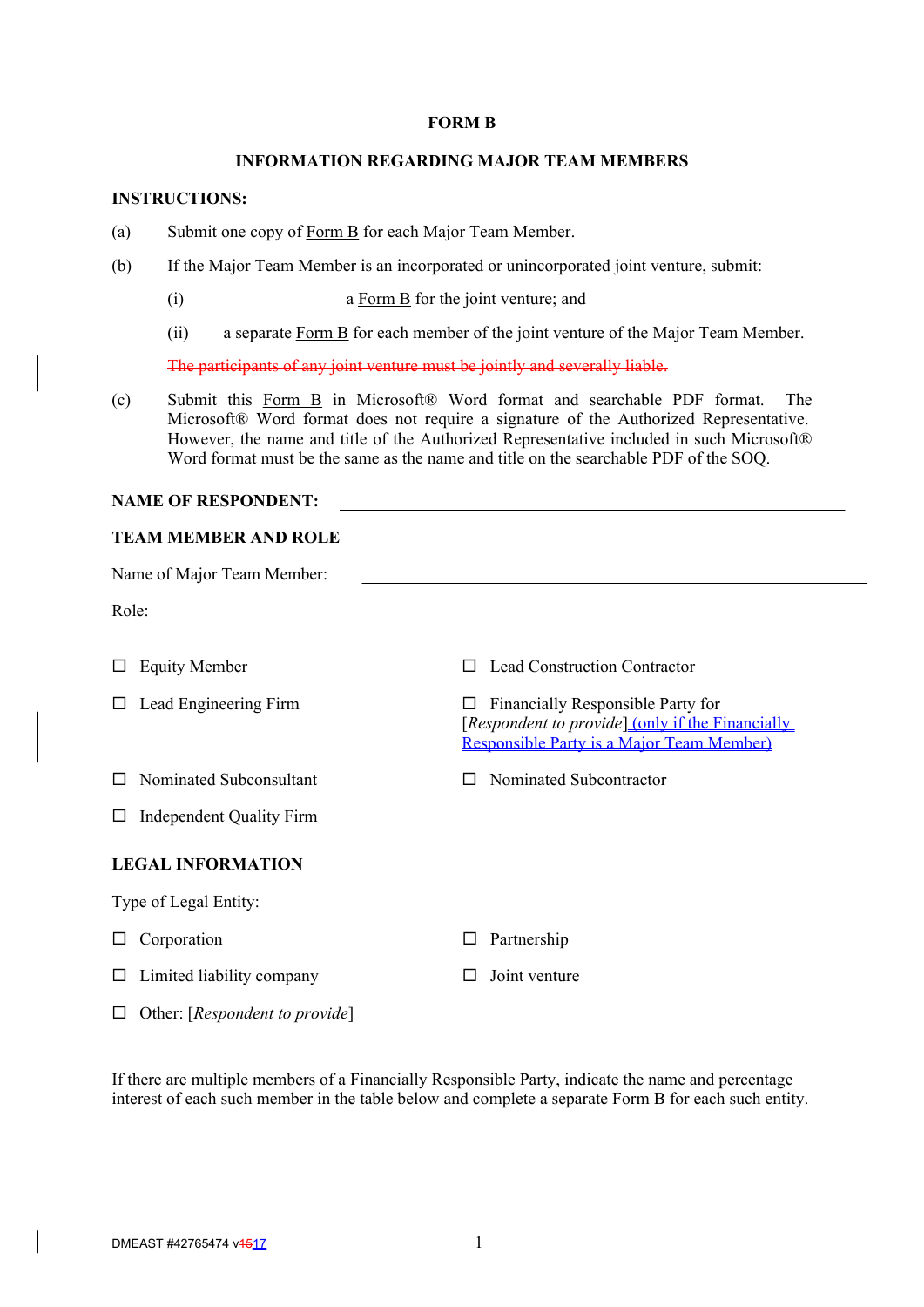| Name of member firm: | Percentage interest in relevant<br>member entity: |
|----------------------|---------------------------------------------------|
| Member 1:            |                                                   |
| Member 2:            |                                                   |

If the Major Team Member is an incorporated or unincorporated joint venture, indicate the name and percentage interest in the relevant entity of each member of the joint venture of such Major Team Member (as applicable) in the table below and complete a separate Form B for each such entity.

| Name of member firm: | Percentage interest in relevant<br>member entity: |
|----------------------|---------------------------------------------------|
| Member 1:            |                                                   |
| Member 2:            |                                                   |

# **CORPORATE INFORMATION**

| Year Established:                                                                                      |  |
|--------------------------------------------------------------------------------------------------------|--|
| Country and State/Province of Organization or Formation:                                               |  |
| <b>Business Address:</b>                                                                               |  |
| Headquarters:<br>and the state of the state of the state of the state of the state of the state of the |  |
| Office Performing Work:                                                                                |  |
| <b>Contact Name:</b>                                                                                   |  |
| <b>Contact Telephone Number:</b>                                                                       |  |
| Name of Authorized Representative:                                                                     |  |

# **AUTHORIZED REPRESENTATIVE:**

Under penalty of perjury, I certify that the foregoing is true and correct, and that I am the Authorized Representative of the entity to which this Form B relates:

| By:    | Print Name: |
|--------|-------------|
|        |             |
| Title: | Date:       |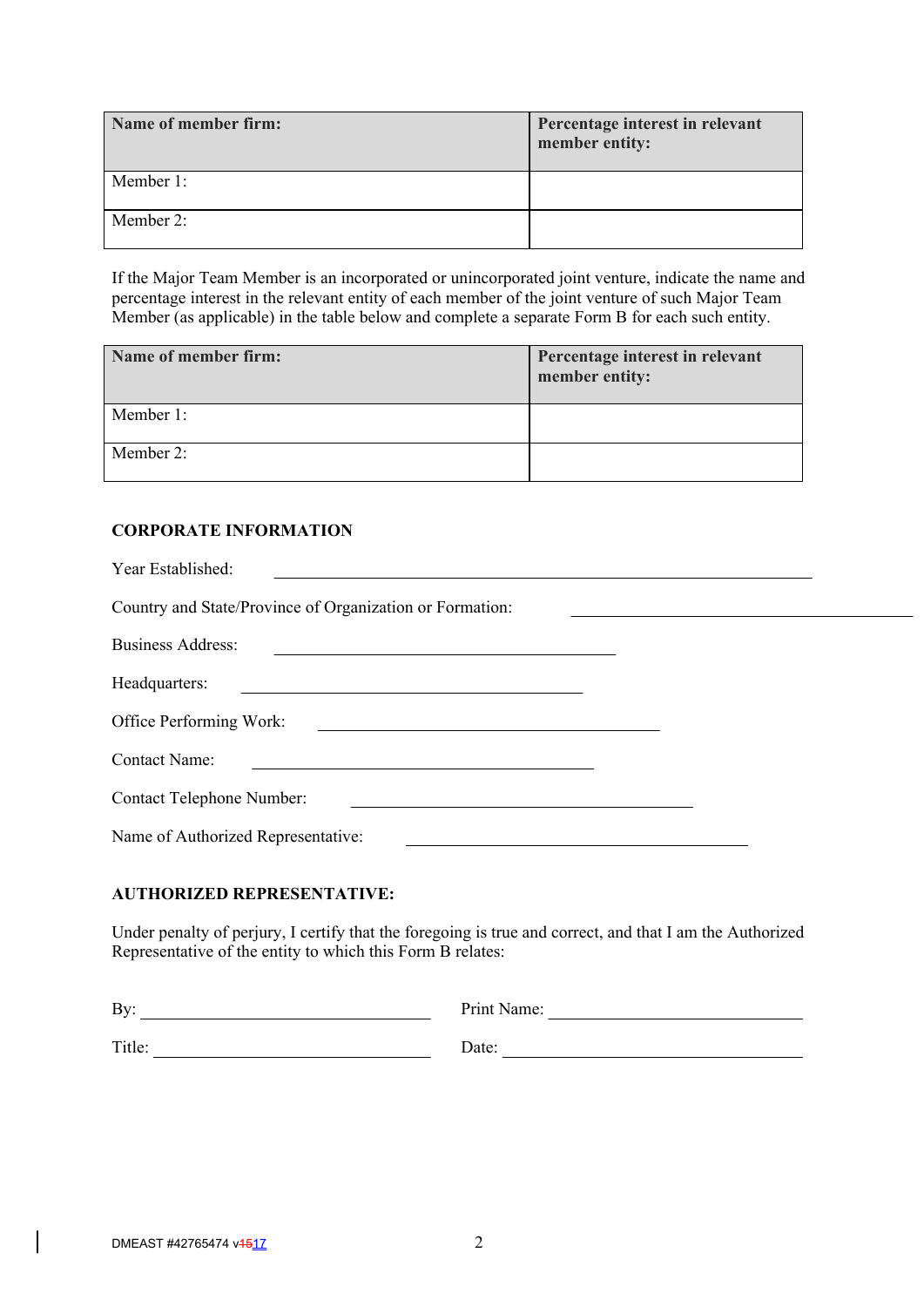#### **FORM C**

### **CERTIFICATION**

### **INSTRUCTIONS:**

- (a) Submit one copy of Form C related to the Respondent team generally.
- (b) Submit one copy of Form C for each Major Team Member (other than the Independent Quality Firm). Members of a joint venture acting as Lead Construction Contractor shall submit separate copies of Form C.

**Name of Respondent:**

#### **Name of Major Team Member:**

1. Has the firm or any affiliate\* or any current officer, director or employee thereof, been indicted or convicted of any crime related to bidding (i.e., fraud, bribery, collusion, conspiracy, antitrust, etc.) or a crime involving moral turpitude or business honesty or integrity in any jurisdiction or other contract related crimes or violations or any other felony or serious misdemeanor within the past ten years?

 $\Box$ Yes **lead** No

If yes, please explain:

- 2. Has the firm or any affiliate\* ever had any business license or professional license suspended or revoked within the past ten years?
	- $\Box$ Yes **l**. No

If yes, please explain:

3. Has the firm or any affiliate\* ever had any sanction or finding of fact imposed as a result of a judicial or administrative proceeding related to fraud, extortion, bribery, bid rigging, embezzlement, misrepresentation or anti-trust within the past ten years?

 $\Box$ Yes **lead** No

If yes, please explain:

4. Has the firm or any affiliate\* ever been or is it currently the subject of a criminal investigation by any federal, state or local prosecuting or investigative agency and/or civil anti-trust investigation by any federal, state or local prosecuting or investigative agency within the past ten years?

 $\Box$ Yes  $\mathbf{L}$  No

If yes, please explain:

5. Has the firm or any affiliate\* ever sought protection under any provision of any bankruptcy act within the past ten years?

 $\Box$ Yes  $\mathbf{1}$  No

If yes, please explain: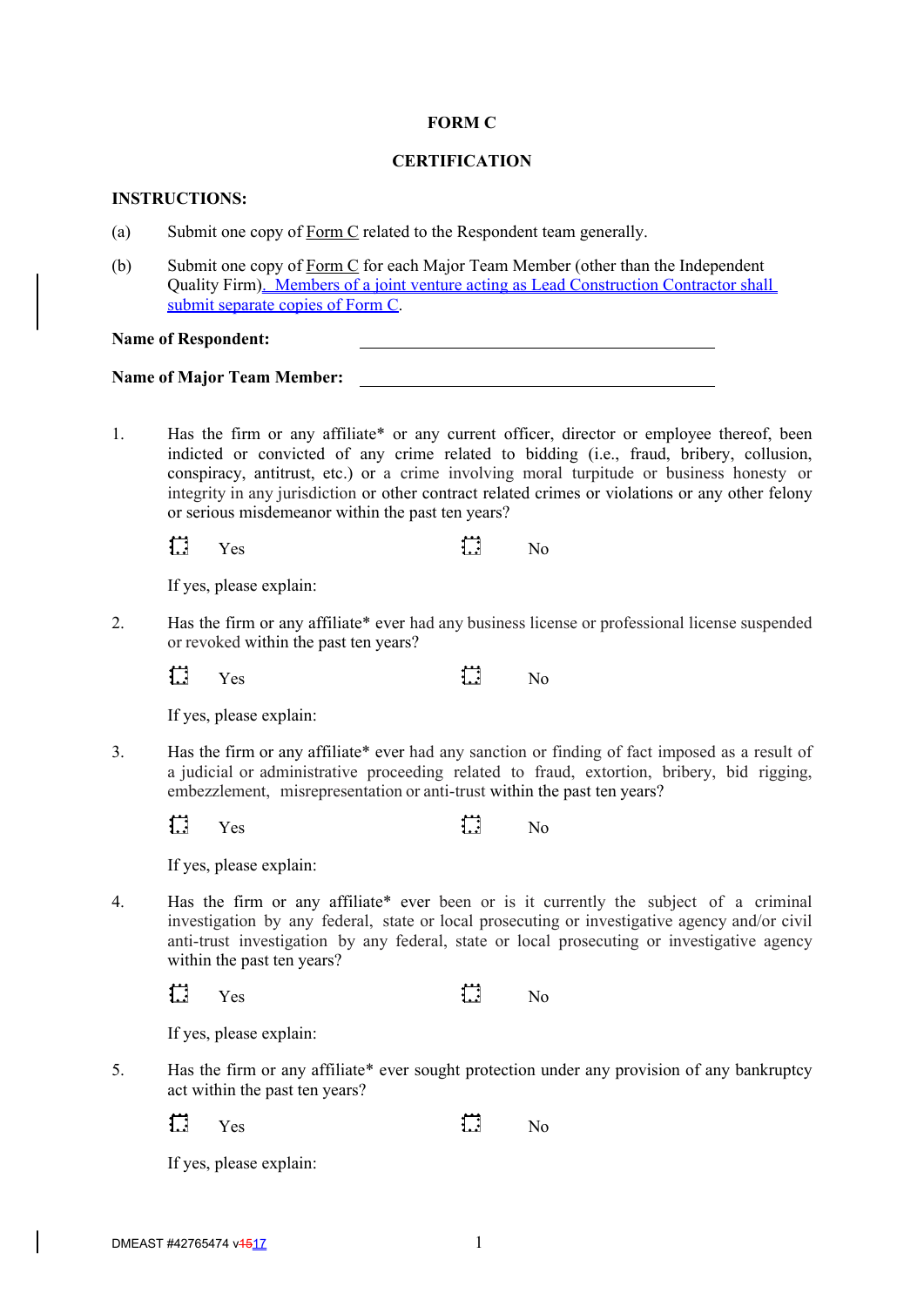6. Has the firm or any affiliate\* ever been disqualified, removed, debarred or suspended from performing work for the United States federal government, the Commonwealth or any other state or territory of the United States, or any governmental entity, instrumentality or authority within the past ten years?

 $\Box$ Yes  $\mathbf{1}$  No

If yes, please explain:

7. Has the firm or any affiliate\* ever been found liable in a civil suit or found guilty in a criminal action for making any false claim or other material misrepresentation to a public entity within the past ten years?

 $\Box$ Yes **lead** No

If yes, as to each such inquiry, state the name of the public agency, the date of the inquiry, the grounds on which the public agency based the inquiry, and the result of the inquiry.

8. Has any construction project performed or managed by the firm or, to the knowledge of the undersigned, any affiliate\* involved repeated or multiple failures to comply with safety rules, regulations, or requirements within the past ten years?

 $\Box$ Yes **lead** No

If yes, please identify the team members and the projects, provide an explanation of the circumstances, and provide owner contact information including telephone numbers.

9. Has the firm or any affiliate\* been found, adjudicated or determined by any federal or state court or agency (including, but not limited to, the Equal Employment Opportunity Commission, the Office of Federal Contract Compliance Programs and any applicable Pennsylvania governmental agency) to have violated any laws or Executive Orders relating to employment discrimination or affirmative action within the past ten years, including but not limited to Title VII of the Civil Rights Act of 1964, as amended (42 U.S.C. Sections 2000 *et seq*.); the Equal Pay Act (29 U.S.C. Section 206(d)); and any applicable or similar Pennsylvania law?

| $\Box$ | Yes | <br>$\mathbf{L}$ | N <sub>o</sub> |
|--------|-----|------------------|----------------|
|        |     |                  |                |

If yes, please explain:

10. Has the firm or any affiliate\* been found, adjudicated, or determined by any state court, state administrative agency, including, but not limited to, the Pennsylvania Department of Labor, federal court or federal agency, to have violated or failed to comply with any law or regulation of the United States or any state within the past ten years governing prevailing wages (including but not limited to payment for health and welfare, pension, vacation, travel time, subsistence, apprenticeship or other training, or other fringe benefits) or overtime compensation?

 $\Box$ Yes **lead** No

If yes, please explain: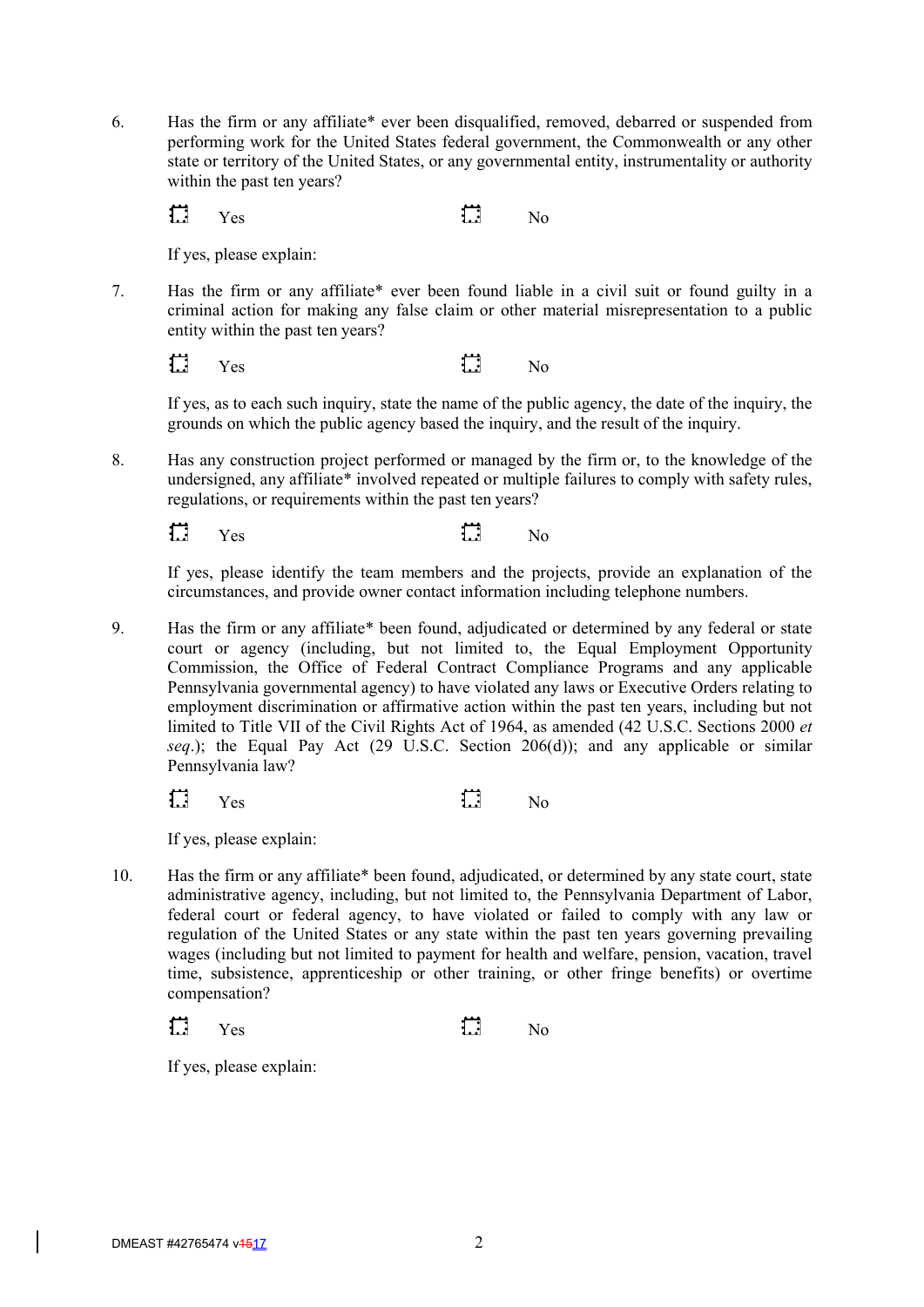11. Has the firm or any affiliate\* been involved in any arbitration, litigation, dispute review board or other formal dispute resolution proceeding involving a transportation project occurring in the past ten years where the amount in dispute is in excess of the lesser of (a) 2% of the original contract value (for projects in excess of \$100 million) or (b) if contract value in excess of \$250 million, \$500,000?

 $\Box$ Yes **l**ed No

If yes, please provide a brief description (including the resolution) of each qualifying arbitration, litigation, dispute review board or other dispute resolution proceeding. For each instance, identify an owner's representative with a current telephone and fax number and email address.

12. Does the firm or any affiliate\* have any tax liabilities to the Commonwealth or Pennsylvania any governmental entity, instrumentality or authority or other Commonwealth obligations or has the firm or any affiliate\* filed a timely administrative or judicial appeal if such liabilities or obligations exist, or is the firm or any affiliate\* subject to a duly approved deferred payment plan if such liabilities exist?

 $\Box$ Yes  $\mathbf{L}$  No

If yes, please explain:

13. With respect to each of Questions 1-12 above, if not previously answered or included in a prior response on this form, is any proceeding, claim, matter, suit, indictment, etc. currently pending against the firm that could result in the firm being found liable, guilty or in violation of the matters referenced in Questions 1-12 above and/or subject to debarment, suspension, removal or disqualification by the United States federal government, the Commonwealth or any other state or territory of the United States, or any governmental entity, instrumentality or authority?

 $\Box$ Yes  $\mathbf{1}$  No

If yes, please explain and provide the information requested as to such similar items set forth in Questions 1-12 above.

<sup>\*</sup> The term "Affiliates" includes presently existing parent companies at any tier, subsidiary companies at any tier, entities under common ownership, joint ventures and partnerships involving such entities (but only as to activities of joint ventures and partnerships involving the Respondent, any Equity Member or any Major Team Member as a joint venture or partner and not to activities of other joint venturers or partners not involving the Respondent, any Equity Member or any Major Team Member), and other financially liable or responsible parties for the entity, that (a) within the past five years have engaged in business or investment in the U.S. or Canada or (b) have been involved, directly or indirectly, in the debt or equity financing, credit assistance, design, construction, management or maintenance of any project listed by a Respondent in response to this RFQ.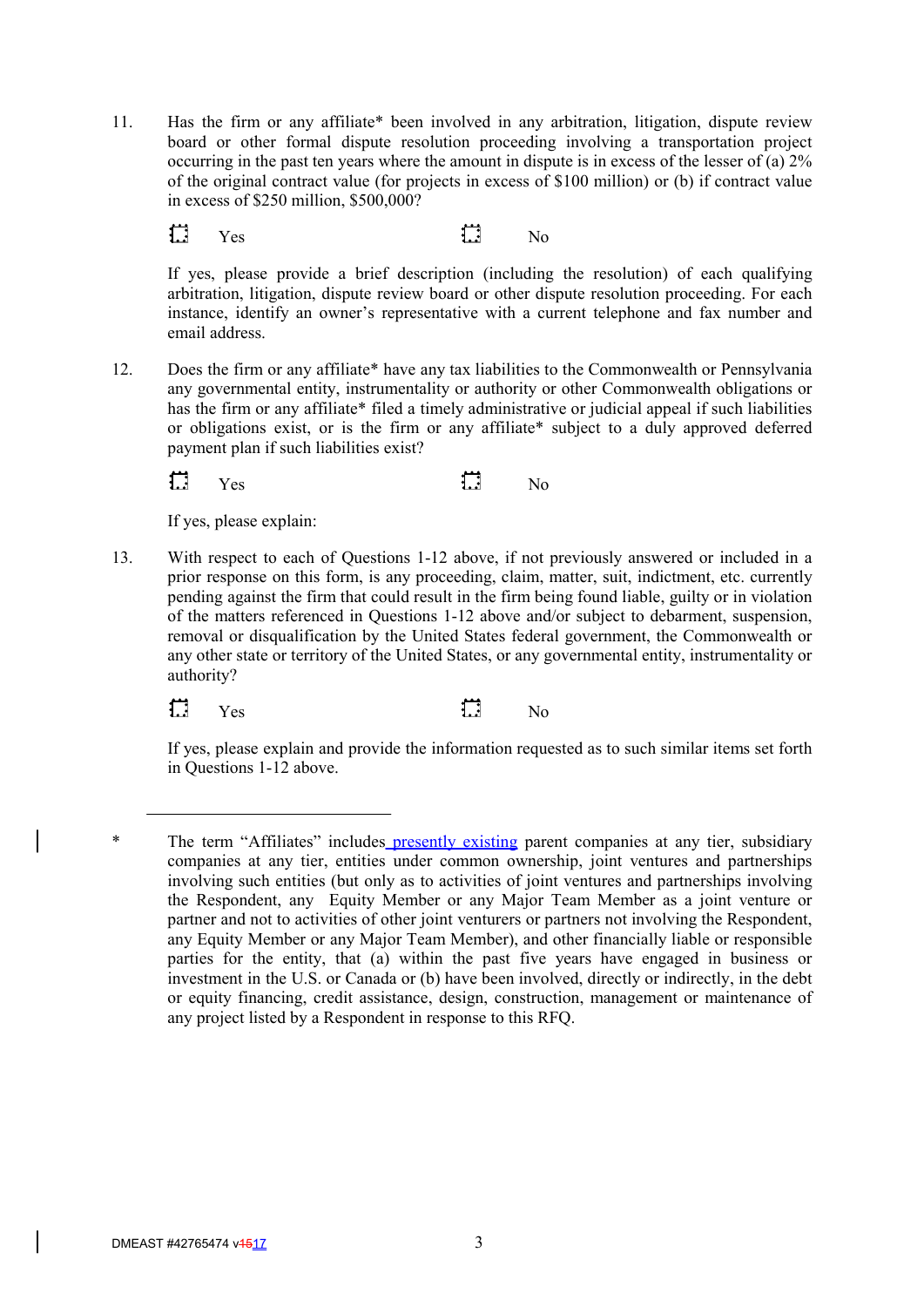Under penalty of perjury, I certify that the foregoing is true and correct, and that I am the firm's Authorized Representative:

By: Print Name: Title:

Date:

 $\overline{\phantom{a}}$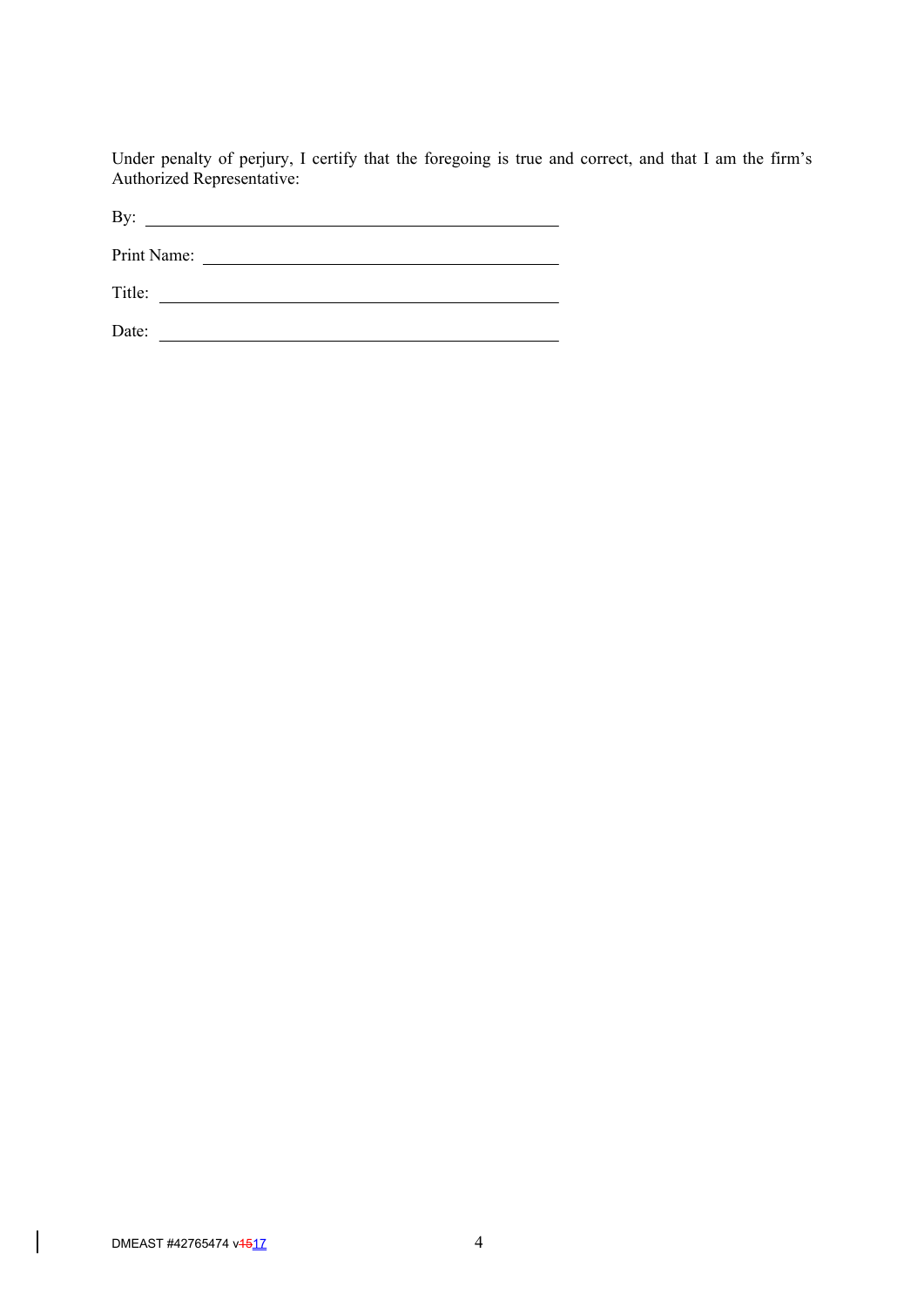#### **FORM D**

#### **CERTIFICATION OF RESPONSIVENESS; PASS/FAIL REQUIREMENTS**

### **INSTRUCTIONS:**

(a) Submit one copy of Form D for the Respondent.

The undersigned certifies on behalf of \_\_\_\_\_\_\_\_\_\_\_\_\_\_\_\_\_\_\_\_\_\_\_\_\_\_\_\_\_\_, that:

*(Name of entity making certification)*

*[check each of the following boxes that applies]*

扫 The SOQ contains all of the Volume 1 Information, Volume 2 Information and Volume 3 Information (including all completed Forms) or (except with respect to Key Personnel commitments provide under Volume 2, Section 2.4 *(Key Personnel Commitment)*) to a relevant placeholder in accordance with Section 4.3 (*Placeholders*).

 $\Box$ Neither the Respondent, nor any other entity that has submitted Form C (*Certification*) as required by this RFQ, has been disqualified, removed, is currently debarred or suspended, or is a party to an agreement for voluntary exclusion, from performing or bidding on work for the United States federal government, the Commonwealth or any other state or territory of the United States, or any governmental entity, instrumentality or authority where such disqualification, removal, debarment, suspension, or voluntary exclusion would preclude selection and award under the laws of the Commonwealth.

扫 The information disclosed in any Form C (*Certification*) does not materially adversely affect the Respondent's ability to carry out the Project responsibilities potentially allocated to it, as determined by PennDOT in its sole discretion.

1.1 The Respondent has provided evidence that it can comply with the Project's bonding requirements by providing a letter in accordance with the requirements in Volume 3, Section 3.6 (*Surety Letter*).

 $Signature:$ 

Title: \_\_\_\_\_\_\_\_\_\_\_\_\_\_\_\_\_\_\_\_\_\_\_\_\_\_\_\_\_\_\_\_\_\_\_\_\_

Date: \_\_\_\_\_\_\_\_\_\_\_\_\_\_\_\_\_\_\_\_\_\_\_\_\_\_\_\_\_\_\_\_\_\_\_\_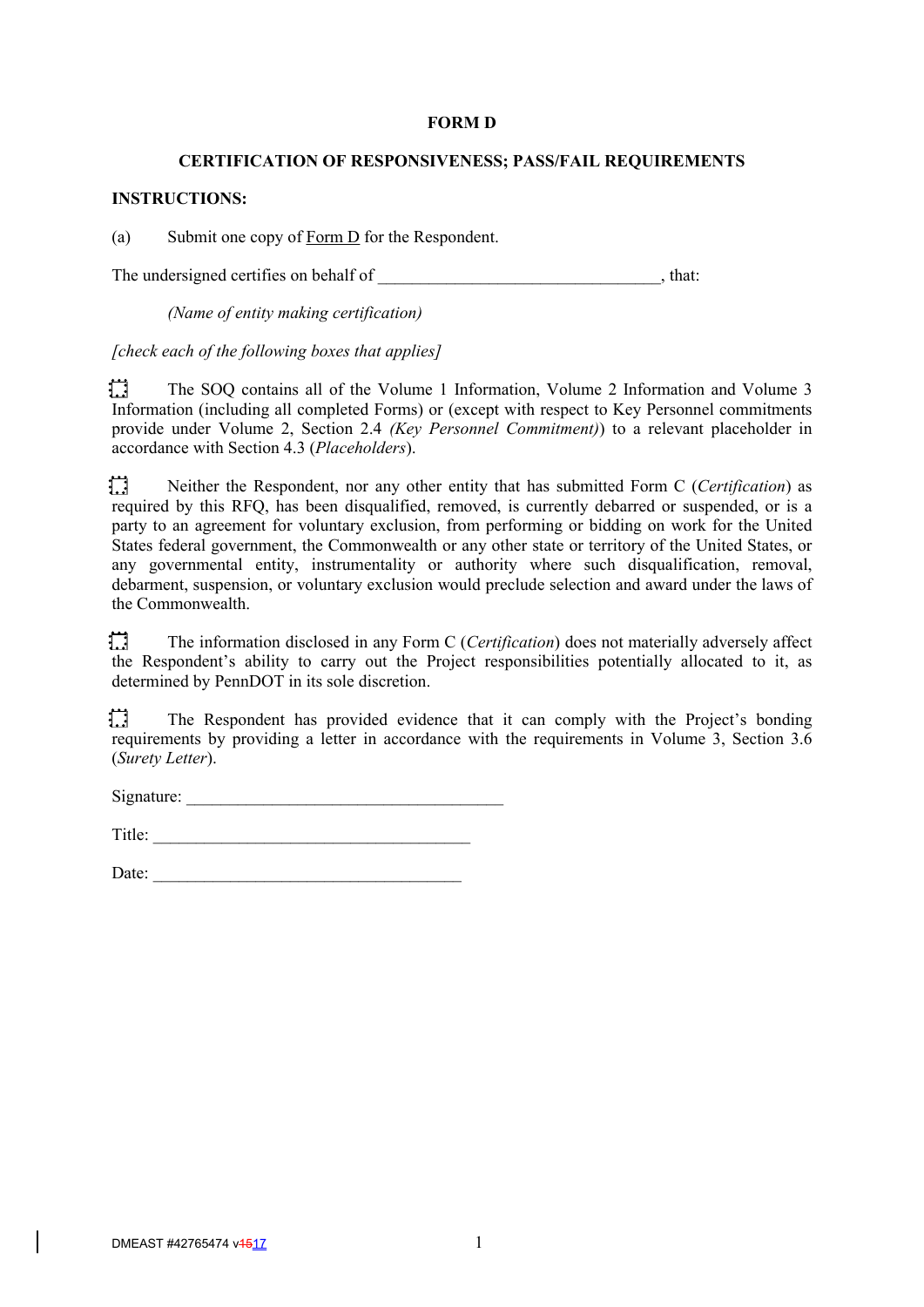# **FORM E**

# **RFQ QUESTIONS**

# **INSTRUCTIONS:**

- (a) Submit one copy of Form  $E$  for each set of RFQ Questions being submitted by the Respondent.
- (b) Submit this form in English (United States) and in Microsoft® Word file format.

**NAME OF RESPONDENT:**

<u> 1990 - Jan Alexandria (h. 1980).</u>

| <b>Address:</b>          |  |
|--------------------------|--|
| <b>Telephone Number:</b> |  |
| <b>E-mail Address:</b>   |  |

**Date:**

| No. | <b>RFQ Section</b> | Category | <b>Issue Topic</b> | <b>RFQ Question</b>                                                        |
|-----|--------------------|----------|--------------------|----------------------------------------------------------------------------|
|     | 3.3                |          | RFQ Questions      | May respondents submit two-part questions pertaining to<br>the same topic? |
|     |                    |          |                    |                                                                            |
|     |                    |          |                    |                                                                            |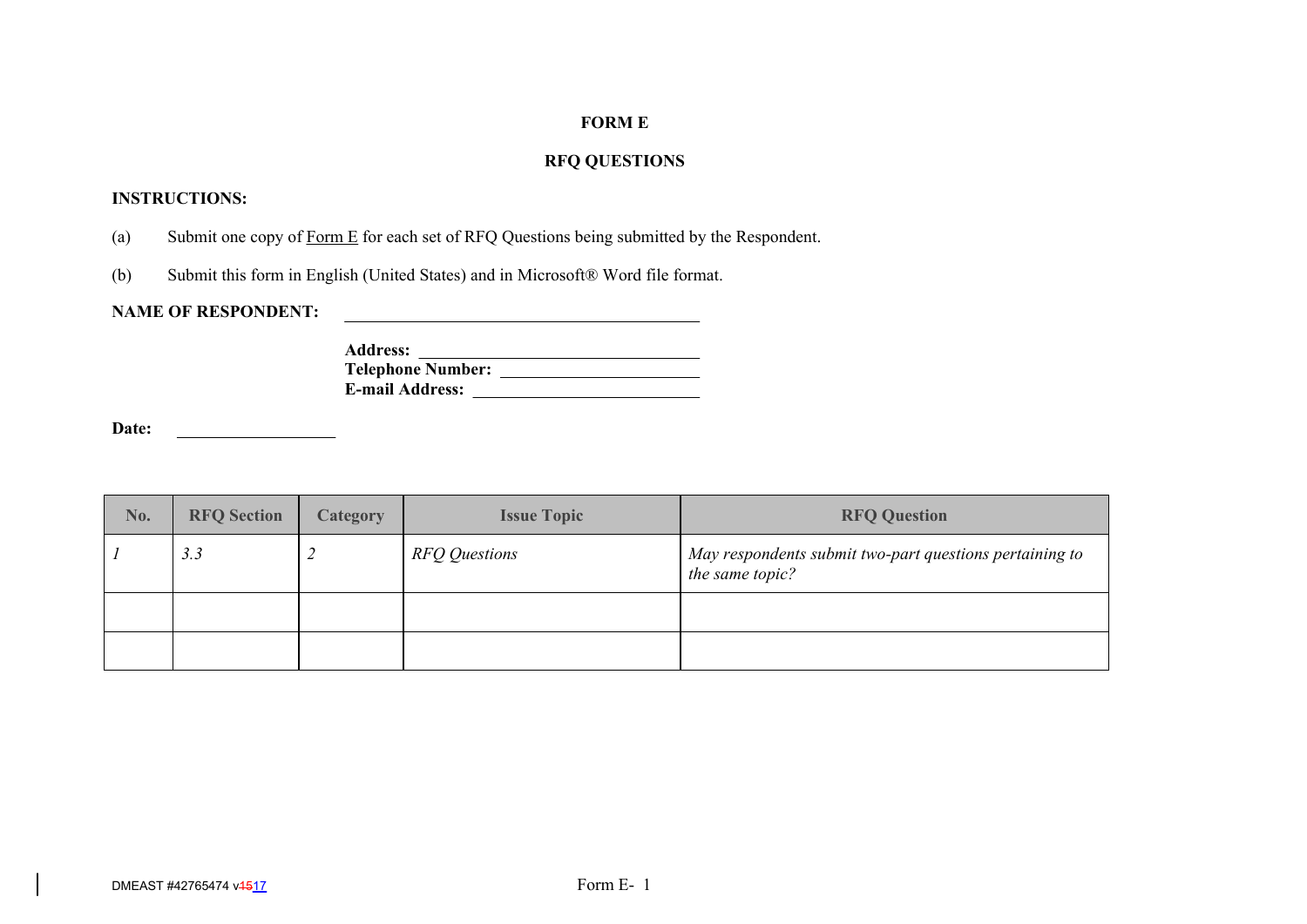# **FORM F-1**

# **KEY PERSONNEL RESUME COVER**

| <b>Key Personnel Position</b>   | [Insert title here]                                                                                                            |                                                                                                                                                                      |
|---------------------------------|--------------------------------------------------------------------------------------------------------------------------------|----------------------------------------------------------------------------------------------------------------------------------------------------------------------|
| Project                         | Project Name                                                                                                                   |                                                                                                                                                                      |
| <b>Experience</b><br>#1         | Project Description                                                                                                            |                                                                                                                                                                      |
|                                 | <b>Position Title</b>                                                                                                          |                                                                                                                                                                      |
|                                 | Time in this position                                                                                                          | From (year)<br>(month)<br>to<br>(month)<br>equals total of<br>(year)<br>months<br>years                                                                              |
|                                 | Detailed description of project responsibilities for this position title                                                       |                                                                                                                                                                      |
|                                 | Explanation regarding the relevance of this experience to the minimum qualifications for<br>the Key Personnel position         |                                                                                                                                                                      |
|                                 |                                                                                                                                |                                                                                                                                                                      |
| Project                         | Project Name                                                                                                                   |                                                                                                                                                                      |
| <b>Experience</b>               | Project Description                                                                                                            |                                                                                                                                                                      |
| #2                              | <b>Position Title</b>                                                                                                          |                                                                                                                                                                      |
|                                 | Time in this position                                                                                                          | From (year)<br>(month)<br>to<br>(month)<br>equals total of<br>(year)<br>months<br>years                                                                              |
|                                 | Detailed description of project responsibilities for this position title                                                       |                                                                                                                                                                      |
|                                 | Explanation regarding the relevance of this experience to the minimum qualifications for<br>the Key Personnel position         |                                                                                                                                                                      |
|                                 |                                                                                                                                |                                                                                                                                                                      |
|                                 | [Copy and paste as needed to demonstrate additional project experience]                                                        |                                                                                                                                                                      |
|                                 |                                                                                                                                |                                                                                                                                                                      |
| Summary of<br><b>Experience</b> | Total number of years and months of experience in a position relevant to experience<br>required for the Key Personnel Position | [Insert cumulative total years and months of<br>experience as demonstrated by the above<br>experience that are applicable to the Key<br><b>Personnel position.</b> ] |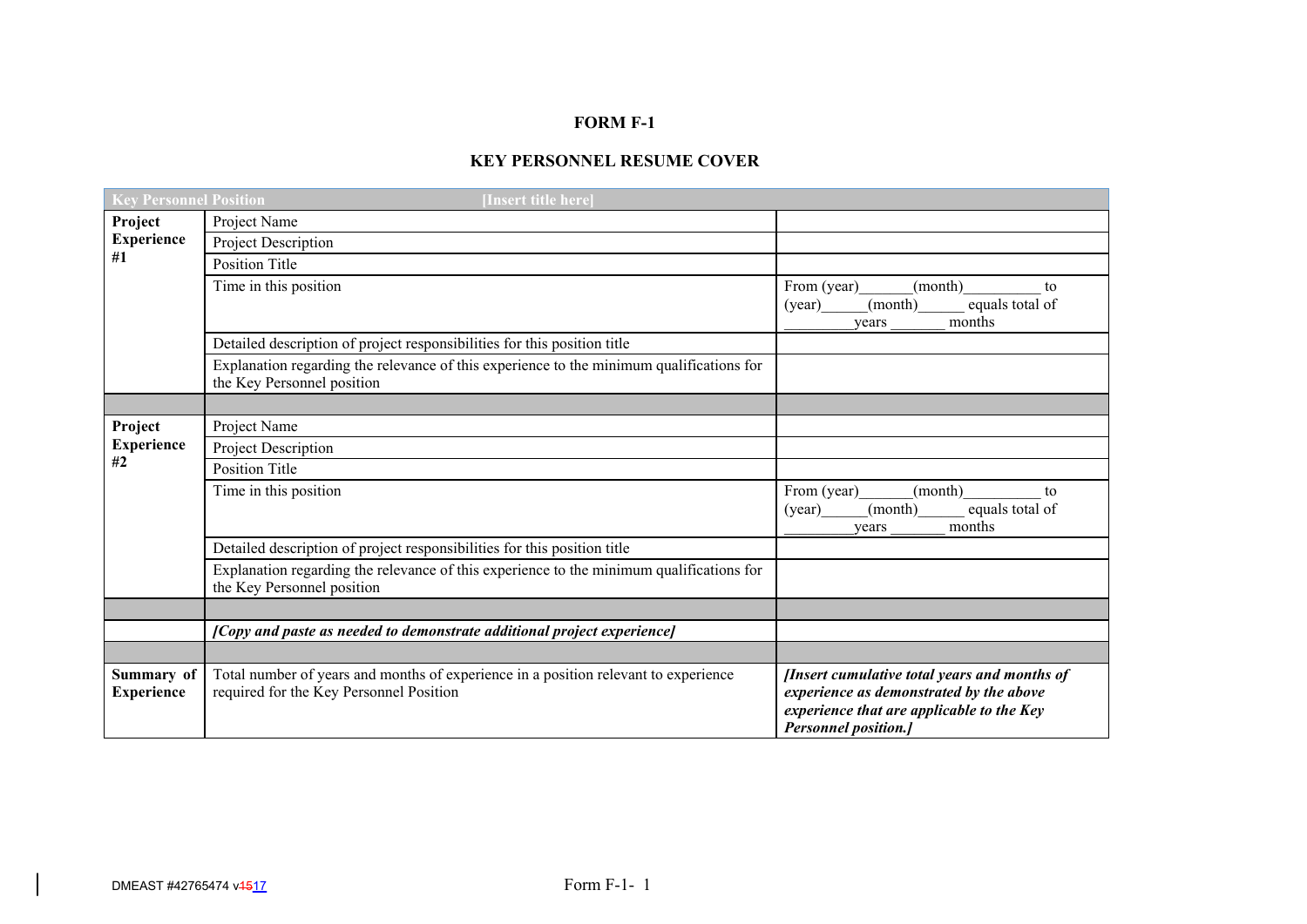### **FORM F-2**

# **KEY PERSONNEL REFERENCES**

# **INSTRUCTIONS:**

- (a) Submit one Form F-2 for each of the Key Personnel.
- (b) For each Key Personnel listed in Appendix 2, Volume 2, Section 2.3 submit the contact information of the public owner familiar with the Key Personnel's experience.
- (c) No reference may be used who has a conflict of interest.
- (d) Verify each reference's contact information in advance of SOQ submission.
- (e) Each of the three references: (i) shall be from at least two different public owners; and (ii) may include two references in relation to the same project.
- (f) Submit this form in Microsoft® Word format and searchable PDF format.

# **NAME OF RESPONDENT:**

| <b>Position</b>                                                                                                     | <b>Name of Individual</b>                      |
|---------------------------------------------------------------------------------------------------------------------|------------------------------------------------|
| Development Entity's Project Manager                                                                                |                                                |
| Design-Build Project Manager                                                                                        |                                                |
| <b>Construction Manager</b>                                                                                         |                                                |
| Quality Assurance Manager (QAM)                                                                                     |                                                |
| <b>Financing Manager</b>                                                                                            |                                                |
| <b>REFERENCES FOR KEY PERSONNEL(1)</b>                                                                              |                                                |
| Name of individual proposed as [Title]                                                                              |                                                |
| <b>Key Personnel - Reference 1</b>                                                                                  |                                                |
| Name of the project (including project ID number,<br>if known) on which the reference worked with the<br>individual | [e.g. Project xyz; 12345; location]            |
| Name of reference                                                                                                   |                                                |
| Reference's employer                                                                                                | [e.g. Office of Road Design; Pennsylvania DOT] |
| Reference's title/position                                                                                          | [e.g. Director; Office of Innovation]          |
| Reference's contact number (2)                                                                                      |                                                |
| Reference's address                                                                                                 |                                                |
| Reference's email                                                                                                   |                                                |

 $\overline{\phantom{a}}$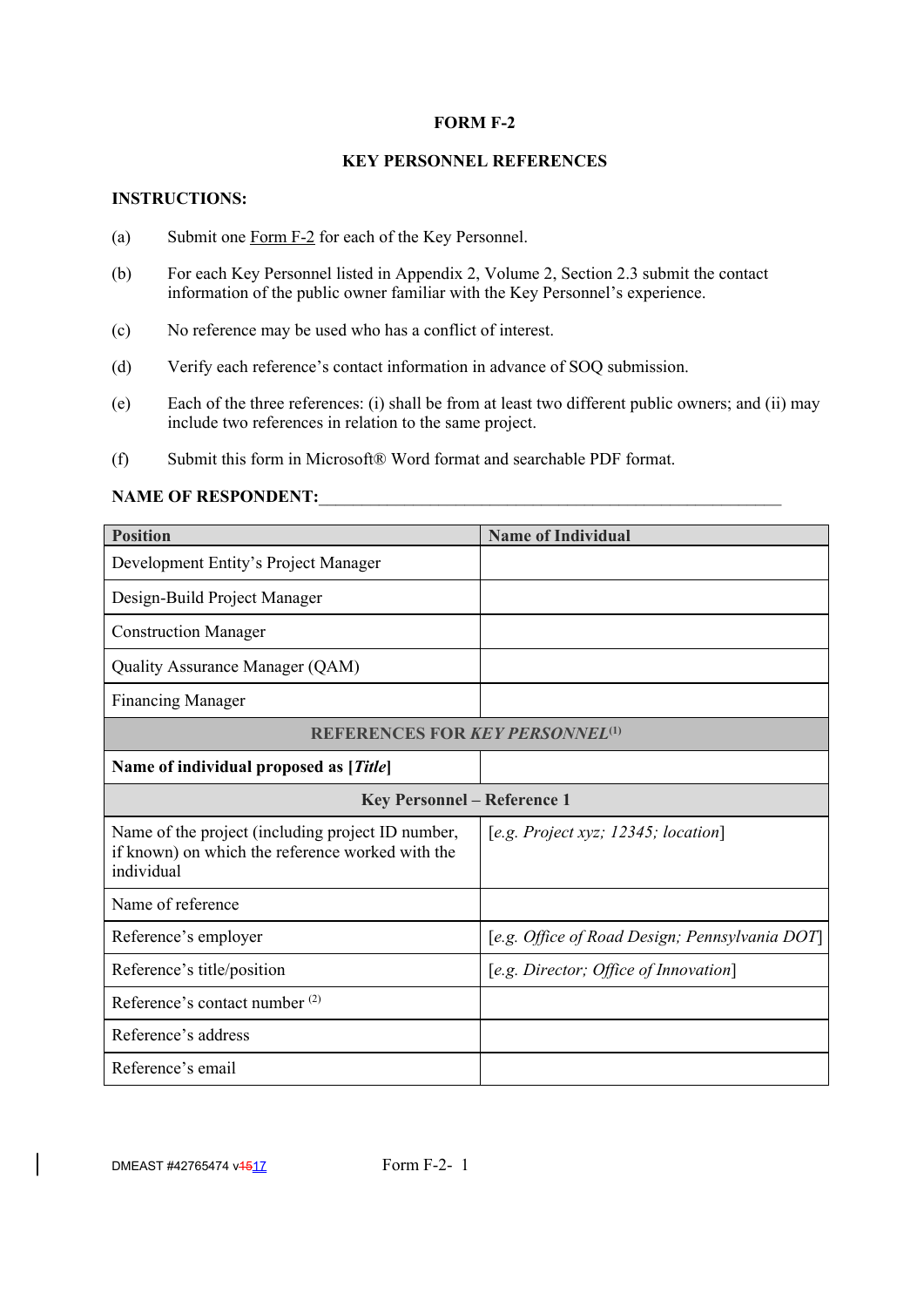| <b>Key Personnel - Reference 2</b>                                                                                  |                                                |  |  |  |
|---------------------------------------------------------------------------------------------------------------------|------------------------------------------------|--|--|--|
| Name of the project (including project ID number,<br>if known) on which the reference worked with the<br>individual | [e.g. Project xyz; 12345; location]            |  |  |  |
| Name of reference                                                                                                   |                                                |  |  |  |
| Reference's employer                                                                                                | [e.g. Office of Road Design; Pennsylvania DOT] |  |  |  |
| Reference's title/position                                                                                          | [e.g. Director; Office of Innovation]          |  |  |  |
| Reference's contact number (2)                                                                                      |                                                |  |  |  |
| Reference's address                                                                                                 |                                                |  |  |  |
| Reference's email                                                                                                   |                                                |  |  |  |
| <b>Key Personnel - Reference 3</b>                                                                                  |                                                |  |  |  |
| Name of the project (including project ID number,<br>if known) on which the reference worked with the<br>individual | [e.g. Project xyz; 12345; location]            |  |  |  |
| Name of reference                                                                                                   |                                                |  |  |  |
| Reference's employer                                                                                                | [e.g. Office of Road Design; Pennsylvania DOT] |  |  |  |
| Reference's title/position                                                                                          | [e.g. Director; Office of Innovation]          |  |  |  |
| Reference's contact number <sup>(2)</sup>                                                                           |                                                |  |  |  |
| Reference's address                                                                                                 |                                                |  |  |  |
| Reference's email                                                                                                   |                                                |  |  |  |

**NOTES:**<br>(1) All responses to be provided without line breaks and separated by semicolons, commas or periods to the extent necessary.

(2) Provide a phone or cell number. For international phone numbers, include the full dialing code for calling from the United States including dates and times for contact.

 $\overline{\phantom{a}}$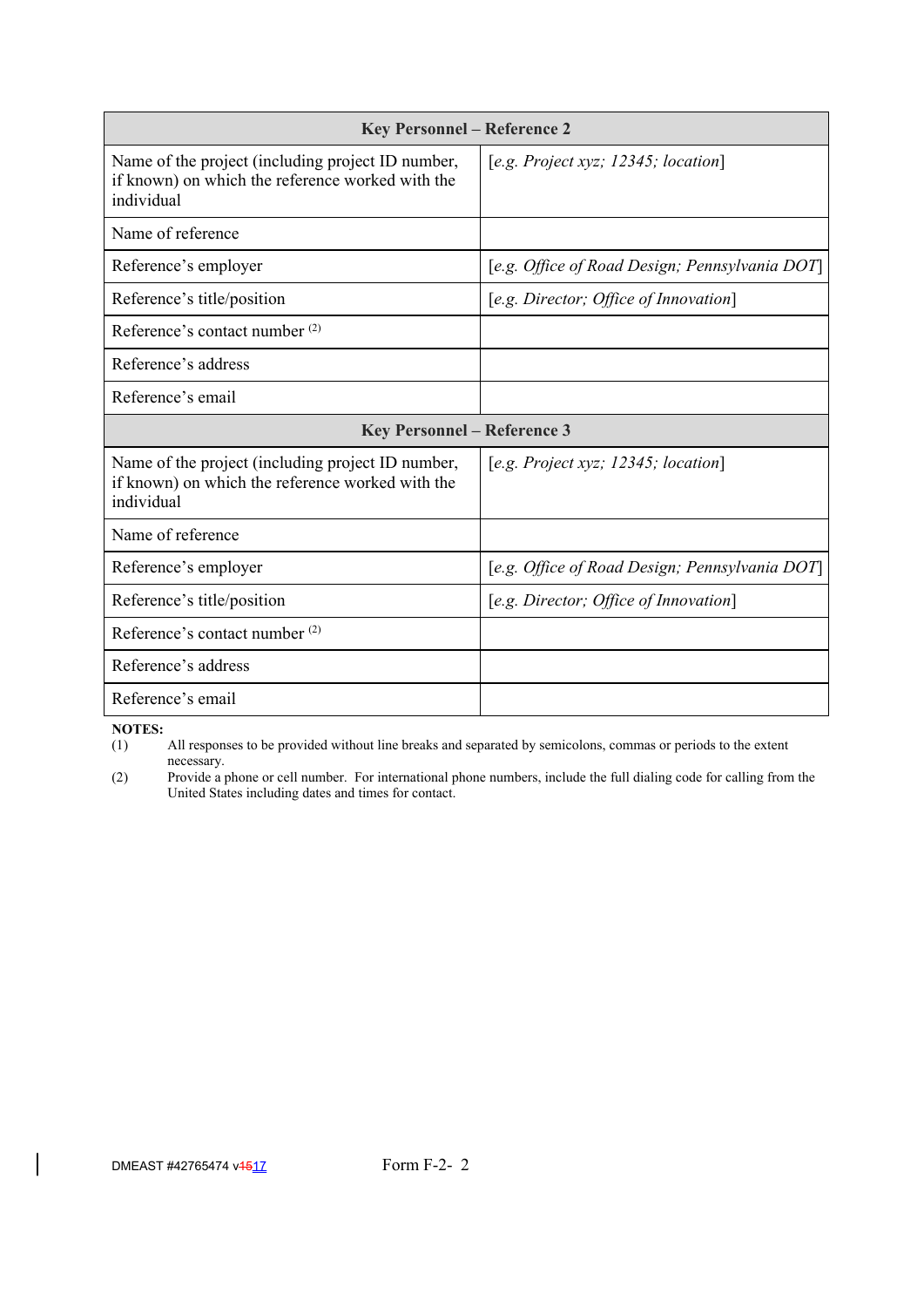# **FORM G-1**

# **PROJECT DEVELOPMENT QUALIFICATIONS**

# **INSTRUCTIONS:**

(a) List allany projects of the Lead Construction Contractor, the Lead Engineering Firm and each Equity Member (but not any Nominated Subcontractors or Nominated Subconsultants) that meet all of the following threshold requirements. For Equity Members, experience of affiliates may be included if a direct or indirect common parent entity is a Financially Responsible Party for that Equity Member. Experience of the investment manager for Equity Members may also be included in this form. Please provide one Form G-1 for the entire Respondent team (listing the Lead Engineering Firm's projects first, followed by the Lead Construction Contractor's projects, then followed by the Equity Members' projects):

(i) public highway, road, bridge or interchange infrastructure project procured by a Department of Transportation or similar public transportation agency;

- (ii) project located in the U.S. or Canada;
- (iii) construction value over \$300 million;
- (iv) construction ongoing or completed within the last ten years or project terminated within the last ten years; and

(v) the Lead Engineering Firm is/was responsible for 30% of the design work (by value), the Lead Construction Contractor is/was responsible for at least 30% of the construction work (by value) or the Equity Member was responsible for at least 15% of the equity, as applicable. This includes where 30% of the design work has been performed for owners.

(b) Projects disclosed under this Form G-1 shall not replicate projects nominated under Form G-2 (Technical Qualifications – Construction). Form G-3-(Technical Qualifications – Design), Form G-4 (Technical Qualifications – Maintenance) or Form H-1 (Equity Member Experience).(c) Attach a maximum one-page narrative description for each project listed. The description should, at minimum, give an overview of the project, describe the type/sector of transportation infrastructure involved (road, airport, port, rail, bridge or tunnel) explain why the experience the Lead Construction Contractor, the Lead Engineering Firm or the Equity Member, as applicable, gained on the project is relevant to the Project.

( $d_{\mathcal{L}}$ ) Submit this form in Microsoft® Word format and searchable PDF format.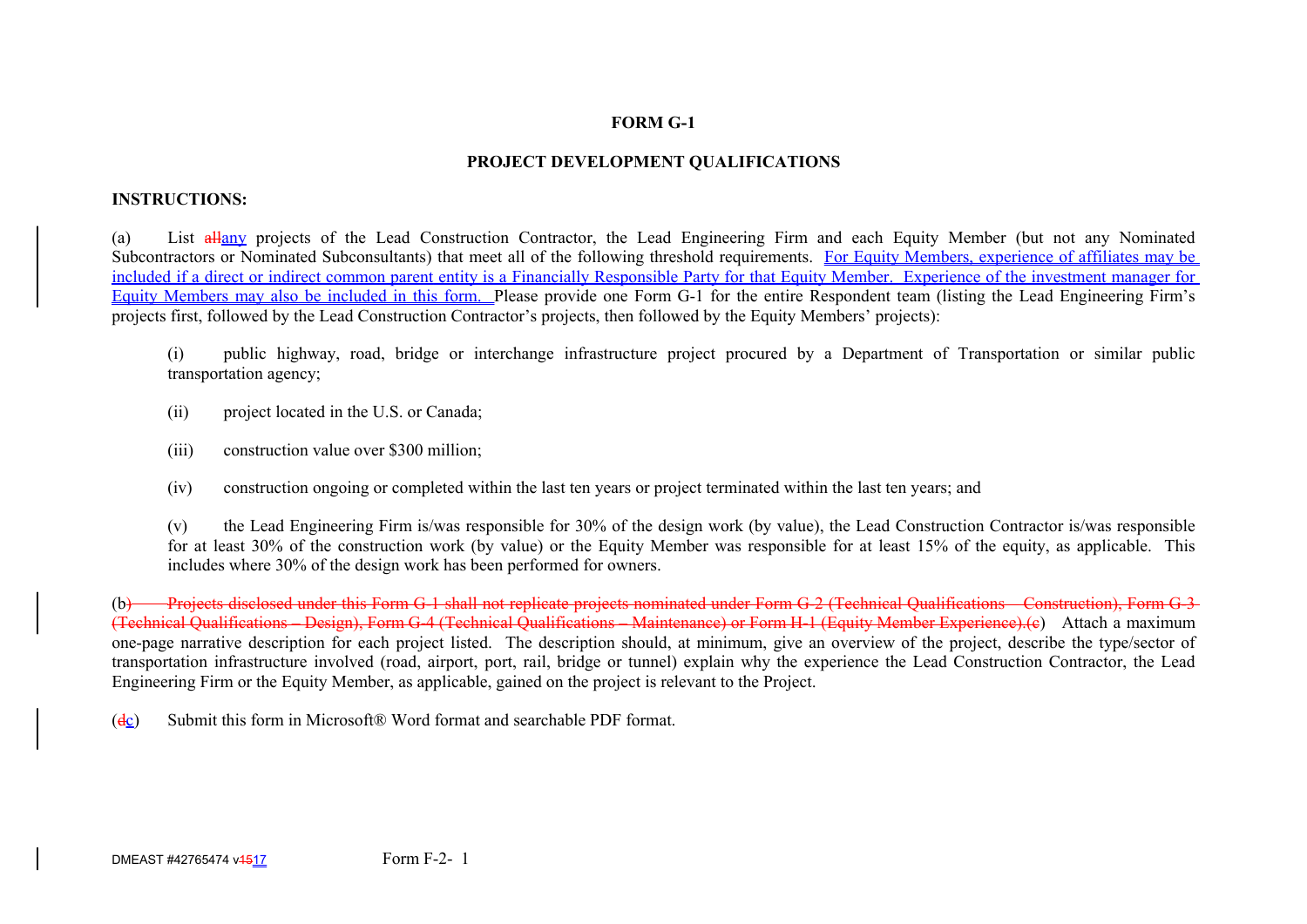| <b>ENTITY</b>                                                                  | <b>OWNER</b><br><b>INFORMATION</b>        | <b>PROJECT NAME</b><br><b>AND LOCATION</b>                      | <b>PROJECT</b><br><b>STRUCTURE</b>                           | <b>PROJECT COST</b><br>$(1)$ $(2)$ | <b>START/END</b><br>DATES &<br>DURATION,<br>DELAYS <sup>(3)</sup>                   | % OF WORKS<br><b>COMPLETED</b><br>BY 12/31/2020 | <b>LEVEL OF</b><br><b>COMPANY'S</b><br>PARTICIPATION <sup>(4)</sup> |
|--------------------------------------------------------------------------------|-------------------------------------------|-----------------------------------------------------------------|--------------------------------------------------------------|------------------------------------|-------------------------------------------------------------------------------------|-------------------------------------------------|---------------------------------------------------------------------|
| [Lead Engineering<br>Firm/Lead<br>Construction<br>Contractor/Equity<br>Member] | [Pennsylvania Dept.<br>of Transportation] | [Rapid Bridge<br>Replacement<br>Project,<br>Pennsylvania, U.S.] | [CMGC,<br>Progressive DB,<br>DBF, DBFOM,<br>DBFM/O, or DBOM] | USD]<br>$\sqrt{s}$                 | [January 2015 to<br>April 31, 2017 (2<br>yrs.3 months), 3<br>months of delay total] | $[50\%]$                                        | $1\frac{$400,000}{25\%}$ -<br>Bridges, Retaining<br>Walls]          |
| ı.                                                                             |                                           |                                                                 |                                                              |                                    |                                                                                     |                                                 |                                                                     |
| 2.                                                                             |                                           |                                                                 |                                                              |                                    |                                                                                     |                                                 |                                                                     |
| 3.                                                                             |                                           |                                                                 |                                                              |                                    |                                                                                     |                                                 |                                                                     |
| 4.                                                                             |                                           |                                                                 |                                                              |                                    |                                                                                     |                                                 |                                                                     |
| 5.                                                                             |                                           |                                                                 |                                                              |                                    |                                                                                     |                                                 |                                                                     |

#### **NOTES:**

General: Specifically annotate pre-development activities, as and where relevant with the accompanying narrative.

- (1) Project Cost should be in thousands of United States Dollars (nominal/year of expenditure). Identify exchange rates of amount in other currencies using the exchange rate as of January 1, 2021, including the rate used and source thereof as a footnote on this Form.
- (2) Project Cost means the total construction cost budgeted or, if the project is complete, the total construction cost of the completed project.
- (3) This is the original contracted end date (or for design activities only, the original, contracted end date for design activities), the actual end/completion date (or for design activities only, the original, contracted end date for design activities), and the number of delay days, if any, that were excused under the terms of the relevant project agreement (or, for design activities only, design contract under the project agreement).
- (4) Show relevant company's participation in terms of money and percentage of work or equity participation, as applicable. Include a brief summary of the role the company played in the listed project scope of work.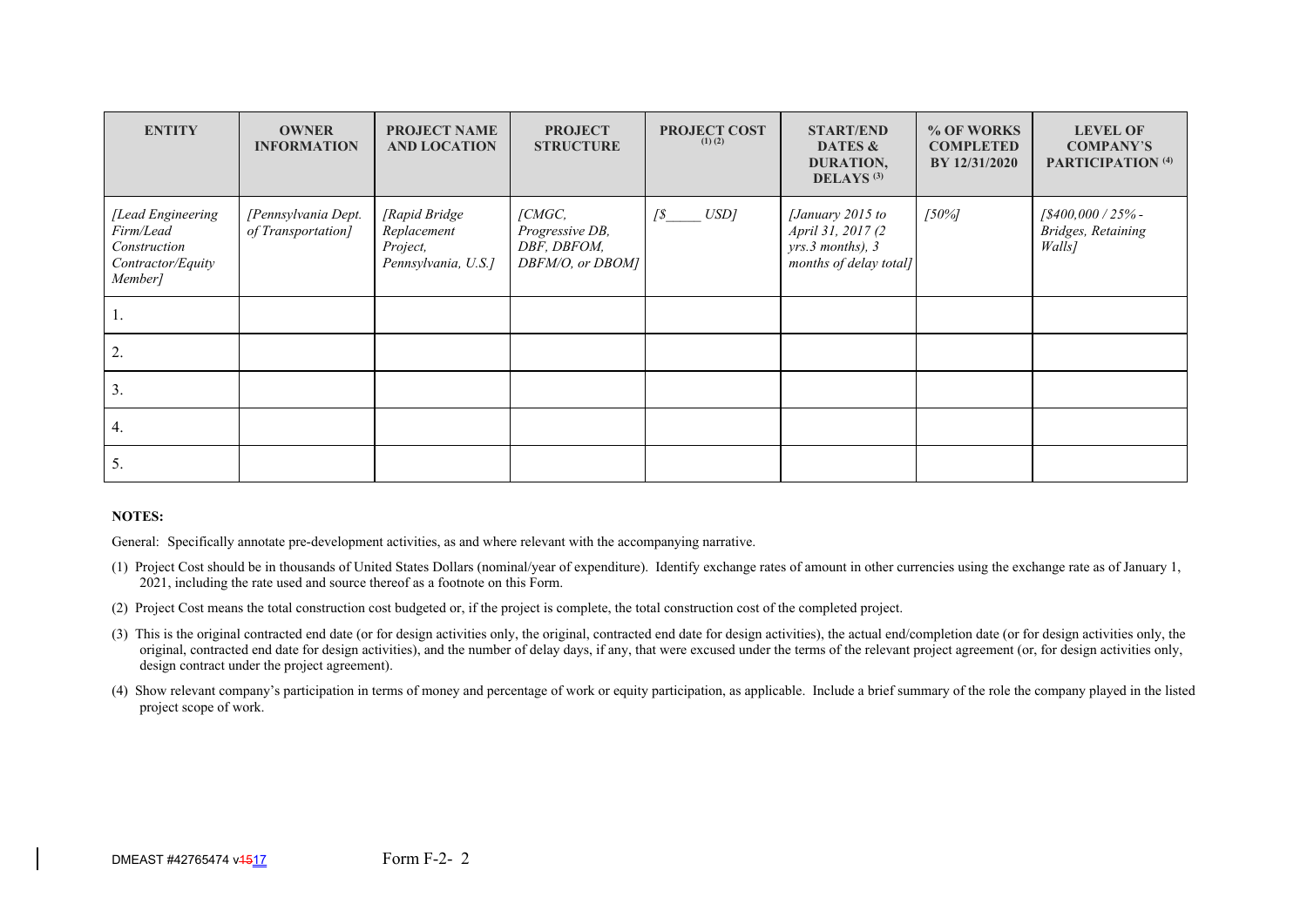# **FORM G-2**

# **TECHNICAL QUALIFICATIONS - CONSTRUCTION**

#### **EXPERIENCE OF THE LEAD CONSTRUCTION CONTRACTOR OR NOMINATED SUBCONTRACTOR IN THE CONSTRUCTION OF THE PROJECT**

#### **INSTRUCTIONS:**

(a) List the experience of the Lead Construction Contractor or its Nominated Subcontractor. Please provide one Form G-2 encompassing the Lead Construction Contractor and each of its Nominated Subcontractors.

(b) List no more than five projects for each of the Lead Construction Contractor and each of its Nominated Subcontractors on Form G-2 (of which at least three must be in the U.S. or Canada) in which the Lead Construction Contractor or its Nominated Subcontractor's work involved transportation infrastructure in a congested suburban environment involving complex maintenance of traffic requirements having a construction value in excess of \$150 million each that have been completed in the last 10 years or are currently in actual construction. PennDOT will not take into consideration any projects listed above this cap of five projects or projects with a construction value of less than \$150 million or the construction was completed more than 10 years ago. The Lead Construction Contractor or its Nominated Subcontractor must have a minimum 30% of the ultimate responsibility for the construction. If the Lead Construction Contractor is a joint venture, the experience must be from joint ventures that will perform at least 30% of the ultimate responsibility for the construction work on the Project. If the Lead Construction Contractor is a joint venture between two or more firms, the Respondent must provide no more than the maximum five projects for the Lead Construction Contractor as a whole, with a minimum of one project reference for each of the firms represented in the joint venture.

(c) Attach a maximum one-page narrative description for each project listed. The description should, at minimum, give an overview of the project, describe the type/sector of transportation infrastructure involved (road, airport, port, rail, bridge or tunnel) explain why the experience the Lead Construction Contractor or its Nominated Subcontractor gained on the project is relevant to the Project, highlighting similarities in project design and/or construction.

(d) Projects disclosed under this Form G-2 shall not replicate projects nominated under Form G-1 (Project Development Qualifications), Form G-3 (Technical Qualifications – Design) or Form G-4 (Technical Qualifications – Maintenance).(e) Submit this form in Microsoft® Word format and searchable PDF format.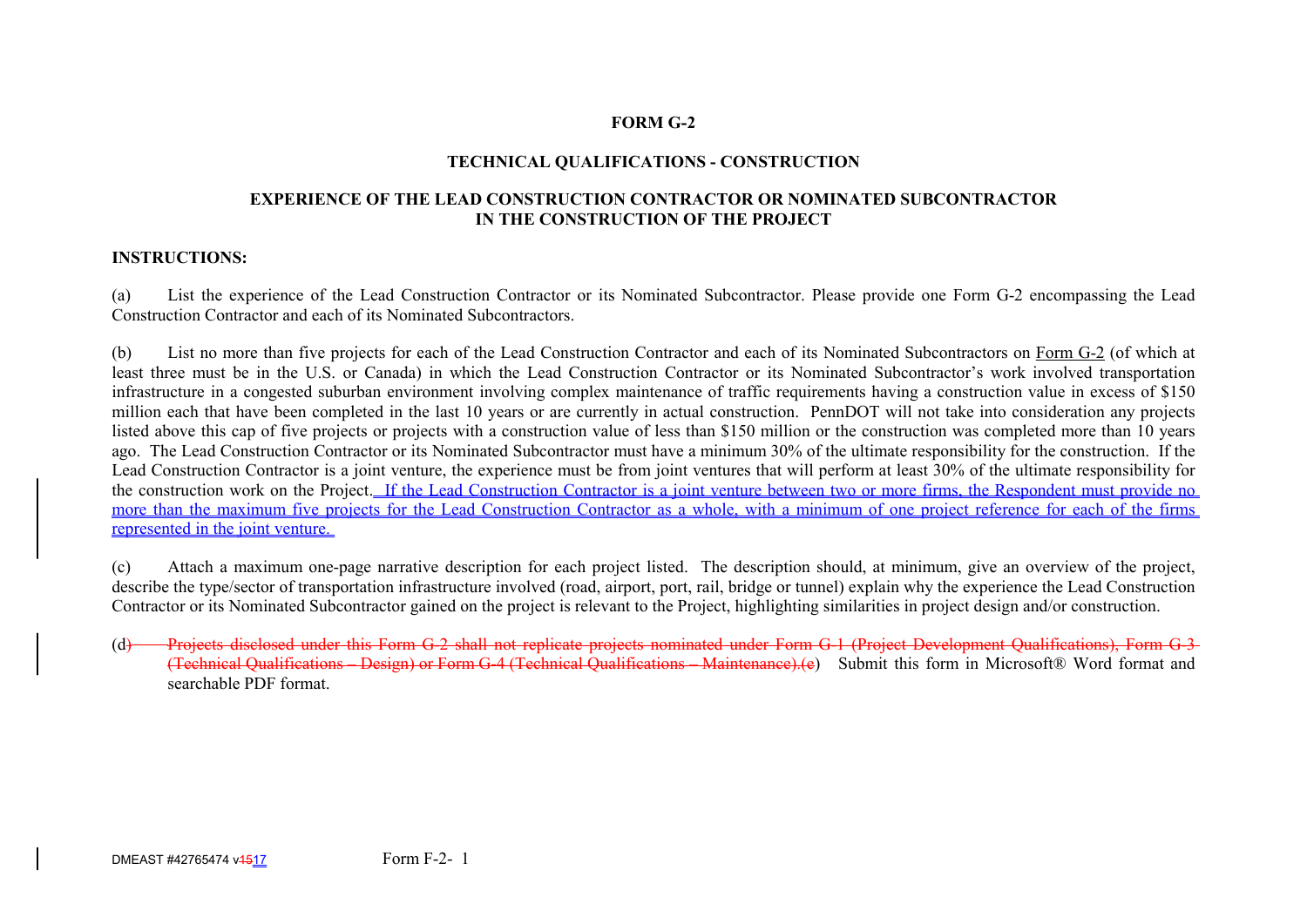| <b>COMPANY NAME</b>                    | <b>OWNER</b><br><b>INFORMATION</b>        | <b>PROJECT</b><br><b>NAME AND</b><br><b>LOCATION</b>            | <b>PROJECT</b><br><b>STRUCTURE</b> | <b>PROJECT</b><br>$COST$ <sup>(1)(2)</sup> | <b>START/END</b><br>DATES &<br>DURATION,<br>DELAYS <sup>(3)</sup>                          | % OF WORKS<br><b>COMPLETED BY</b><br>12/31/2020 | <b>LEVEL OF COMPANY'S</b><br>PARTICIPATION (4) (5) |
|----------------------------------------|-------------------------------------------|-----------------------------------------------------------------|------------------------------------|--------------------------------------------|--------------------------------------------------------------------------------------------|-------------------------------------------------|----------------------------------------------------|
| Sample entry<br>[Roadworks USA, Inc.]. | [Pennsylvania Dept.<br>of Transportation] | [Rapid Bridge<br>Replacement<br>Project,<br>Pennsylvania, U.S.] | [DBB, or other<br>structure]       | $\sqrt{\$}$ $USD$                          | [January 2015<br>to April 31,<br>2017 (2 yrs.3)<br>months), 3<br>months of<br>delay total] | $[50\%]$                                        | [\$400,000 / 25% - Bridges,<br>Retaining Walls]    |
| Ι.                                     |                                           |                                                                 |                                    |                                            |                                                                                            |                                                 |                                                    |
| 2.                                     |                                           |                                                                 |                                    |                                            |                                                                                            |                                                 |                                                    |
| 3.                                     |                                           |                                                                 |                                    |                                            |                                                                                            |                                                 |                                                    |
| 4.                                     |                                           |                                                                 |                                    |                                            |                                                                                            |                                                 |                                                    |
| 5.                                     |                                           |                                                                 |                                    |                                            |                                                                                            |                                                 |                                                    |

#### **NOTES:**

General: Specifically annotate "progressive" approaches, as and where relevant with the accompanying narrative.

- (1) Project Cost should be in thousands of United States Dollars (nominal/year of expenditure). Identify exchange rates of amount in other currencies using the exchange rate as of January 1, 2021, including the rate used and source thereof as a footnote on this Form.
- (2) Project Cost means the total construction cost budgeted or, if the project is complete, the total construction cost of the completed project.
- (3) See note (5); include within the narrative the original, contracted end date, the actual end/completion date, and explanation as to what number of the delay days, if any, were excused under the terms of the relevant project agreement (with accompanying contextual information).
- (4) Show the company's participation in terms of money and percentage of work. Include a brief summary of the role the company played in the listed project scope of work.
- (5) Attach a maximum one-page narrative for each project listed.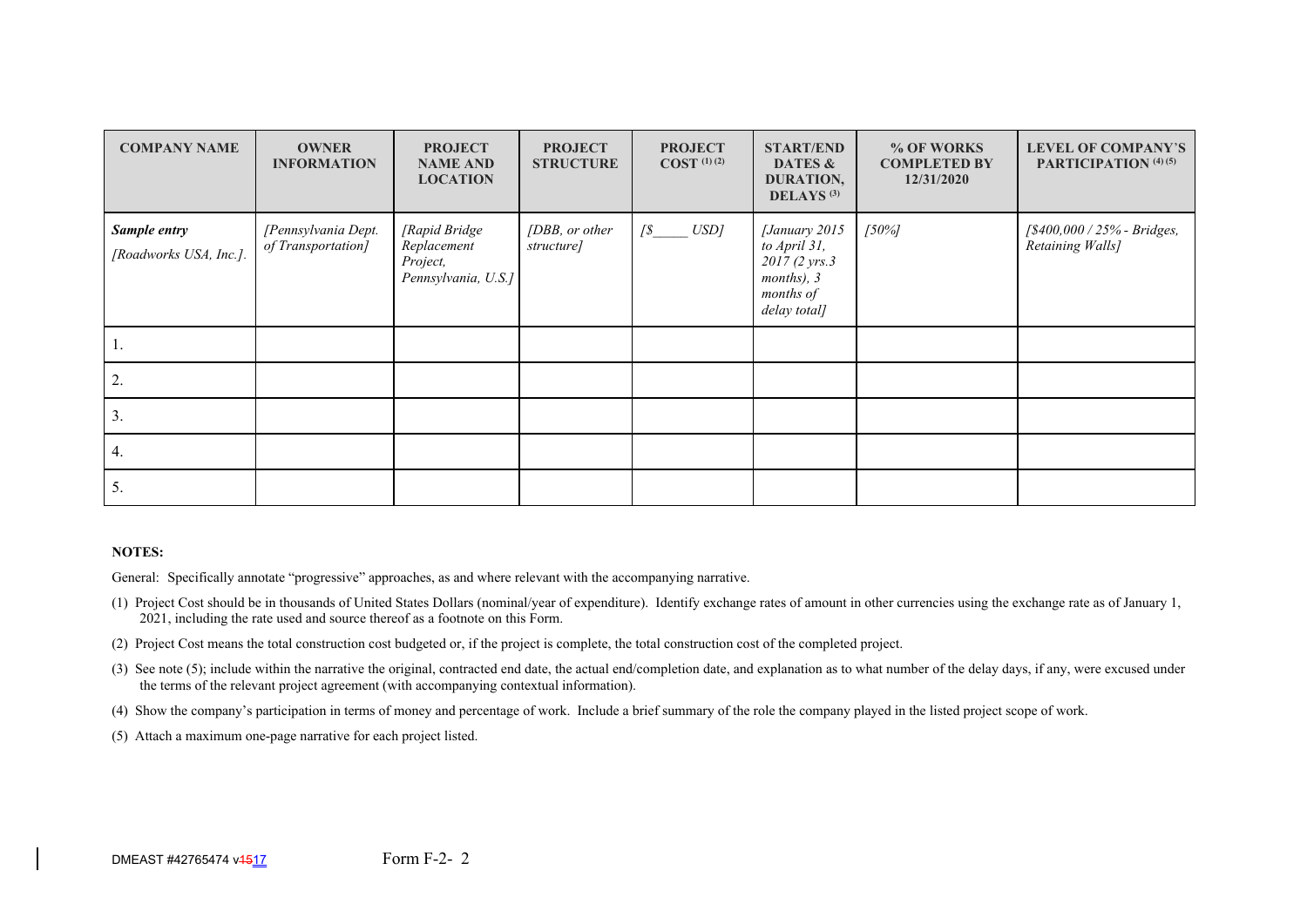#### **FORM G-3**

#### **TECHNICAL QUALIFICATIONS – DESIGN**

#### **EXPERIENCE OF THE LEAD ENGINEER FIRM OR NOMINATED SUBCONSULTANT IN THE DESIGN AND ENGINEERING OF THE PROJECT**

#### **INSTRUCTIONS:**

(a) List the experience of the Lead Engineering Firm or its Nominated Subcontractor. Please provide one Form G-3 encompassing the Lead Engineering Firm and each of its Nominated Subcontractors.

(b) List no more than five projects for each of the Lead Engineering Firm and each of its Nominated Subcontractors on Form G-3 (of which at least three must be in the U.S. or Canada) in which the design and engineering work of the Lead Engineering Firm and each of its Nominated Subcontractors, involved transportation infrastructure with a construction value in excess of \$100 million each that achieved final design in five years or less. For the purposes of this paragraph (b), final design is achieved when the last plans are released for construction and are approved or accepted by the owner. PennDOT will not take into consideration any projects listed above this cap of five projects or any project that is less than \$100 million or the design took greater than five years to complete. The Lead Engineering Firm or its Nominated Subcontractor must have held a minimum 30% of the ultimate responsibility for the listed design and engineering work. The Lead Engineering Firm or its Nominated Subcontractor may include experience performing design and engineering work for owners that meets such criteria. If the Lead Engineering Firm is a joint venture, the experience must be from joint venturers that will perform at least 30% of the potential design and engineering work for the Project.

(c) Attach a maximum one-page narrative description for each project listed. The description should, at a minimum, give an overview of the project, describe the type/sector of transportation infrastructure involved (road, airport, port, rail, bridge or tunnel), explain why the experience the Lead Engineering Firm or its Nominated Subcontractor gained on the project is relevant to the Project, highlighting similarities in project design and/or construction.

(d) Projects disclosed under this Form G-3 shall not replicate projects nominated under Form G-1 (Project Development Qualifications) Form G-2 (Technical Qualifications – Construction) or Form G-4 (Technical Qualifications – Maintenance).(e) Submit this form in Microsoft® Word format and searchable PDF format.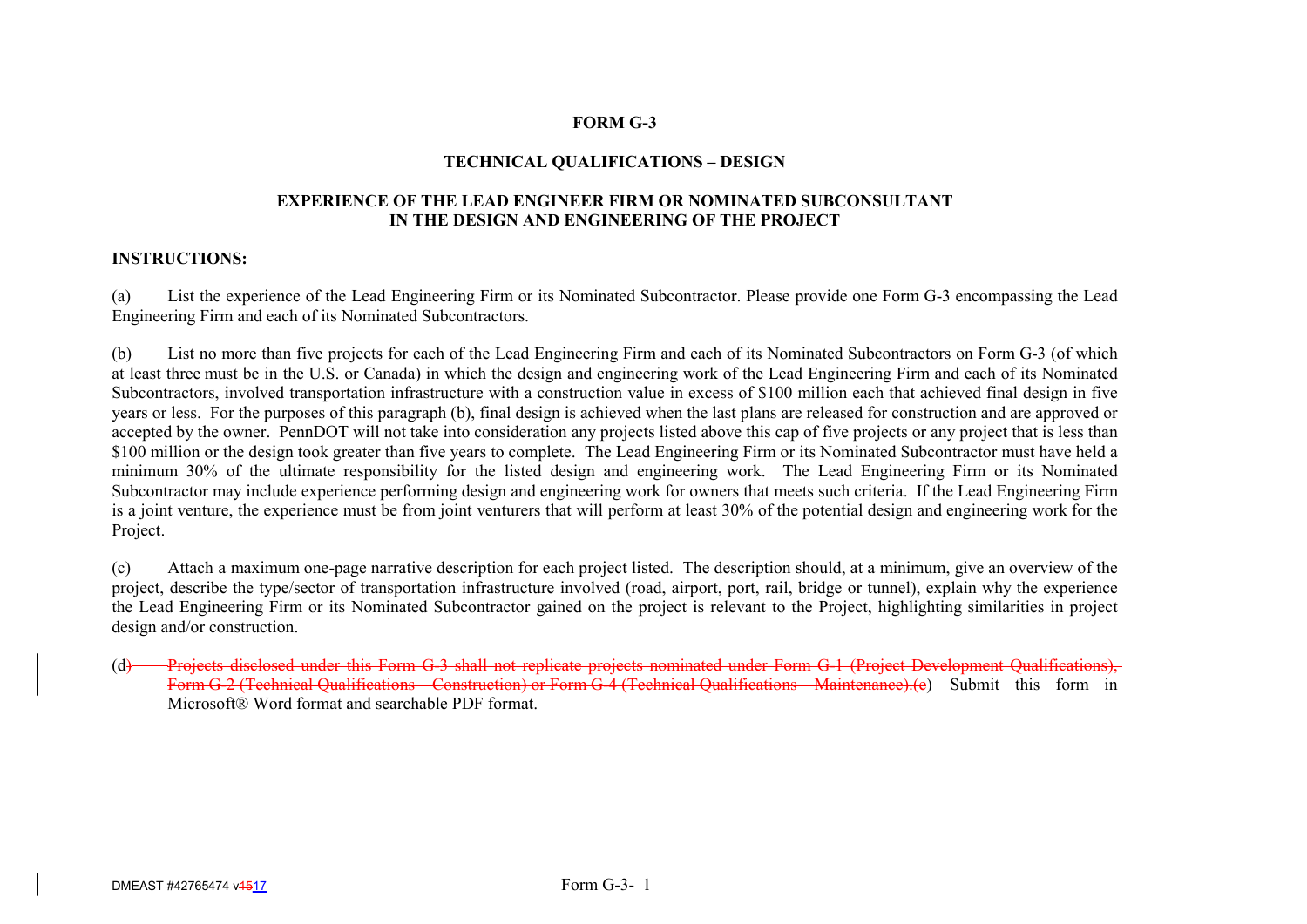| <b>COMPANY NAME</b>                           | <b>OWNER</b><br><b>INFORMATION</b>           | <b>PROJECT</b><br><b>NAME AND</b><br><b>LOCATION</b>              | <b>PROJECT</b><br><b>STRUCTURE</b> | <b>PROJECT</b><br>$COST$ <sup>(1)(2)</sup> | <b>START/END</b><br>DATES &<br>DURATION,<br>DELAYS $(3)$                         | % OF WORKS<br><b>COMPLETED BY</b><br>12/31/2020 | <b>LEVEL OF</b><br><b>COMPANY'S</b><br>PARTICIPATION <sup>(4)(5)</sup>           |
|-----------------------------------------------|----------------------------------------------|-------------------------------------------------------------------|------------------------------------|--------------------------------------------|----------------------------------------------------------------------------------|-------------------------------------------------|----------------------------------------------------------------------------------|
| Sample entry<br>[Example]<br>Designers, Inc.] | [Pennsylvania<br>Dept. of<br>Transportation] | [Rapid Bridge<br>Replacement<br>Project,<br>Pennsylvania,<br>U.S. | [DBB, or other<br>structure]       | USD]<br>$\sqrt{s}$                         | [March 2014 /<br>June 2017 (2)<br>yrs. 3 months);<br>3 months of<br>delay total] | [100 % by June 2017]                            | $\sqrt{$14,000 / 70\%}$ - Lead<br>Designer for Structures,<br>Roadway, Drainage] |
| 1.                                            |                                              |                                                                   |                                    |                                            |                                                                                  |                                                 |                                                                                  |
| 2.                                            |                                              |                                                                   |                                    |                                            |                                                                                  |                                                 |                                                                                  |
| 3.                                            |                                              |                                                                   |                                    |                                            |                                                                                  |                                                 |                                                                                  |
| 4.                                            |                                              |                                                                   |                                    |                                            |                                                                                  |                                                 |                                                                                  |
| 5.                                            |                                              |                                                                   |                                    |                                            |                                                                                  |                                                 |                                                                                  |

General: Specifically annotate alterative project delivery activities, as and where relevant with the accompanying narrative.

- (1) Project Cost should be in thousands of United States Dollars (nominal/year of expenditure). Identify exchange rates of amount in other currencies using the exchange rate as of January 1, 2021, including the rate used and source thereof as a footnote on this Form.
- (2) Project Cost means the total construction cost budgeted or, if the project is complete, the total construction cost of the completed project.
- (3) See note (5); include within the narrative the original, contracted end date for design activities, the actual end/completion date for design activities, and explanation as to what number of the delay days, if any, were excused under the terms of the relevant design contract under the project agreement (with accompanying contextual information).
- (4) Show the company's participation in terms of money and percentage of work. Include a brief summary of the role the company played in the listed project.
- (5) Attach a maximum one-page narrative for each project listed.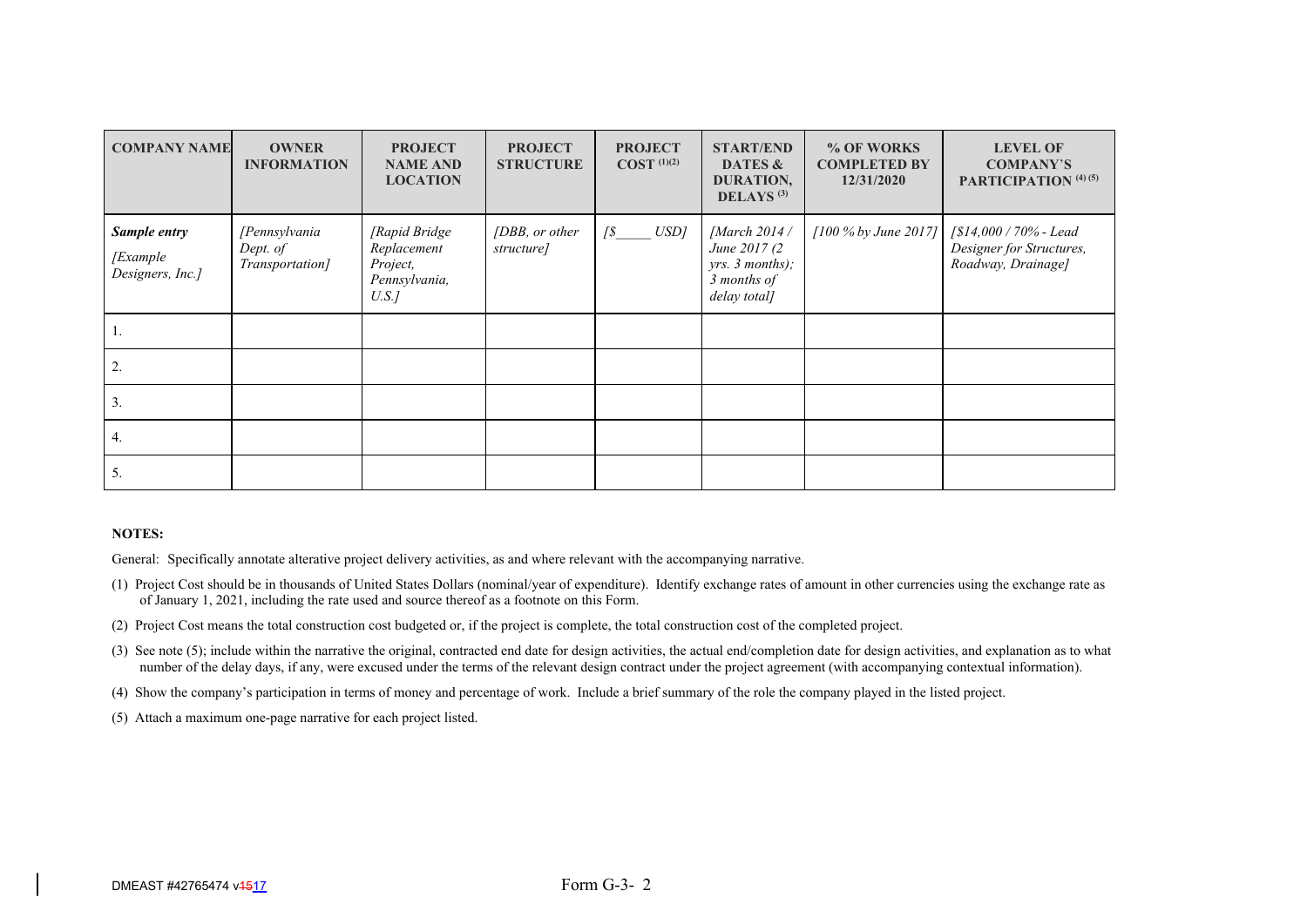# **FORM G-4**

# **TECHNICAL QUALIFICATIONS – MAINTENANCE**

# **EXPERIENCE OF THE MAJOR TEAM MEMBERS IN THE MAINTENANCE OF THE PROJECT**

### **INSTRUCTIONS:**

(a) List the experience of any Major Team Member (excluding Independent Quality Firms) of routine maintenance, major maintenance or lifecycle management. For Equity Members, experience of affiliates may be included if a direct or indirect common parent entity is a Financially Responsible Party for that Equity Member. Please provide one Form G-4 for the entire Respondent team.

(b) List no more than five projects for the entire Respondent team on Form G-4 (of which at least one must be in the U.S. or Canada) in which a Major Team Member's work (excluding any Independent Quality Firm's work) involved the routine maintenance, major maintenance or lifecycle management of transportation infrastructure of a similar size, scope and complexity to the Project. The identified Major Team Member must have a minimum 30% of the ultimate responsibility for the relevant maintenance.

(c) Attach a maximum one-page narrative description for each project listed. The description should, at minimum, give an overview of the project, describe the type/sector of transportation infrastructure involved (road, airport, port, rail, bridge or tunnel) explain why the experience the Major Team Member (excluding any Independent Quality Firm) gained on the project is relevant to the Project, highlighting similarities in the maintenance services delivered.

(d) Projects disclosed under this Form G-4 shall not replicate projects nominated under Form G-1 (Project Development Qualifications). Form G-2-(Technical Qualifications – Construction), Form G-3 (Technical Qualifications – Design) or Form H-1 (Equity Member Experience).(e) Submit this form in Microsoft® Word format and searchable PDF format.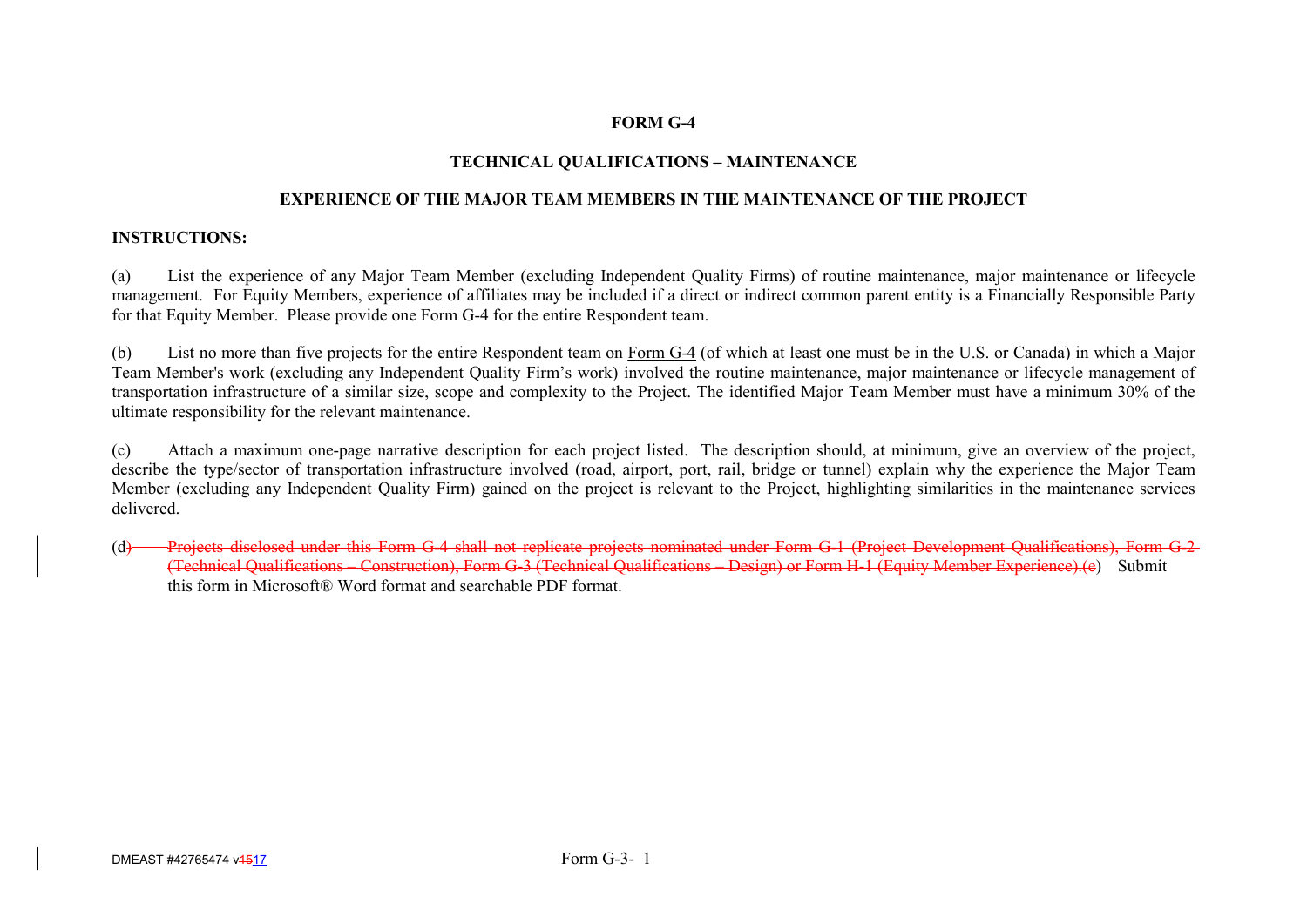| <b>COMPANY NAME</b>                                        | <b>OWNER</b><br><b>INFORMATION</b>        | <b>PROJECT</b><br><b>NAME AND</b><br><b>LOCATION</b>             | <b>PROJECT</b><br><b>STRUCTURE</b> | <b>PROJECT</b><br>$COST$ <sup>(1)(2)</sup> | <b>START/END</b><br>DATES &<br>DURATION,<br><b>DELAYS</b>                        | % OF WORKS<br><b>COMPLETED BY</b><br>12/31/2020 | <b>LEVEL OF COMPANY'S</b><br>PARTICIPATION (3) (4)                                       |
|------------------------------------------------------------|-------------------------------------------|------------------------------------------------------------------|------------------------------------|--------------------------------------------|----------------------------------------------------------------------------------|-------------------------------------------------|------------------------------------------------------------------------------------------|
| Sample entry<br><i>[Maintenance</i><br>Specialists, Inc.]. | [Pennsylvania Dept.<br>of Transportation] | [Rapid Bridge]<br>Replacement<br>Project,<br>Pennsylvania, U.S.] | [DBB, or other<br>structure]       | USD]<br>$\sqrt{s}$                         | $June$ 2005 to<br>May 2025<br>(May 2020)<br>$(20 \text{ yrs } 0)$<br>$months$ )] | [75 % by May 2020]                              | $\frac{1}{8100,000}$ / 25% -<br>Pavement Repair, Drainage<br><b>Structures Cleaning]</b> |
| н.                                                         |                                           |                                                                  |                                    |                                            |                                                                                  |                                                 |                                                                                          |
| 2.                                                         |                                           |                                                                  |                                    |                                            |                                                                                  |                                                 |                                                                                          |
| 3.                                                         |                                           |                                                                  |                                    |                                            |                                                                                  |                                                 |                                                                                          |
| 4.                                                         |                                           |                                                                  |                                    |                                            |                                                                                  |                                                 |                                                                                          |
| 5.                                                         |                                           |                                                                  |                                    |                                            |                                                                                  |                                                 |                                                                                          |

- (1) Project Cost should be in thousands of United States Dollars (nominal/year of expenditure). Identify exchange rates of amount in other currencies using the exchange rate as of January 1, 2021, including the rate used and source thereof as a footnote on this Form.
- (2) Project Cost means the total maintenance cost budgeted or, if the maintenance is complete, the total maintenance cost of the completed maintenance services. In the case of a multi-year maintenance contract, Project Cost refers to the total budgeted value of maintenance services over all years including routine maintenance and major maintenance.
- (3) Show Major Team Member's (excluding Independent Quality Firm's) participation in terms of money and percentage of work. Include a brief summary of the role such Major Team Member played in the listed project scope of work.

(4) Attach a maximum one-page narrative for each project listed.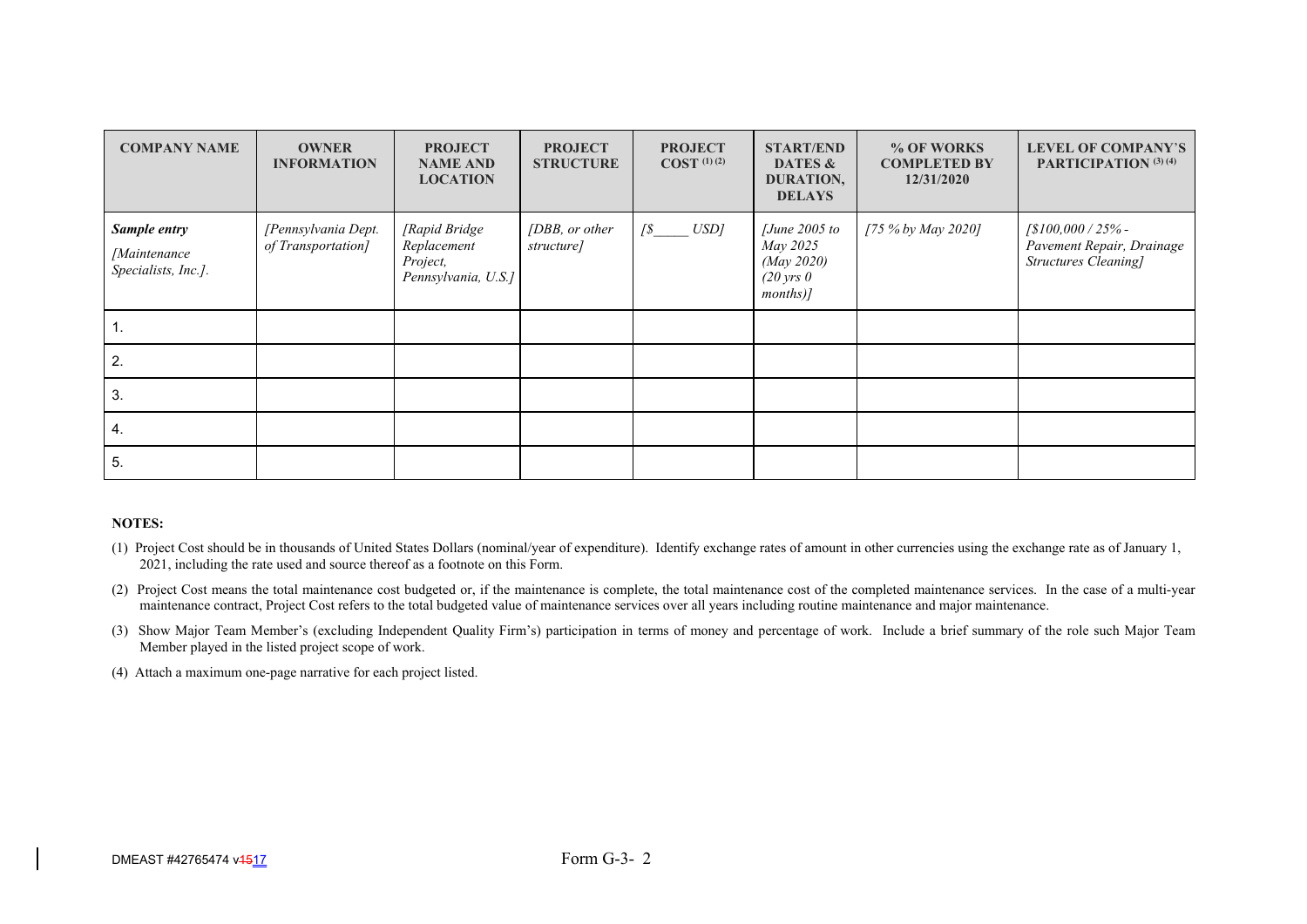# **FORM G-5**

# **TECHNICAL QUALIFICATIONS - QUALITY**

# **EXPERIENCE OF THE INDEPENDENT QUALITY FIRM**

# **INSTRUCTIONS:**

(a) List the experience of the Independent Quality Firm.

(b) List no more than five projects on Form G-5 (of which at least three must be in the U.S. or Canada) in which the Independent Quality Firm's work related to quality assurance involved transportation infrastructure having a construction value in excess of \$150 million each that have been completed in the last 10 years or are currently in actual construction. PennDOT will not take into consideration any projects listed above this cap of five projects or projects with a construction value of less than \$150 million or the construction was completed more than 10 years ago. The Independent Quality Firm must have a minimum 50% of the ultimate responsibility for the quality assurance work.

(c) Attach a maximum one-page narrative description for each project listed. The description should, at minimum, give an overview of the project, describe the type/sector of transportation infrastructure involved (road, airport, port, rail, bridge or tunnel) explain why the experience the Independent Quality Firm gained on the project is relevant to the Project, highlighting similarities in project design and/or construction.

(d) Submit this form in Microsoft® Word format and searchable PDF format.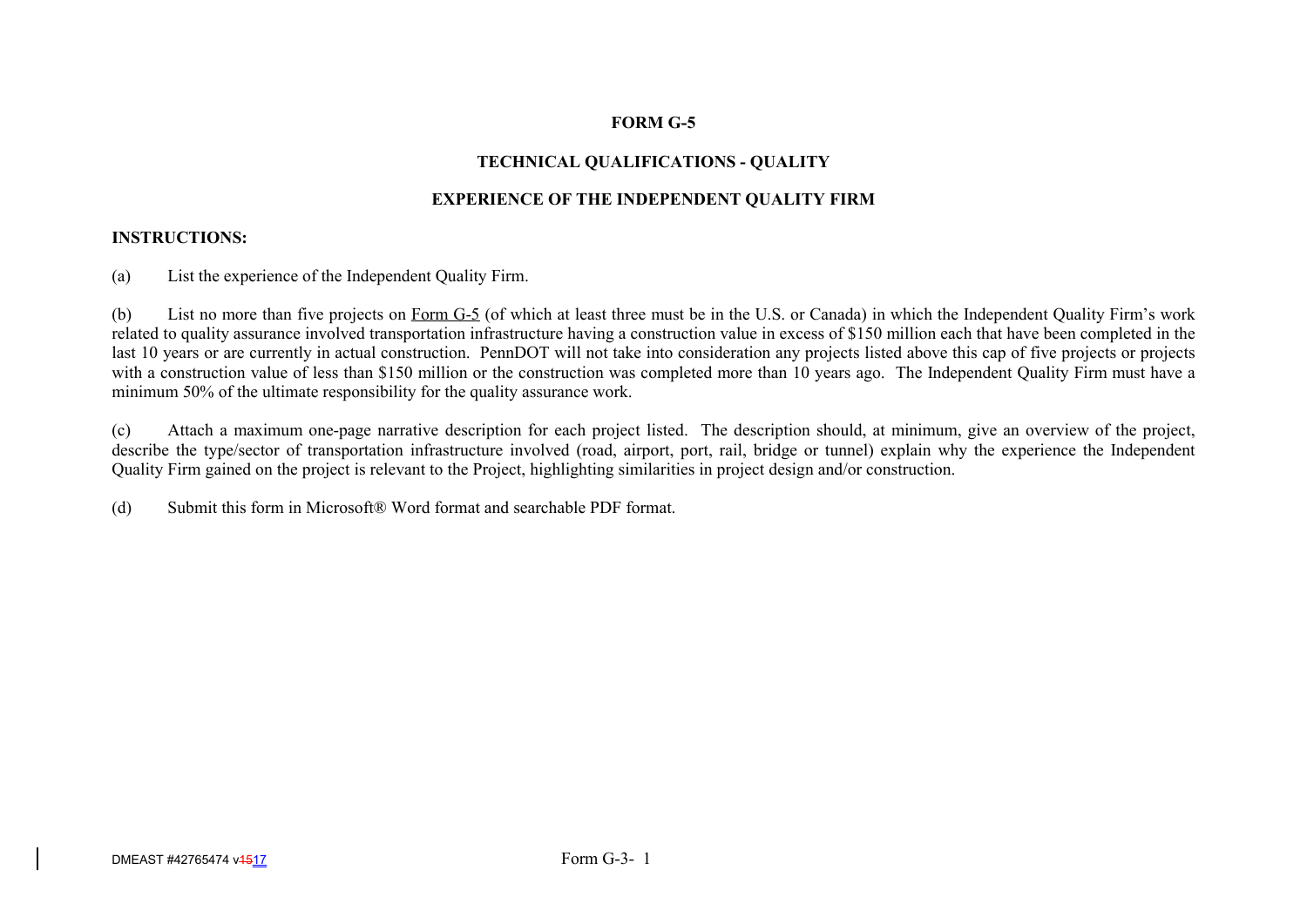| <b>COMPANY NAME</b>                    | <b>OWNER</b><br><b>INFORMATION</b>        | <b>PROJECT</b><br><b>NAME AND</b><br><b>LOCATION</b>            | <b>PROJECT</b><br><b>STRUCTURE</b> | <b>PROJECT</b><br>$COST$ <sup>(1)(2)</sup> | <b>START/END</b><br>DATES &<br>DURATION,<br><b>DELAYS</b> <sup>(3)</sup>                   | % OF WORKS<br><b>COMPLETED BY</b><br>12/31/2020 | <b>LEVEL OF COMPANY'S</b><br>PARTICIPATION (4) (5) |
|----------------------------------------|-------------------------------------------|-----------------------------------------------------------------|------------------------------------|--------------------------------------------|--------------------------------------------------------------------------------------------|-------------------------------------------------|----------------------------------------------------|
| Sample entry<br>[Roadworks USA, Inc.]. | [Pennsylvania Dept.<br>of Transportation] | [Rapid Bridge<br>Replacement<br>Project,<br>Pennsylvania, U.S.] | [DBB, or other<br>structure]       | $\sqrt{s}$ $USD$                           | [January 2015<br>to April 31,<br>2017 (2 yrs.3)<br>months), 3<br>months of<br>delay total] | 150%                                            | [\$400,000 / 25% - Bridges,<br>Retaining Walls]    |
| ı.                                     |                                           |                                                                 |                                    |                                            |                                                                                            |                                                 |                                                    |
| 2.                                     |                                           |                                                                 |                                    |                                            |                                                                                            |                                                 |                                                    |
| 3.                                     |                                           |                                                                 |                                    |                                            |                                                                                            |                                                 |                                                    |
| 4.                                     |                                           |                                                                 |                                    |                                            |                                                                                            |                                                 |                                                    |
| 5.                                     |                                           |                                                                 |                                    |                                            |                                                                                            |                                                 |                                                    |

General: Specifically annotate "progressive" approaches, as and where relevant with the accompanying narrative.

- (1) Project Cost should be in thousands of United States Dollars (nominal/year of expenditure). Identify exchange rates of amount in other currencies using the exchange rate as of January 1, 2021, including the rate used and source thereof as a footnote on this Form.
- (2) Project Cost means the total construction cost budgeted or, if the project is complete, the total construction cost of the completed project.
- (3) See note (5); include within the narrative the original, contracted end date, the actual end/completion date, and explanation as to what number of the delay days, if any, were excused under the terms of the relevant project agreement (with accompanying contextual information).
- (4) Show Independent Quality Firm's participation in terms of money and percentage of work.
- (5) Attach a maximum one-page narrative for each project listed.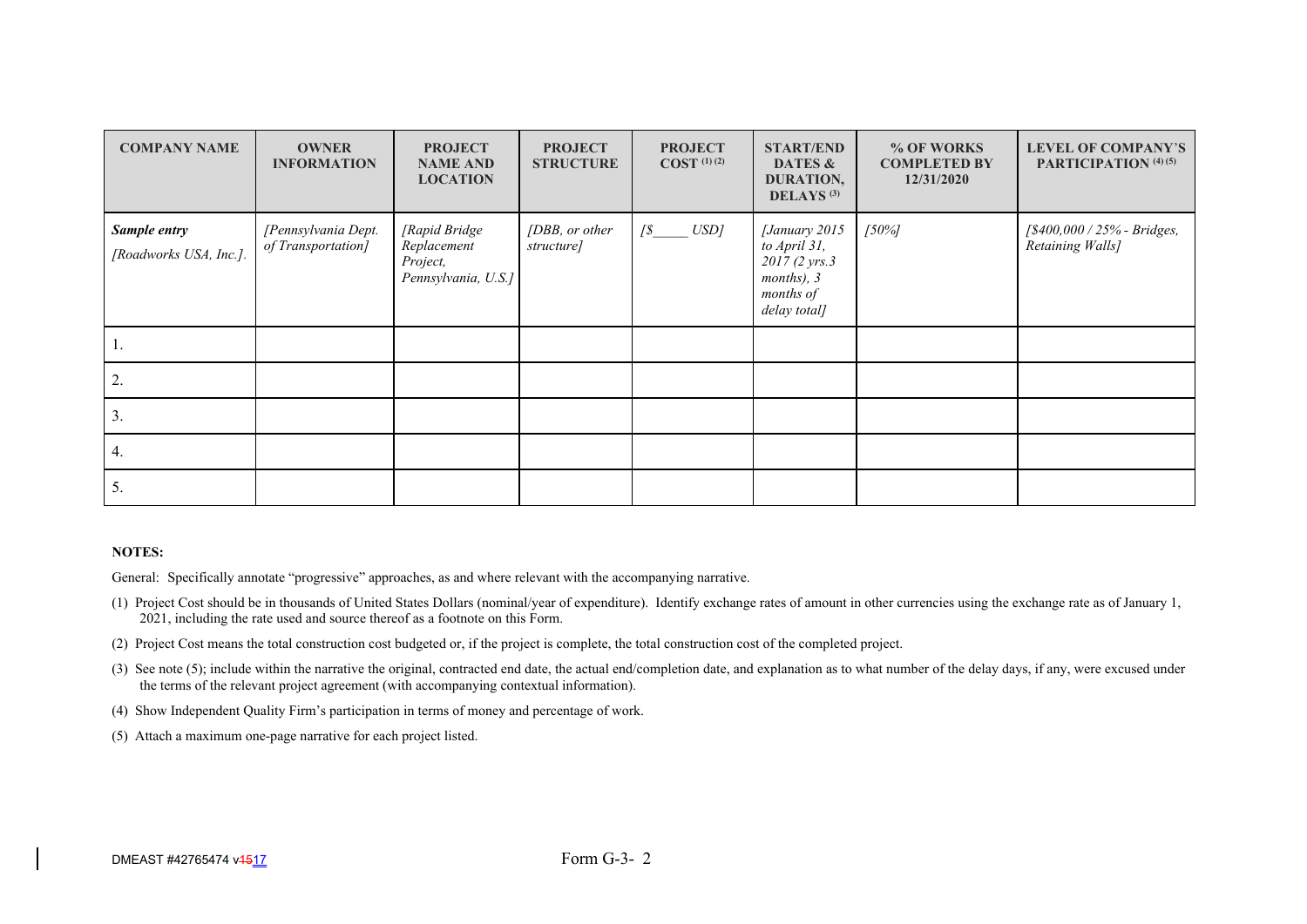# **FORM G-6**

# **TECHNICAL PROJECT REFERENCES**

# **INSTRUCTIONS:**

- (a) For each project listed on Form G-1 (Project Development Experience), Form G-2 (Technical Qualifications – Construction), Form G-3 (Technical Qualifications – Design), Form G-4 (Technical Qualifications – Maintenance) and Form G-5 (Technical Qualifications – Quality) submit the contact information of the public owner familiar with the relevant entity's experience.
- (b) All references must comply with the restrictions set forth in Section 4.4 of the RFQ.
- (c) Verify each reference's contact information in advance of SOQ submission.
- (d) Submit this form in Microsoft® Word format and searchable PDF format.

| <b>REFERENCES FOR PROJECTS LISTED ON FORM G-1 (1)</b>                                                       |                                                |  |  |  |
|-------------------------------------------------------------------------------------------------------------|------------------------------------------------|--|--|--|
| G-1 – Reference 1                                                                                           |                                                |  |  |  |
| Name of the project (including project ID<br>number, if known) on which reference worked<br>with the entity | [e.g. Project xyz; $12345$ ; location]         |  |  |  |
| Name of reference                                                                                           |                                                |  |  |  |
| Reference's employer                                                                                        | [e.g. Office of Road Design; Pennsylvania DOT] |  |  |  |
| Reference's title/position                                                                                  | [e.g. Director; Office of Innovation]          |  |  |  |
| Reference's contact number <sup>(2)</sup>                                                                   |                                                |  |  |  |
| Reference's address                                                                                         |                                                |  |  |  |
| Reference's email                                                                                           |                                                |  |  |  |
| G-1 - Reference 2                                                                                           |                                                |  |  |  |
| Name of the project (including project ID<br>number, if known) on which reference worked<br>with the entity | [e.g. Project xyz; 12345; location]            |  |  |  |
| Name of reference                                                                                           |                                                |  |  |  |
| Reference's employer                                                                                        | [e.g. Office of Road Design; Pennsylvania DOT] |  |  |  |
| Reference's title/position                                                                                  | [e.g. Director; Office of Innovation]          |  |  |  |
| Reference's contact number <sup>(2)</sup>                                                                   |                                                |  |  |  |
| Reference's address                                                                                         |                                                |  |  |  |
| Reference's email                                                                                           |                                                |  |  |  |
| G-1 - Reference 3                                                                                           |                                                |  |  |  |
| Name of the project (including project ID<br>number, if known) on which reference worked                    | [e.g. Project xyz; 12345; location]            |  |  |  |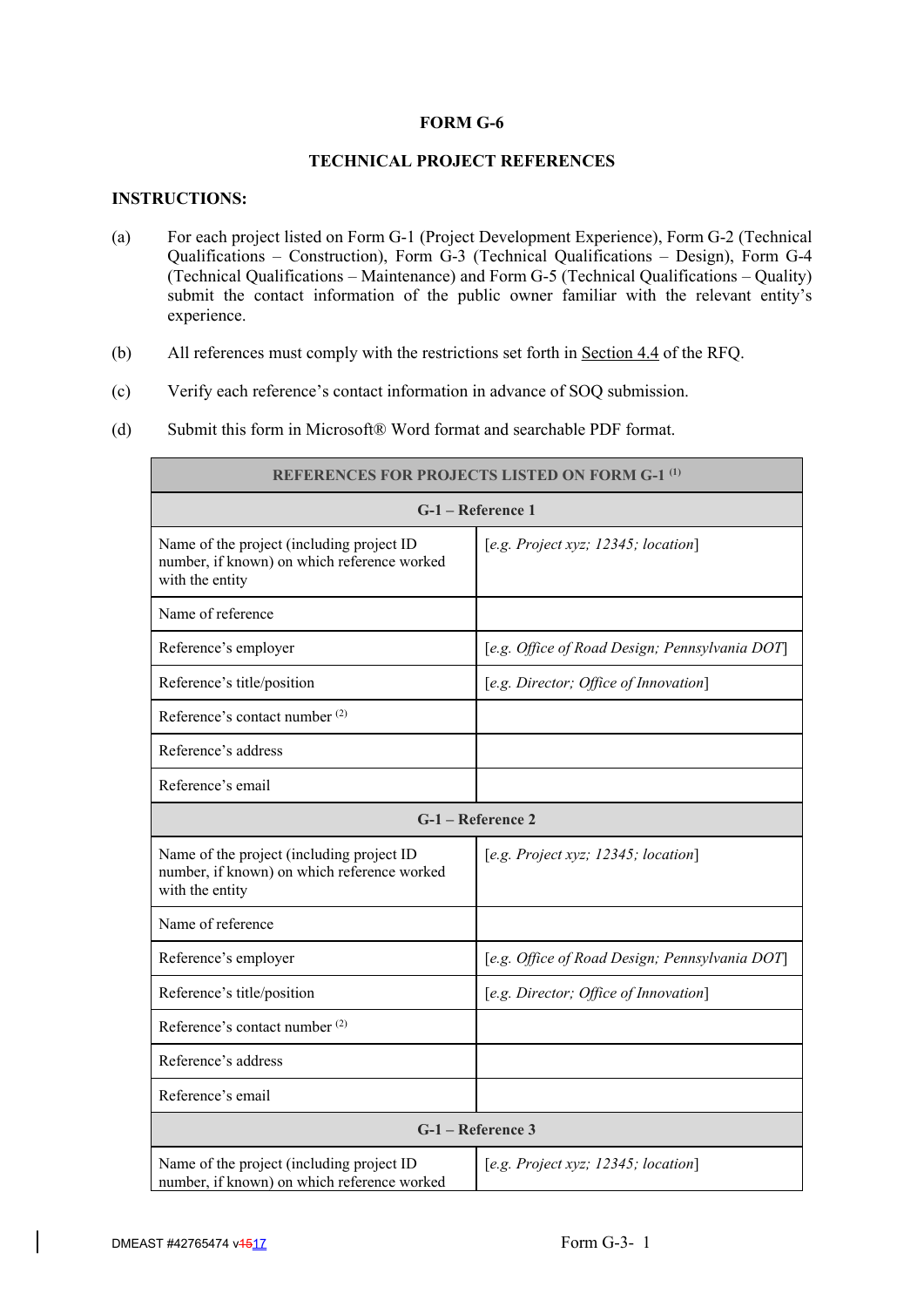| with the entity                                                                                             |                                                |
|-------------------------------------------------------------------------------------------------------------|------------------------------------------------|
| Name of reference                                                                                           |                                                |
| Reference's employer                                                                                        | [e.g. Office of Road Design; Pennsylvania DOT] |
| Reference's title/position                                                                                  | [e.g. Director; Office of Innovation]          |
| Reference's contact number <sup>(2)</sup>                                                                   |                                                |
| Reference's address                                                                                         |                                                |
| Reference's email                                                                                           |                                                |
|                                                                                                             | G-1 - Reference 4                              |
| Name of the project (including project ID<br>number, if known) on which reference worked<br>with the entity | [e.g. Project xyz; 12345; location]            |
| Name of reference                                                                                           |                                                |
| Reference's employer                                                                                        | [e.g. Office of Road Design; Pennsylvania DOT] |
| Reference's title/position                                                                                  | [e.g. Director; Office of Innovation]          |
| Reference's contact number <sup>(2)</sup>                                                                   |                                                |
| Reference's address                                                                                         |                                                |
| Reference's email                                                                                           |                                                |
|                                                                                                             | G-1 - Reference 5                              |
| Name of the project (including project ID<br>number, if known) on which reference worked<br>with the entity | [e.g. Project xyz; $12345$ ; location]         |
| Name of reference                                                                                           |                                                |
| Reference's employer                                                                                        | [e.g. Office of Road Design; Pennsylvania DOT] |
| Reference's title/position                                                                                  | [e.g. Director; Office of Innovation]          |
| Reference's contact number <sup>(2)</sup>                                                                   |                                                |
| Reference's address                                                                                         |                                                |
| Reference's email                                                                                           |                                                |

- (1) All responses to be provided without line breaks and separated by semicolons, commas or periods to the extent necessary.
- (2) Provide a phone or cell number. For international phone numbers, include the full dialing code for calling from the United States including dates and times for contact.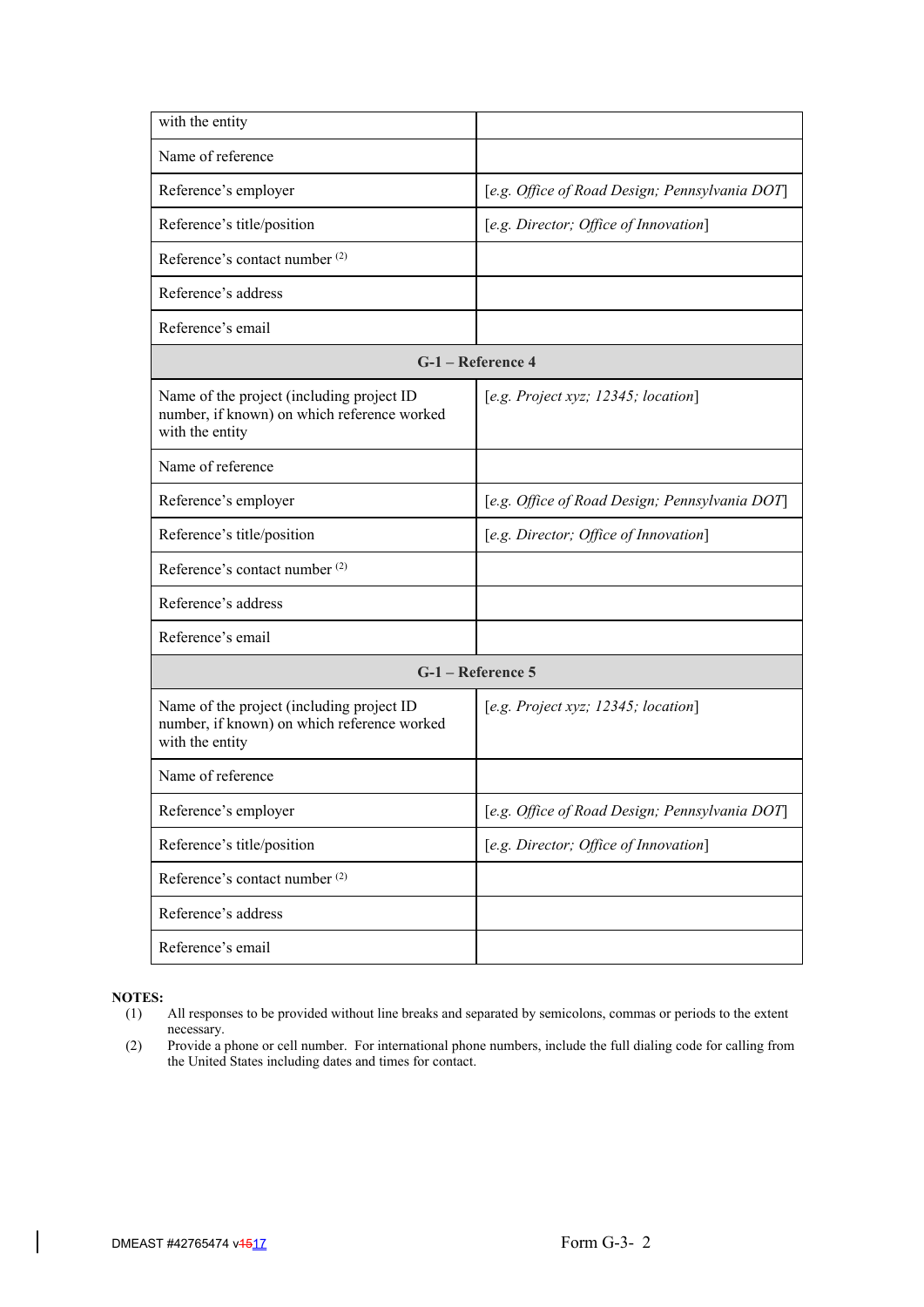| <b>REFERENCES FOR PROJECTS LISTED ON FORM G-2<sup>(1)</sup></b>                                             |                                                |  |  |  |
|-------------------------------------------------------------------------------------------------------------|------------------------------------------------|--|--|--|
| G-2 – Reference 1                                                                                           |                                                |  |  |  |
| Name of the project (including project ID<br>number, if known) on which reference worked<br>with the entity | [e.g. Project xyz; 12345; location]            |  |  |  |
| Name of reference                                                                                           |                                                |  |  |  |
| Reference's employer                                                                                        | [e.g. Office of Road Design; Pennsylvania DOT] |  |  |  |
| Reference's title/position                                                                                  | [e.g. Director; Office of Innovation]          |  |  |  |
| Reference's contact number <sup>(2)</sup>                                                                   |                                                |  |  |  |
| Reference's address                                                                                         |                                                |  |  |  |
| Reference's email                                                                                           |                                                |  |  |  |
|                                                                                                             | G-2 – Reference 2                              |  |  |  |
| Name of the project (including project ID<br>number, if known) on which reference worked<br>with the entity | [e.g. Project xyz; $12345$ ; location]         |  |  |  |
| Name of reference                                                                                           |                                                |  |  |  |
| Reference's employer                                                                                        | [e.g. Office of Road Design; Pennsylvania DOT] |  |  |  |
| Reference's title/position                                                                                  | [e.g. Director; Office of Innovation]          |  |  |  |
| Reference's contact number <sup>(2)</sup>                                                                   |                                                |  |  |  |
| Reference's address                                                                                         |                                                |  |  |  |
| Reference's email                                                                                           |                                                |  |  |  |
|                                                                                                             | G-2 – Reference 3                              |  |  |  |
| Name of the project (including project ID<br>number, if known) on which reference worked<br>with the entity | [e.g. Project xyz; 12345; location]            |  |  |  |
| Name of reference                                                                                           |                                                |  |  |  |
| Reference's employer                                                                                        | [e.g. Office of Road Design; Pennsylvania DOT] |  |  |  |
| Reference's title/position                                                                                  | [e.g. Director; Office of Innovation]          |  |  |  |
| Reference's contact number <sup>(2)</sup>                                                                   |                                                |  |  |  |
| Reference's address                                                                                         |                                                |  |  |  |
| Reference's email                                                                                           |                                                |  |  |  |
|                                                                                                             | G-2 – Reference 4                              |  |  |  |
| Name of the project (including project ID<br>number, if known) on which reference worked                    | [e.g. Project xyz; 12345; location]            |  |  |  |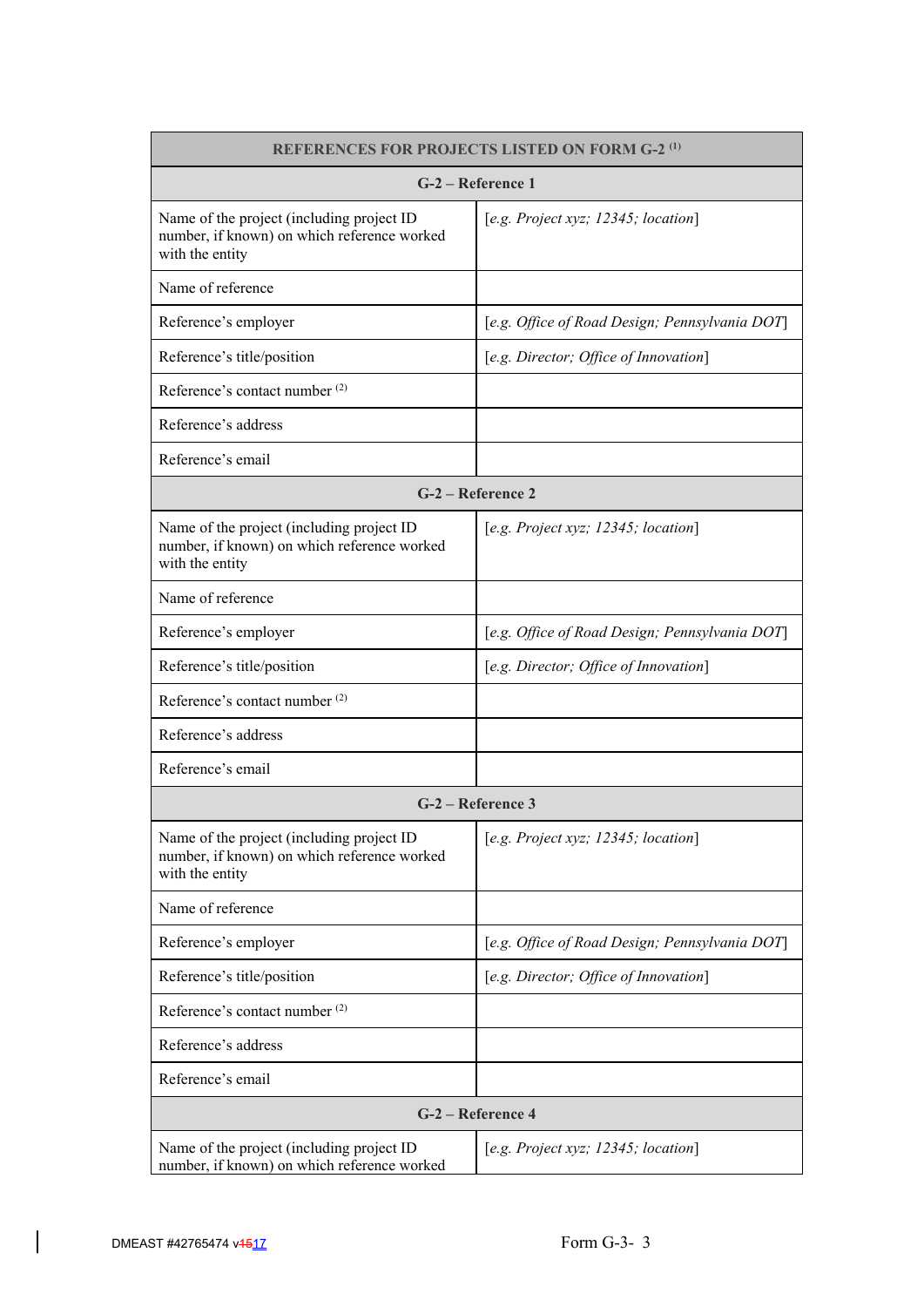| with the entity                                                                                             |                                                |  |  |  |
|-------------------------------------------------------------------------------------------------------------|------------------------------------------------|--|--|--|
| Name of reference                                                                                           |                                                |  |  |  |
| Reference's employer                                                                                        | [e.g. Office of Road Design; Pennsylvania DOT] |  |  |  |
| Reference's title/position                                                                                  | [e.g. Director; Office of Innovation]          |  |  |  |
| Reference's contact number (2)                                                                              |                                                |  |  |  |
| Reference's address                                                                                         |                                                |  |  |  |
| Reference's email                                                                                           |                                                |  |  |  |
| $G-2$ – Reference 5                                                                                         |                                                |  |  |  |
| Name of the project (including project ID<br>number, if known) on which reference worked<br>with the entity | [e.g. Project xyz; 12345; location]            |  |  |  |
| Name of reference                                                                                           |                                                |  |  |  |
| Reference's employer                                                                                        | [e.g. Office of Road Design; Pennsylvania DOT] |  |  |  |
| Reference's title/position                                                                                  | [e.g. Director; Office of Innovation]          |  |  |  |
| Reference's contact number <sup>(2)</sup>                                                                   |                                                |  |  |  |
| Reference's address                                                                                         |                                                |  |  |  |
| Reference's email                                                                                           |                                                |  |  |  |

# **NOTES:**<br>(1)

- All responses to be provided without line breaks and separated by semicolons, commas or periods to the extent necessary.
- (2) Provide a phone or cell number. For international phone numbers, include the full dialing code for calling from the United States including dates and times for contact.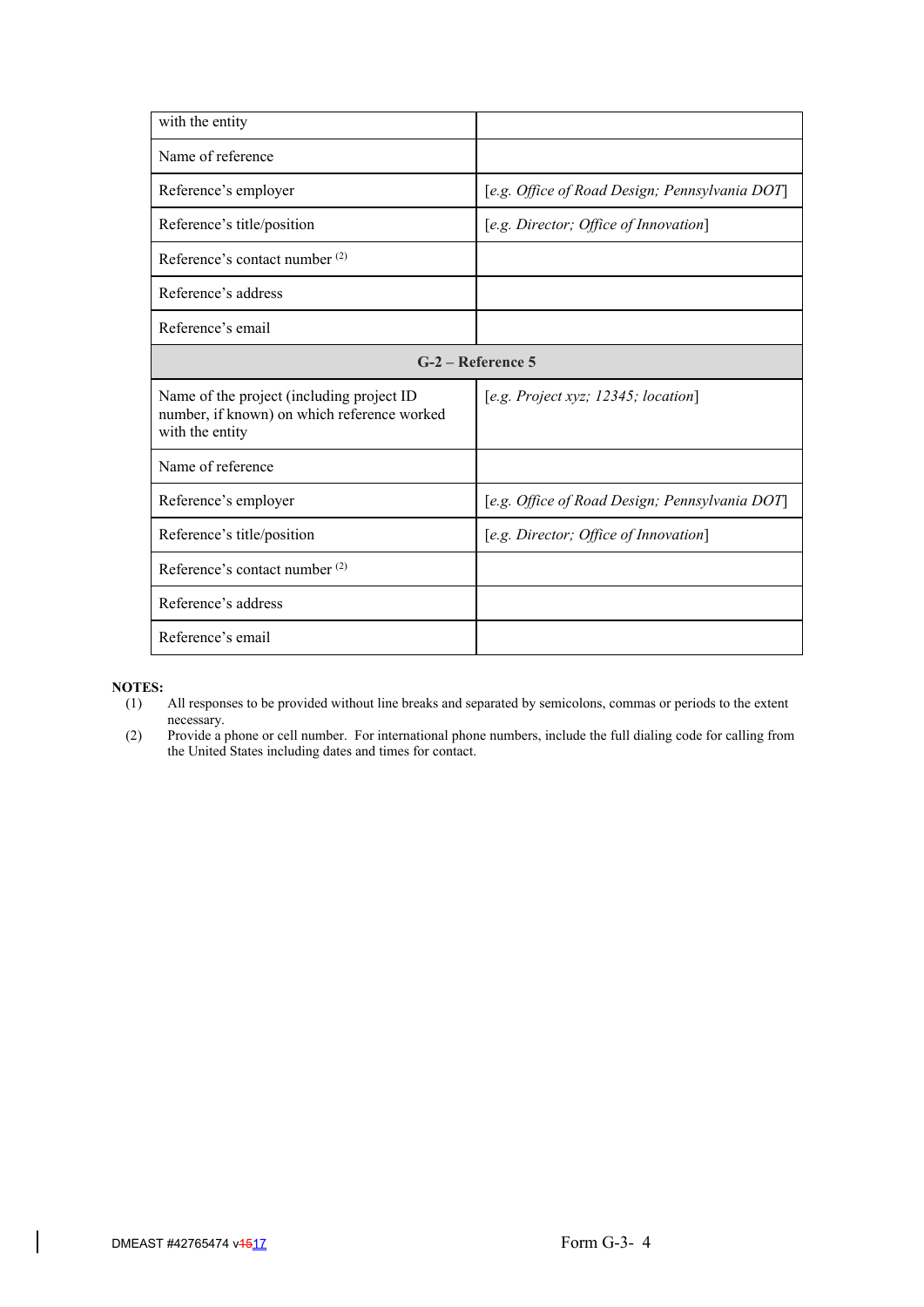| <b>REFERENCES FOR PROJECTS LISTED ON FORM G-3<sup>(1)</sup></b>                                             |                                                |  |  |  |
|-------------------------------------------------------------------------------------------------------------|------------------------------------------------|--|--|--|
| G-3 – Reference 1                                                                                           |                                                |  |  |  |
| Name of the project (including project ID<br>number, if known) on which reference worked<br>with the entity | [e.g. Project xyz; 12345; location]            |  |  |  |
| Name of reference                                                                                           |                                                |  |  |  |
| Reference's employer                                                                                        | [e.g. Office of Road Design; Pennsylvania DOT] |  |  |  |
| Reference's title/position                                                                                  | [e.g. Director; Office of Innovation]          |  |  |  |
| Reference's contact number <sup>(2)</sup>                                                                   |                                                |  |  |  |
| Reference's address                                                                                         |                                                |  |  |  |
| Reference's email                                                                                           |                                                |  |  |  |
|                                                                                                             | G-3 – Reference 2                              |  |  |  |
| Name of the project (including project ID<br>number, if known) on which reference worked<br>with the entity | [e.g. Project xyz; $12345$ ; location]         |  |  |  |
| Name of reference                                                                                           |                                                |  |  |  |
| Reference's employer                                                                                        | [e.g. Office of Road Design; Pennsylvania DOT] |  |  |  |
| Reference's title/position                                                                                  | [e.g. Director; Office of Innovation]          |  |  |  |
| Reference's contact number <sup>(2)</sup>                                                                   |                                                |  |  |  |
| Reference's address                                                                                         |                                                |  |  |  |
| Reference's email                                                                                           |                                                |  |  |  |
|                                                                                                             | G-3 – Reference 3                              |  |  |  |
| Name of the project (including project ID<br>number, if known) on which reference worked<br>with the entity | [e.g. Project xyz; 12345; location]            |  |  |  |
| Name of reference                                                                                           |                                                |  |  |  |
| Reference's employer                                                                                        | [e.g. Office of Road Design; Pennsylvania DOT] |  |  |  |
| Reference's title/position                                                                                  | [e.g. Director; Office of Innovation]          |  |  |  |
| Reference's contact number <sup>(2)</sup>                                                                   |                                                |  |  |  |
| Reference's address                                                                                         |                                                |  |  |  |
| Reference's email                                                                                           |                                                |  |  |  |
|                                                                                                             | G-3 - Reference 4                              |  |  |  |
| Name of the project (including project ID<br>number, if known) on which reference worked                    | [e.g. Project xyz; 12345; location]            |  |  |  |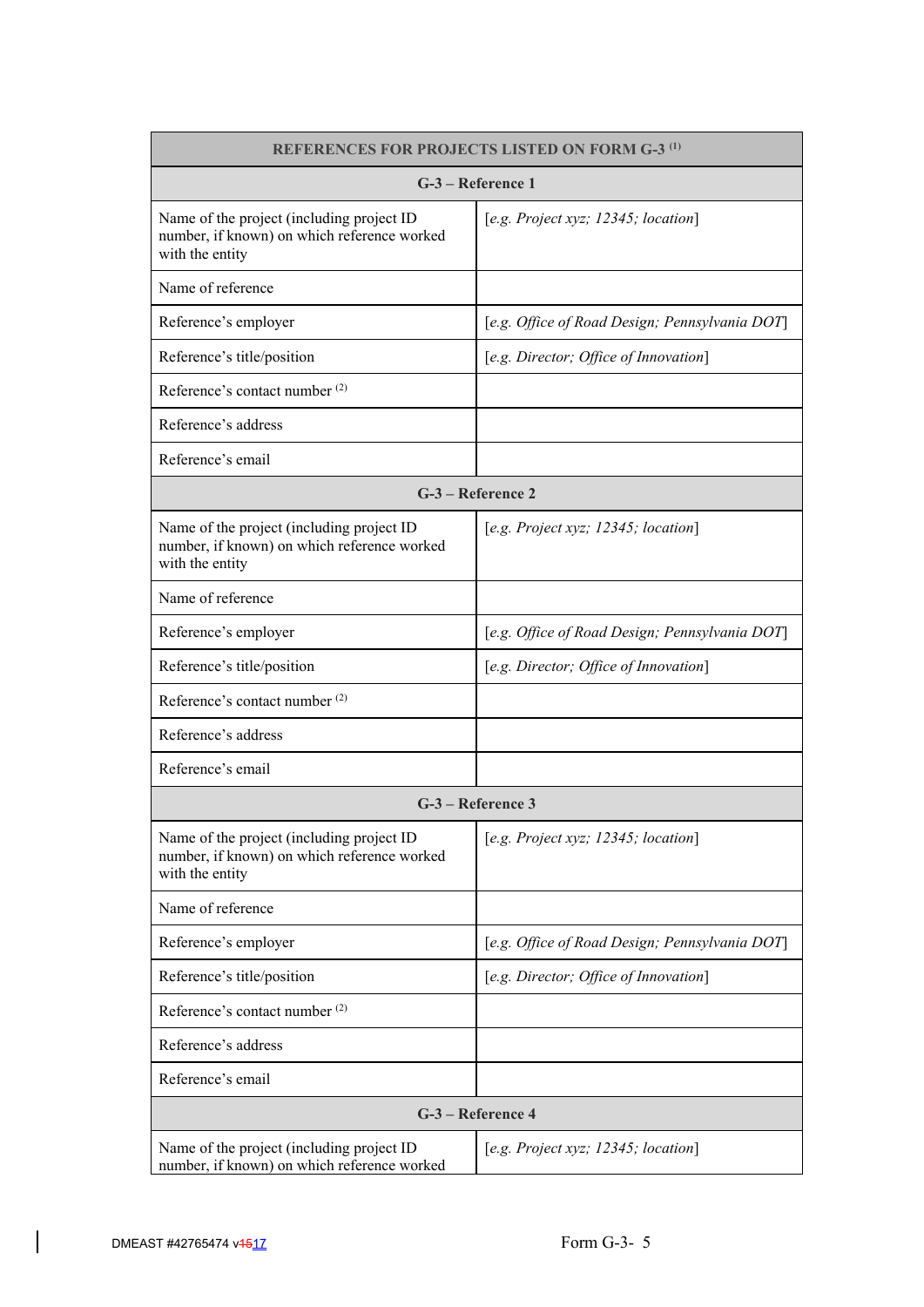| with the entity                                                                                             |                                                |  |  |  |
|-------------------------------------------------------------------------------------------------------------|------------------------------------------------|--|--|--|
| Name of reference                                                                                           |                                                |  |  |  |
| Reference's employer                                                                                        | [e.g. Office of Road Design; Pennsylvania DOT] |  |  |  |
| Reference's title/position                                                                                  | [e.g. Director; Office of Innovation]          |  |  |  |
| Reference's contact number (2)                                                                              |                                                |  |  |  |
| Reference's address                                                                                         |                                                |  |  |  |
| Reference's email                                                                                           |                                                |  |  |  |
| $G-3$ – Reference 5                                                                                         |                                                |  |  |  |
| Name of the project (including project ID<br>number, if known) on which reference worked<br>with the entity | [e.g. Project xyz; 12345; location]            |  |  |  |
| Name of reference                                                                                           |                                                |  |  |  |
| Reference's employer                                                                                        | [e.g. Office of Road Design; Pennsylvania DOT] |  |  |  |
| Reference's title/position                                                                                  | [e.g. Director; Office of Innovation]          |  |  |  |
| Reference's contact number <sup>(2)</sup>                                                                   |                                                |  |  |  |
| Reference's address                                                                                         |                                                |  |  |  |
| Reference's email                                                                                           |                                                |  |  |  |

# **NOTES:**<br>(1)

- All responses to be provided without line breaks and separated by semicolons, commas or periods to the extent necessary.
- (2) Provide a phone or cell number. For international phone numbers, include the full dialing code for calling from the United States including dates and times for contact.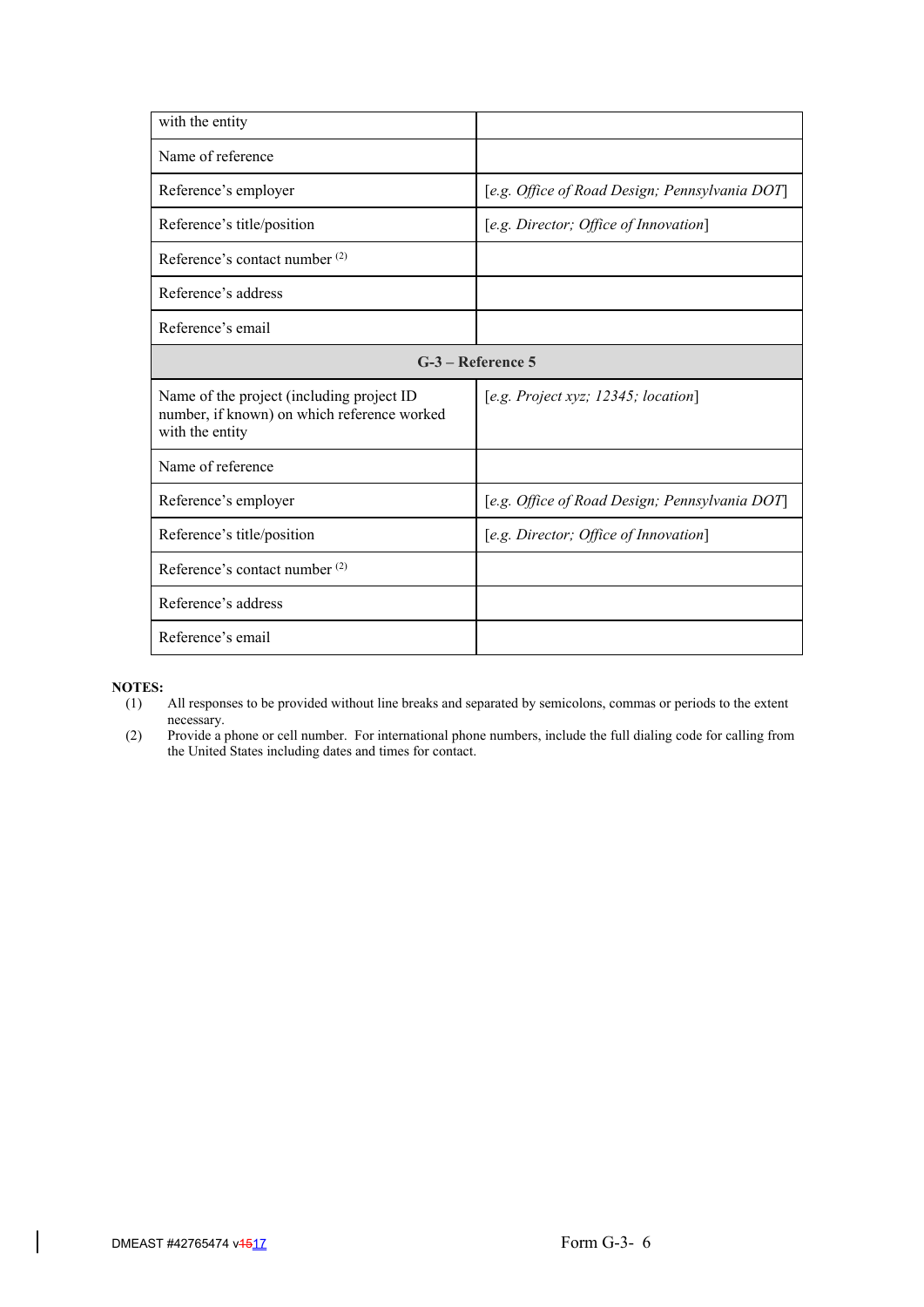| <b>REFERENCES FOR PROJECTS LISTED ON FORM G-4<sup>(1)</sup></b>                                             |                                                |  |  |  |  |
|-------------------------------------------------------------------------------------------------------------|------------------------------------------------|--|--|--|--|
| G-4 – Reference 1                                                                                           |                                                |  |  |  |  |
| Name of the project (including project ID<br>number, if known) on which reference worked<br>with the entity | [e.g. Project xyz; $12345$ ; location]         |  |  |  |  |
| Name of reference                                                                                           |                                                |  |  |  |  |
| Reference's employer                                                                                        | [e.g. Office of Road Design; Pennsylvania DOT] |  |  |  |  |
| Reference's title/position                                                                                  | [e.g. Director; Office of Innovation]          |  |  |  |  |
| Reference's contact number <sup>(2)</sup>                                                                   |                                                |  |  |  |  |
| Reference's address                                                                                         |                                                |  |  |  |  |
| Reference's email                                                                                           |                                                |  |  |  |  |
|                                                                                                             | G-4 – Reference 2                              |  |  |  |  |
| Name of the project (including project ID<br>number, if known) on which reference worked<br>with the entity | [e.g. Project xyz; 12345; location]            |  |  |  |  |
| Name of reference                                                                                           |                                                |  |  |  |  |
| Reference's employer                                                                                        | [e.g. Office of Road Design; Pennsylvania DOT] |  |  |  |  |
| Reference's title/position                                                                                  | [e.g. Director; Office of Innovation]          |  |  |  |  |
| Reference's contact number <sup>(2)</sup>                                                                   |                                                |  |  |  |  |
| Reference's address                                                                                         |                                                |  |  |  |  |
| Reference's email                                                                                           |                                                |  |  |  |  |
|                                                                                                             | G-4 – Reference 3                              |  |  |  |  |
| Name of the project (including project ID<br>number, if known) on which reference worked<br>with the entity | [e.g. Project xyz; $12345$ ; location]         |  |  |  |  |
| Name of reference                                                                                           |                                                |  |  |  |  |
| Reference's employer                                                                                        | [e.g. Office of Road Design; Pennsylvania DOT] |  |  |  |  |
| Reference's title/position                                                                                  | [e.g. Director; Office of Innovation]          |  |  |  |  |
| Reference's contact number <sup>(2)</sup>                                                                   |                                                |  |  |  |  |
| Reference's address                                                                                         |                                                |  |  |  |  |
| Reference's email                                                                                           |                                                |  |  |  |  |
|                                                                                                             | G-4 – Reference 4                              |  |  |  |  |
| Name of the project (including project ID<br>number, if known) on which reference worked                    | [e.g. Project xyz; 12345; location]            |  |  |  |  |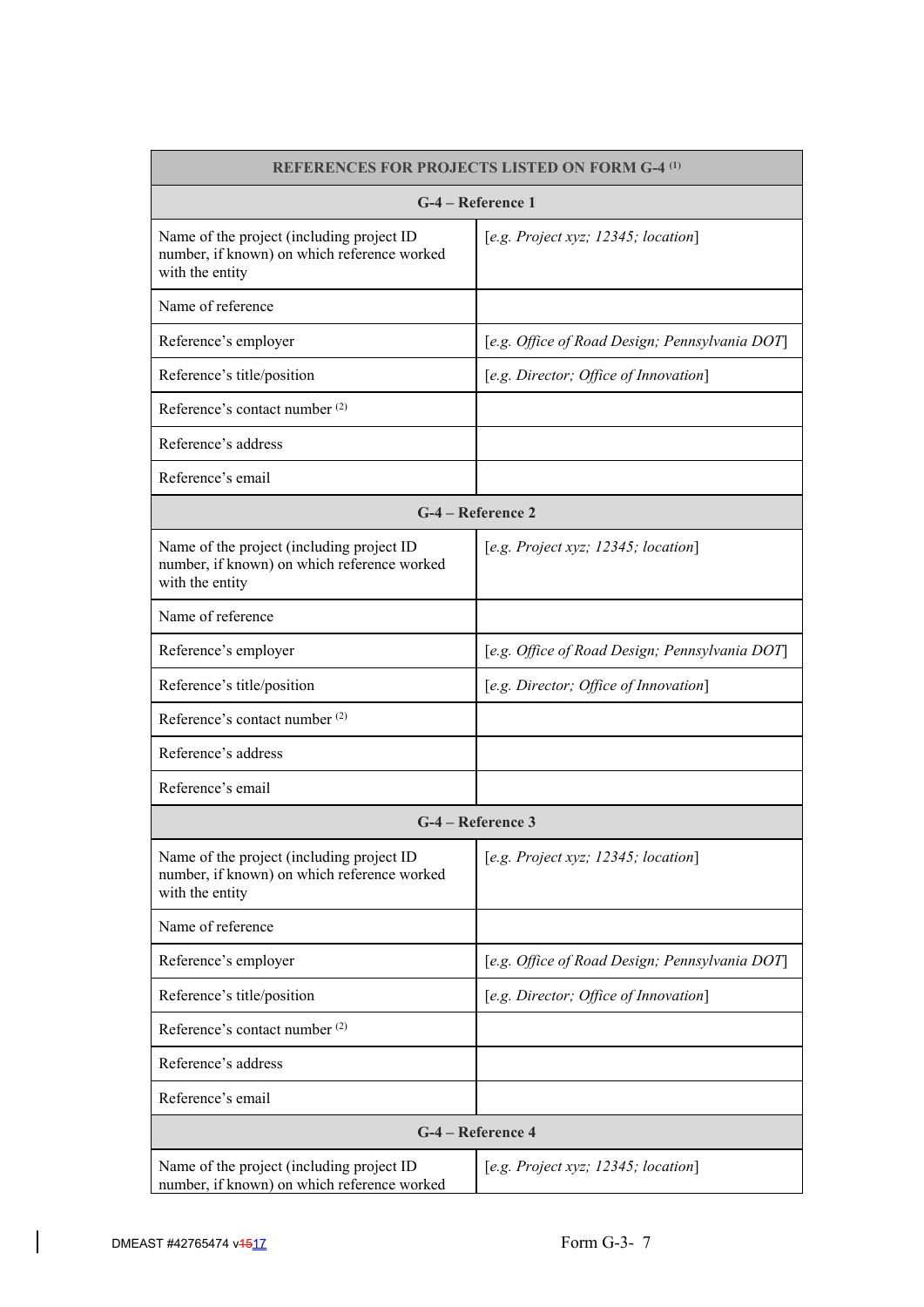| with the entity                                                                                             |                                                |  |  |  |
|-------------------------------------------------------------------------------------------------------------|------------------------------------------------|--|--|--|
| Name of reference                                                                                           |                                                |  |  |  |
| Reference's employer                                                                                        | [e.g. Office of Road Design; Pennsylvania DOT] |  |  |  |
| Reference's title/position                                                                                  | [e.g. Director; Office of Innovation]          |  |  |  |
| Reference's contact number (2)                                                                              |                                                |  |  |  |
| Reference's address                                                                                         |                                                |  |  |  |
| Reference's email                                                                                           |                                                |  |  |  |
| $G-4$ – Reference 5                                                                                         |                                                |  |  |  |
| Name of the project (including project ID<br>number, if known) on which reference worked<br>with the entity | [e.g. Project xyz; $12345$ ; location]         |  |  |  |
| Name of reference                                                                                           |                                                |  |  |  |
| Reference's employer                                                                                        | [e.g. Office of Road Design; Pennsylvania DOT] |  |  |  |
| Reference's title/position                                                                                  | [e.g. Director; Office of Innovation]          |  |  |  |
| Reference's contact number <sup>(2)</sup>                                                                   |                                                |  |  |  |
| Reference's address                                                                                         |                                                |  |  |  |
| Reference's email                                                                                           |                                                |  |  |  |

- **NOTES:**<br>(1) All responses to be provided without line breaks and separated by semicolons, commas or periods to the extent necessary.
- (2) Provide a phone or cell number. For international phone numbers, include the full dialing code for calling from the United States including dates and times for contact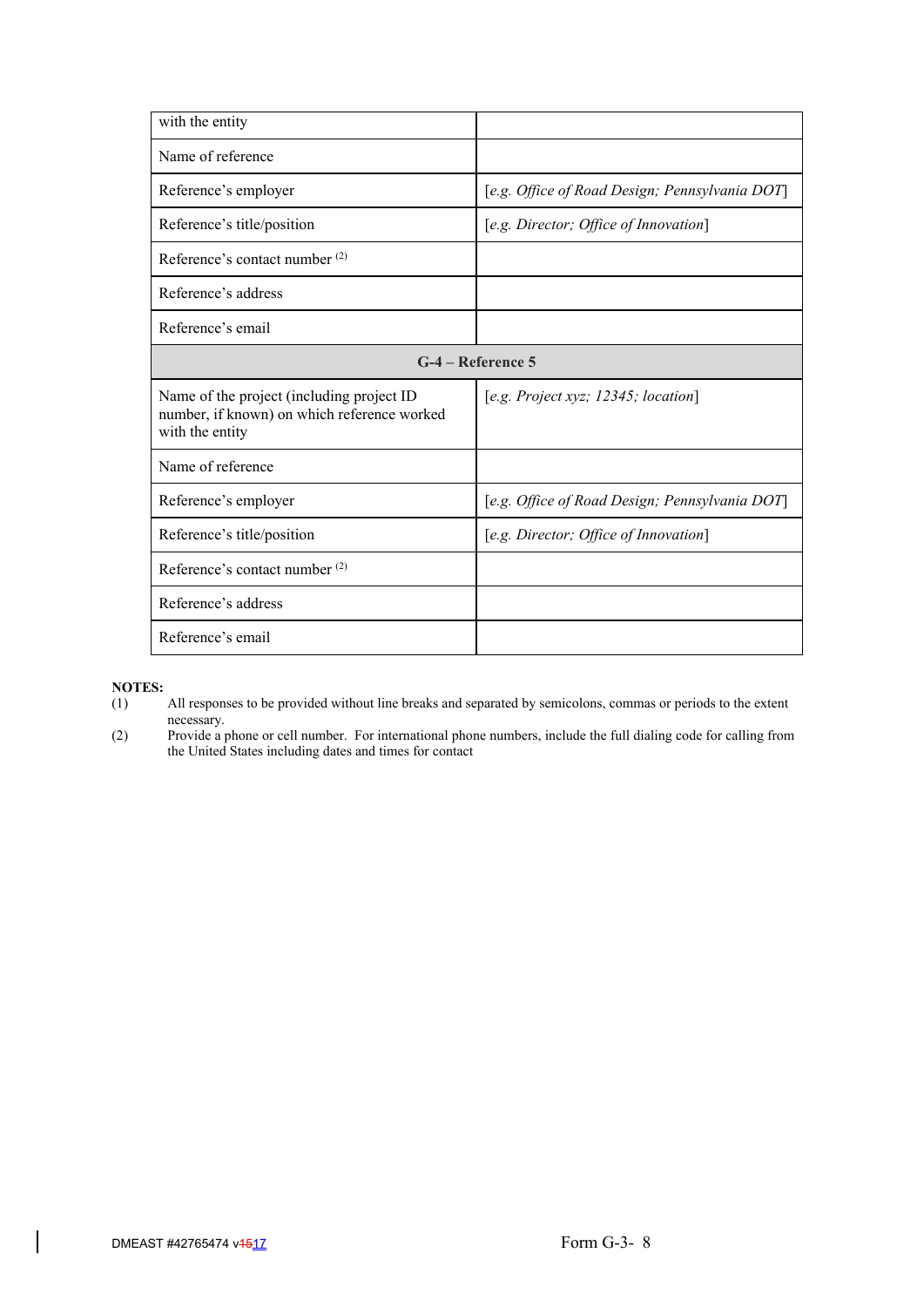| <b>REFERENCES FOR PROJECTS LISTED ON FORM G-5<sup>(1)</sup></b>                                             |                                                |  |  |  |
|-------------------------------------------------------------------------------------------------------------|------------------------------------------------|--|--|--|
| G-5 – Reference 1                                                                                           |                                                |  |  |  |
| Name of the project (including project ID<br>number, if known) on which reference worked<br>with the entity | [e.g. Project xyz; 12345; location]            |  |  |  |
| Name of reference                                                                                           |                                                |  |  |  |
| Reference's employer                                                                                        | [e.g. Office of Road Design; Pennsylvania DOT] |  |  |  |
| Reference's title/position                                                                                  | [e.g. Director; Office of Innovation]          |  |  |  |
| Reference's contact number <sup>(2)</sup>                                                                   |                                                |  |  |  |
| Reference's address                                                                                         |                                                |  |  |  |
| Reference's email                                                                                           |                                                |  |  |  |
|                                                                                                             | G-5 – Reference 2                              |  |  |  |
| Name of the project (including project ID<br>number, if known) on which reference worked<br>with the entity | [e.g. Project xyz; $12345$ ; location]         |  |  |  |
| Name of reference                                                                                           |                                                |  |  |  |
| Reference's employer                                                                                        | [e.g. Office of Road Design; Pennsylvania DOT] |  |  |  |
| Reference's title/position                                                                                  | [e.g. Director; Office of Innovation]          |  |  |  |
| Reference's contact number <sup>(2)</sup>                                                                   |                                                |  |  |  |
| Reference's address                                                                                         |                                                |  |  |  |
| Reference's email                                                                                           |                                                |  |  |  |
|                                                                                                             | G-5 – Reference 3                              |  |  |  |
| Name of the project (including project ID<br>number, if known) on which reference worked<br>with the entity | [e.g. Project xyz; 12345; location]            |  |  |  |
| Name of reference                                                                                           |                                                |  |  |  |
| Reference's employer                                                                                        | [e.g. Office of Road Design; Pennsylvania DOT] |  |  |  |
| Reference's title/position                                                                                  | [e.g. Director; Office of Innovation]          |  |  |  |
| Reference's contact number <sup>(2)</sup>                                                                   |                                                |  |  |  |
| Reference's address                                                                                         |                                                |  |  |  |
| Reference's email                                                                                           |                                                |  |  |  |
|                                                                                                             | G-5 - Reference 4                              |  |  |  |
| Name of the project (including project ID<br>number, if known) on which reference worked                    | [e.g. Project xyz; 12345; location]            |  |  |  |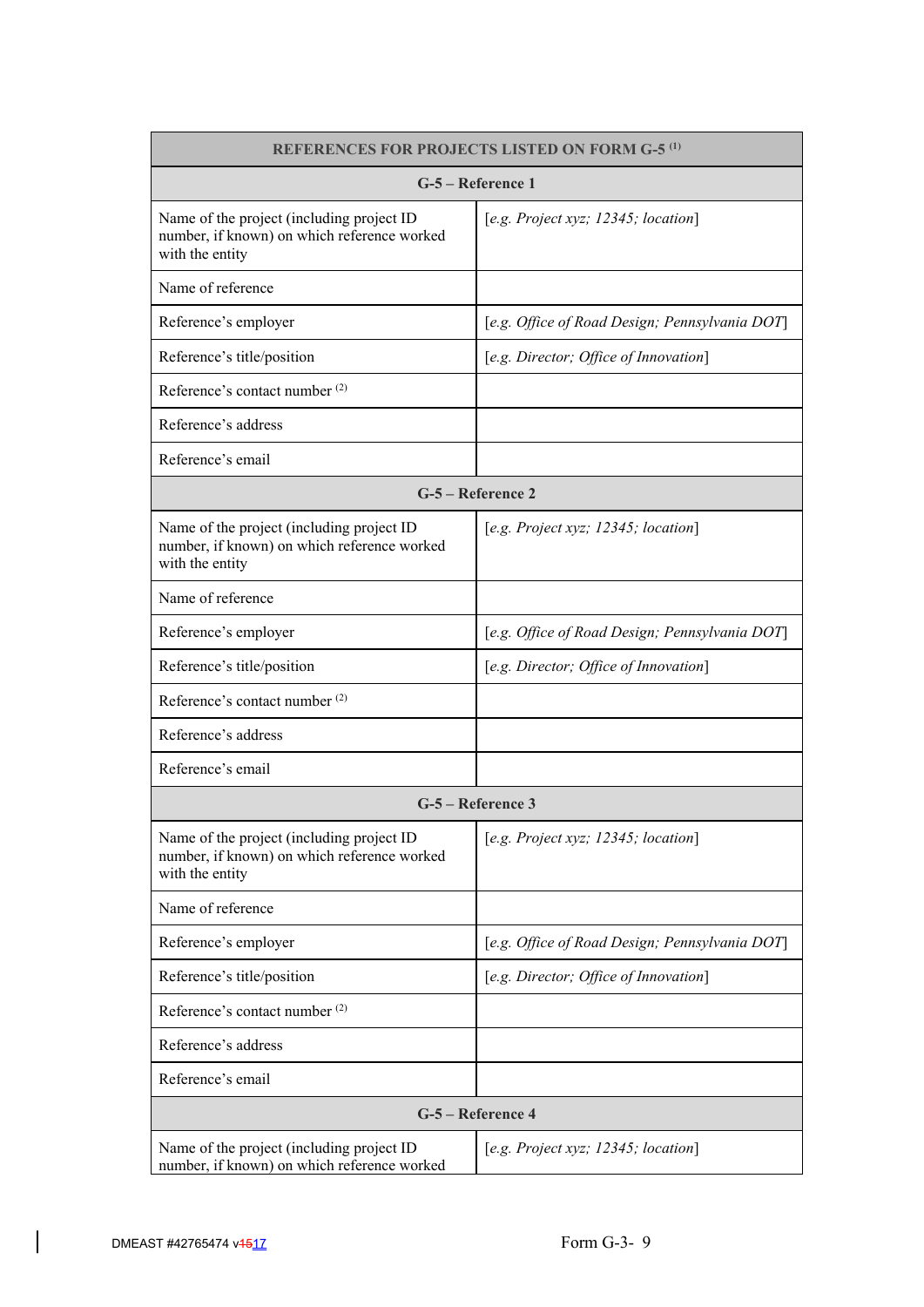| with the entity                                                                                             |                                                |  |  |  |
|-------------------------------------------------------------------------------------------------------------|------------------------------------------------|--|--|--|
| Name of reference                                                                                           |                                                |  |  |  |
| Reference's employer                                                                                        | [e.g. Office of Road Design; Pennsylvania DOT] |  |  |  |
| Reference's title/position                                                                                  | [e.g. Director; Office of Innovation]          |  |  |  |
| Reference's contact number (2)                                                                              |                                                |  |  |  |
| Reference's address                                                                                         |                                                |  |  |  |
| Reference's email                                                                                           |                                                |  |  |  |
| G-5 – Reference 5                                                                                           |                                                |  |  |  |
| Name of the project (including project ID<br>number, if known) on which reference worked<br>with the entity | [e.g. Project xyz; $12345$ ; location]         |  |  |  |
| Name of reference                                                                                           |                                                |  |  |  |
| Reference's employer                                                                                        | [e.g. Office of Road Design; Pennsylvania DOT] |  |  |  |
| Reference's title/position                                                                                  | [e.g. Director; Office of Innovation]          |  |  |  |
| Reference's contact number <sup>(2)</sup>                                                                   |                                                |  |  |  |
| Reference's address                                                                                         |                                                |  |  |  |
| Reference's email                                                                                           |                                                |  |  |  |

- **NOTES:**<br>(1) All responses to be provided without line breaks and separated by semicolons, commas or periods to the extent necessary.
- (2) Provide a phone or cell number. For international phone numbers, include the full dialing code for calling from the United States including dates and times for contact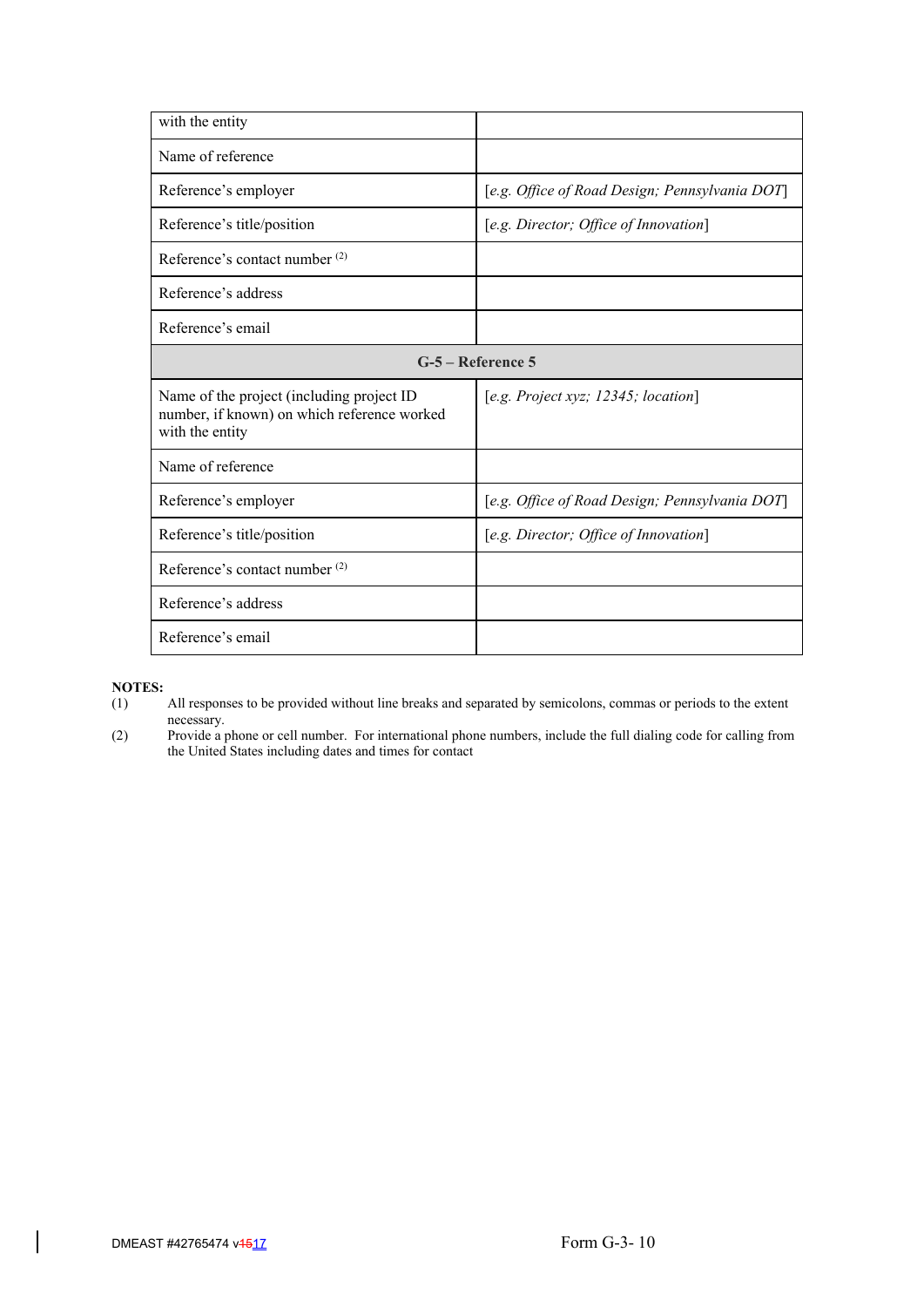# **FORM G-7**

# **SAFETY QUESTIONNAIRE**

*Note: Safety Questionnaire shall be provided by the Lead Construction Contractor.*

 $\mathcal{L}_\text{max} = \frac{1}{2} \sum_{i=1}^n \mathcal{L}_\text{max}(\mathbf{x}_i - \mathbf{y}_i)$ 

 $\_$  , and the set of the set of the set of the set of the set of the set of the set of the set of the set of the set of the set of the set of the set of the set of the set of the set of the set of the set of the set of th

Name of Respondent:

Firm Name:

1. Provide the following information for the past three years:

| <b>Item</b>                                      | 2018 | 2019 | 2020 |
|--------------------------------------------------|------|------|------|
| <b>Experience Modification Rate</b>              |      |      |      |
| <b>Lost Work Rate</b>                            |      |      |      |
| <b>Employee hours worked</b>                     |      |      |      |
| (Do not include non-work time, even though paid) |      |      |      |
| Number of lost workday cases                     |      |      |      |
| Number of restricted workday cases               |      |      |      |
| Number of cases with medical attention only      |      |      |      |
| <b>Number of fatalities</b>                      |      |      |      |

2. Are internal accident reports and report summaries sent to management? To what levels and how often?

| <b>Position</b> | No | Yes | <b>Monthly</b> | Quarterly | <b>Annually</b> |
|-----------------|----|-----|----------------|-----------|-----------------|
|                 |    |     |                |           |                 |
|                 |    |     |                |           |                 |
|                 |    |     |                |           |                 |

|    |                   | Do you hold meetings for supervisors?          | <b>Yes</b> | No                    |  |
|----|-------------------|------------------------------------------------|------------|-----------------------|--|
|    | How Often? Weekly | Biweekly                                       | Monthly    | Less often, as needed |  |
| 4. |                   | Do you conduct Project Safety Inspections? Yes |            | No                    |  |

By Whom? \_\_\_\_\_\_\_\_\_\_\_\_\_\_\_\_\_\_\_\_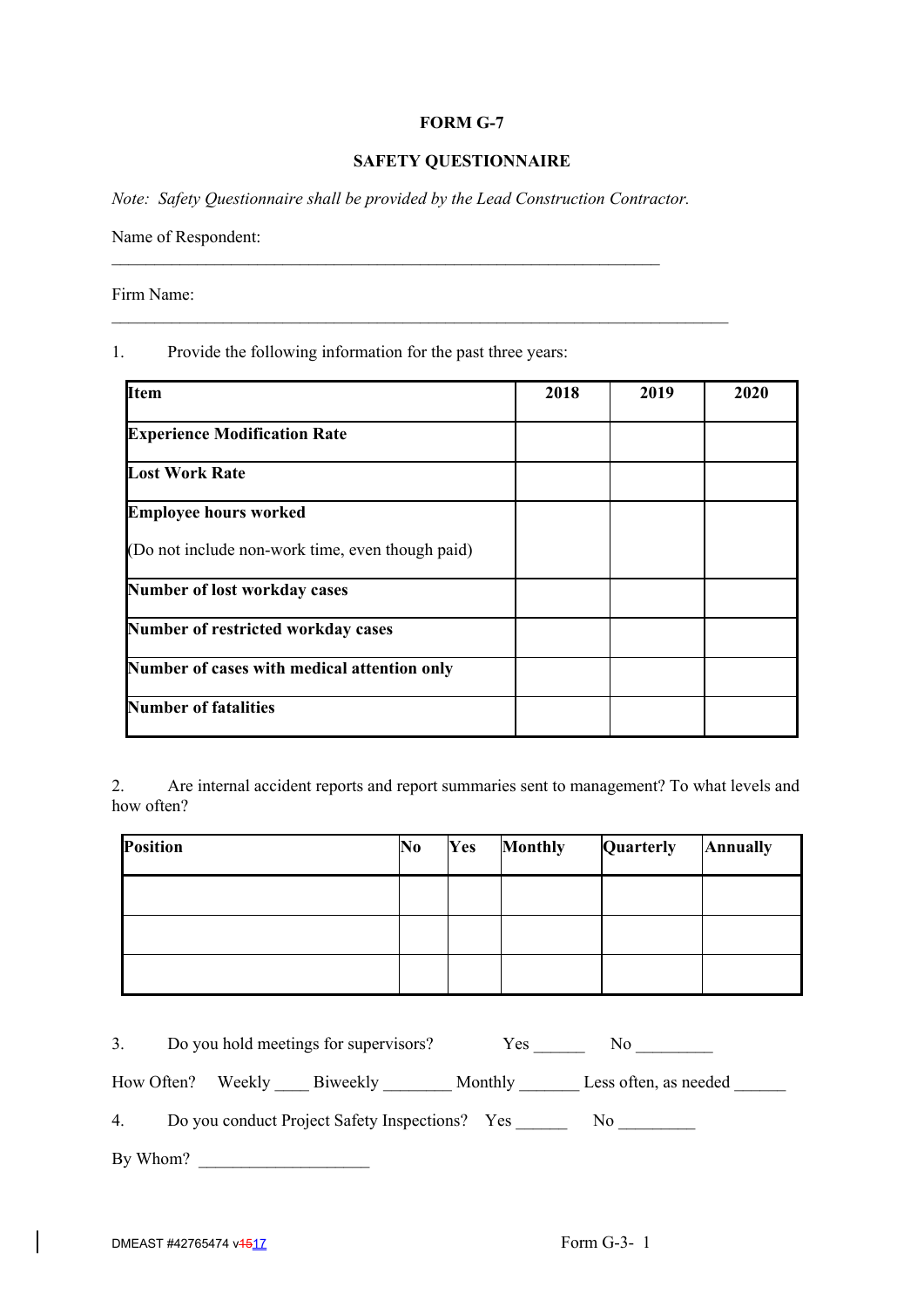| How Often? | Weekly | Biweekly | Monthly |  |
|------------|--------|----------|---------|--|
|------------|--------|----------|---------|--|

# **RESPONDENT'S SAFETY QUESTIONNAIRE (continued)**

1. Does the firm have a written Safety Program? Yes \_\_\_\_\_\_\_\_ No \_\_\_\_\_\_\_

2. Does the firm have an orientation program for new hires? Yes \_\_\_\_\_\_\_\_ No \_\_\_\_\_\_

If yes, what safety items are included?

3. Does the firm have a program for newly hired or promoted foremen? Yes \_\_\_\_\_ No \_\_\_\_\_\_

If yes, does it include instruction of the following?

| Topic                                 | Yes | N <sub>0</sub> |
|---------------------------------------|-----|----------------|
| <b>Safety Work Practices</b>          |     |                |
| <b>Safety Supervision</b>             |     |                |
| <b>Onsite Meetings</b>                |     |                |
| <b>Emergency Procedures</b>           |     |                |
| <b>Accident Investigation</b>         |     |                |
| <b>Fire Protection and Prevention</b> |     |                |
| <b>New Worker Orientation</b>         |     |                |

4. Does the firm hold safety meetings which extend to the laborer level? Yes \_\_\_\_\_ No \_\_\_\_\_\_

How often? Daily Weekly Bi-Weekly Less often, as needed \_\_\_\_\_\_\_\_\_\_\_\_\_\_\_\_\_\_\_\_\_\_\_\_

5. (For Respondent only) Indicate the safety record on the last project to which the indicated Key Personnel were assigned:

| <b>Key Person</b>                             | <b>Total Hours</b><br><b>Worked by All Lost</b><br><b>Employees on Workday</b><br>Project | Number of<br>Cases<br>on Project | Number of<br><b>Restricted</b><br>Workday<br><b>Cases</b><br>on Project | <b>Number of</b><br><b>Cases with</b><br><b>Medical</b><br><b>Attention</b><br><b>Only on</b><br>Project | Number of<br>Fatalities<br>on Project |
|-----------------------------------------------|-------------------------------------------------------------------------------------------|----------------------------------|-------------------------------------------------------------------------|----------------------------------------------------------------------------------------------------------|---------------------------------------|
| <b>Design-Build Project</b><br><b>Manager</b> |                                                                                           |                                  |                                                                         |                                                                                                          |                                       |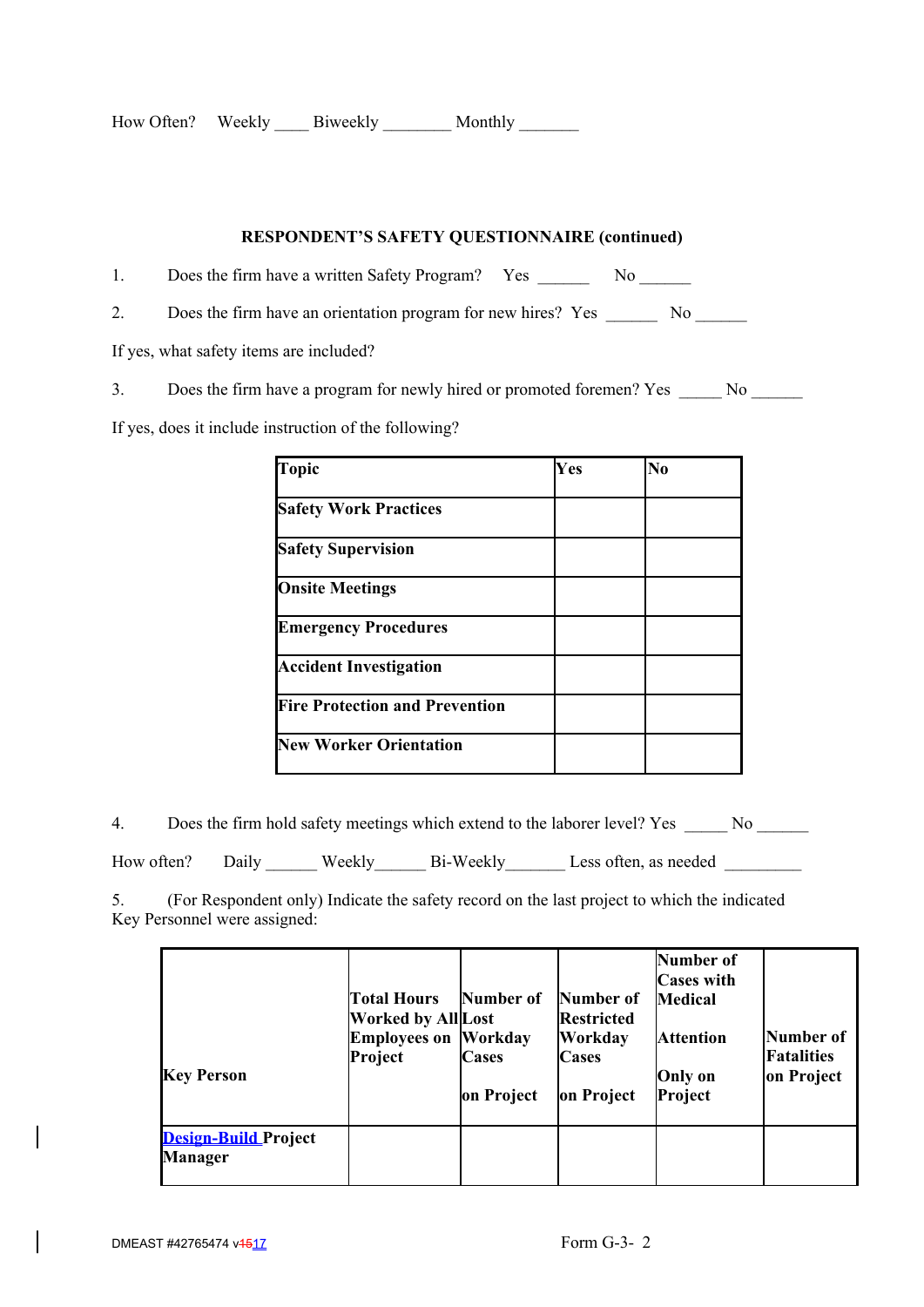| <b>Construction Manager</b> |  |  |  |
|-----------------------------|--|--|--|
|                             |  |  |  |

6. Has OSHA cited and assessed penalties against your firm for any "serious," "willful," or "repeat" violations of its safety or health regulations in the past five years? Yes \_\_\_\_\_\_ No \_\_\_\_\_\_

(If yes, attach a separate signed page describing the citations, including information about the dates of the citations, nature of the violation, the project on which the citation(s) was or were issued, and the amount of penalty paid, if any. If the citation was appealed to the Occupational Safety and Health Appeals Board and a decision has been issued, state the case number and the date of the decision.)

7. Has the Federal Occupational Safety and Health Administration cited and assessed penalties against your firm in the past five years? \_\_\_\_\_\_\_\_\_ Yes \_\_\_\_\_\_\_\_\_ No

(If yes, attach a separate signed page describing each citation.)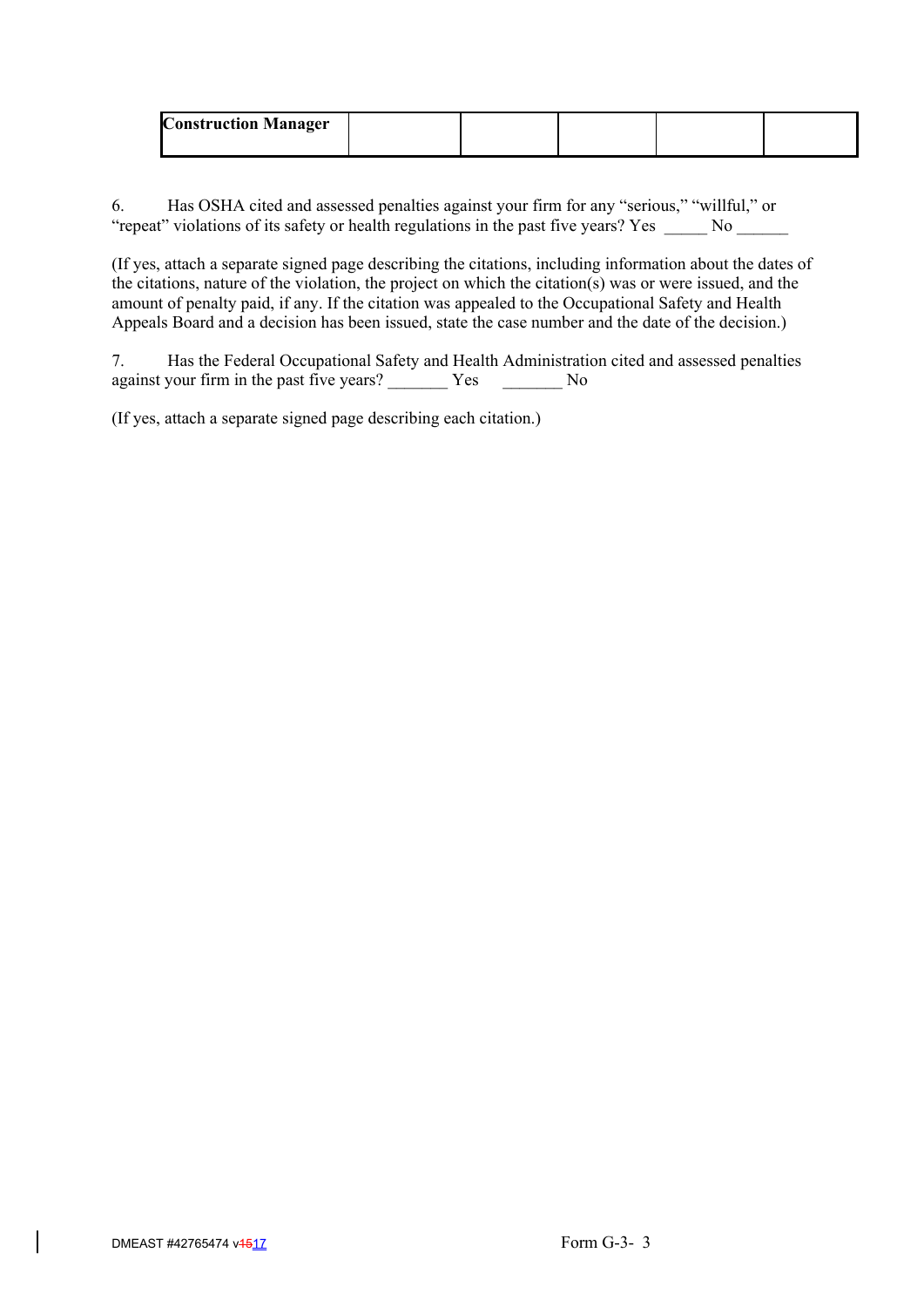# **FORM H-1**

# **EQUITY MEMBER EXPERIENCE**

## **INSTRUCTIONS:**

(a) List the financing experience and experience supporting project development and commercial management of the project after financial close of each Equity Member. For Equity Members, experience of affiliates may be included if a direct or indirect common parent entity is a Financially Responsible Party for that Equity Member. Experience of the investment manager for Equity Members may also be included in this form. Please provide a single Form H-1 encompassing all of the Equity Members.

(b) List no more than five projects for each Equity Member on Form H-1.

(c) All values should be stated in U.S. dollars using the conversion rate as at January 1, 2021. Please make note of the date, source of the rate and rate used. You may include such description as a footnote on this Form.

(d) Attach a maximum one-page narrative description for each project listed. The description should, at minimum, give an overview of the project, describe the type/sector of transportation infrastructure involved (road, airport, port, rail, bridge or tunnel) explain why the experience the Equity Member gained on the project is relevant to the Project.

(e) Projects disclosed under this Form H-1 shall not replicate projects nominated under Form G-1 (Project Development Qualifications) or Form G-4-<br>(Technical Qualifications – Maintenance).(f) Submit this form in Microsoft® Submit this form in Microsoft® Word format and searchable PDF format.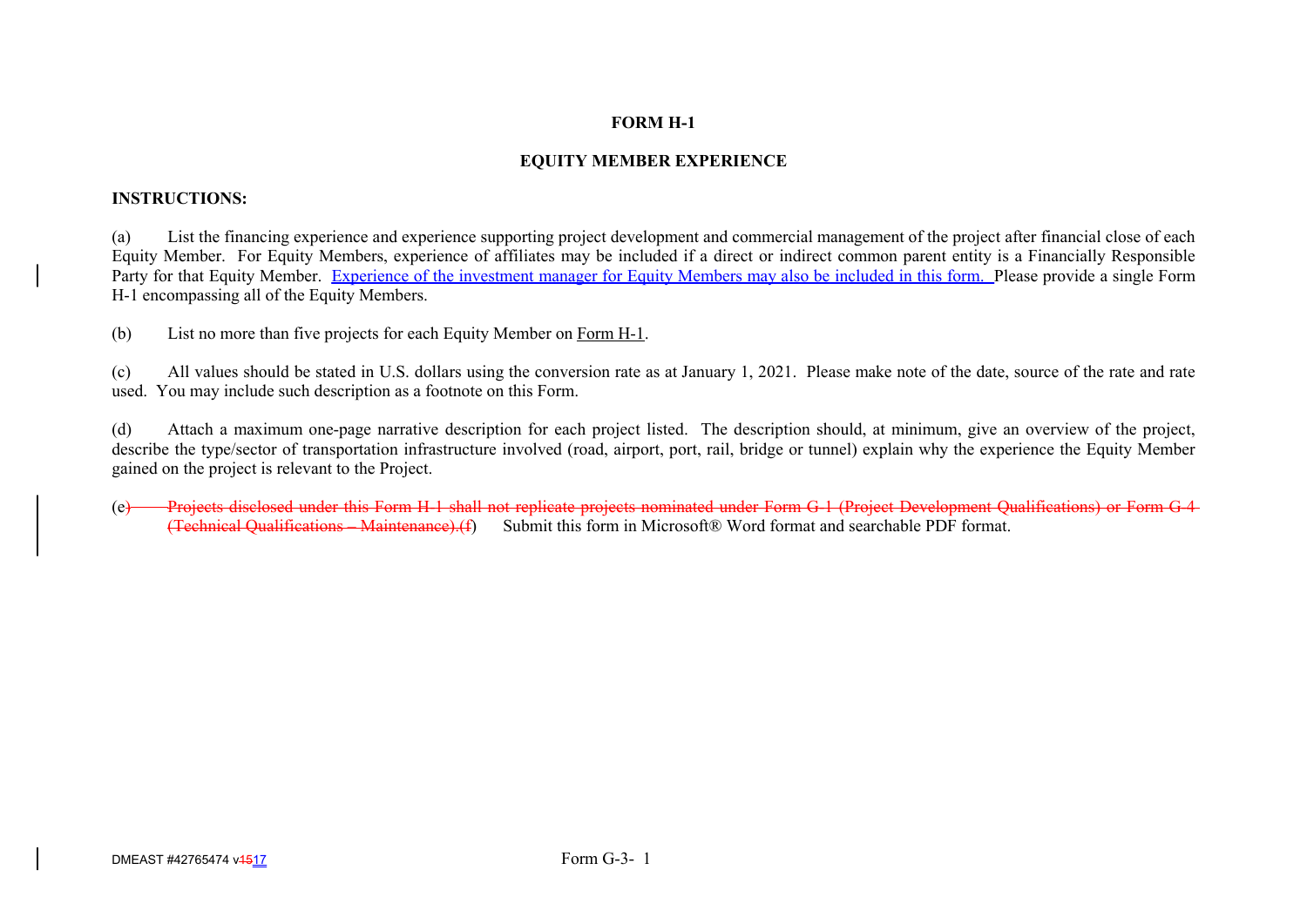| <b>EQUITY</b><br><b>MEMBER</b><br>NAME <sup>(1)</sup> | PROJECT NAME,<br><b>LOCATION &amp;</b><br><b>DESCRIPTION</b>                                                                                                           | <b>CONTRACT</b><br><b>STRUCTURE,</b><br><b>PAYMENT</b><br><b>MECHANISM &amp;</b><br><b>DESCRIPTION OF</b><br><b>REVENUE SOURCE(S)</b>                                                          | <b>DATE OF</b><br><b>FINANCIAL</b><br>CLOSE,<br><b>PROJECT TERM</b> | <b>PROJECT</b><br><b>MILESTONES &amp;</b><br><b>CURRENT STATUS</b>                                                  | <b>PROJECT</b><br>$SLZE^{(2)}$ &<br><b>TOTAL</b><br><b>SOURCES &amp;</b><br><b>USES VALUE</b> <sup>(3)</sup> | <b>DEBT AMOUNT</b><br><b>BY SOURCE</b>     | <b>TOTAL EQUITY</b><br>AMOUNT & %<br>OF COMPANY'S<br><b>EQUITY SHARE</b> |
|-------------------------------------------------------|------------------------------------------------------------------------------------------------------------------------------------------------------------------------|------------------------------------------------------------------------------------------------------------------------------------------------------------------------------------------------|---------------------------------------------------------------------|---------------------------------------------------------------------------------------------------------------------|--------------------------------------------------------------------------------------------------------------|--------------------------------------------|--------------------------------------------------------------------------|
| <b>Sample Entry</b><br>[Company A]                    | [Toll Road P3 Project,<br>Harrisburg, PA,<br>20-mile $2+2$ managed<br>lanes built in the<br>median of a major<br>existing highway in a<br>high density urban<br>area.] | [DBFOM, Milestone]<br>payments and substantial<br>completion payment<br>during construction,<br>availability payments<br>during operations,<br>Revenue from tolls and<br>state appropriations] | <i>[January 1, 2015,</i><br>35-year term, from<br>financial close]  | $\int NTP$ on January 1,<br>2016, Anticipated<br>substantial completion<br>June 2021, Currently<br>in construction] | [Project size:<br>\$400 million;<br>Total sources &<br><i>uses: \$500</i><br>million]                        | $\int$ \$400 million private<br>placement] | $\sqrt{\$100}$ million, 20%<br>equity share]                             |
|                                                       |                                                                                                                                                                        |                                                                                                                                                                                                |                                                                     |                                                                                                                     |                                                                                                              |                                            |                                                                          |
|                                                       |                                                                                                                                                                        |                                                                                                                                                                                                |                                                                     |                                                                                                                     |                                                                                                              |                                            |                                                                          |
|                                                       |                                                                                                                                                                        |                                                                                                                                                                                                |                                                                     |                                                                                                                     |                                                                                                              |                                            |                                                                          |
|                                                       |                                                                                                                                                                        |                                                                                                                                                                                                |                                                                     |                                                                                                                     |                                                                                                              |                                            |                                                                          |

(1) If using experience of an entity other than an Equity Member, please describe the relationship of such entity to the respective Equity Member, and include an explanation of how the experience relates to the Equity Member on this Project. Include such description as a footnote on this Form.

(2) Total dollar value of design and construction costs. Use nominal value.

(3) Total dollar value of all sources and uses, including all private debt, equity, and public funding.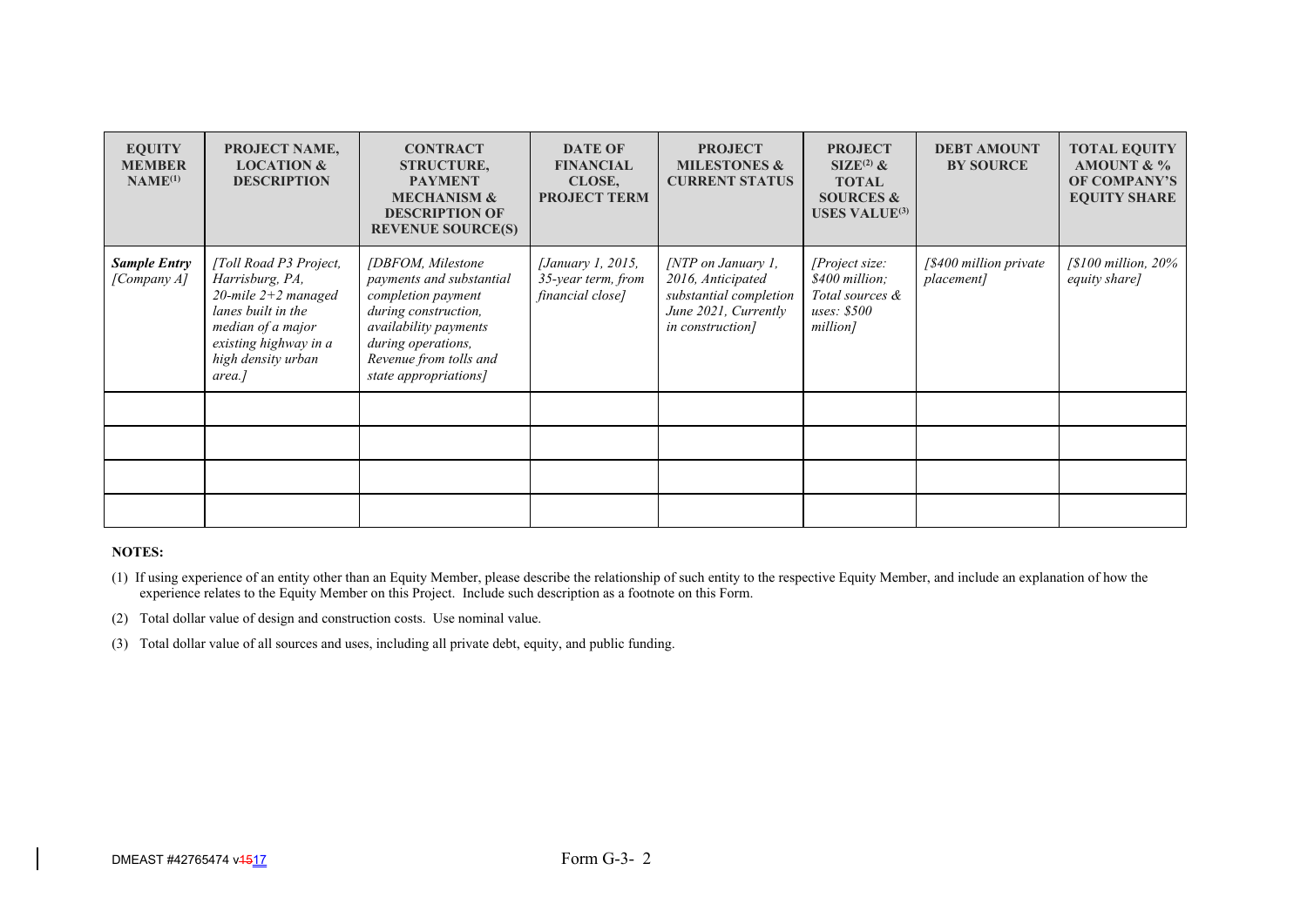# **FORM H-2**

# **EQUITY MEMBER INVESTMENT TRACK RECORD**

# **INSTRUCTIONS:**

- (a) Respondent should complete a separate row of this Form H-2 for each Equity Member. Experience of the investment manager for Equity Members may also be included in this form. Add more rows to the table, as needed.
- (b) Only one Form H-2 including all Equity Members should be submitted.
- (c) Submit this form in Microsoft® Word format and searchable PDF format.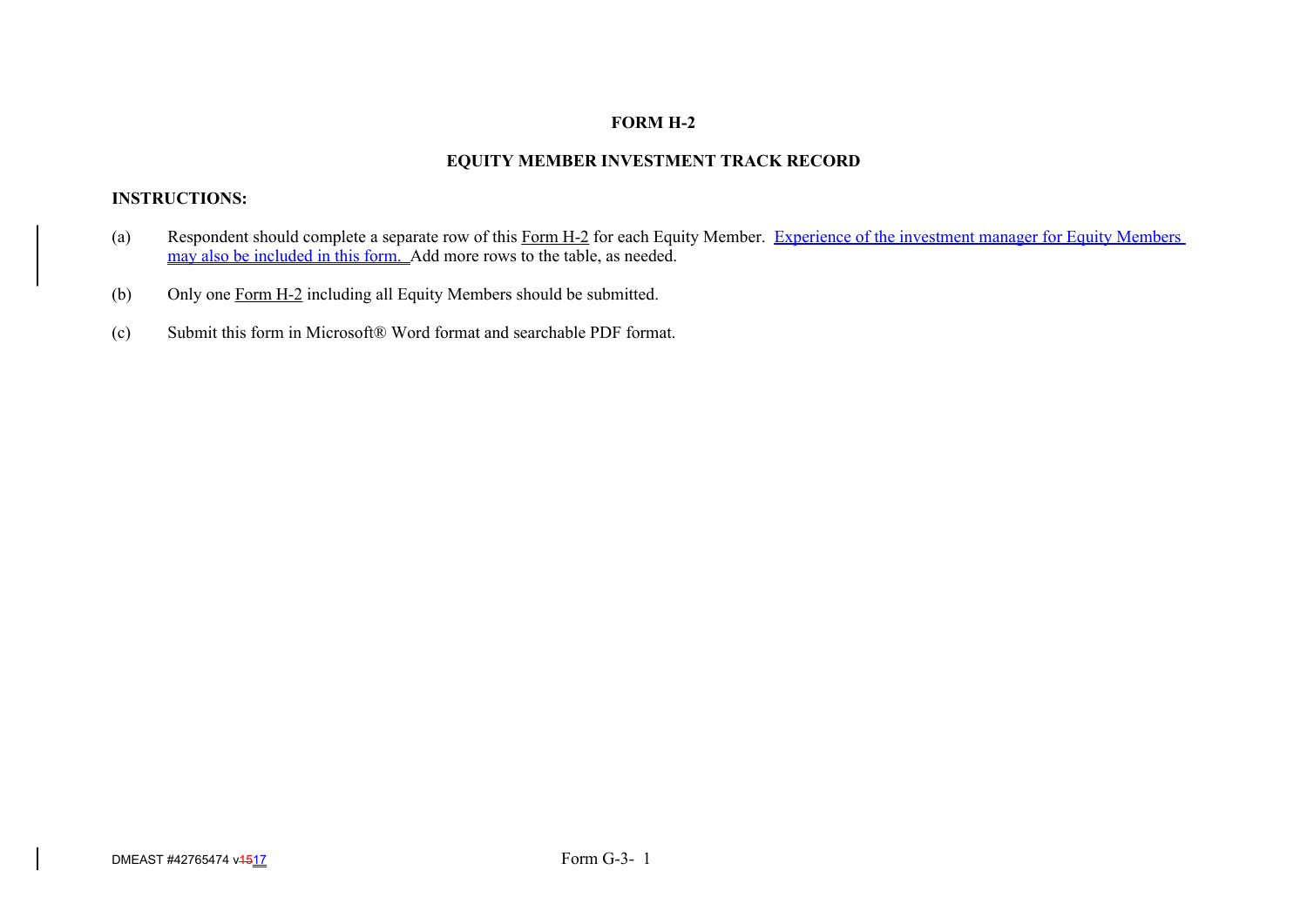| <b>EQUITY</b><br><b>MEMBER</b><br><b>NAME</b> | <b>PROJECTS FOR WHICH</b><br><b>EQUITY MEMBER WAS</b><br><b>SHORTLISTED IN THE U.S.</b><br><b>OR CANADA</b> <sup>(1)</sup> | <b>PROPOSAL</b><br><b>SUBMISSIONS</b> <sup>(2)</sup> | WITHDRAWALS FROM,<br><b>OR OTHER CHANGES</b><br>IN, PROCUREMENT <sup>(3)</sup> | PROJECTS THAT<br><b>REACHED FINANCIAL</b><br><b>CLOSE IN THE U.S. OR</b><br>CANADA <sup>(4)</sup> | <b>NUMBER OF PROJECTS THAT</b><br><b>REACHED FINANCIAL CLOSE</b><br><b>GLOBALLY</b> <sup>(5)</sup> |
|-----------------------------------------------|----------------------------------------------------------------------------------------------------------------------------|------------------------------------------------------|--------------------------------------------------------------------------------|---------------------------------------------------------------------------------------------------|----------------------------------------------------------------------------------------------------|
| [Name of<br><b>Equity Member</b>              |                                                                                                                            |                                                      |                                                                                |                                                                                                   |                                                                                                    |
| [Name of<br><b>Equity Member</b>              |                                                                                                                            |                                                      |                                                                                |                                                                                                   |                                                                                                    |
| [Add or delete<br>rows as needed              |                                                                                                                            |                                                      |                                                                                |                                                                                                   |                                                                                                    |

- **(1) PROJECTS FOR WHICH EQUITY MEMBER WAS SHORTLISTED IN THE U.S. OR CANADA**  List the names of projects and the names of their procuring agencies in which the Equity Member, in its capacity as potential equity investors in a project, was shortlisted or otherwise invited to submit a proposal. Each project listed should have: (a) had an initial release of the related request for proposals within the past ten years; (b) been procured by a public sector owner in the U.S. or Canada; and (c) required private financing.
- **(2) PROPOSAL SUBMISSIONS** With respect to the projects listed in response to item (1): (a) list the projects that have not yet required final financial proposals to be submitted; and (b) list the projects where the Equity Member (individually or as a member of a team) submitted compliant, final technical and financial proposals.
- **(3) WITHDRAWALS FROM, OR OTHER CHANGES IN, PROCUREMENT** List each project that was included in response to item (1) but not included in the response to item (2). For each such project, provide: (a) the public sector owner and a contact name and phone number; and (b) a brief explanation for why an Equity Member did not submit compliant final technical and/or financial proposals or for not remaining engaged in the procurement for that project as an equity investor in a team that submitted a compliant final proposal (as applicable). Explanations may be attached in a separate sheet, if necessary.
- **(4) PROJECTS THAT REACHED FINANCIAL CLOSE IN THE U.S. OR CANADA**  List the projects in which the Equity Member was an equity investor at the time of the respective financial close date. Each project listed should: (a) have reached financial close within the past ten years; (b) been procured by a public sector owner in the U.S. or Canada; (c) require private financing; and (d) have an actual or estimated construction cost of at least \$500 million (in nominal dollars, as of the date of financial close of the project for any projects not in the U.S.).
- **(5) NUMBER OF PROJECTS THAT REACHED FINANCIAL CLOSE GLOBALLY** Provide the number of projects globally (inclusive of those in the U.S. or Canada): (a) that **achieved** financial close within the past ten years; (b) that were procured by a public sector owner; (c) required private financing; and (d) for which the Equity Member was an equity investor at the time of financial close.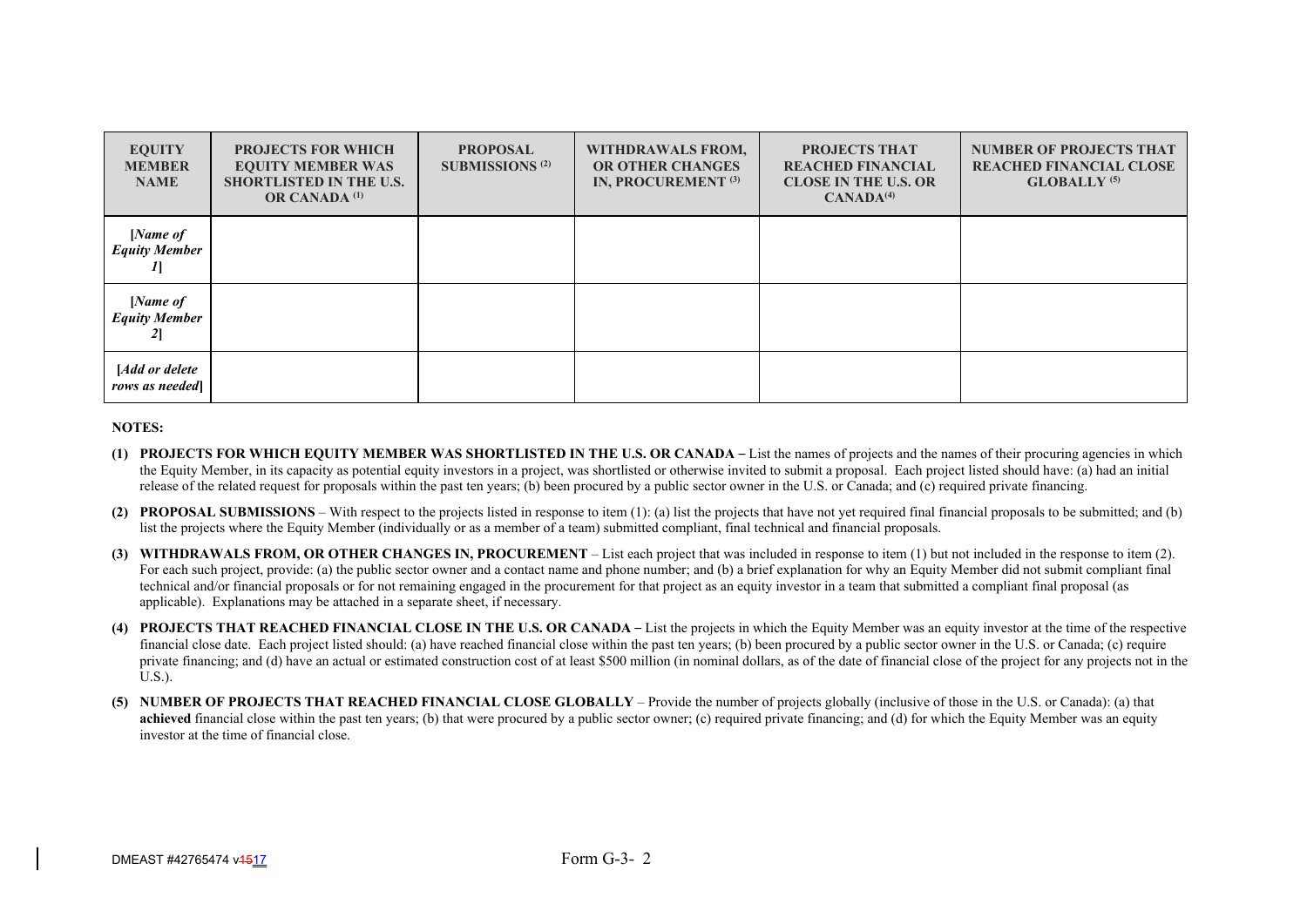# **FORM H-3**

# **EQUITY MEMBER EXPERIENCE REFERENCES**

# **INSTRUCTIONS:**

- (a) For each experience listed on Form H-1 (*Equity Member Experience*) submit the contact information of the public owner familiar with the Equity Member's experience. The reference should be familiar with the Equity Member's development and financing experience, or performance as an equity member of a P3 developer following a financial close, or both.
- (b) No reference may be used who has a conflict of interest.
- (c) Verify each reference's contact information in advance of SOQ submission.
- (d) Submit this form in Microsoft® Word format and searchable PDF format.

| <b>REFERENCES FOR EQUITY MEMBER EXPERIENCE LISTED ON FORM H-1 (1)</b>                                                  |                                                |  |  |
|------------------------------------------------------------------------------------------------------------------------|------------------------------------------------|--|--|
|                                                                                                                        | H-1 - Reference 1                              |  |  |
| Name of the project (including project ID<br>number, if known) on which the reference<br>worked with the Equity Member | [e.g. Project xyz; $12345$ ; location]         |  |  |
| Name of reference                                                                                                      |                                                |  |  |
| Reference's employer                                                                                                   | [e.g. Office of Road Design; Pennsylvania DOT] |  |  |
| Reference's title/position                                                                                             | [e.g. Director; Office of Innovation]          |  |  |
| Reference's contact number <sup>(2)</sup>                                                                              |                                                |  |  |
| Reference's address                                                                                                    |                                                |  |  |
| Reference's email                                                                                                      |                                                |  |  |
|                                                                                                                        | H-1 - Reference 2                              |  |  |
| Name of the project (including project ID<br>number, if known) on which the reference<br>worked with the Equity Member | [e.g. Project xyz; 12345; location]            |  |  |
| Name of reference                                                                                                      |                                                |  |  |
| Reference's employer                                                                                                   | [e.g. Office of Road Design; Pennsylvania DOT] |  |  |
| Reference's title/position                                                                                             | [e.g. Director; Office of Innovation]          |  |  |
| Reference's contact number <sup>(2)</sup>                                                                              |                                                |  |  |
| Reference's address                                                                                                    |                                                |  |  |
| Reference's email                                                                                                      |                                                |  |  |
|                                                                                                                        | $H-1$ – Reference 3                            |  |  |
| Name of the project (including project ID<br>number, if known) on which the reference                                  | [e.g. Project xyz; 12345; location]            |  |  |

٦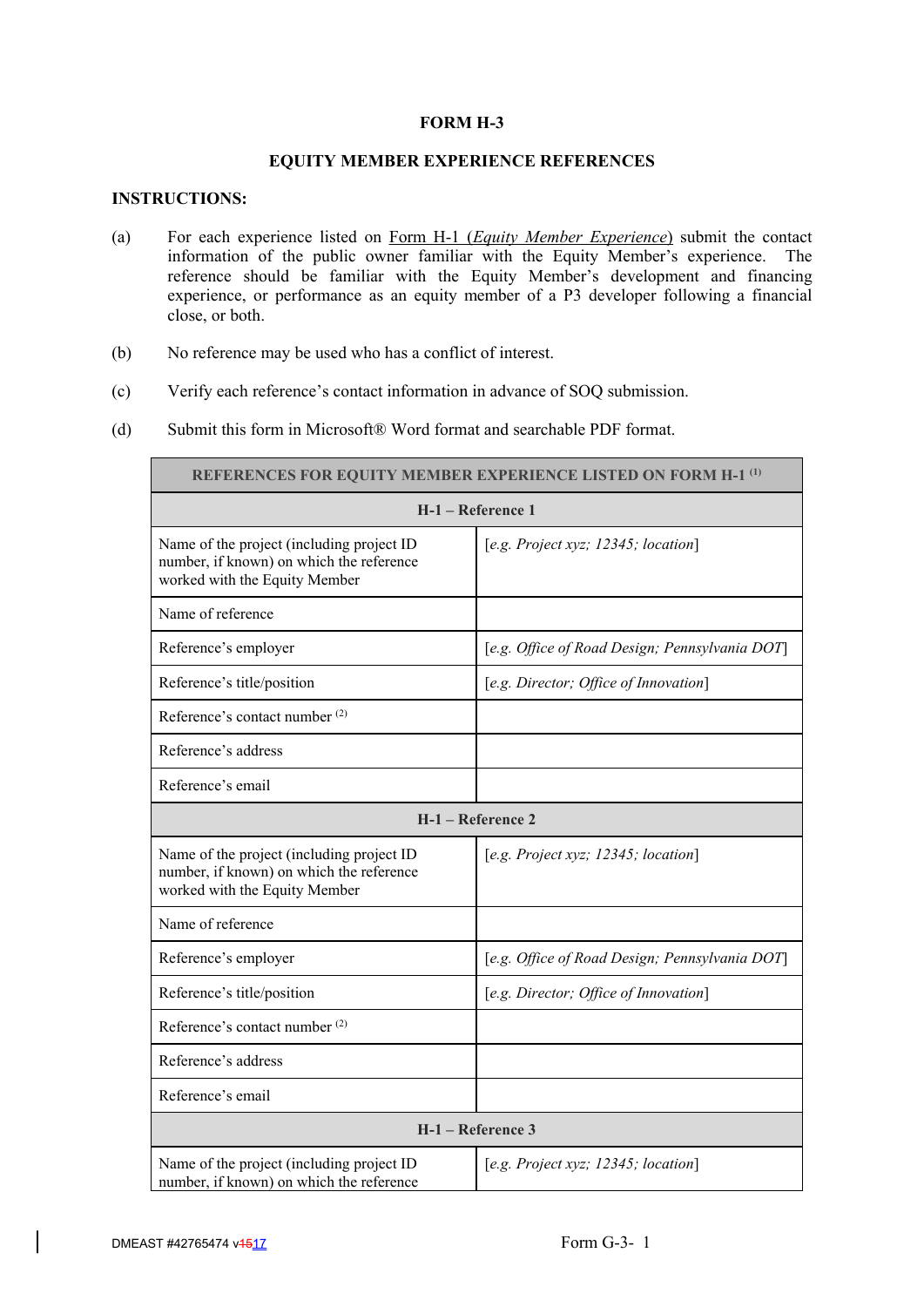| worked with the Equity Member                                                                                          |                                                |
|------------------------------------------------------------------------------------------------------------------------|------------------------------------------------|
| Name of reference                                                                                                      |                                                |
| Reference's employer                                                                                                   | [e.g. Office of Road Design; Pennsylvania DOT] |
| Reference's title/position                                                                                             | [e.g. Director; Office of Innovation]          |
| Reference's contact number <sup>(2)</sup>                                                                              |                                                |
| Reference's address                                                                                                    |                                                |
| Reference's email                                                                                                      |                                                |
|                                                                                                                        | H-1 - Reference 4                              |
| Name of the project (including project ID<br>number, if known) on which the reference<br>worked with the Equity Member | [e.g. Project xyz; $12345$ ; location]         |
| Name of reference                                                                                                      |                                                |
| Reference's employer                                                                                                   | [e.g. Office of Road Design; Pennsylvania DOT] |
| Reference's title/position                                                                                             | [e.g. Director; Office of Innovation]          |
| Reference's contact number <sup>(2)</sup>                                                                              |                                                |
| Reference's address                                                                                                    |                                                |
| Reference's email                                                                                                      |                                                |
|                                                                                                                        | H-1 – Reference 5                              |
| Name of the project (including project ID<br>number, if known) on which the reference<br>worked with the Equity Member | [e.g. Project xyz; 12345; location]            |
| Name of reference                                                                                                      |                                                |
| Reference's employer                                                                                                   | [e.g. Office of Road Design; Pennsylvania DOT] |
| Reference's title/position                                                                                             | [e.g. Director; Office of Innovation]          |
| Reference's contact number <sup>(2)</sup>                                                                              |                                                |
| Reference's address                                                                                                    |                                                |
| Reference's email                                                                                                      |                                                |

- (1) All responses to be provided without line breaks and separated by semicolons, commas or periods to the extent necessary.
- (2) Provide a phone or cell number. For international phone numbers, include the full dialing code for calling from the United States including dates and times for contact.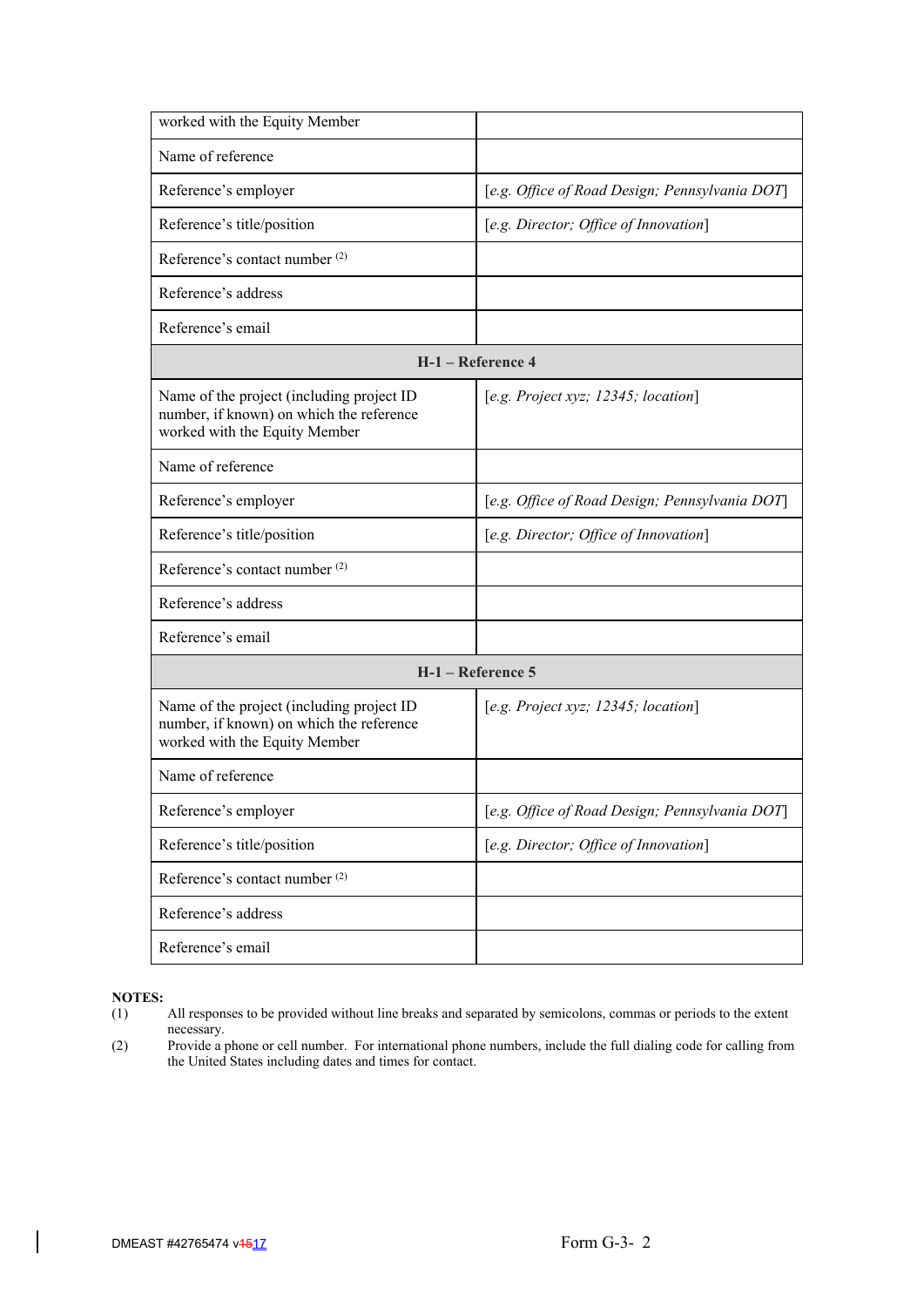# **FORM H-4**

# **FINANCIAL OFFICER CERTIFICATE**

# **INSTRUCTIONS:**

- (a) Complete a separate Form H-4 for each Equity Member, Lead Construction Contractor, and Financially Responsible Party (if any). Members of a joint venture acting as Lead Construction Contractor shall submit separate copies of Form H-4.
- (b) Each Financial Officer Certificate should be signed by the chief financial officer (or equivalent) of each entity listed above, dated not earlier than 14 calendar days prior to the SOQ Due Date.

I, [*Name*], the [*Title*] of [*Name of Equity Member or Lead Construction Contractor or Financially* Responsible Party] (the Company), do hereby certify as of [*Date*]<sup>3</sup> that:

- (a) This certificate is being executed and delivered in connection with the Statement of Qualifications (the SOQ) submitted by [*Respondent Name*] (the Respondent) in response to the Request for Qualifications in Relation to the PennDOT Pathways Major Bridge P3 Initiative dated June 28, 2021 (the RFQ) issued by the Pennsylvania Department of Transportation (PennDOT).
- (b) As to the matters herein set forth below, I either have personal knowledge or have obtained information from officers or employees of the Company in whom I have confidence and whose duties require them to have personal knowledge thereof. I make the certifications herein to PennDOT pursuant to the requirements of the RFQ with the intent and understanding that they will be relied upon by PennDOT as a basis for the evaluation of the SOQ contemplated by the RFQ.
- (c) [**Financially Responsible Party Support:** It is the intention of the Company to support the [*name of Equity Member or Lead Construction Contractor*] with the financial, human resources and other support needed by it to successfully satisfy its obligations in respect of the Project if the Respondent were to become the Development Entity.<sup>14</sup>
- (d) **Audited Financial Statements:** The audited financial statements provided by the Company in the SOQ for the fiscal years ended [\_\_\_], [\_\_\_] and [\_\_\_] [and the interim financial statements for the following periods  $[-]$  and  $[-]$ <sup>5</sup> are complete and correct copies thereof. Where the Company has provided unaudited financial results, such financial results present fairly, in all material respects, the financial position and results of operations and cash flows of the Company, [the Financially Responsible Party and its consolidated subsidiaries, including the [*name of Equity Member or Lead Construction Contractor*],]<sup>6</sup> as of such dates and for such periods. The Company has no material contingent liabilities or unusual forward or long-term commitments not disclosed therein.<sup>7</sup>
- (e) **Off-Balance Sheet Liabilities:** The Company does not have any material off-balance sheet liabilities other than as described in the financial statements referred to above or listed in Annex A hereto attached.<sup>8</sup>

 $3$  Date must not be earlier than fourteen (14) calendar days prior to the SOQ Due Date.

<sup>&</sup>lt;sup>4</sup> Delete if there is no Financially Responsible Party and not applicable.

 $<sup>5</sup>$  Delete if there are no interim financial statements.</sup>

 $<sup>6</sup>$  Delete if there is no Financially Responsible Party and not applicable.</sup>

 $<sup>7</sup>$  For entities that do not prepare audited financial statements, Respondents should submit a question to PennDOT by the</sup> deadline for RFQ Questions indicated in the Procurement Schedule set forth in Section 3.2, outlining the proposed information that it would submit to provide similar support to audited financial statements and seeking confirmation of its a ppropriateness by PennDOT. Information Respondent considers confidential should be submitted in accordance with the RFQ and will be subject to the limitations and conditions set forth therein.

 $8$  Fill out  $\underline{\text{Annex}\ A}$  as "not applicable" if there is no off-balance sheet liability to disclose.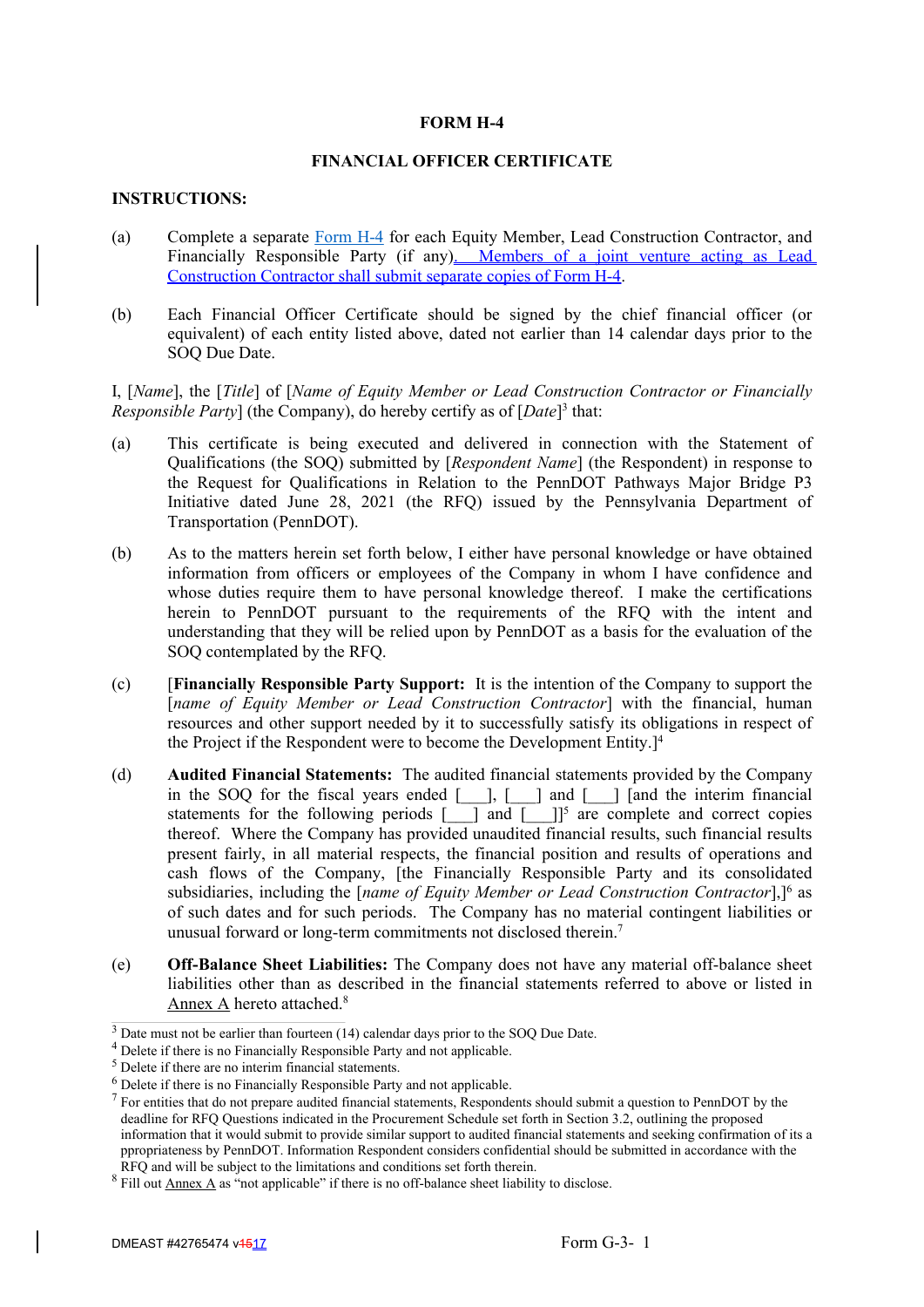- (f) **Financial Information Summary:** Attached hereto as Annex B is a completed Company Information Summary relating to the Company. All the information provided in the attached Annex B is complete and correct to the best of my knowledge.
- (g) **Bankruptcy/insolvency proceedings:** [There has been no Insolvency Event relating to the Company or any person or entity which directly or indirectly through one or more intermediaries controls, or is controlled by, or is under common control with, the Company which has occurred within the most recent three fiscal years (whether or not such proceeding was ultimately dismissed).] [Attached hereto as Annex C is a detailed description of all Insolvency Events relating to the Company or any person or entity which directly or indirectly through one or more intermediaries controls, or is controlled by, or is under common control with, the Company which has occurred within the most recent three fiscal years (whether or not such proceeding was ultimately dismissed).<sup>[9]</sup>

For the purposes of this certification, Insolvency Event means any voluntary or involuntary bankruptcy, insolvency, liquidation, restructuring, suspension of payments, scheme of arrangement, appointment of provisional liquidator, receiver or administrative receiver, resolution or petition for winding-up or similar proceeding, under any applicable law, in any jurisdiction.

(h) **Material Changes in Financial Condition:** [No material change in the financial condition of the Company has occurred or is projected to occur, as applicable (i) within the most recently completed three fiscal years that is not reflected in the its audited financial statements; (ii) since the date of its audited financial statements for its most recently completed fiscal year; or (iii) during the next fiscal quarter following the date of the SOQ.] [Attached hereto as  $\triangle$  Annex  $\triangle$  is a detailed description of Material Changes in the Financial Condition of the Company. $]^{10}$ 

Capitalized terms used but not defined herein shall have the meanings set forth in the RFQ.

<sup>&</sup>lt;sup>9</sup> Complete the appropriate certification. Delete the sentence that is not applicable. Fill out  $\Delta$ nnex C as "not applicable" if there is no Insolvency Event to disclose.

<sup>&</sup>lt;sup>10</sup> Complete the appropriate certification. Delete the sentence that is not applicable. Fill out  $\underline{\text{Annex D}}$  as "not applicable" if there is no material change in financial condition to disclose. Further instructions regarding material changes are provided in Annex D.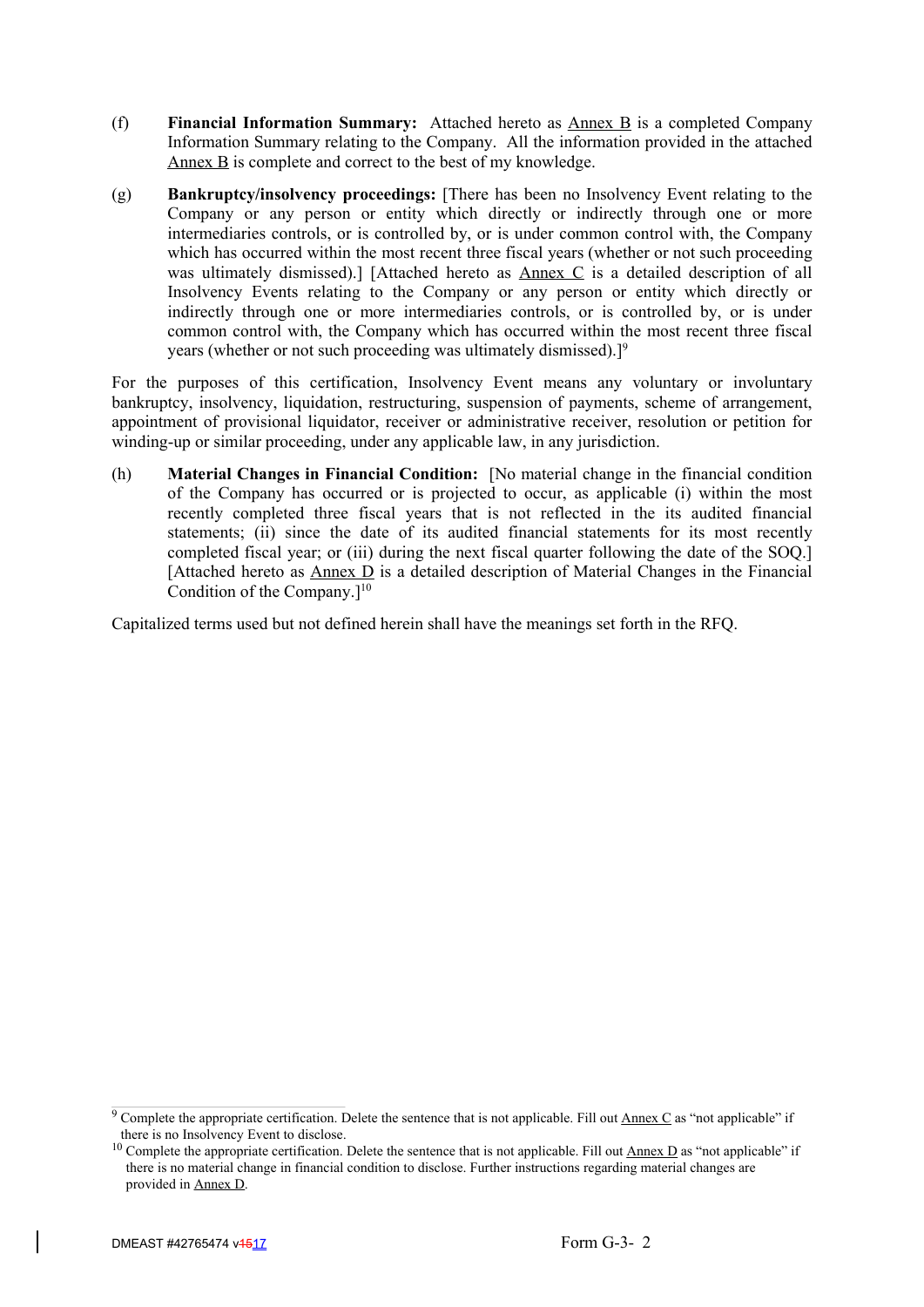IN WITNESS WHEREOF, the undersigned is the [*Chief Financial Officer, Treasurer or equivalent officer*] of the entity to which this Form relates, and has duly executed this certificate as of the date first written above.

By: Print Name: Print Name:

Title: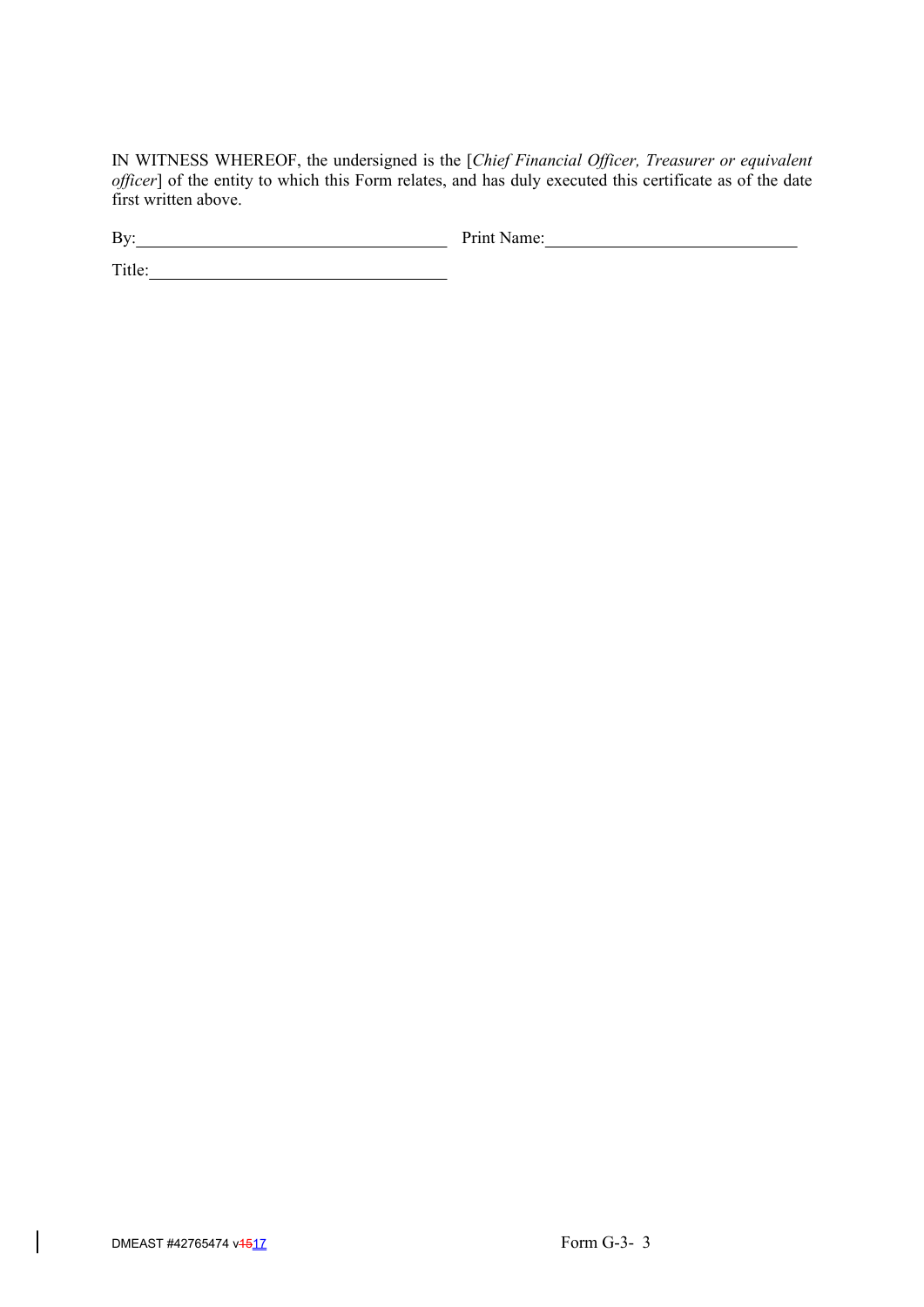# **ANNEX A TO FINANCIAL OFFICER'S CERTIFICATE Off-Balance Sheet Liabilities**

[*COMPANY TO PROVIDE DETAILS*]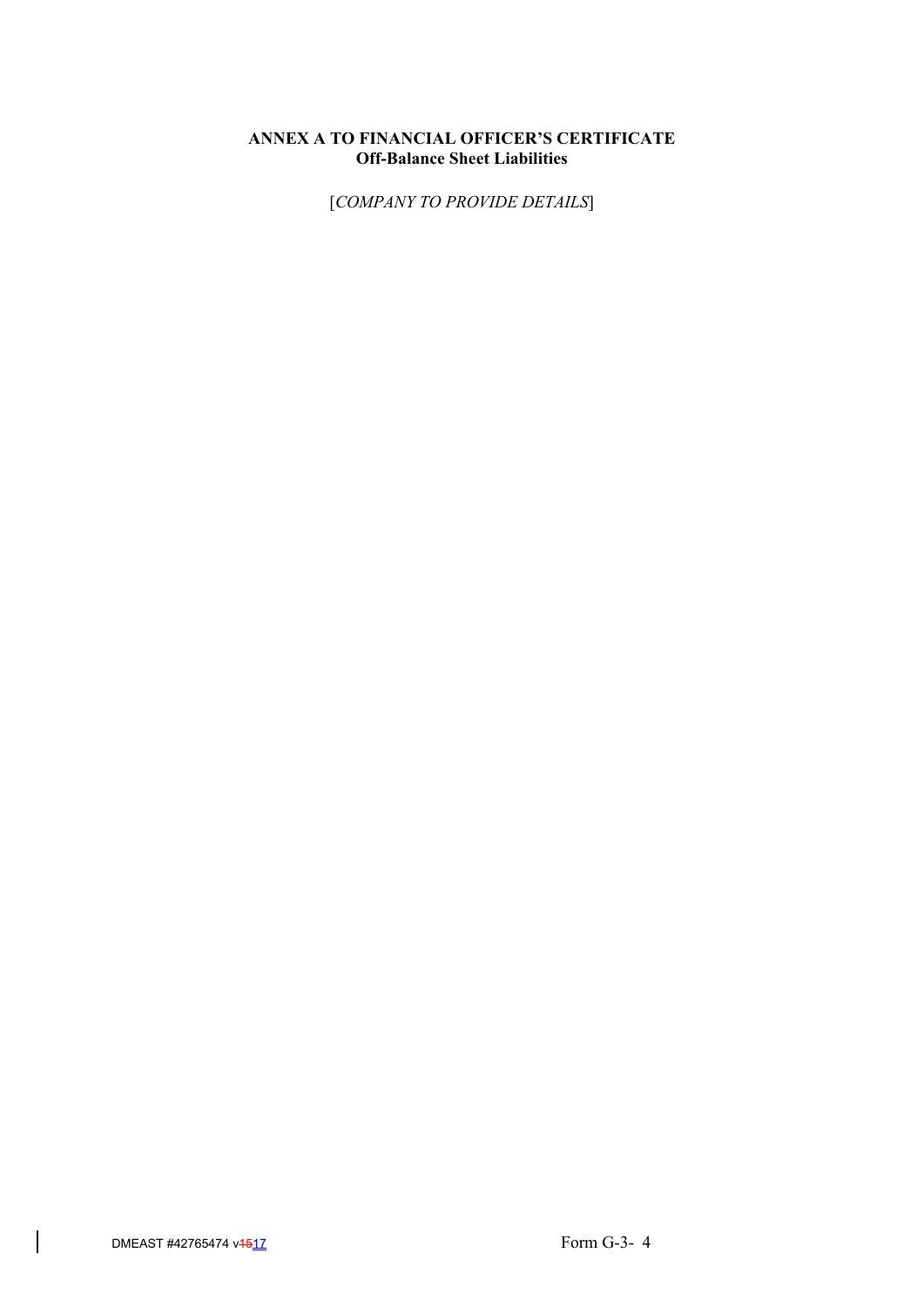# **ANNEX B TO FINANCIAL OFFICER'S CERTIFICATE Company Information Summary**

Entity:

 $\mathcal{L}_\text{max}$ 

Designate whether Lead Construction Contractor, Equity Member, or Financially Responsible Party:

| <b>SHAREHOLDER<sup>11</sup></b>                                                                                      | INTEREST $(\% )$ |
|----------------------------------------------------------------------------------------------------------------------|------------------|
| [Shareholder name]                                                                                                   |                  |
| [No current shareholders, equity members]<br>partners or equivalent have a holding of $\frac{1525}{6}$ or<br>greater |                  |

| RATING AGENCY <sup>12</sup>                                                | <b>CURRENT RATING</b> | <b>PREVIOUS</b><br><b>RATING</b> | DATE OF<br><b>CHANGE IN</b><br><b>RATING</b> |
|----------------------------------------------------------------------------|-----------------------|----------------------------------|----------------------------------------------|
| [Rating agency name]                                                       |                       |                                  |                                              |
| [Debt of the Company is not<br>rated by any major credit<br>rating agency] |                       |                                  |                                              |
| [Company has no debt]                                                      |                       |                                  |                                              |

<sup>&</sup>lt;sup>11</sup> List current shareholders, equity members partners or equivalent holding a  $\frac{1525}{6}$  or greater interest in the company (indicate their percentage interest), as well as those having the right to appoint one or more board director(s). If such interest is held by a holding company, a shell corporation or other form of intermediary, also identify the ultimate or parent entity.

<sup>&</sup>lt;sup>12</sup> If applicable, list all credit ratings available for the company and attach a copy of the most recent credit report.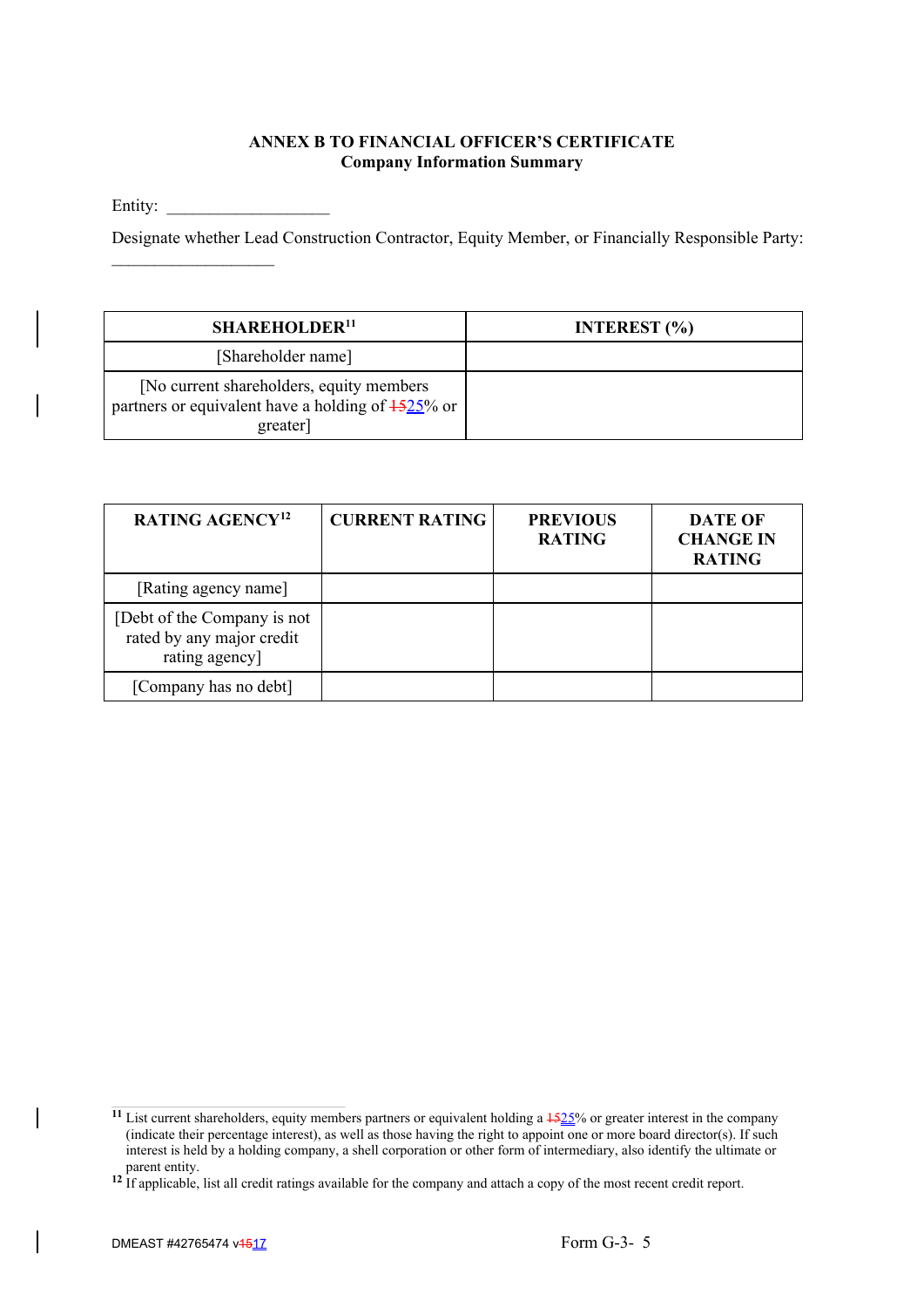# **ANNEX C TO FINANCIAL OFFICER'S CERTIFICATE Insolvency Events**

[*COMPANY TO PROVIDE DETAILS*]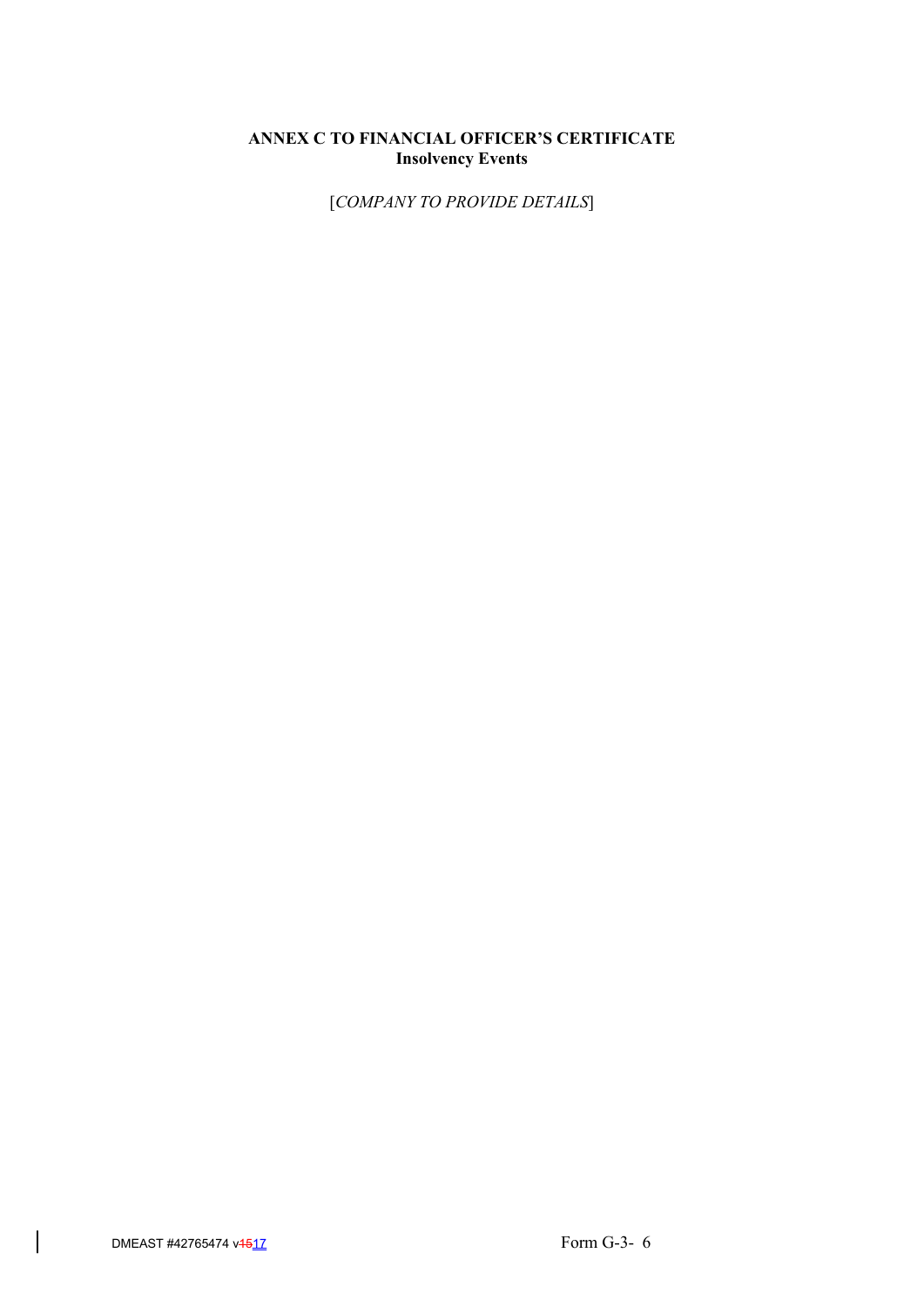# **ANNEX D TO FINANCIAL OFFICER'S CERTIFICATE Material Changes in Financial Condition**

# [*COMPANY TO PROVIDE DETAILS*]

# **INSTRUCTIONS TO RESPONDENTS REGARDING ANNEX D:**

If applicable, this  $\Delta$ nnex  $\Delta$  should include the following details regarding material changes in the Company's financial condition:

- (1) A description of each material change, actual and projected, and any related changes or disruptions in executive management;
- (2) Actual and projected impacts on the affected entity's organizational and financial capacity and its ability to remain engaged in this procurement and submit a responsive proposal; and
- (3) A detailed description of any other projected impacts, positive and negative, of the changes experienced and anticipated to be experienced in the periods ahead, including the likelihood that the circumstances of the change or impacts thereof will continue during the Project term.

Estimates of the impact on revenues, expenses and the change in equity should be provided separately for each material change. **References to the notes in the financial statements are not sufficient to address the requirement to discuss the impact of material changes**. Where a material change will have a negative financial impact, the affected entity should describe measures that would be undertaken to insulate the Project from any recent material changes and those currently in progress or reasonably anticipated in the future. If its financial statements indicate that expenses and losses exceed income in each of the three completed fiscal years (even if there has not been a material change), the affected entity should describe measures that will be undertaken to make the entity profitable in the future and an estimate of when the entity will be profitable.

Set forth below is a list of examples of what PennDOT considers to be a material change in financial condition. **At the discretion of PennDOT, any failure to disclose a prior or pending material change may result in disqualification from the procurement:**

- (a) A change in the tangible net worth of 10% or more of net assets;
- (b) A sale, merger or acquisition exceeding 10% of the value of net assets prior to the sale, merger or acquisition which in any way involves the affected entity or its parent company or Financially Responsible Party;
- (c) A change in credit rating for the affected entity or its parent company or Financially Responsible Party;
- (d) Inability to meet material conditions of loan or debt covenants by the affected entity or its parent company or Financially Responsible Party; that has required or will require a waiver or modification of agreed financial ratios, coverage factors or other loan stipulations or additional credit support from shareholders or other third parties;
- (e) In the current and three most recent completed fiscal years, the affected entity or its parent company or Financially Responsible Party; (i) incurred a net operating loss; (ii) sustained charges exceeding 5% of the then net assets due to claims, changes in accounting, write-offs or business restructuring; or (iii) implemented a restructuring/reduction in labor force exceeding 5% of employees or involved the disposition of assets exceeding 10% of the then-net assets; and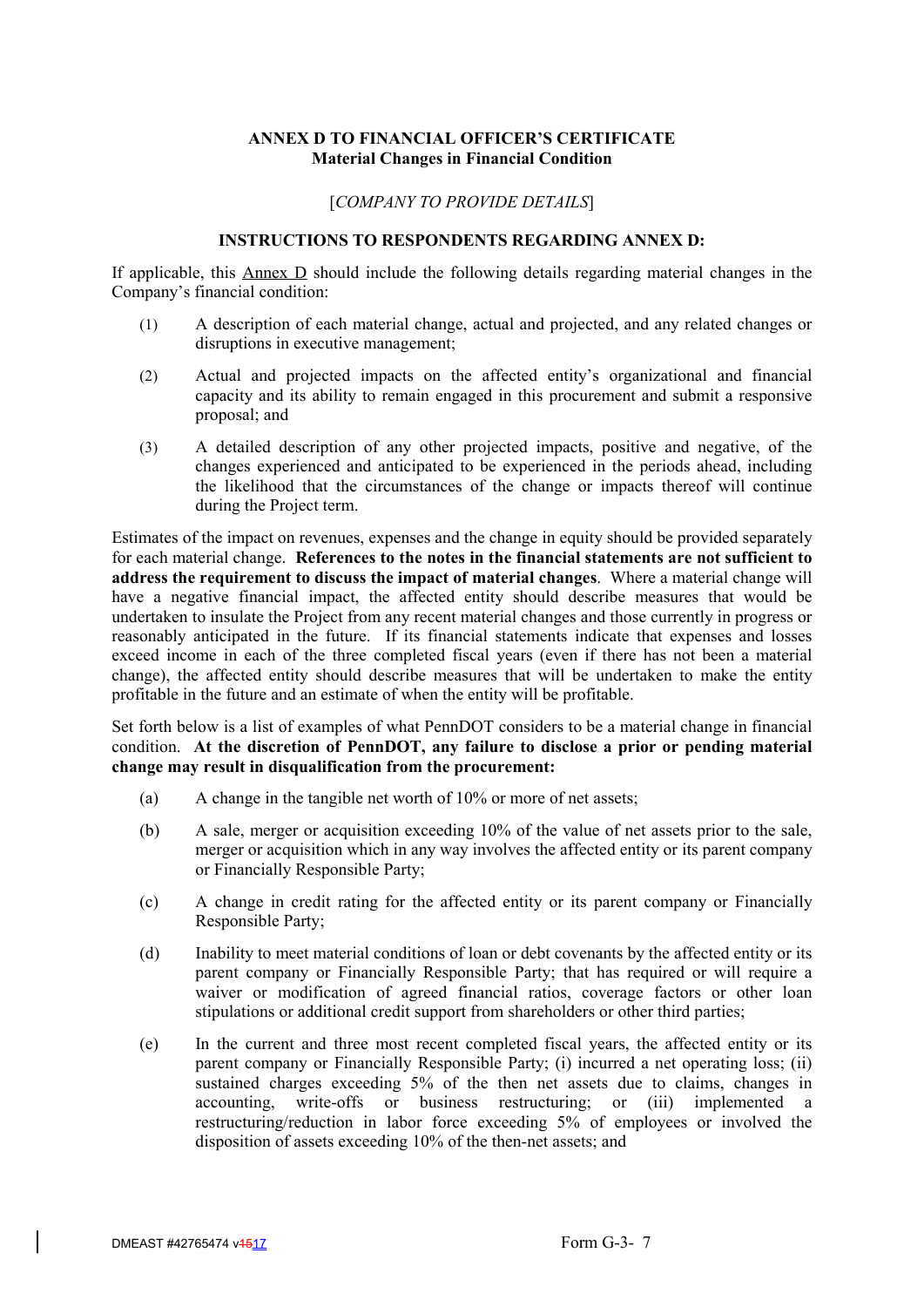(f) Other events known to the affected entity that represent a material change in financial condition over the past three years, or which may be pending for the next reporting period.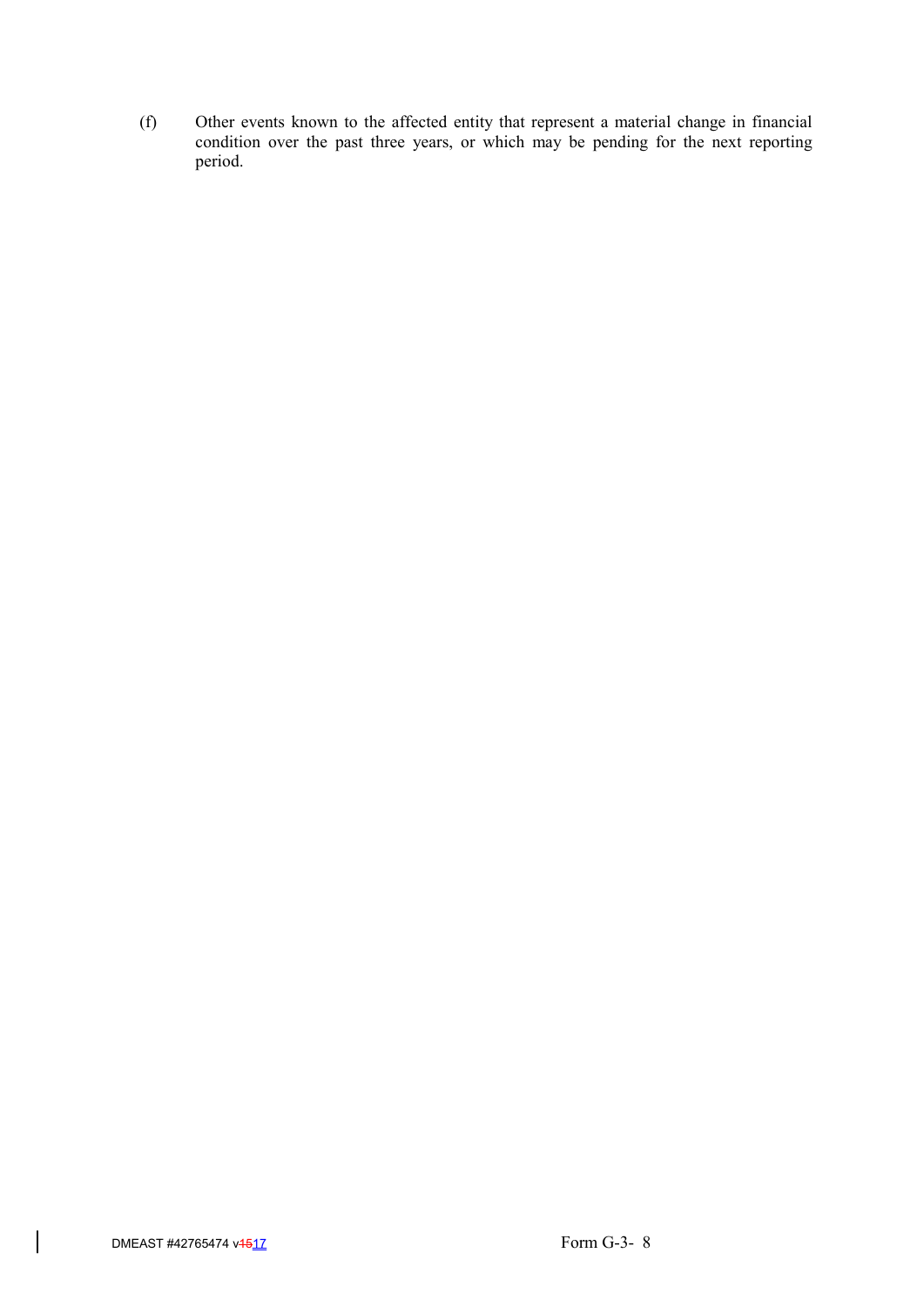### **FORM I**

# **PROJECT DATA ROOM ACCESS REQUEST**

# **INSTRUCTIONS:**

(a) Submit one copy of this Form I for each Respondent team by 2:00 p.m. Eastern Time on July 21, 2021.

(b) Submit this form in PDF format.

(c) An authorized representative of the Respondent must sign this Form I.

Attn: Michael Bonini

Subject: Project Portal Access Request - PennDOT Pathways Major Bridge P3 Initiative

Name of Respondent:

Date: \_\_\_\_\_\_\_\_\_\_\_\_\_\_\_\_\_\_\_\_\_\_\_\_\_\_\_\_\_\_

We request access to the Project Portal. Please provide credentials to the following representative:

Name:

Email Address:

| Telephone Number: |  |
|-------------------|--|
|                   |  |

We also identify the following person as the Respondent's **"Authorized Representative"**, as the single point of contact for Respondent, who is making this request.

Name: \_\_\_\_\_\_\_\_\_\_\_\_\_\_\_\_\_\_\_\_\_\_\_\_\_\_

Title:

 $Telephone$   $Number(s)$ :

Email Address: \_\_\_\_\_\_\_\_\_\_\_\_\_\_\_\_\_\_\_\_

Mailing Address: